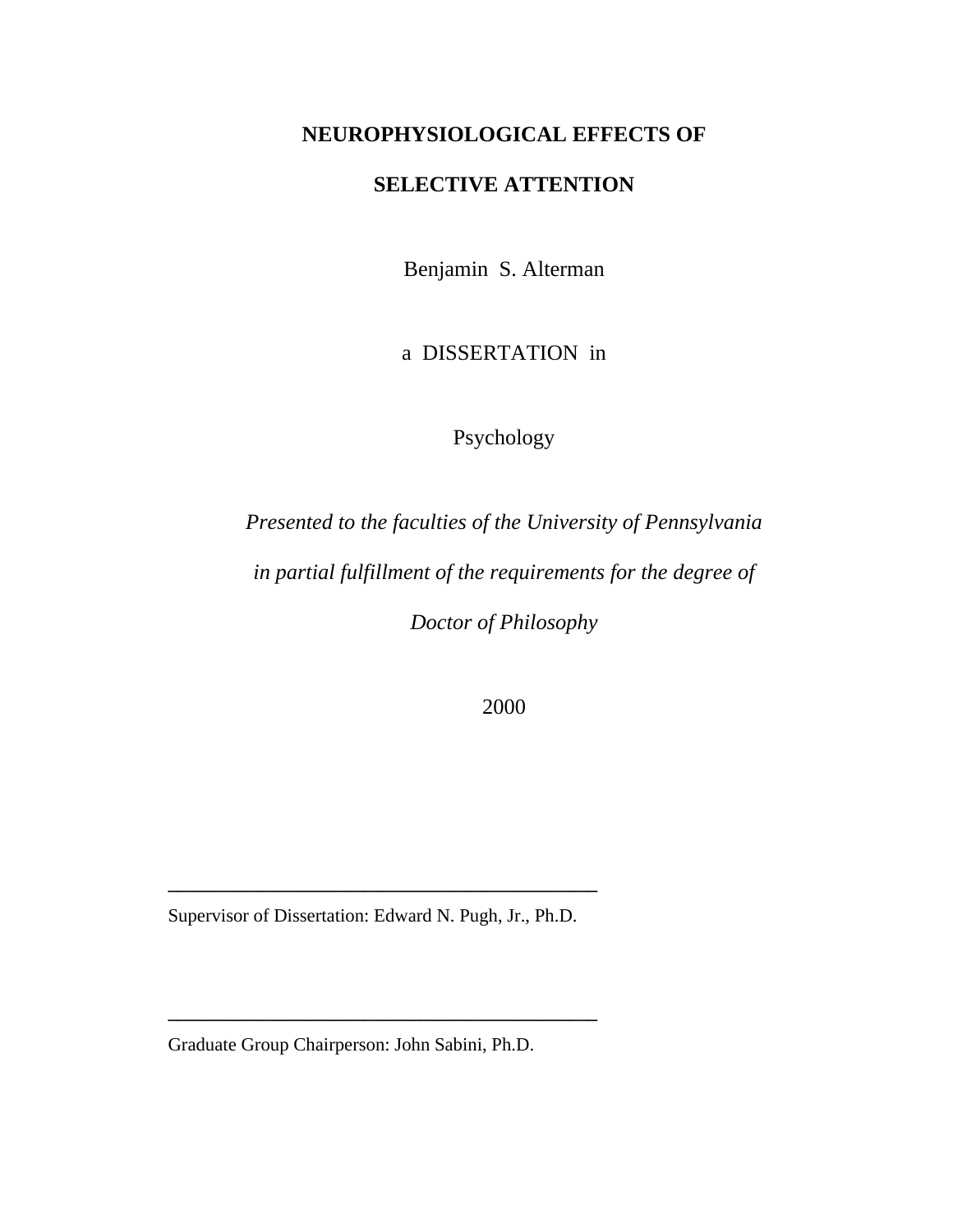© Benjamin S. Alterman, 2000 \_\_\_\_\_\_\_\_\_\_\_\_\_\_\_\_\_\_\_\_\_\_\_\_\_\_\_\_\_\_\_\_\_\_\_

All Rights Reserved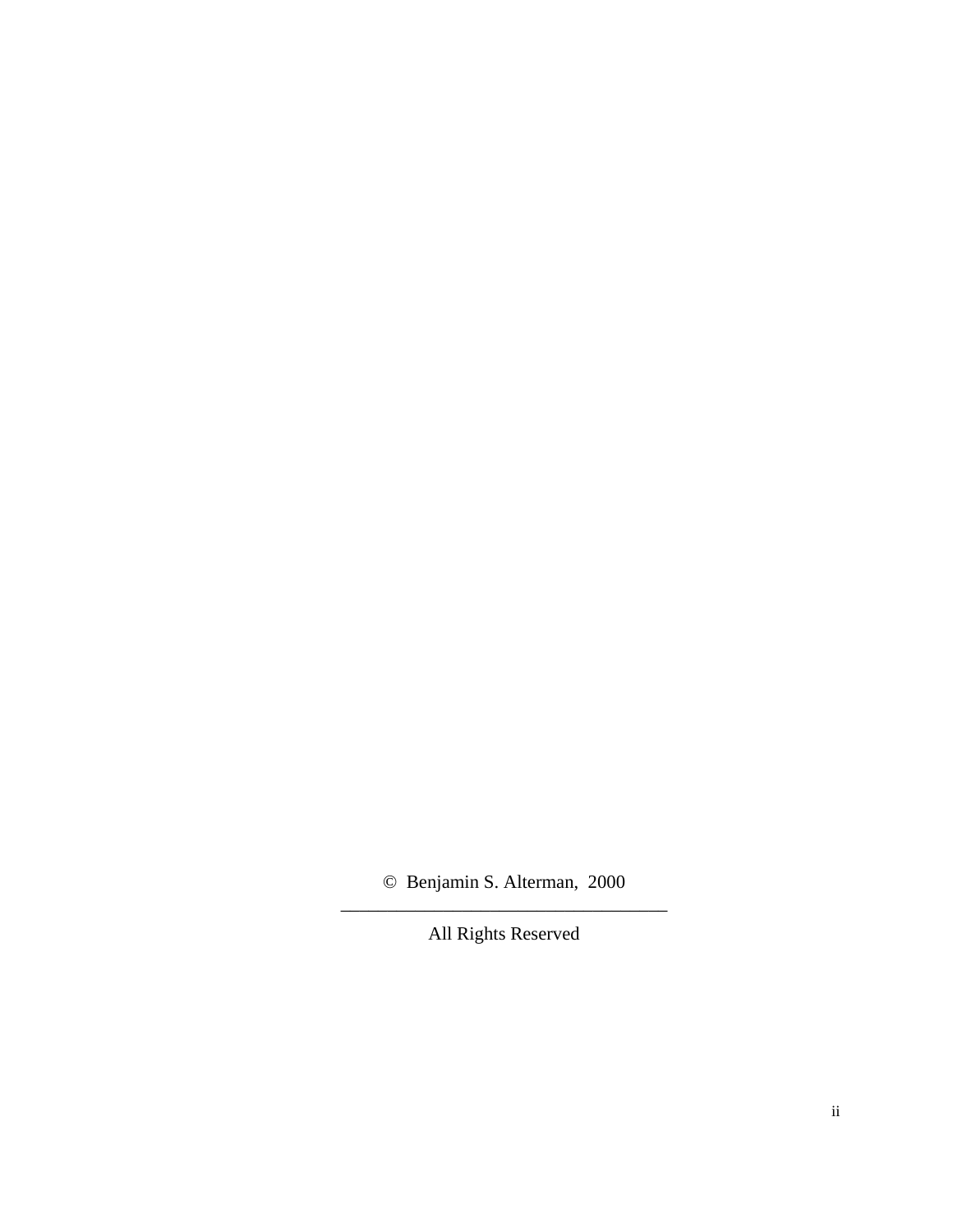*Dedicated to my mother,* 

*who first inspired my interest* 

*in the Arts and* 

*Sciences* 

 $\ddot{\bullet}$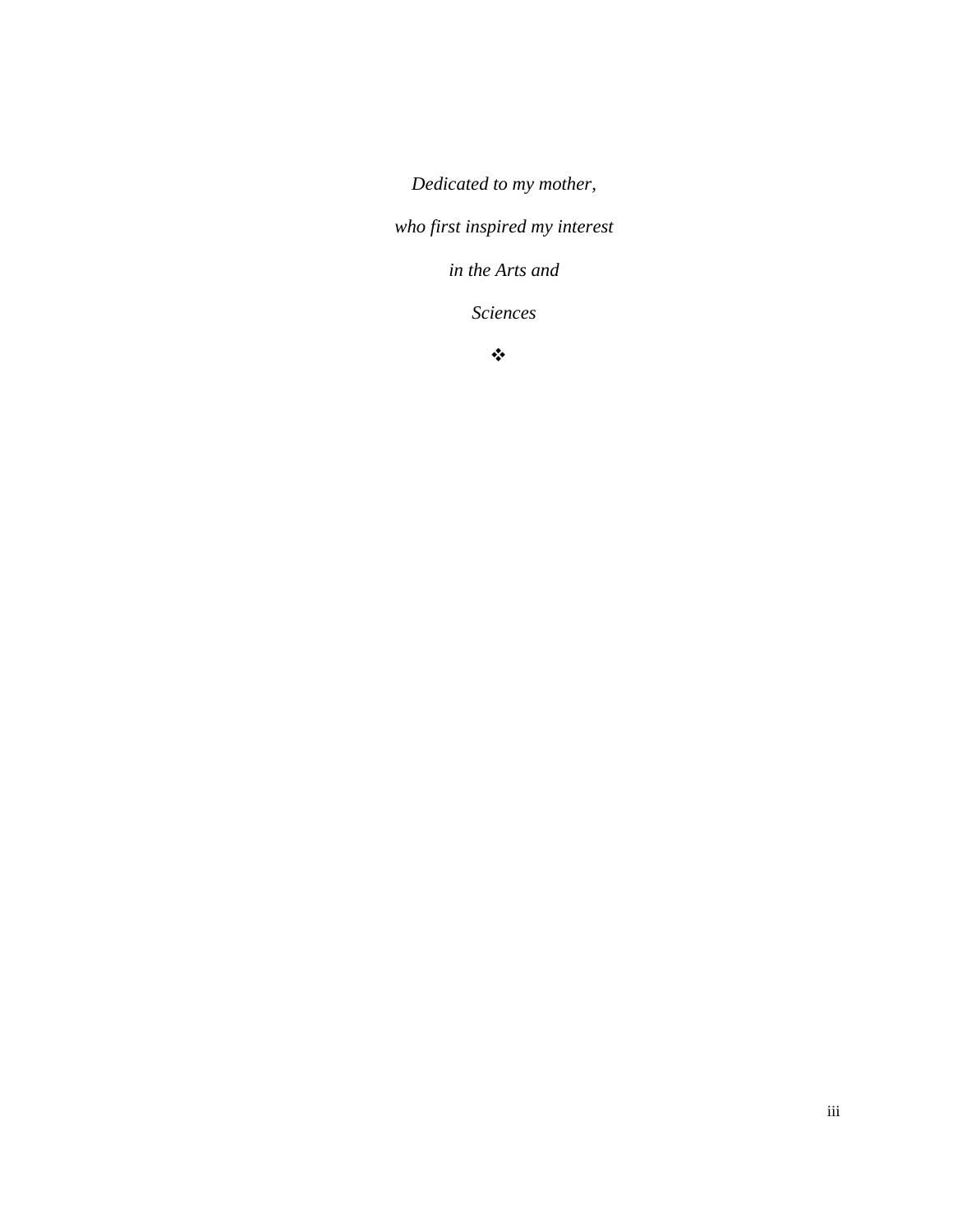#### **ACKNOWLEDGEMENTS**

The research set forth in this dissertation was accomplished with the collaboration of many people. The guiding light of this collaboration was my advisor, Ed Pugh. The members of my doctoral committee also served crucial roles: Ginny Richards, as director of graduate studies, helped me steer the course; Rob DeRubeis, as director of clinical training, helped me keep sight of the big picture; and Allen Osman enthusiastically and unfailingly engaged me in deep scientific and psychological discourse throughout this voyage of exploration.

Of those who contributed directly to the research enterprise, our postbaccalaureate researchers, Lauren and Claire Daniele, were most invaluable in every facet of the work. Other important collaborators were Nader Engheta of the Electrical Engineering Department, Jon Demb of the Neuroscience Department, and Brian Wandell of the Stanford Psychology Department.

The generosity of John Trueswell in loaning us his high resolution eye-tracking equipment and Richard Greenblatt, of Source Signal Imaging, Inc., in providing us with access to EMSE software was greatly appreciated. John Andrews-Labenski helped design, assemble, maintain, and integrate all our equipment. Not only his technical expertise, but his humanity and good humor were much valued throughout our many trials.

Last but not least, I sincerely thank my wife Debbie and son Leo for their patience and encouragement as well as my parents, Miriam, Abe and Elizabeth, for their unstinting support over the years.

iv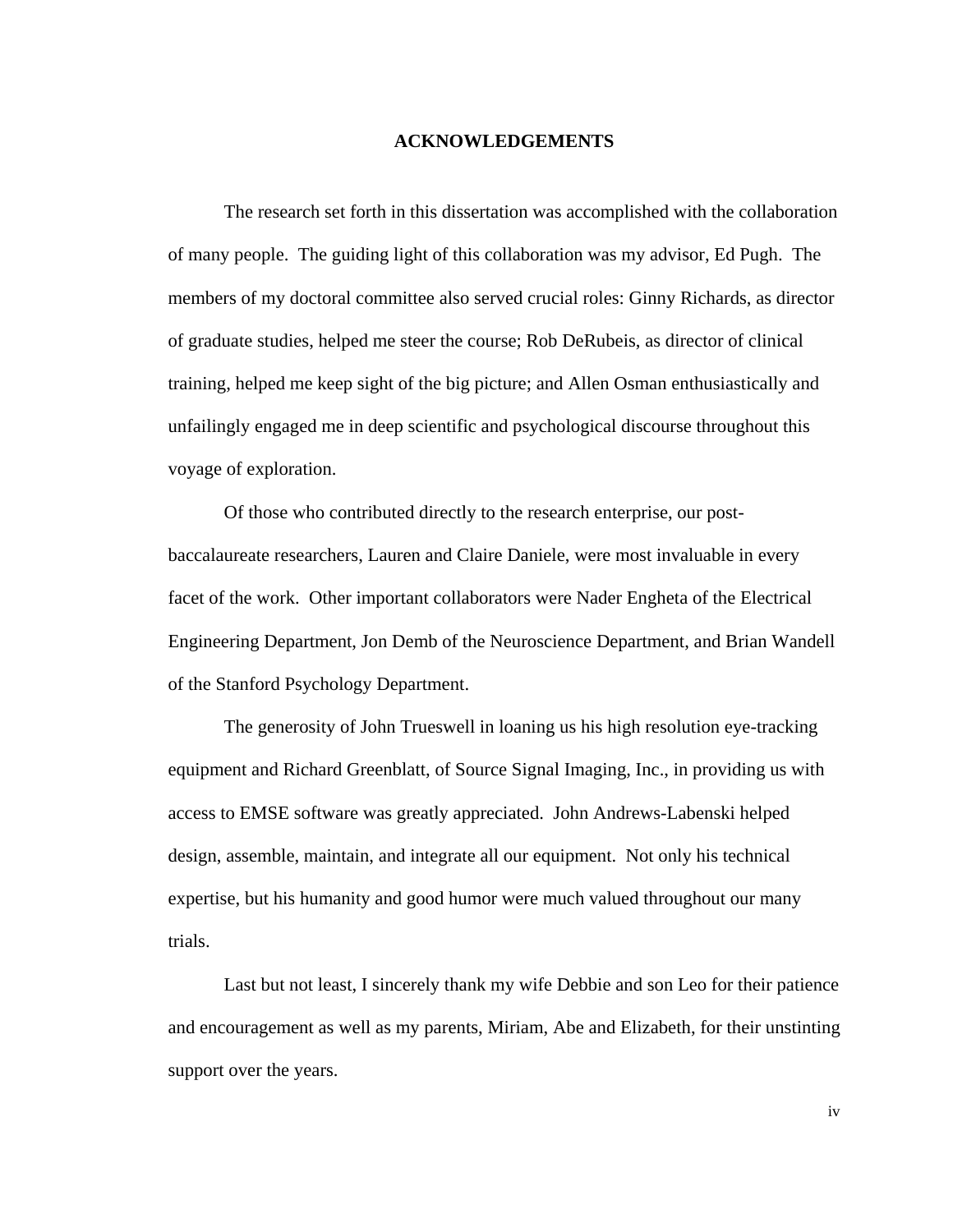#### **ABSTRACT**

# **NEUROPHYSIOLOGICAL EFFECTS OF SELECTIVE ATTENTION**

Benjamin S. Alterman

Edward N. Pugh, Jr.

Electroencephalographic data were collected to investigate the effects of selective attention on visual evoked potential (VEP) responses to contrast-modulated flicker. VEP amplitude was determined by Fourier analysis (FFT) of steady-state flicker epochs. Attention was controlled by a psychophysical task in which the subject was required to detect a faint isoluminant chromatic change in the attended target. Two types of visual target sets were employed. First, while the subject foveated on a central fixation-point, attention was directed either to an eccentric flickering wedge or to the fixation-point itself. For every target set of this type, in the *Attend-Fixation-Point* condition, VEP amplitude was reduced to the level of noise in the spectral band surrounding the stimulusdriven frequency or was substantially attenuated. The second type of target set comprised a flickering wedge and an offset non-flickering wedge, both at an eccentric location in the visual field. For target sets of this type, comprising small flickering stimuli 0.36 x 0.36 degree of visual angle (v.a.) in size, separated by as little as 0.36 degree v.a. in the right visual hemifield, VEP amplitude was again reduced to the level of noise or substantially attenuated in the *Attend-Nonflickering-Target* condition. Small separated target sets in the

v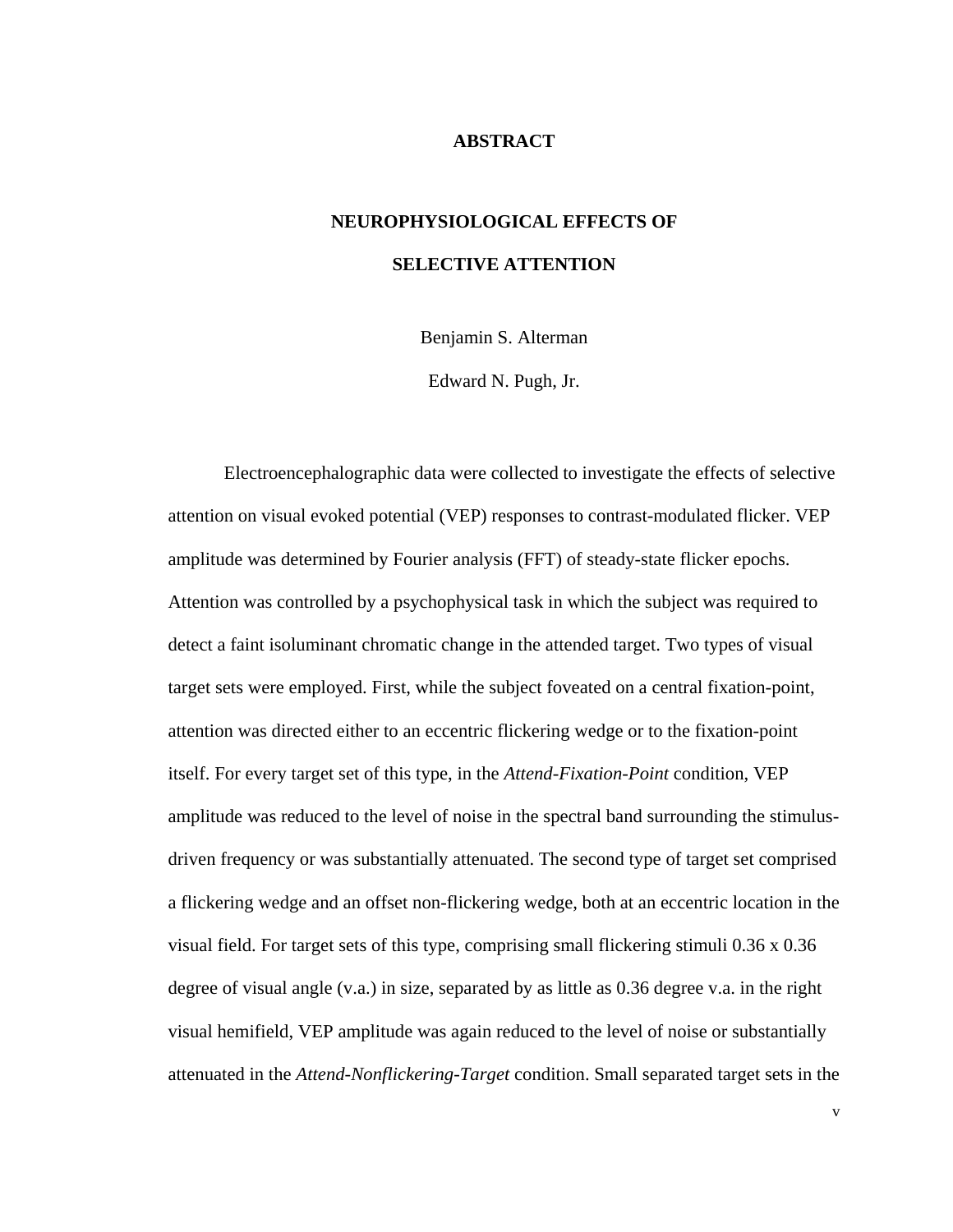left visual hemifield and small adjacent target sets in both visual hemifields showed less consistent attentional effects. Contrast response functions obtained from small separated target sets in the right visual hemifield evidenced a nearly linear increase of VEP amplitude for contrasts up to 25%, with saturation at higher contrasts. A variety of temporal flicker frequencies were tested, and all VEP responses obtained were in the beta bandwidth, whether at the fundamental flicker frequency, the second, or third harmonic. Attentional effects were replicated in both the contrast and frequency response experiments, and high resolution eye-tracking data demonstrated no differences in visual fixation between attentional conditions. Results demonstrated an absence of spatial gradients of attention above the threshold of perception. The slope and half-saturation values of the contrast response curves indicate that magnocellular pathways in V1 and V2 were the primary cortical areas involved in the VEP responses silenced by selective attention.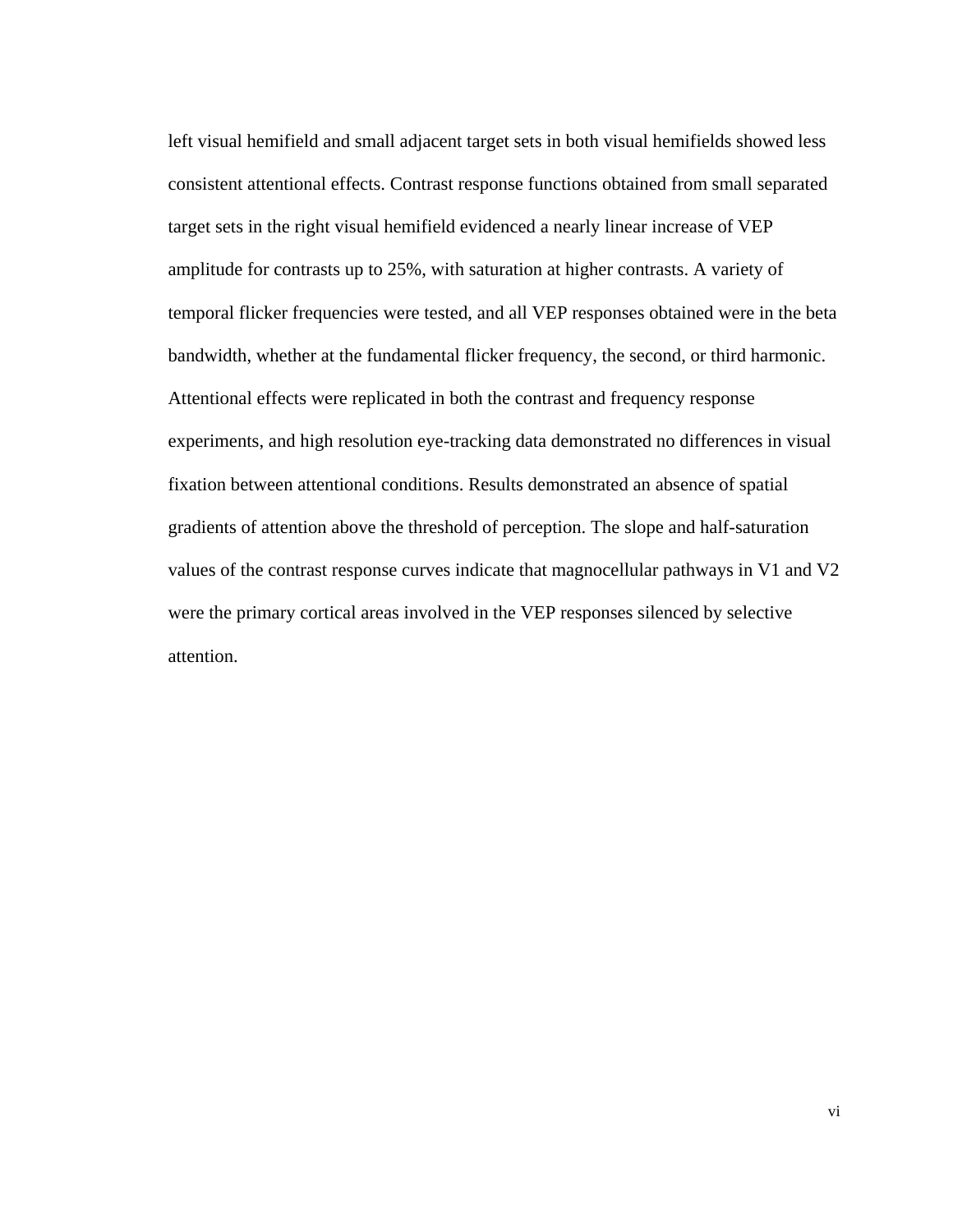# **TABLE OF CONTENTS**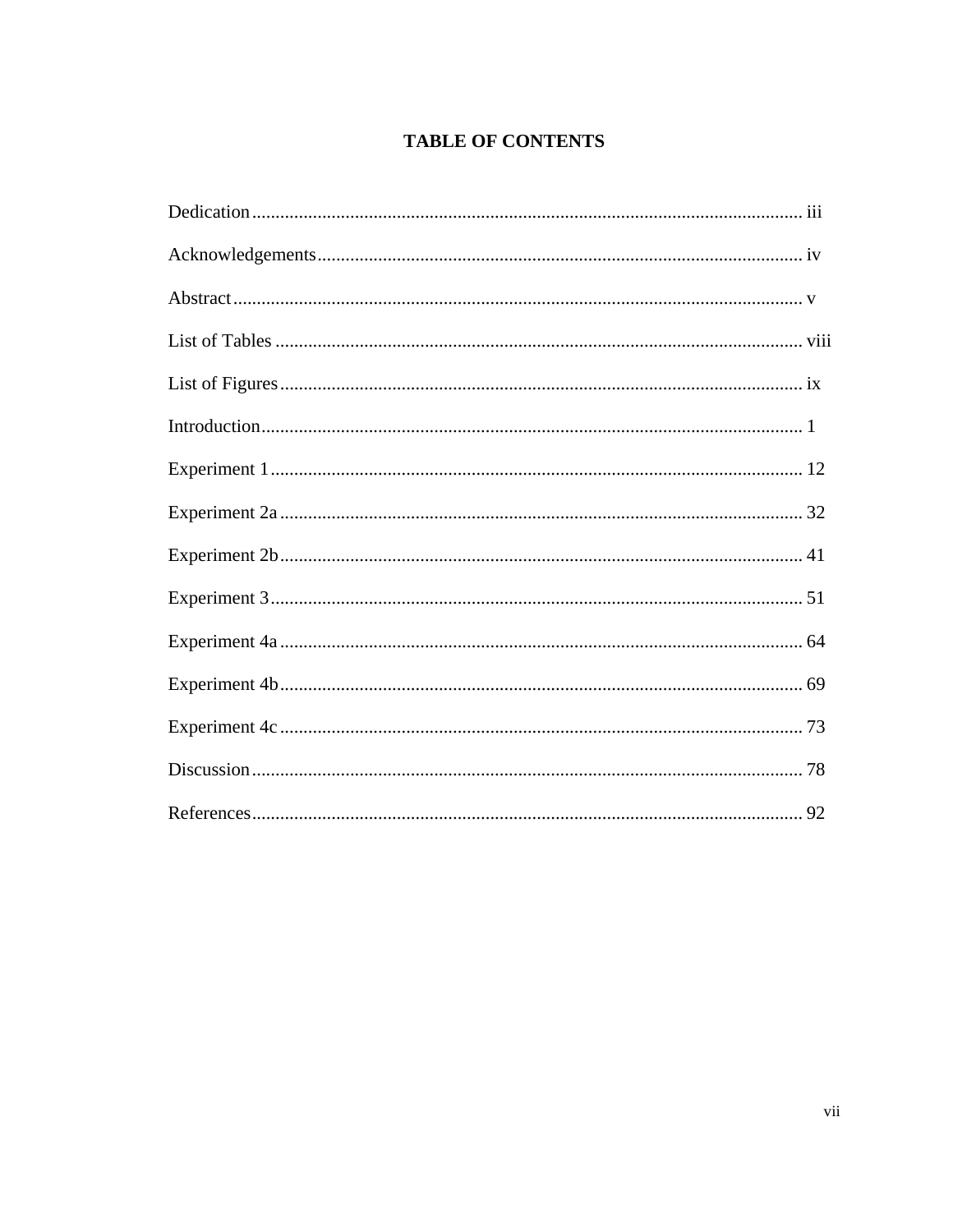# **LIST OF TABLES**

| Table 1-1: Summary information for foveal vs. eccentric attentional-pairs    |
|------------------------------------------------------------------------------|
|                                                                              |
|                                                                              |
| Table 2-1: Summary information for eccentric vs. eccentric attentional-pairs |
|                                                                              |
| <b>Table 3-1:</b> <i>EEG</i> summary information for eye-tracking experiment |
|                                                                              |
| Table 3-2: Deviation from fixation eye-tracking summary information          |
|                                                                              |
| Table 4-1: Summary information for superposition experiment                  |
|                                                                              |
| Table 4-2: Summary information for contrast response experiment              |
|                                                                              |
| Table 4-3: Summary information for frequency response experiment             |
|                                                                              |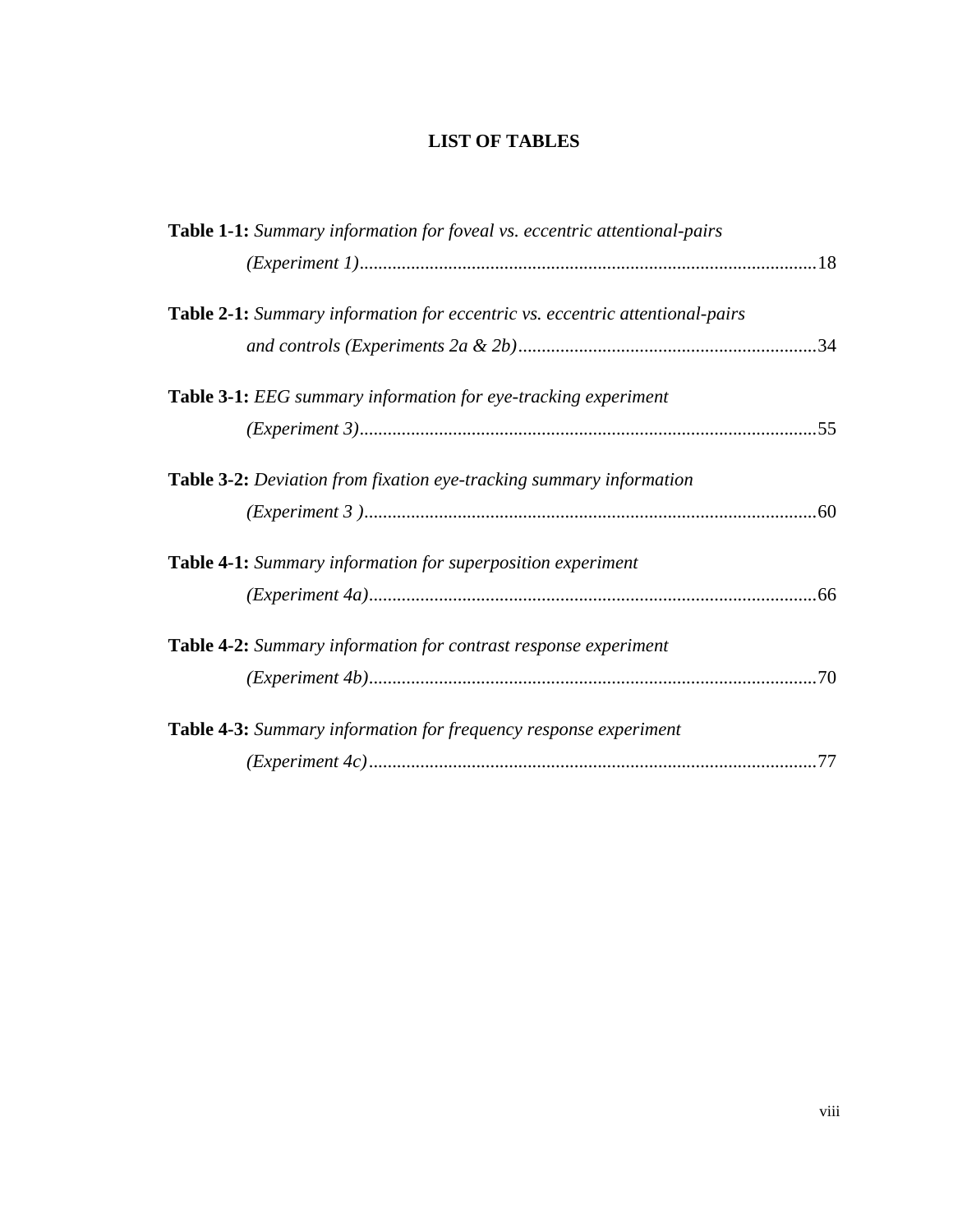# **LIST OF FIGURES**

| Fig. 1: Raw EEG traces and time averages of trials with high and low                |
|-------------------------------------------------------------------------------------|
|                                                                                     |
| Fig. 2: Time averages and FFT magnitude spectra showing EEG response to stimuli     |
| Fig. 3: FFT magnitude spectra showing VEP responses to visual stimuli flickering at |
|                                                                                     |
|                                                                                     |
| Fig. 1-3: Relative size and position of flickering wedges in Experiment 114         |
| Fig. 1-4: Bunched occipital montage with selected electrodes labeled16              |
| Fig. 1-5: Pooled behavioral data for subjects' C and L psychophysical performance   |
| Fig. 1-6: Bar graph of VEP response with 95% confidence intervals for each          |
| Fig. 1-7: Scatter plot of VEP response of each attentional-pair in the opposing     |
| Fig. 1-8: Amplitude spectra from Subject L's attentional-pairs with highest and     |
| Fig. 1-9: Amplitude spectra from Subject C's attentional-pairs with highest and     |
|                                                                                     |
|                                                                                     |
| Fig. 1-12: Single-trial amplitude and phase polar plots of 10 Hz alpha activity26   |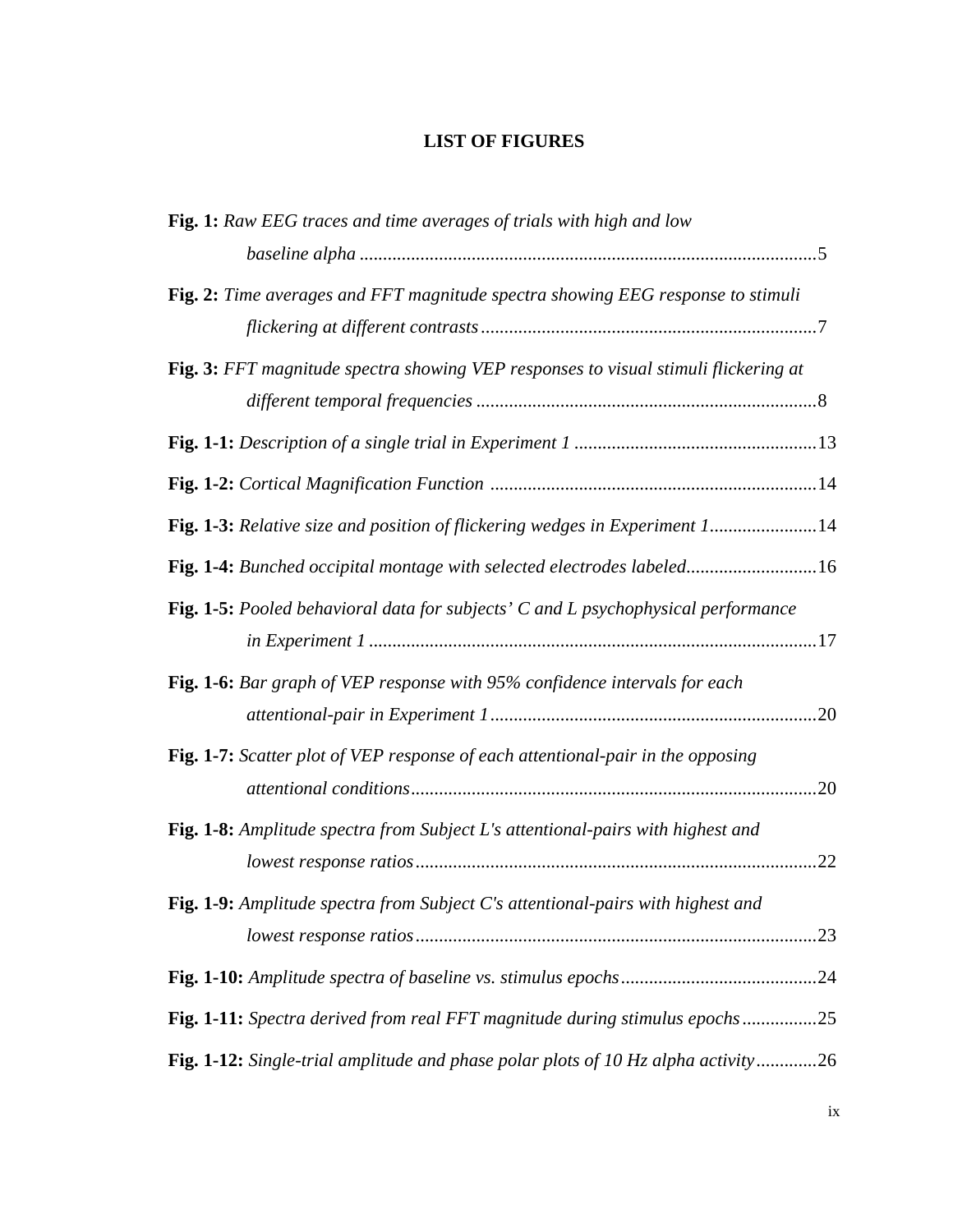| Fig. 1-13: Single-trial amplitude and phase polar plots of 15 Hz VEP response 28                                                                    |
|-----------------------------------------------------------------------------------------------------------------------------------------------------|
|                                                                                                                                                     |
| Fig. 1-15: All electrode amplitude and phase polar plots of averaged 15 $Hz$                                                                        |
|                                                                                                                                                     |
| Fig. 2-2: Schematic of large eccentric vs. eccentric target sets in Experiment 2a<br>and bar graph of VEP response with 95% confidence intervals 36 |
| Fig. 2-3: All electrode amplitude and phase polar plots of VEP response of each                                                                     |
|                                                                                                                                                     |
| Fig. 2-4: Amplitude spectra for target sets separated by 180 and 90 degrees c.a. 38                                                                 |
| Fig. 2-5: Amplitude spectra for target sets separated by 10 degrees c.a. and adjacent 39                                                            |
| Fig. 2-6: Schematic of small, separated right visual field target sets and                                                                          |
| bar graph of VEP response with 95% confidence intervals                                                                                             |
| Fig. 2-7: All electrode amplitude and phase polar plots of VEP response for                                                                         |
| attentional-pairs with small, separated right visual field targets44                                                                                |
| Fig. 2-8: Amplitude spectra for small, separated target sets in the right visual field                                                              |
| Fig. 2-9: Amplitude spectra for small, separated target sets in right visual field                                                                  |
| Fig. 2-10: VEP responses with 95% confidence intervals for small flickering wedges                                                                  |
|                                                                                                                                                     |
| Fig. 2-11: Schematic of small, separated left visual field target sets and                                                                          |
| bar graph of VEP response with 95% confidence intervals 48                                                                                          |
| Fig. 2-12: Schematic of small, adjacent target sets and bar graph of VEP response                                                                   |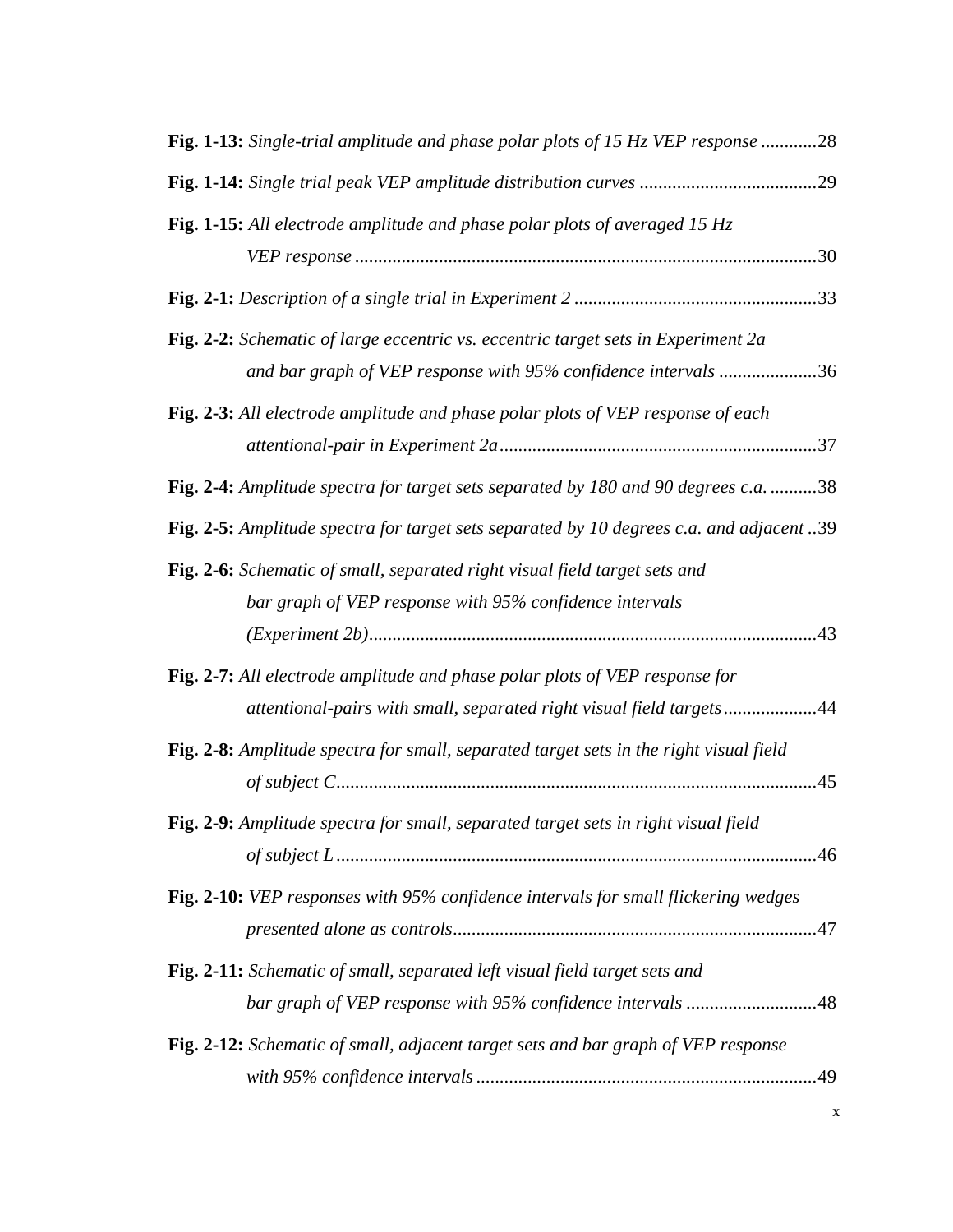| Fig. 3-1: Schematic of attentional target sets for eye-tracking experiement53           |
|-----------------------------------------------------------------------------------------|
|                                                                                         |
| Fig. 3-3: Bar graph of VEP response with 95% confidence intervals for eye-tracking      |
|                                                                                         |
| Fig. 3-4: Amplitude spectra for eye-tracking experiment, subject C57                    |
| Fig. 3-5: Amplitude spectra for eye-tracking experiment, subject L58                    |
| Fig. 3-6: All-electrode amplitude and phase polar plots of VEP response for             |
|                                                                                         |
| Fig. 3-7: Trial by trial average deviation from central fixation eye position values 62 |
|                                                                                         |
|                                                                                         |
| Fig. 4-2: VEP amplitude with 95% confidence intervals for attentional-pairs in          |
|                                                                                         |
| Fig. 4-3: VEP amplitude-observed and projected-in superposition experiment              |
| Fig. 4-4: Schematic of stimuli employed in contrast and frequency response              |
|                                                                                         |
|                                                                                         |
|                                                                                         |
|                                                                                         |
|                                                                                         |
|                                                                                         |
|                                                                                         |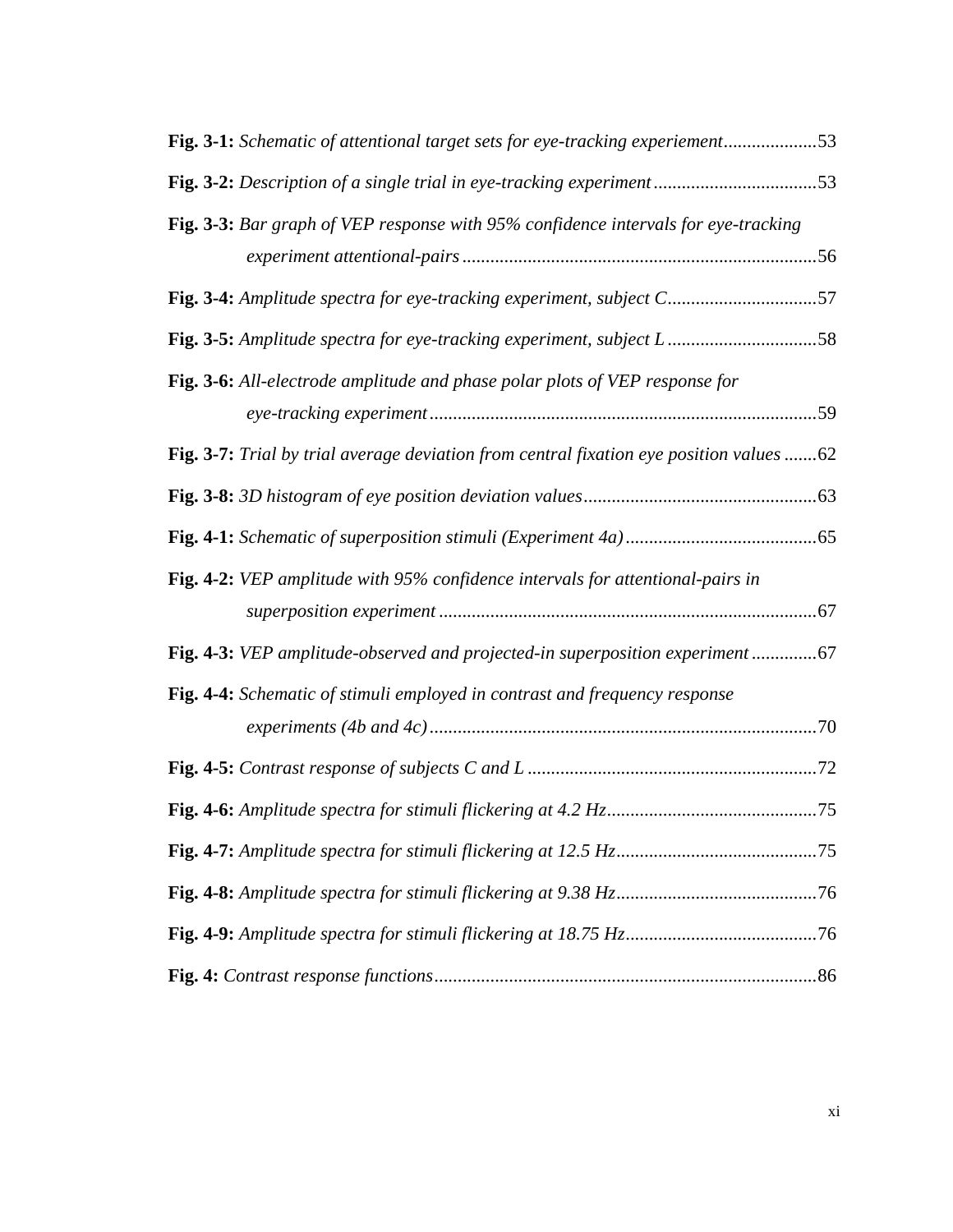#### **INTRODUCTION**

At the dawn of the twenty-first century, researchers began to employ neurophysiological data to elucidate the architecture of mental processes. In such a manner, this dissertation informs the study of attention, which has long been an important area of inquiry for experimental psychology. "Selective attention" is the focal processing of perceptual information from the vast influx of sensory stimulation continuously being transduced into neural energy. How are irrelevant sensory inputs gated and those corresponding to attended, coherent percepts passed on for further processing?

The above question may be illustrated with everyday examples. When you are in a room, engrossed in reading or in some other task which strongly engages your attention, you may not hear the ticking of a clock. Later, when this is pointed out, it is hard to imagine not hearing the clock. In both instances, pressure waves from the clock's ticking cause your tympanic membrane to vibrate. How is that sensory input gated when the ticking is not perceived? Likewise, when you are viewing a traffic light that turns red, you may be aware of the colored light but not the texture of the glass through which the light emanates. If the light remains red for long enough, your attention may or may not peruse these features while your visual fixation remains foveated on the signal. In either case, retinal stimulation is identical, so how does perceptual processing of some features and not others proceed from the wealth of neural activation instigated by the visual field?

The research presented in this dissertation addresses these issues through the measurement of electroencephalograhic (EEG) responses to steady-state contrastmodulated flickering stimuli. An averaged EEG response to such periodic visual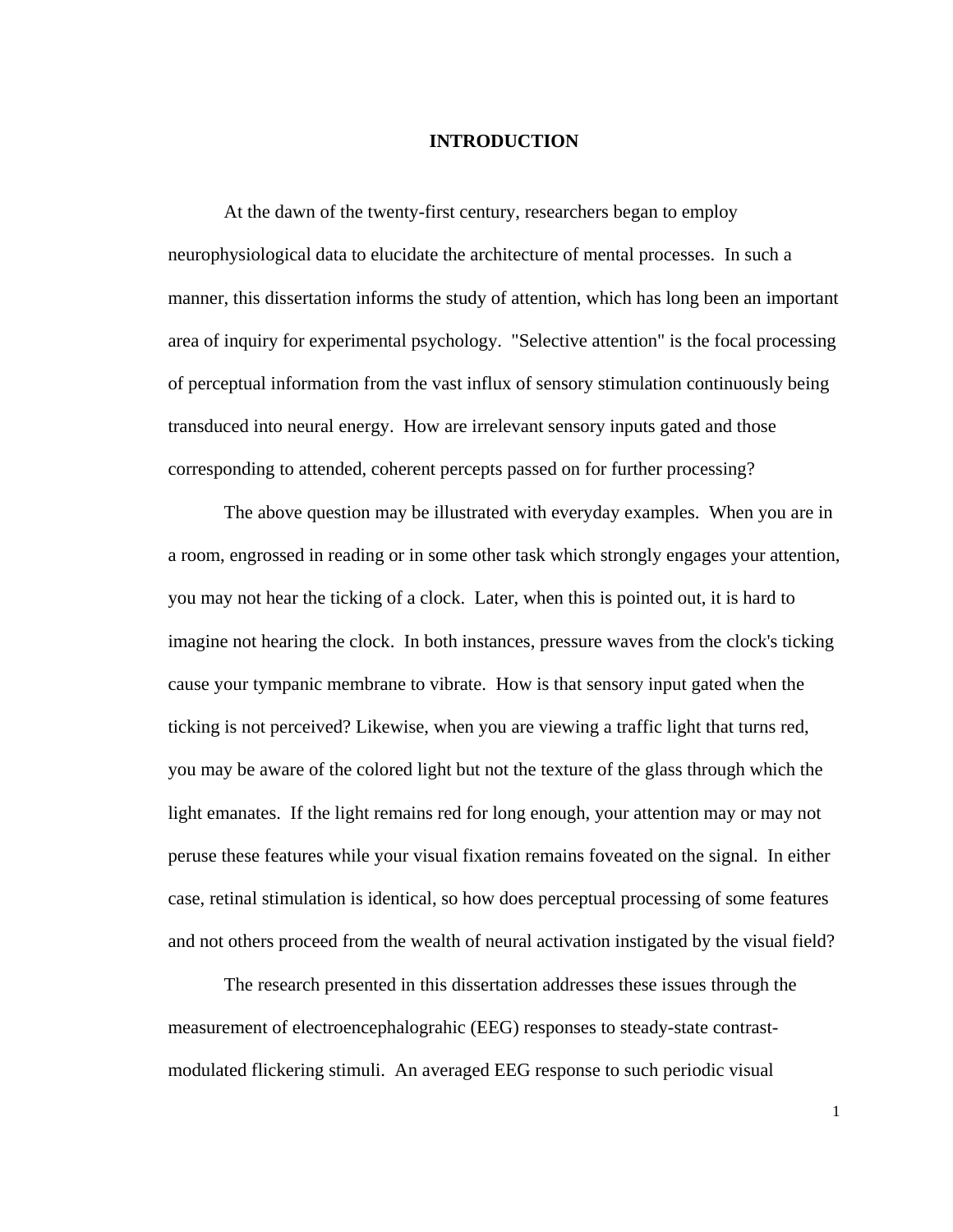stimulation is known as a visual evoked potential (VEP). In recent years, geometric increases in inexpensive digital storage and processing capacity have allowed VEPs to be recorded and analyzed in unprecedented ways (Baseler & Sutter, 1997; Muller et al., 1998), and this thesis will describe new findings which have been made possible by such advances in computer technology. Before now, however, the bulk of electrophysiological research concerning visual selective attention has relied upon transient responses to the onset of visual stimulation known as event related potentials (ERPs).

When a visual stimulus first appears to a subject, the potentials measured at various sites on the scalp relative to a reference electrode undergo a transient response. When the same visual stimulus is presented in repeated trials with experimental parameters controlled, the potentials sampled at each point in time relative to the time of stimulus-onset may be averaged across trials. For convenience, this will be called "time averaging." ERPs are the waveforms which arise from time averaging the transient shifts in potentials following stimulus-onset. The negative and positive deflections in time averaged potentials which occur roughly between 100 and 200 ms post stimulus-onset are known as "N1/P1," and these particular ERP waveforms have been extensively used for inferences about visual selective attention.

For a number of reasons, traditional ERP research paradigms have proved unsuitable for our enterprise of investigating the neural substrates of visual selective attention. A primary deficiency of ERPs as a dependent measure for our purposes is their relative insensitivity to changes in physical parameters of the stimulus. Another deficiency is the interaction of the N1 and earlier waveforms with endogenous oscillatory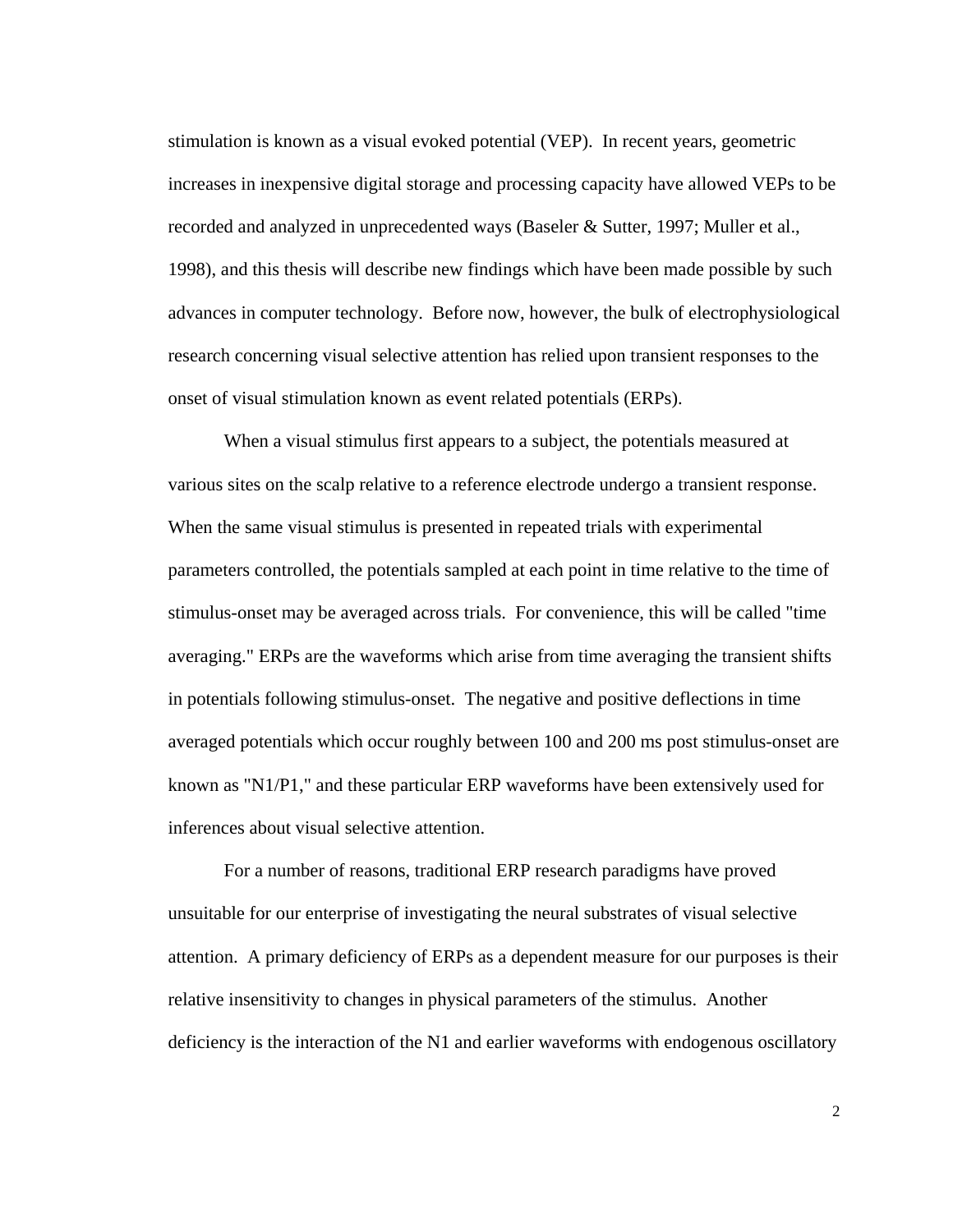activity in the alpha bandwidth (8-12.5 Hz). To illustrate these points, Fig. 1 presents analyses of a data set comprising a subject's EEG responses over ~1000 experimental trials similar to those which will be described in detail later in this dissertation.

Fig. 1 (A) is an example of one and a half seconds of raw data recorded during a single trial from an electrode on the scalp of one of our subjects. The blue line traces the rise and fall of the potentials at that electrode 300 times per second. The first half of the trace (-750 to 0 ms on the abscissa) occurred during the baseline period of the trial, when the subject was staring at a central fixation point on a neutral gray monitor. During the second half of the trial (0 to 750 ms on the abscissa), an eccentrically positioned flickering stimulus appeared on the monitor while the subject continued to stare at the central fixation point. The raw data trace of this trial is typical of those which exhibited relatively low amplitude alpha activity during the baseline epoch.

Fig. 1 (B), on the other hand, is typical of trials with high baseline alpha activity. In that trial, the potentials are clearly seen to rise and fall with a periodicity in the alpha bandwidth, and this high amplitude endogenous alpha activity occurring during the baseline epoch is suppressed after the onset of the flickering stimulus.

Fig. 1 (C) shows a time average of the 160 trials with lowest baseline alpha from the 1000-trial data set we're considering. Spontaneous fluctuations in EEG amplitude during the baseline epoch have been reduced through averaging. Between 100 and 200 ms post stimulus onset, the N1 waveform emerges from the averaging, and then the subsequent waveforms of the stimulus epoch become more complex as the stimulus cycle of the flicker repeats in a steady-state rhythm.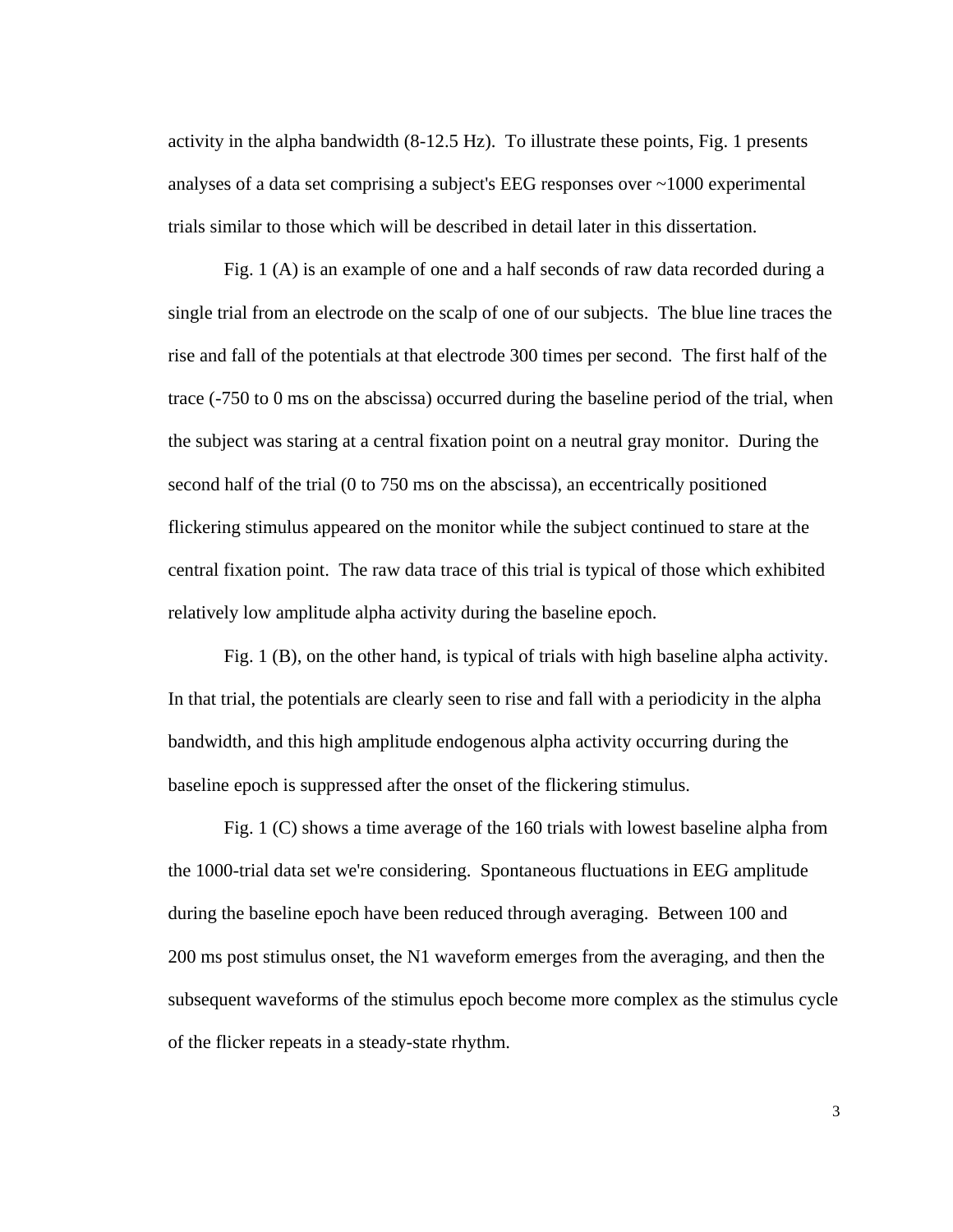Fig. 1 (D) shows a time average of the 160 trials with highest baseline alpha activity. During the baseline epoch, the endogenous alpha rhythm is still discernable despite averaging and shows increased amplitude as the trial progresses through the baseline period. During the stimulus epoch, the N1 waveform can be identified by the time-frame in which it occurs, but in this case cannot be clearly discerned, visually, from the endogenous, background oscillatory activity.

Fig. 1 (E) superimposes the time averages of  $1(C)$  and 1 (D) in the same plot. Here it can clearly be seen that spontaneous variations in alpha amplitude indeed affect the amplitude of the N1 ERP response. Extensive research into the relationship of early ERP waveforms with endogenous oscillatory activity has demonstrated that not only the amplitude of N1 is affected by the magnitude of background alpha, but that the latency of the N1 waveform is also systematically affected by the average phase of the preceding alpha activity (Brandt, 1989; Brandt & Jansen, 1991; Brandt, Jansen, & Carbonari, 1991; Dustman & Beck, 1965; Jansen & Brandt, 1991; Rodin, Grisell, Gudobba, & Zachary, 1965).

The importance of such contamination becomes apparent in Fig. 2 (A). In this figure, the time averaged responses to a stimulus flickering at three different contrast levels are compared. It is apparent how the small relative differences in N1 responses can easily be confounded by variations in the endogenous alpha activity. Moreover, contamination of the N1 response by background noise makes this waveform unsuitable for the sensitive measurement of contrast response curves. Finally, since ERPs are a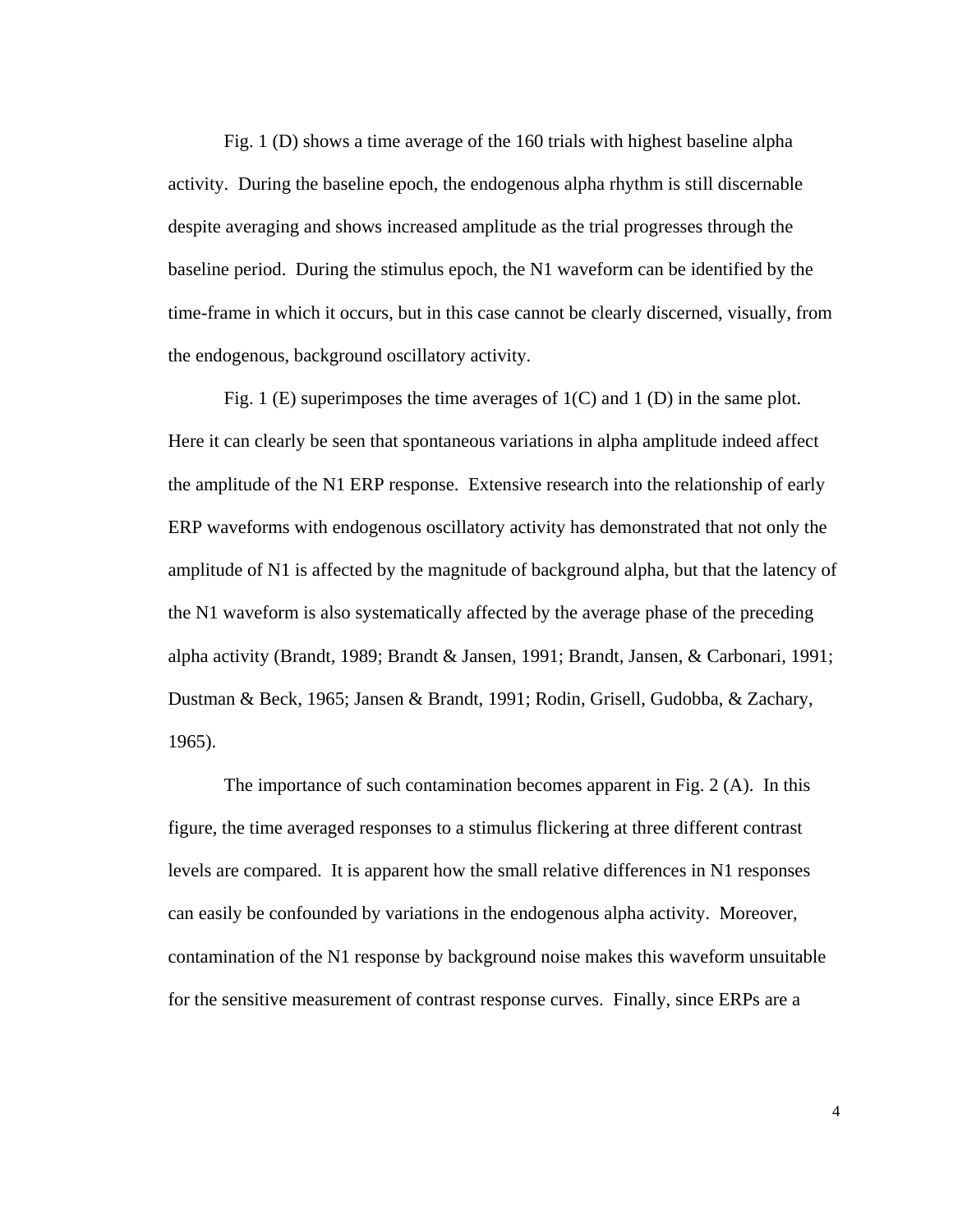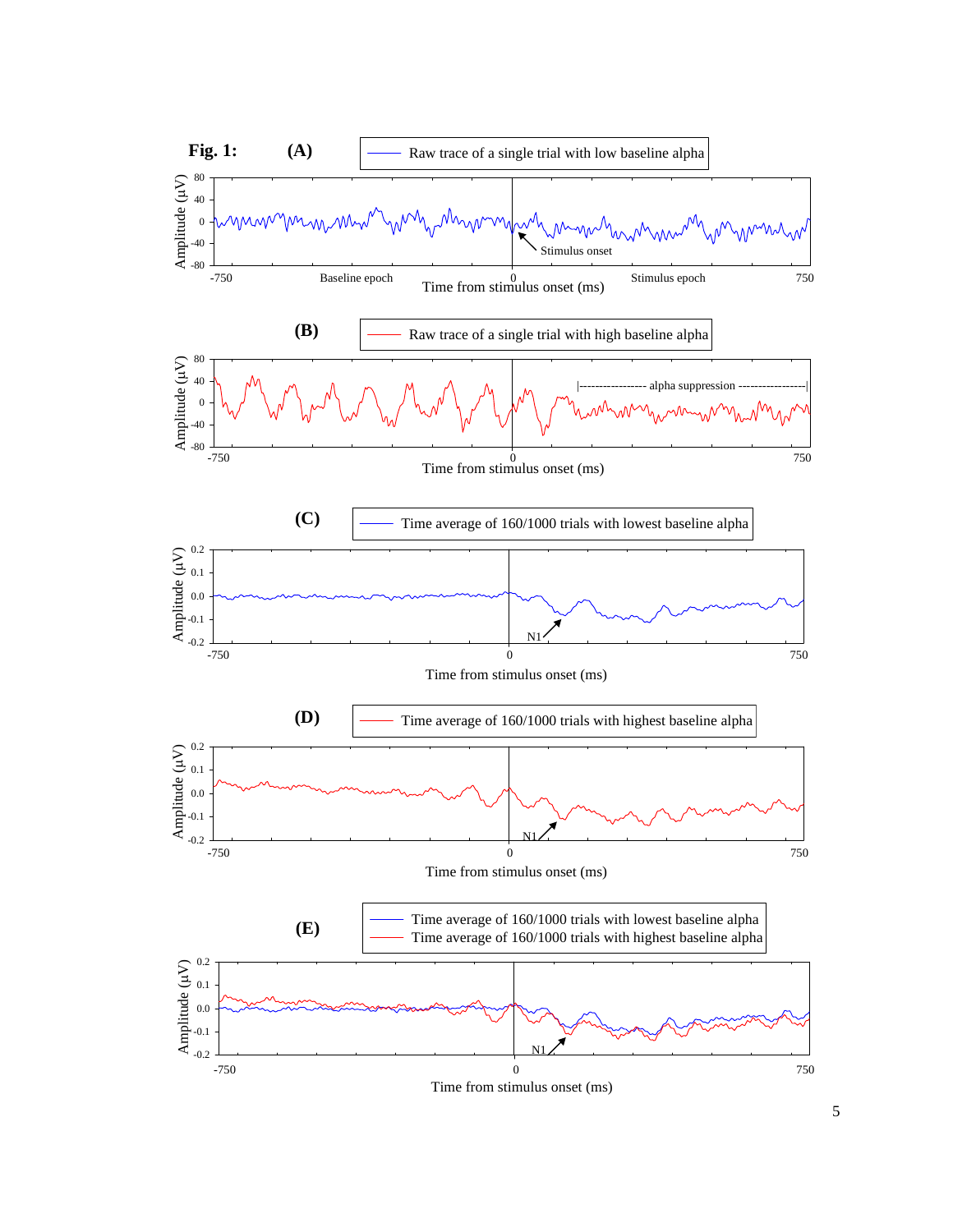transient response to stimulus onset, they are completely incapable of measuring EEG responses to varying temporal characteristics of steady-state flicker.

Fig. 2 (B) is the time average of the 2 seconds of stimulus epoch following the first second of stimulus epoch at 30% contrast in Fig. 2 (A). Here, the transient response following stimulus onset is gone and a steady-state rhythm at 14 Hz is discernible.

Through fast Fourier transform (FFT) of the stimulus epochs of the same trials shown as time averages in Fig. 2  $(A)$  and  $(B)$ , FFT magnitude spectra of the EEG responses to the flickering stimuli are compared in Fig. 2 (C). The peaks of spectral activity at 14 Hz are stimulus-driven VEP responses, clearly differentiated from the endogenous alpha activity at 10 Hz, and these VEPs are seen to be sensitively dependent on stimulus contrast level.

Fig. 3 compares the FFT magnitude spectra of two stimuli flickering at different temporal frequencies. Dependence on temporal properties of the steady-state flicker is apparent in the VEP responses, which rise above background spectral noise at 14 and 16 Hz. Again, these stimulus-driven VEP responses are clearly differentiated from the endogenous alpha activity, which invariably occurred in this subject at 10 Hz and was also present during the baseline epoch when no flickering stimulus was present.

Detailed methodological descriptions of our stimulus presentations and extensive analyses of VEP responses to variations in contrast, temporal frequency, size and location of the flickering stimuli will be provided later in this dissertation, along with analyses of co-occurring spontaneous spectral activity. The brief introduction above simply explains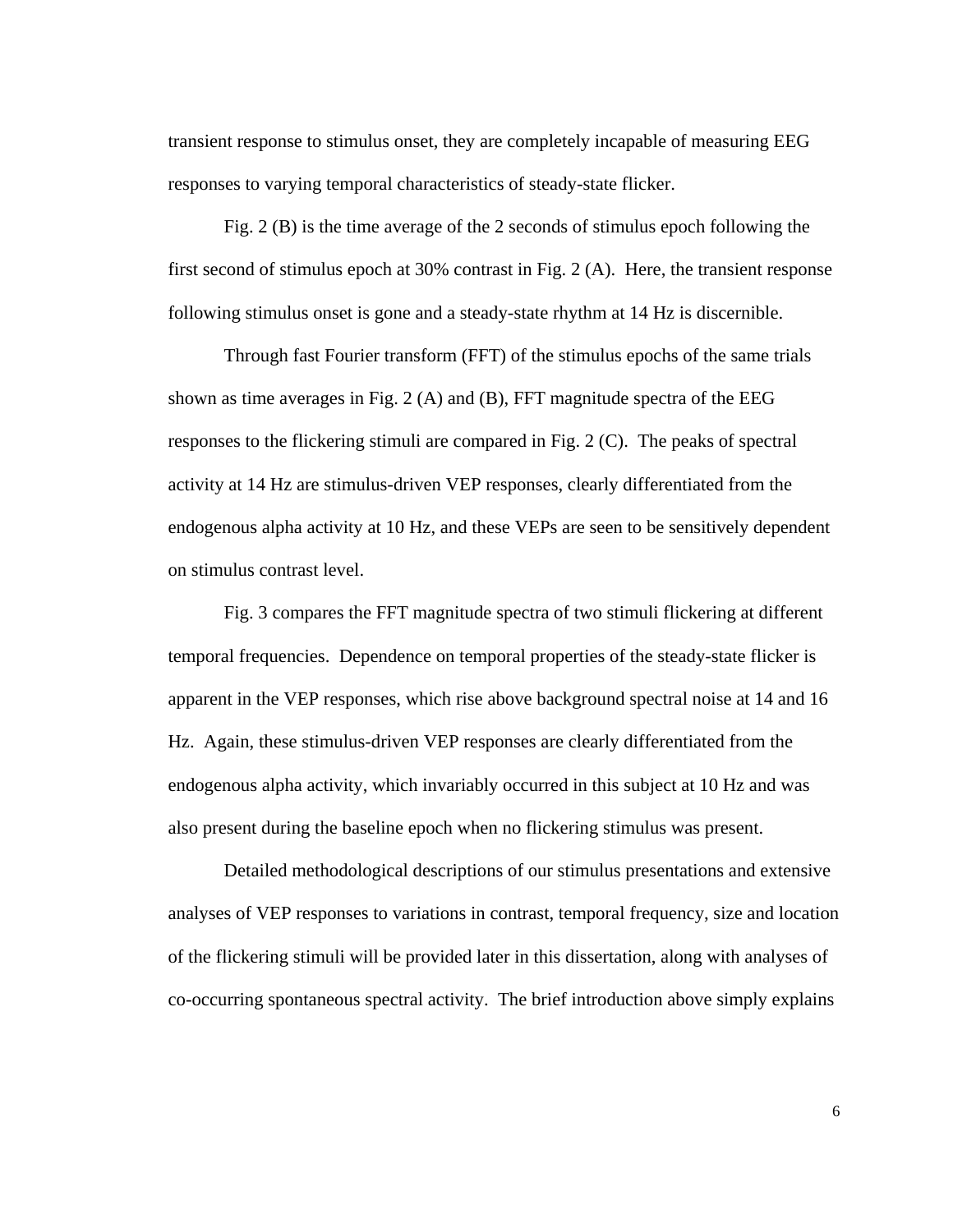

**Fig. 2:** *Contrast response to flickering stimuli at electrode Oz.*

(A) Time average across 160 trials of 1/2 s baseline and 1 s transient stimulus epoch.

- (B) Time average across 160 trials of 2 s steady-state stimulus epoch.
- (C) Fft magnitude spectra of steady-state stimulus epoch averaged across 160 trials.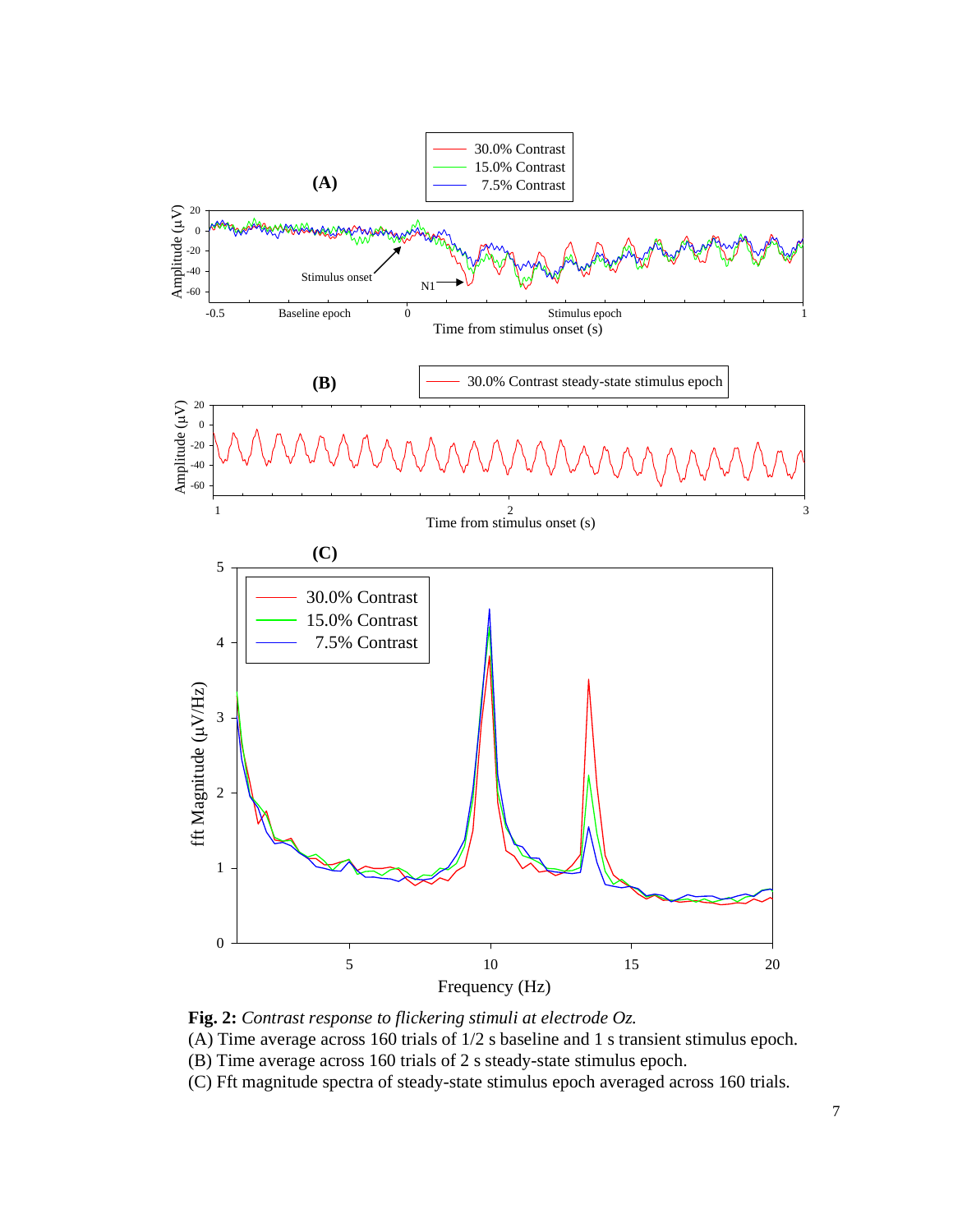

**Fig. 3:** *Fft magnitude spectra showing VEP responses to visual stimuli flickering at different temporal frequencies.*

the context for our choice of steady-state VEPs rather than ERPs as a dependent measure in our investigations of the neural substrates of attention.

As alluded to earlier, a further reason we did not employ ERPs in our research paradigm is that ERPs only measure the average transient EEG response to stimulus onset and, therefore, do not examine attentional processes beyond their initiation. Traditional ERP research into selective attention has, thus, often been concerned with the process of selection rather than attention, per se. ERPs and, for that matter, VEPs employed as dependent measures of attention have most often been used to compare different selection criteria. Higher order categories; e.g., digits, letters, relative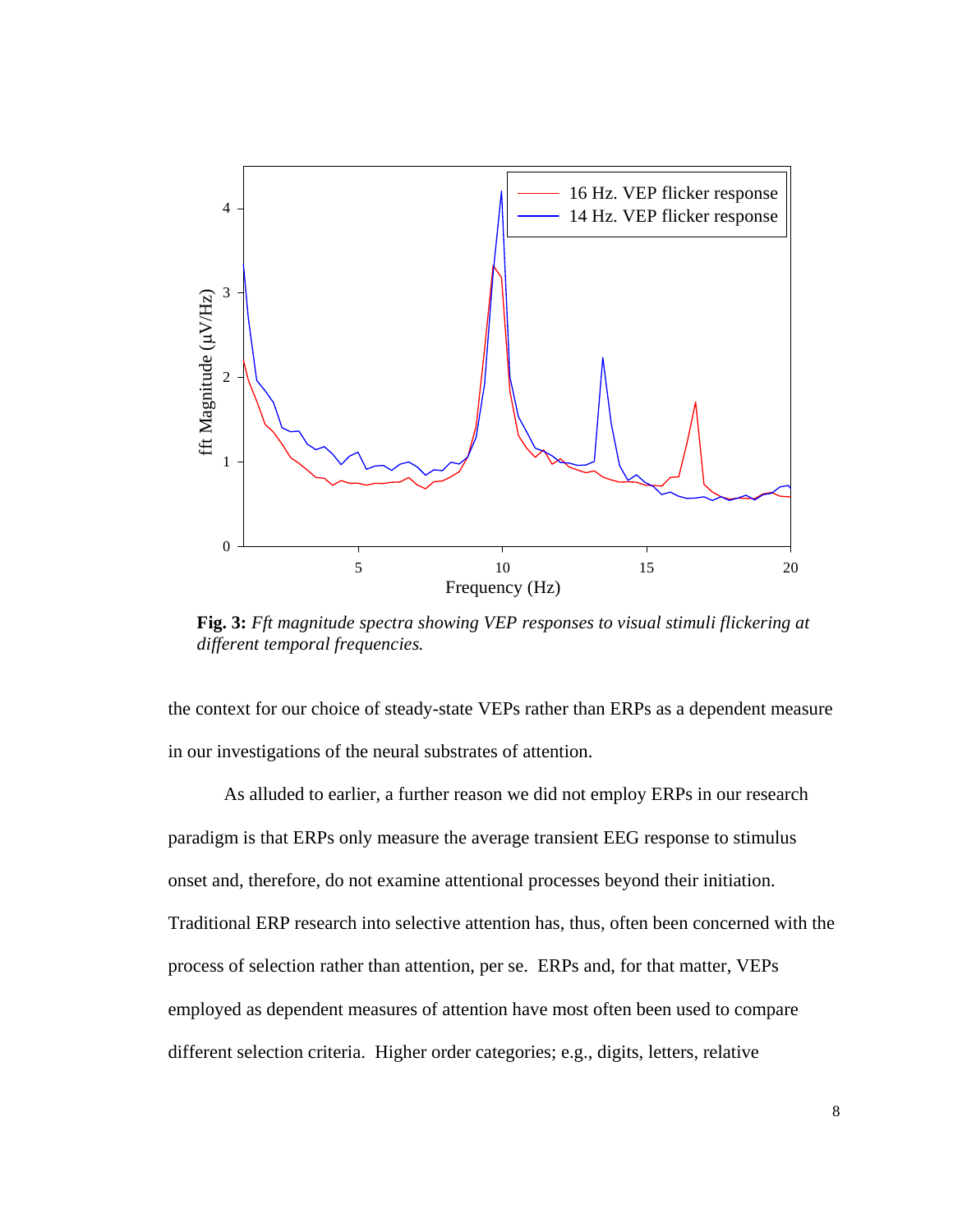orientation and feature conjunctions, have been compared with simple physical features such as location, size, color, and brightness. Similarly, effectiveness of selection has been compared among these simple physical features themselves to probe for possible processing hierarchies. Moreover, these experimental probes of selection criteria have commonly involved other mental processes in addition to attention. Such paradigms have relied upon memory, identification, and orientation to the empty space where objects to be attended will later appear (Annlo-Vento & Hillyard, 1996; Belmonte, 1998; Girelli & Luck, 1997; Hillyard & Munte, 1984; Luck, Fan, & Hillyard, 1993; Morgan, Hansen, & Hillyard, 1996; Muller, Teder-Salejarvi, & Hillyard, 1998; Silberstein, et al., 1990; Tsal & Lavie, 1988; Tsal & Lavie, 1993; Wijers et al., 1989a; Wijers et al., 1989b).

ERPs have been used as a physiological measure together with choice reaction times and accuracy as a behavioral measure to investigate how early or late in the stream of perceptual processing identification of objects occurs, and how the onset of irrelevant sensory information may be filtered, or the onset of relevant information spotlighted. Likewise, these dependent measures have been employed to investigate whether spatial gradients of attentional allocation or attention to objects independent of locus are fundamental grounds of perceptual processing. Once again, such investigations typically concern only the initial identification and response to the onset of stimulation, and they commonly involve higher-order perceptual processes as well. (Belmonte, 1998; Clark & Hillyard, 1996; Duncan, 1984; Heinze et al., 1994; Johannes et al., 1995; Lauwereyns, 1998; Lavie & Driver, 1996; Mangun & Hillyard, 1987; Mangun & Hillyard, 1988;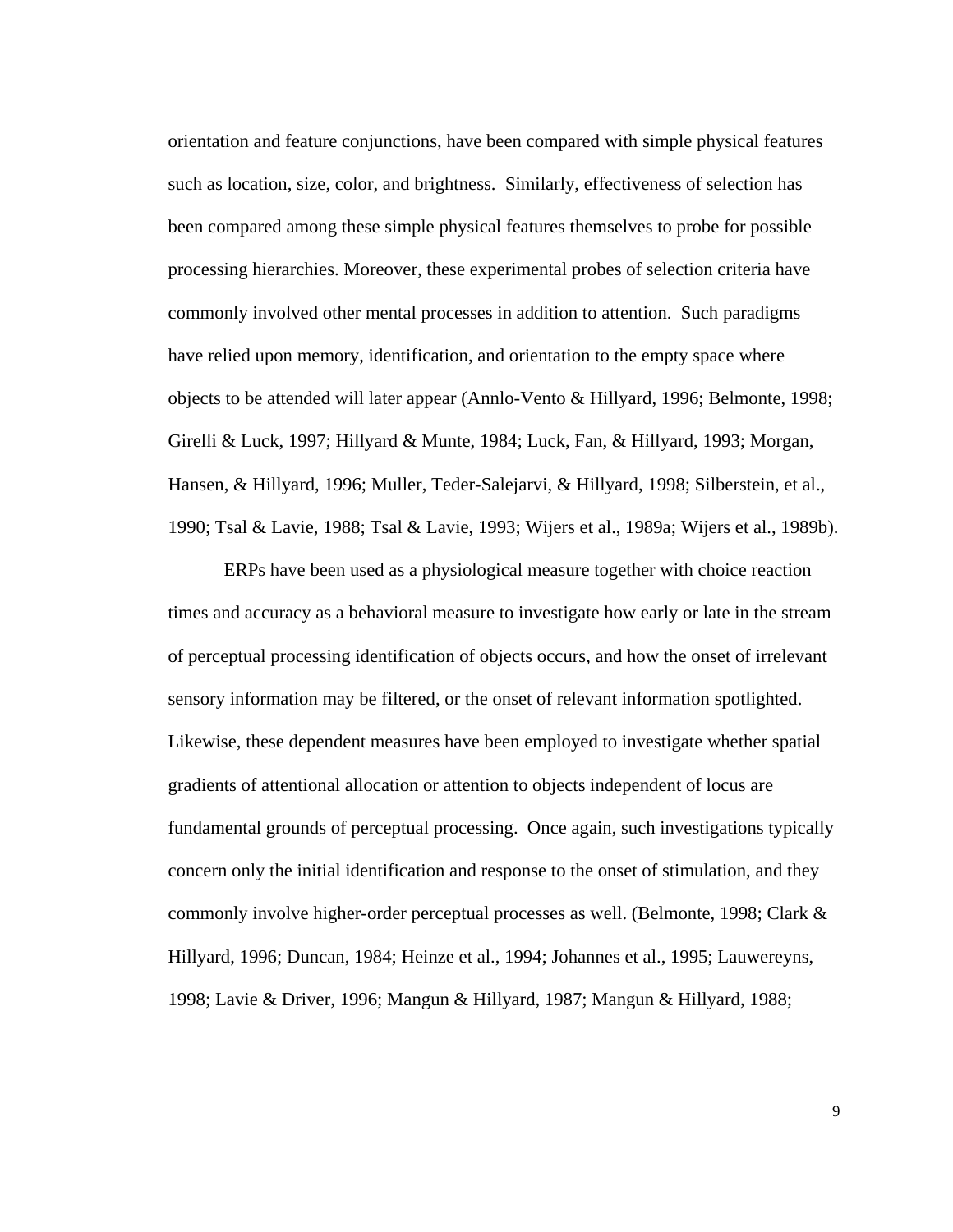Mangun & Hillyard, 1990; Morgan, Hansen, & Hillyard, 1996; Mounts & Melara, 1999; Valdes-Sosa et al., 1998; Vecera & Farah, 1994).

Findings from the experiments cited above have been taken to support or challenge a variety of theoretical formulations such as "filter" (Broadbent, 1958; Deutsch & Deutsch, 1963; Kahneman, 1973; Moray, 1959; Treisman, 1969; Yantis, 1990) and "spotlight" (Eriksen & Yeh, 1985; LaBerge, 1995; Posner, 1980) models of selective attention. Understanding such theories as metaphors, Fernandez-Duque & Johnson (1999) point out that each is suited to elucidate only an aspect of the phenomenon of attention. Yet a different class of attentional studies have cut across theoretical formulations underlying the above paradigms to explore where and how attention affects neural activity itself. Primate extracellular recordings have examined the effects of attention on competitive interactions in the cortex. Neuroimaging studies in humans, as well as primate extracellular recordings, have demonstrated robust effects of attention not only in extastriate areas, but in the primary visual cortex as well (Desimone & Duncan, 1995; Duncan, Humphreys, & Ward, 1997;Gandhi, Heeger, & Boynton, 1999; Gilbert & Posner, 1999; Motter, 1993; Somers, Anders, Seiffert, & Tootell, 1999). Such experimental paradigms investigating neurophysiology have introduced to the study of attention the types of lower-order visual stimuli that have long been employed in the area of psychophysics. Thus, moving gratings, reversing patterns, and contrast-modulated flicker have now been used to expand our knowledge of where in the brain different levels of perceptual processing and attentional dampening or gain occur. Such stimulus presentations allow attention to be sustained and examined without recourse to higher-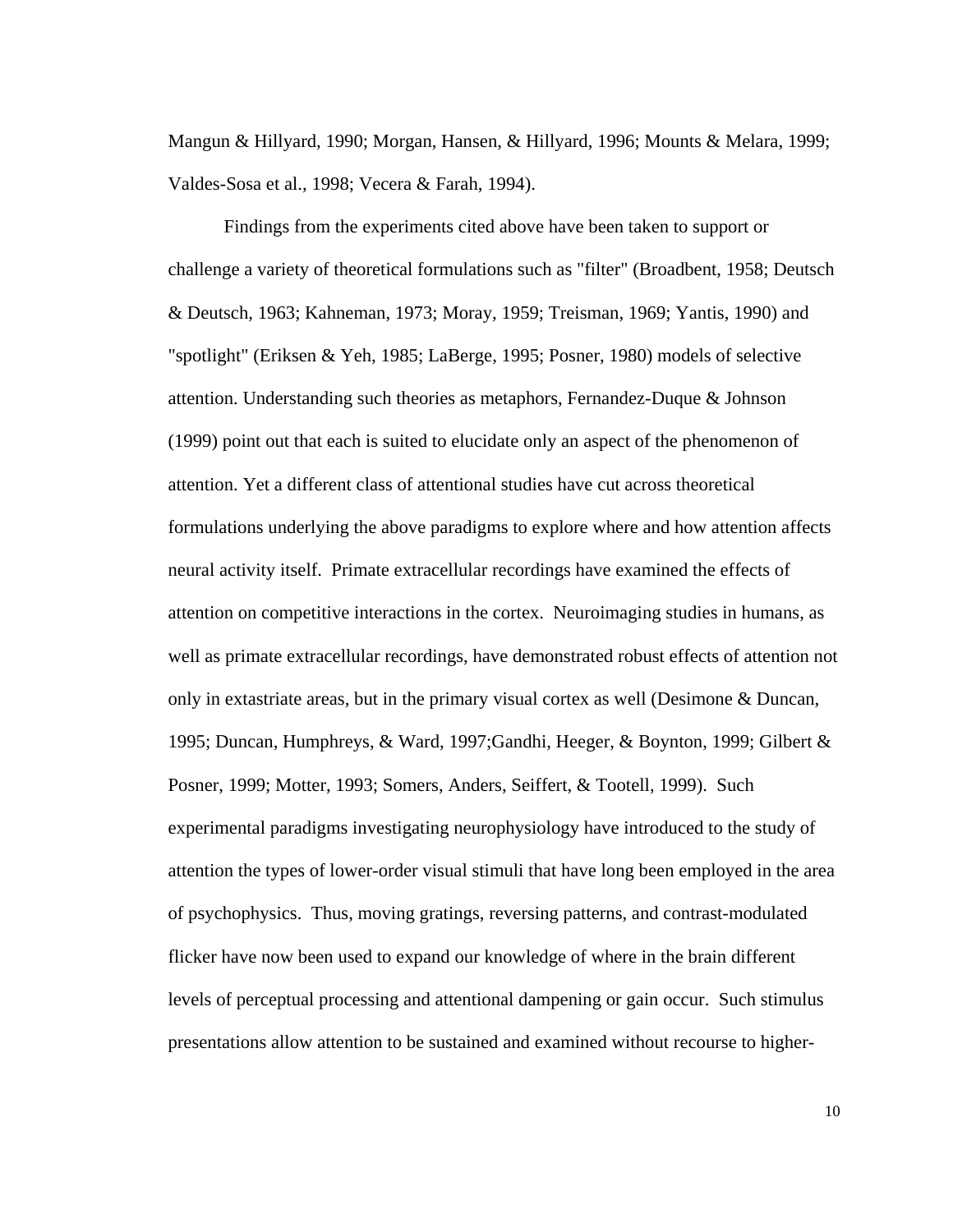order mental processes and it is these types of basic stimuli that we have adapted for our own experimental purposes in the hope of adding to the corpus of neurophysiological knowledge concerning the phenomenon of attention.

In the pages that follow, our investigations into the effect of selective attention on visually evoked cortical responses will be set forth. The experiments have been grouped into four sets. In the first set, we probed the magnitude of attentional effects on VEP responses to flickering stimuli positioned at loci throughout the visual field. In the second set, we examined various spatial properties of attention. In the third set, we employed high resolution eye-tracking with our experimental paradigms in order to establish that the observed effects were, indeed, due to attention. Finally, in the fourth set of experiments, we determined contrast and frequency response characteristics of VEP responses to our stimuli in order to help elucidate the neural substrate of the attentional effects we observed.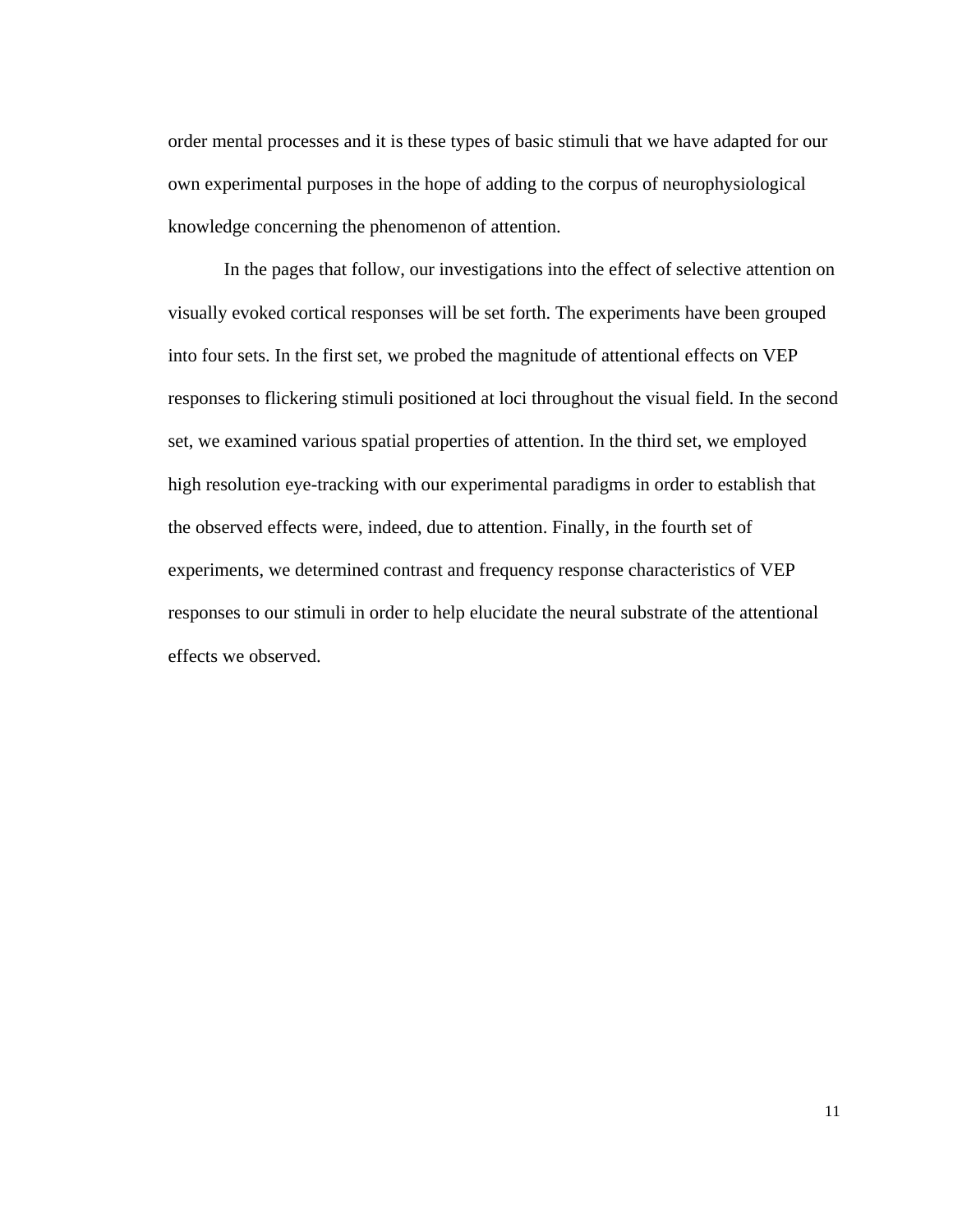#### **EXPERIMENT 1**

#### **PURPOSE**

EEG data were collected in order to determine the extent to which selective attention may affect the amplitude and phase of VEP responses to steady-state contrastmodulated flicker.

#### **METHODS**

#### *EXPERIMENTAL PARADIGM:*

While the subject maintained visual fixation on the center point of a CRT monitor, a wedge flickering sinusoidally about the mean luminance ("mean gray") at 7.5 Hz and 25% contrast was displayed at an eccentric location on the monitor for 5.6 seconds.

In the *Attend-Flickering-Wedge* condition, 1 to 5 seconds after stimulus onset, the flickering wedge became colored red or green (at any of three tint levels). Upon perceiving a shift to color, the subject indicated with a button-push whether she believed the color was red or green. In the *Attend-Fixation-Point* condition, the subject responded to a shift to color in the central fixation-point instead (Fig. 1-1).

Blocks of 32 trials in each condition were alternated. The subject was instructed before each block whether to train her attention on the flickering wedge or the fixationpoint (i.e., on the target where a shift to color would occur). Fourier analysis (FFT) was performed on the stimulus epoch preceding the shift to color in each trial, excluding the first second following stimulus onset so as to minimize transient effects. Then, within each experimental condition, the complex FFT coefficients were averaged across trials at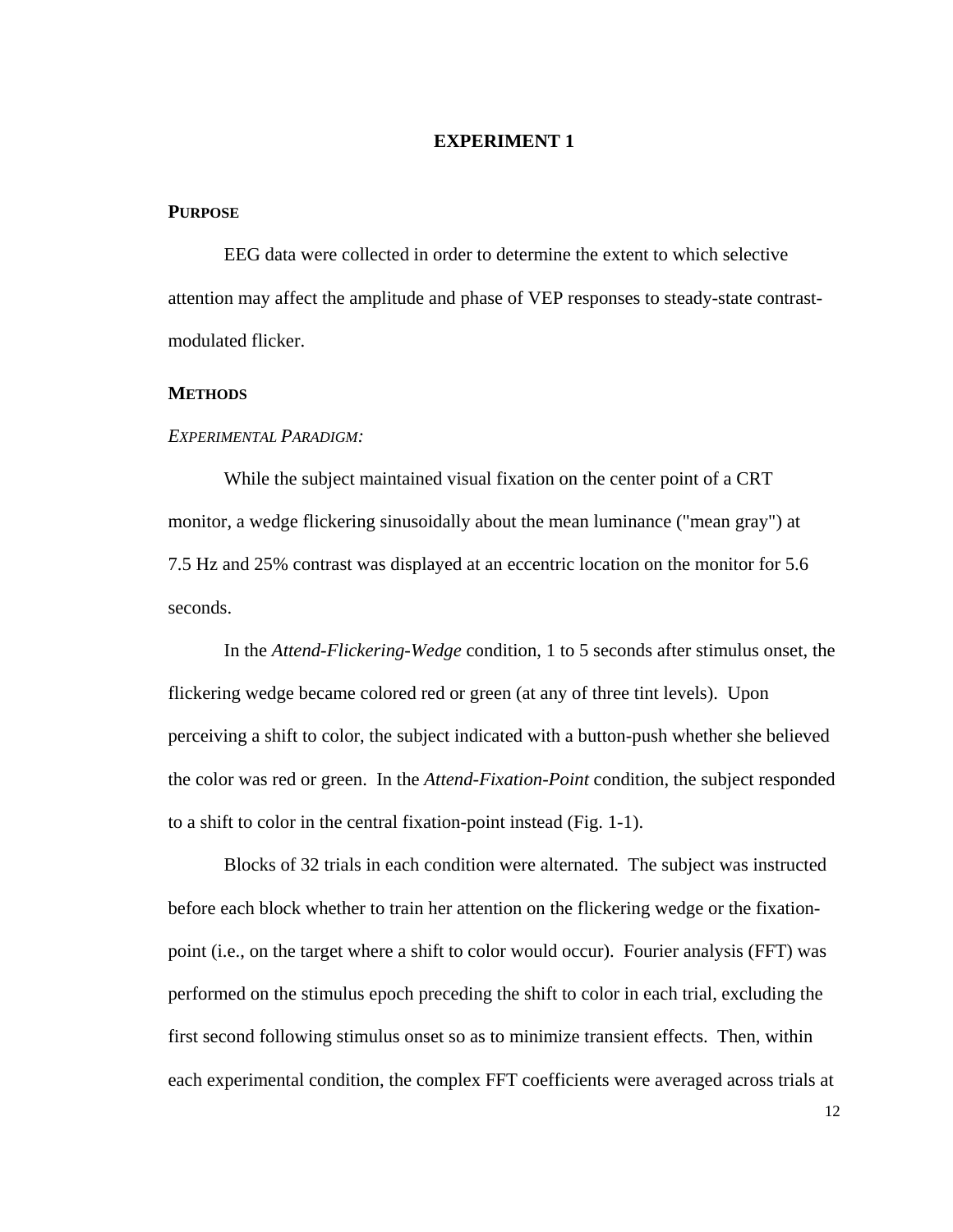every resolved spectral frequency for each electrode. The percentage of correct responses in the psychophysical task was also tabulated. Two subjects were tested in Experiment 1. They were twenty-three year old fraternal twin sisters with normal eyesight, well trained in psychophysical tasks requiring sustained attention.

 *Each stimulus was viewed by the subject in two attentional conditions:*



**Fig. 1-1:** *Description of a single trial in Experiment 1.*

*METHODOLOGICAL DETAILS AND TECHNICAL SPECIFICATIONS:*

Spatial parameters of the flickering wedges employed as stimuli in Experiment 1 were chosen to activate equivalent areas of cortex, according to the cortical magnification function represented in Fig. 1-2. The different size wedges positioned at the different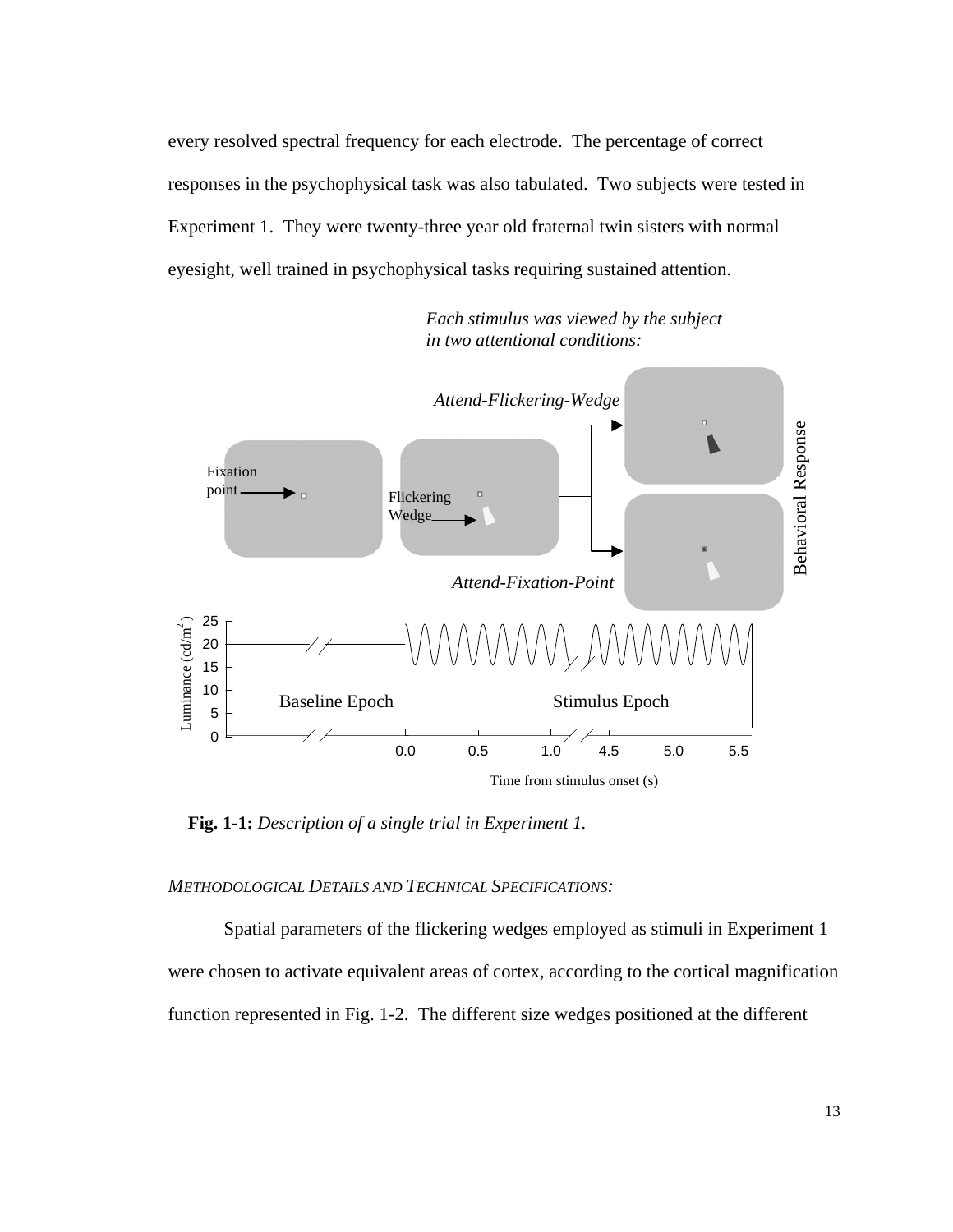



Eccentricity (degrees of visual angle from fovea)



**Fig. 1-3:** *Relative size and position of flickering wedges in Experiment 1*. Flickering wedges occupying the above locations in the visual field were the primary stimuli employed in Experiment 1. According to the cortical magnification function, all stimuli depicted here would have corresponding fields of activity in the primary visual cortex subtending an area of  $\sim$ 11 mm<sup>2</sup>.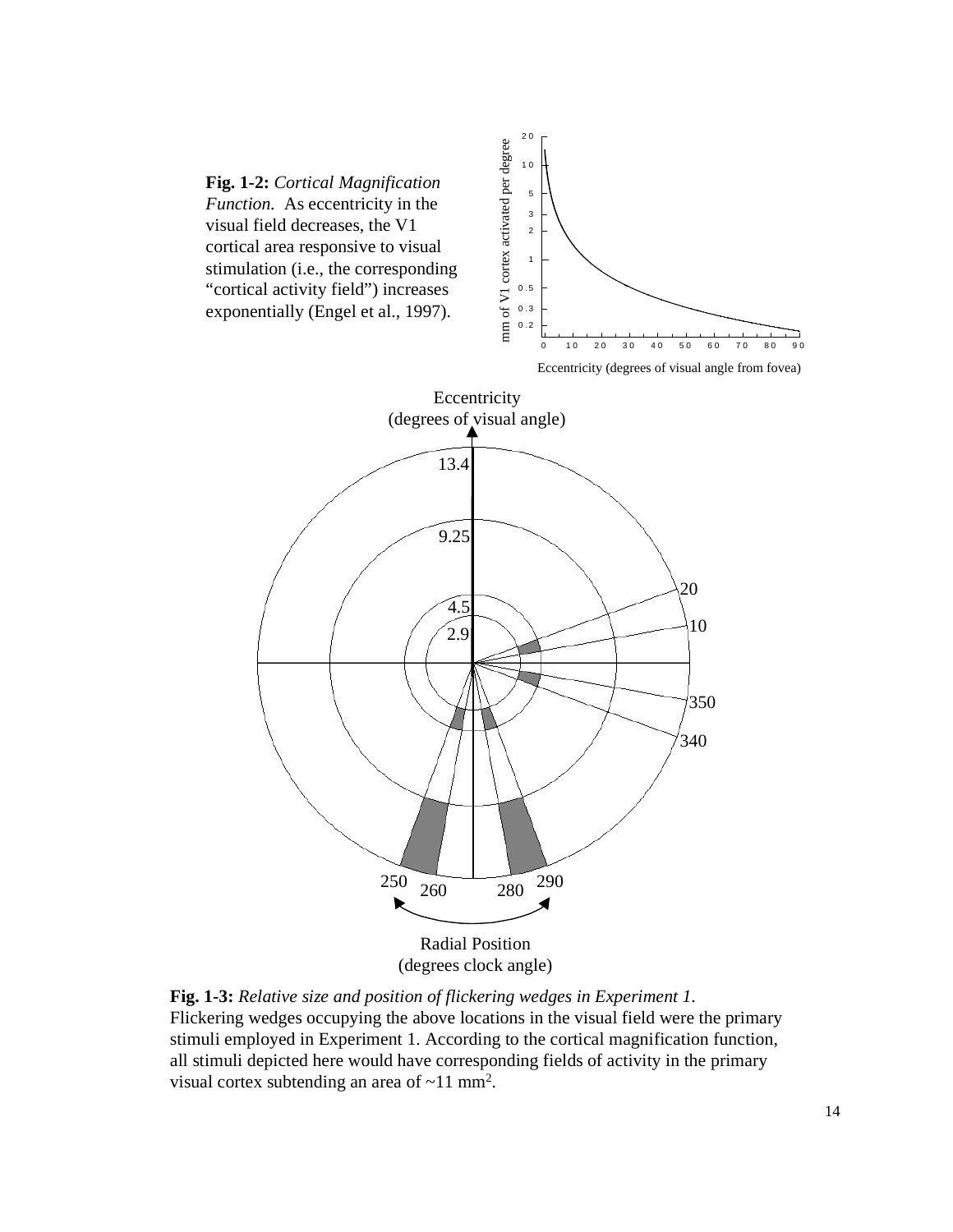eccentricities shown in Fig. 1-3, correspond to neuronal activity fields in the primary visual cortex of the same size–nominally  $11 \text{ mm}^2$ . The term "activity field" refers here to the cortical area to which the stimuli project in retinotopy according to various investigations (see Engel et al., 1997).

A flicker frequency of 7.5 Hz was chosen to best accommodate the 75 Hz refresh rate of the monitor and 300 Hz sampling rate of the electroencephalograph with minimal phase distortion in subsequent statistical analyses. Equally important to the choice of 7.5 Hz, both the fundamental frequency and second harmonic of this flicker frequency are outside the alpha bandwidth (8-12.5 Hz) where endogenous, high amplitude spectral activity is typically present and might well mask stimulus-driven activity. A contrast of 25% was chosen based on experiments in which it was determined that the contrast response function begins to saturate.

Stimuli were generated with software written in Matlab 5.1 on a PowerMac 6500/300, OS 7.6. They were displayed with a Radius PrecisionColor 24/1600 PCI Video Card on a MAG-DX1795 17" INVAR shadow mask picture tube with 0.26 mm fine dot pitch and 1024 X 768 pixel resolution refreshed at 75 Hz. The mean luminance was set at 20 cd/m<sup>2</sup> with linear calibration of R-G-B phosphors. A photo-diode in a corner of the screen provided output directly from the CRT display to precisely mark the stimulus onset with a TTL pulse. The TTL signal was simultaneously transmitted to: (a) a computer which contained the A/D converter circuitry for recording and storing the EEG data, (b) a computer for collecting behavioral responses to the psychophysical task, and, in a later experiment, (c) an ISCAN ETL-500 eye-tracking system.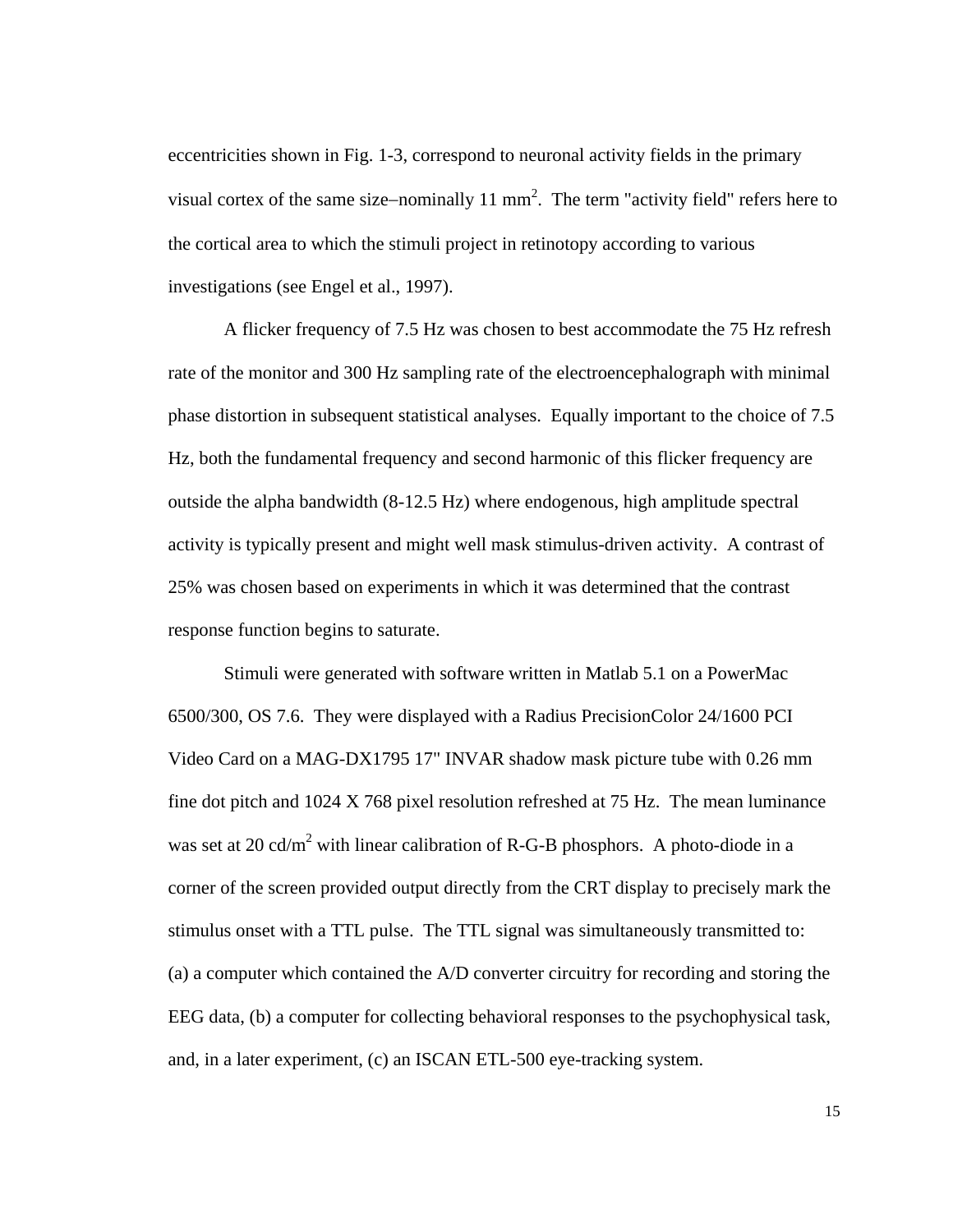Electrode impedances were maintained below 5 kΩ. Scalp potentials were amplified 10,000x, filtered at 0.01-100 Hz and sampled at 300 Hz with an SA Instrumentation Model UP-16/32BA 32-channel isolated bioelectric amplifier. Data were continuously recorded with InstEP software and stored on the master EEG data collection computer hard disk. Trial epochs, marked with the TTL pulse signaling stimulus-onset, were extracted as ASCII files and stored on optical disks for subsequent statistical analysis performed with Matlab 5.2 software.

EEG data were collected from tin electrodes mounted in an elastic cap. A 32 lead bunched occipital montage was employed with reference to the left mastoid; vertical EOG was collected from beneath the lower left eyelid and horizontal EOG from the right canthus (Fig. 1-4).

**Fig. 1-4:** *Bunched occipital montage with selected electrodes labeled.* Peak electrodes in Experiment 1; i.e., electrodes with maximal VEP response to flickering stimuli at various positions in the visual field were Oz, POz, PO3, PO4, and PO8. Maximal VEP response as measured at the scalp may be dependent not only on the location of the flickering stimulus within the visual field; i.e., on the position of maximal cortical activation, but also on the position of the activated cortex within the inhomogeneous volume conductance beneath the skull as determined by the structure of gray matter, white matter, and CSF.



After every placement of the elastic electrode cap on the subject, Cartesian coordinates for each electrode in the montage were obtained. These coordinates were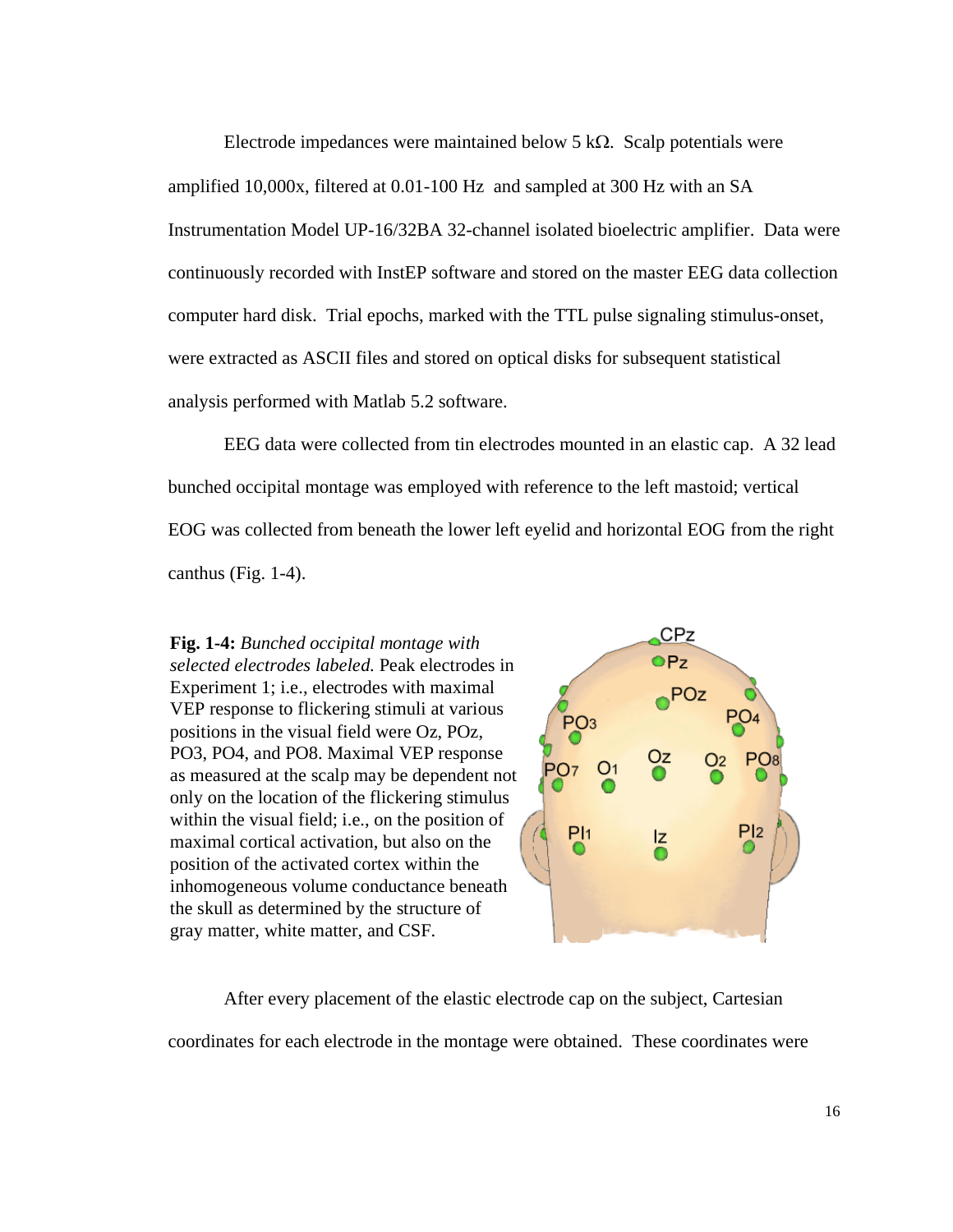referenced to three fiducial points on the subject's head−left preauricular notch, right preauricular notch, and nasion. A Polhemus Isotrack II electromagnetic locating system with EMSE software was employed for this purpose.

After preliminary experimentation, three tint levels of color-shift for the psychophysical task were chosen to yield a task of sufficient difficulty that attention would be required, yet sufficient ease that the subject's fatigue would be minimized. Dependence of the subjects' performance on tint level is evident in the pooled behavioral data (Fig. 1-5) and demonstrates that attention directed to the intended stimulus (flickering wedge or fixation-point) was elicited by the psychophysical task. In other words, successful performance required attention.



**Fig. 1-5:** *Pooled behavioral data for subjects' C and L psychophysical performance in Experiement 1.*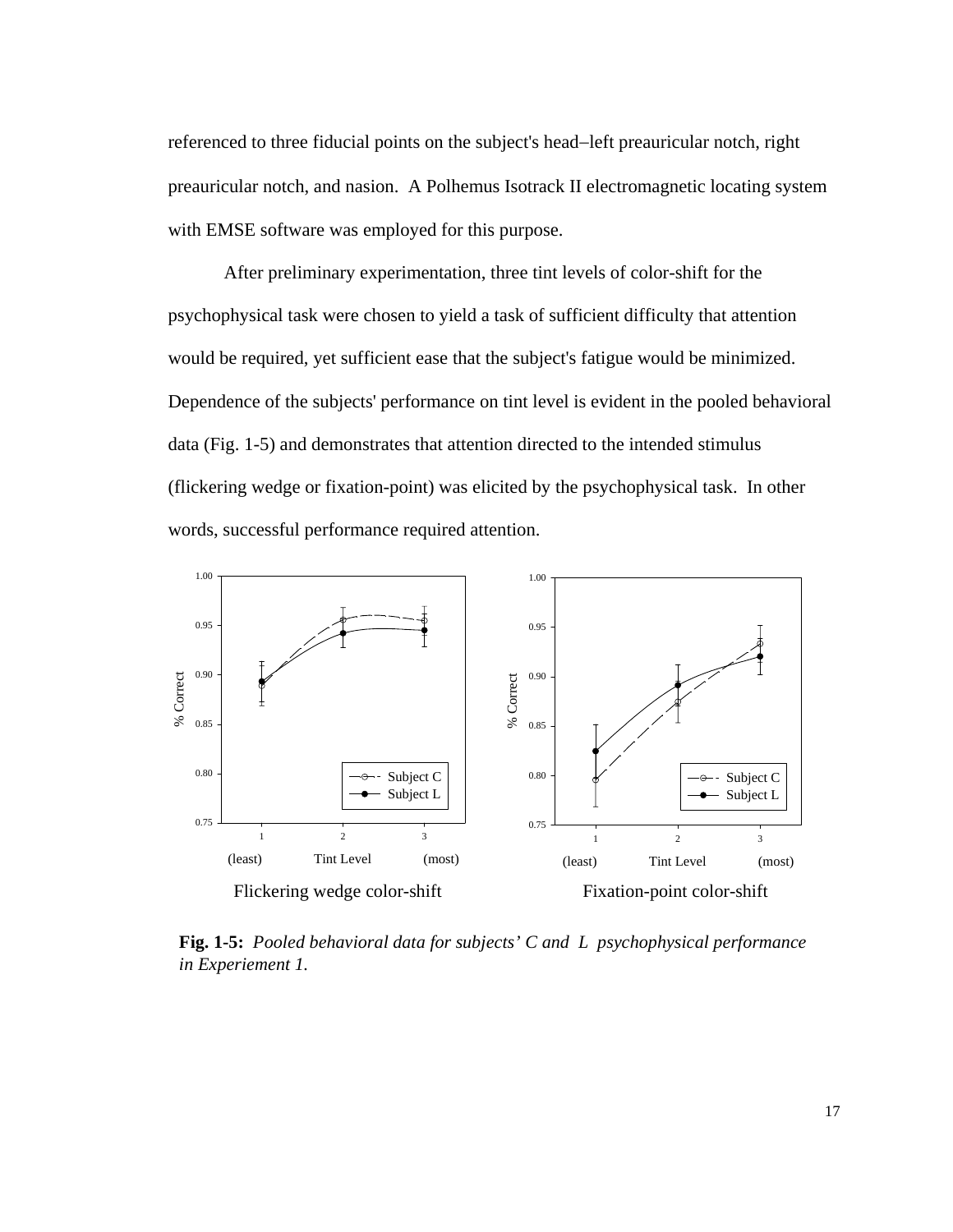#### **RESULTS**

Table 1-1 lists pertinent information for "*attentional-pairs*"; i.e., data collected from a single subject successively viewing identical stimulus presentations in the two opposing attentional conditions (*Attend-Flickering-Wedge* vs. *Attend-Fixation-Point).*  For every *attentional-pair* recorded, the "response ratio" was >1; i.e., the VEP response was greater when the subject was mentally attending to the flickering wedge than when her attention was on the fixation-point.

| Pair<br>#      | Sub           | Radial<br>Position<br>(degrees c.a.) | Eccentricity<br>(vis angle) | $\mathbf N$ | Attend<br>Flicker | Attend<br>Fix. Pt.<br>Amp $(\mu V)$ Amp $(\mu V)$ S.D. $(\mu V)$ | Attend<br>Flicker | Attend<br>Fix. Pt.<br>$S.D.(\mu V)$ | Resp<br>Ratio |
|----------------|---------------|--------------------------------------|-----------------------------|-------------|-------------------|------------------------------------------------------------------|-------------------|-------------------------------------|---------------|
| 1A             | L             | LRV(280-290)                         | $2.9 - 4.5$                 | 88          | 1.60              | 0.34                                                             | 1.45              | 1.15                                | 4.7           |
| 1B             | L             | LLV (250-260)                        | 2.9-4.5                     | 88          | 1.06              | 0.45                                                             | 0.90              | 1.02                                | 2.3           |
| 1 <sup>C</sup> | C             | LRV (280-290)                        | $2.9 - 4.5$                 | 88          | 1.67              | 0.52                                                             | 1.12              | 0.95                                | 3.2           |
| 1 <sub>D</sub> | C             | LLV (250-260)                        | $2.9 - 4.5$                 | 88          | 1.41              | 0.65                                                             | 1.06              | 1.42                                | 2.2           |
| 1E             | L             | LRV (280-290)                        | 2.9-4.5                     | 88          | 2.46              | 0.35                                                             | 1.76              | 1.37                                | 7.1           |
| 1F             | L             | $LLV(250-260)$                       | $2.9 - 4.5$                 | 88          | 1.87              | 0.60                                                             | 1.56              | 1.27                                | 3.1           |
| 1G             | C             | LRV (280-290)                        | $2.9 - 4.5$                 | 88          | 1.85              | 0.53                                                             | 1.19              | 1.11                                | 3.5           |
| 1H             | $\mathcal{C}$ | LLV (250-260)                        | $2.9 - 4.5$                 | 88          | 1.74              | 0.41                                                             | 1.19              | 1.38                                | 4.2           |
| 1 <sub>I</sub> | L             | URH (10-20)                          | $2.9 - 4.5$                 | 88          | 0.86              | 0.32                                                             | 1.30              | 1.01                                | 2.7           |
| 1J             | L             | LRH (340-350)                        | 2.9-4.5                     | 88          | 0.62              | 0.26                                                             | 1.48              | 0.63                                | 2.4           |
| 1 <sub>K</sub> | C             | URH (10-20)                          | $2.9 - 4.5$                 | 88          | 0.62              | 0.25                                                             | 0.92              | 0.87                                | 2.5           |
| 1L             | C             | LRH (340-350)                        | $2.9 - 4.5$                 | 88          | 0.63              | 0.27                                                             | 0.69              | 0.75                                | 2.4           |
| 1M             | C             | LRV (280-290)                        | 9.25-13.4                   | 88          | 0.79              | 0.42                                                             | 1.02              | 1.08                                | 1.9           |
| 1 <sub>N</sub> | C             | LLV (250-260)                        | 9.25-13.4                   | 88          | 1.24              | 0.50                                                             | 1.21              | 1.32                                | 2.5           |
| 10             | L             | LRV (280-290)                        | 11.0-13.4                   | 112         | 1.31              | 0.35                                                             | 1.49              | 1.14                                | 3.8           |
| 1P             | L             | LLV (250-260)                        | 8.16-10                     | 112         | 1.66              | 0.41                                                             | 1.41              | 1.07                                | 4.0           |
| 1 <sub>Q</sub> | $\mathcal{C}$ | LRV (275-285)                        | 11.0-13.4                   | 84          | 1.86              | 0.53                                                             | 1.29              | 0.96                                | 3.5           |
| 1 <sub>R</sub> | C             | $LLV(250-260)$                       | $9.0 - 11.0$                | 84          | 1.46              | 0.72                                                             | 1.17              | 0.99                                | 2.0           |
| 1S             | C             | URV (75-85)                          | $5.0 - 6.2$                 | 84          | 0.73              | 0.18                                                             | 0.82              | 0.72                                | 4.0           |

#### **Table 1-1:** *Summary information for foveal vs. eccentric attentional-pairs.*

The first column lists an index number for each *attentional-pair* in Experiment 1. "Radial Position" refers to the location of the flickering wedge given in degrees of clock angle (c.a.): LRV indicates a location to the right of the lower vertical meridian, LLV to the left of the lower vertical meridian, URH above the right horizontal meridan, LRH below the right horizontal meridian, and URV to the right of the upper vertical meridian. "Attend Flicker" refers to the *Attend-Flickering-Wedge* condition; "Attend Fix. Pt" to the *Attend-Fixation-Point* condition. "Amp" and "S. D." refer to the amplitude and standard deviation of the 15 Hz VEP response at peak electrodes; i.e., the sites of maximal response, averaged across epochs with color-shift at 4 and 5 seconds post stimulus-onset. "N' refers to the number of trials averaged. "Resp Ratio" compares VEP amplitude in the *Attend-Flickering-Wedge* condition (the numerator) vs. the *Attend-Fixation-Point* condition (the denominator). The response ratio of all attentional-pairs recorded in Experiment 1 was statistically reliable at  $p < .001$ .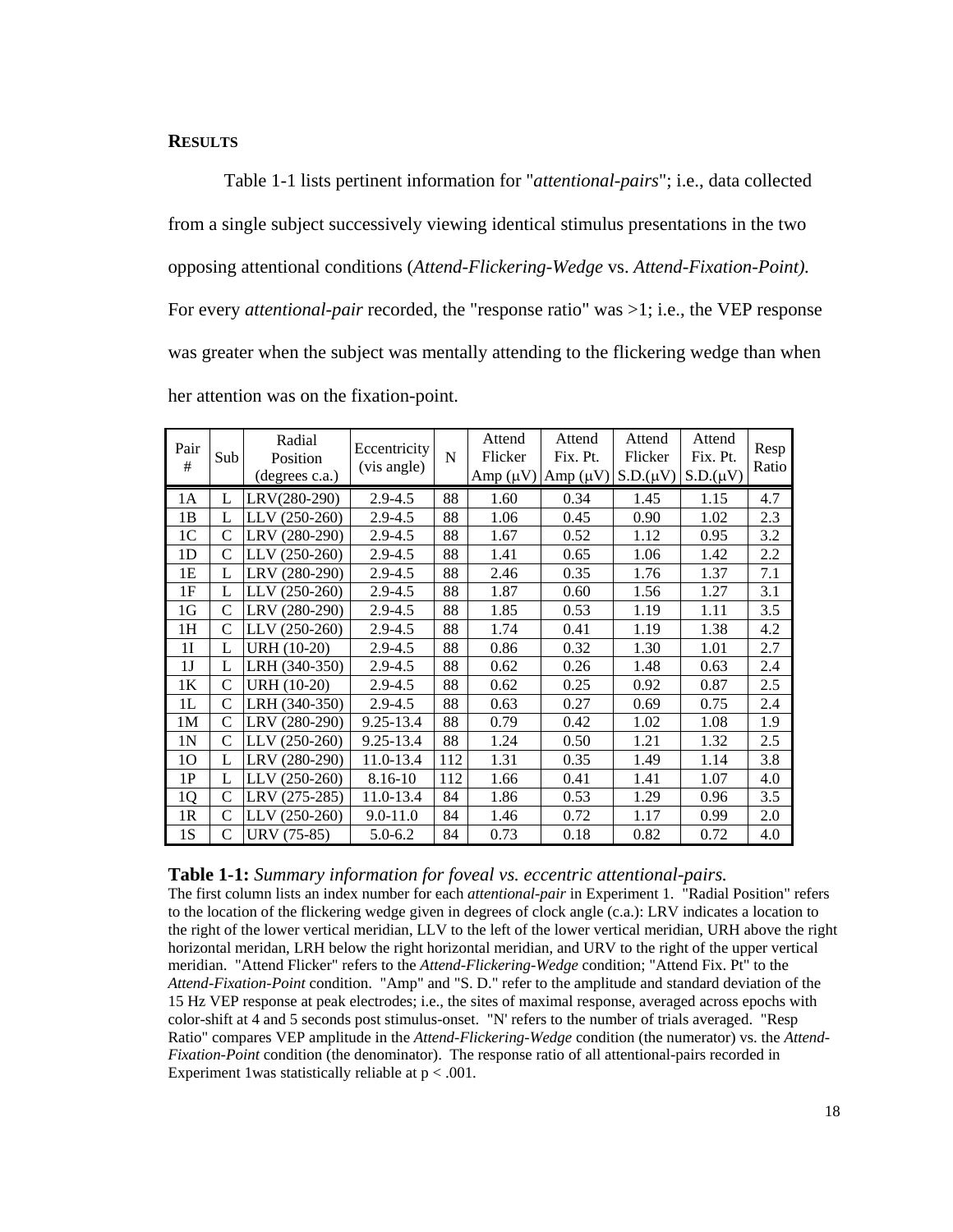Fig. 1-6 plots the VEP response averaged across stimulus epochs with the color shift occurring at 4 and 5 seconds post-stimulus onset at peak electrodes (the electrodes with maximal FFT amplitude at the response frequency). The stimulus-driven VEP response, which occurs at 15 Hz, is twice the temporal frequency of the 7.5 Hz flicker. The temporal properties of this stimulus-driven steady-state VEP response are further investigated in Experiment 4c.

As seen in Fig. 1-7, the response ratio increased with increasing stimulus-driven activity. This was due to the substantial attenuation of VEP amplitude in the *Attend-Fixation-Point* condition, even when VEP amplitude was high in the *Attend-Flickering-Wedge* condition of an *attentional-pair*. In fact, VEP amplitude in the *Attend-Fixation-Point* condition was typically reduced to a level close to the noise of the surrounding spectral bandwidth. This is evident in the amplitude spectra of many of the *attentionalpairs*, especially those with high response ratios (Figs. 1-8 Top and 1-9 Top). Even in cases where the response ratio was at its lowest, VEP amplitude in the *Attend-Fixation-Point* condition was substantially attenuated (Figs. 1-8 Bottom and 1-9 Bottom).

The other salient peaks evident in the amplitude spectra of Figs. 1-8 and 1-9 are in the alpha bandwidth (8-12.5 Hz).These do not signify stimulus-driven activity, but rather, spontaneous rhythmic neural activity commonly seen in occipital EEG recordings. Fig. 1-10 shows amplitude spectra of baseline and stimulus epochs for the *attentionalpairs* where subjects C and L evidenced their highest response ratios. During the baseline epochs, when no flickering stimulus was presented, the stimulus-driven response at 15 Hz is entirely absent, while high amplitude alpha activity is present. The high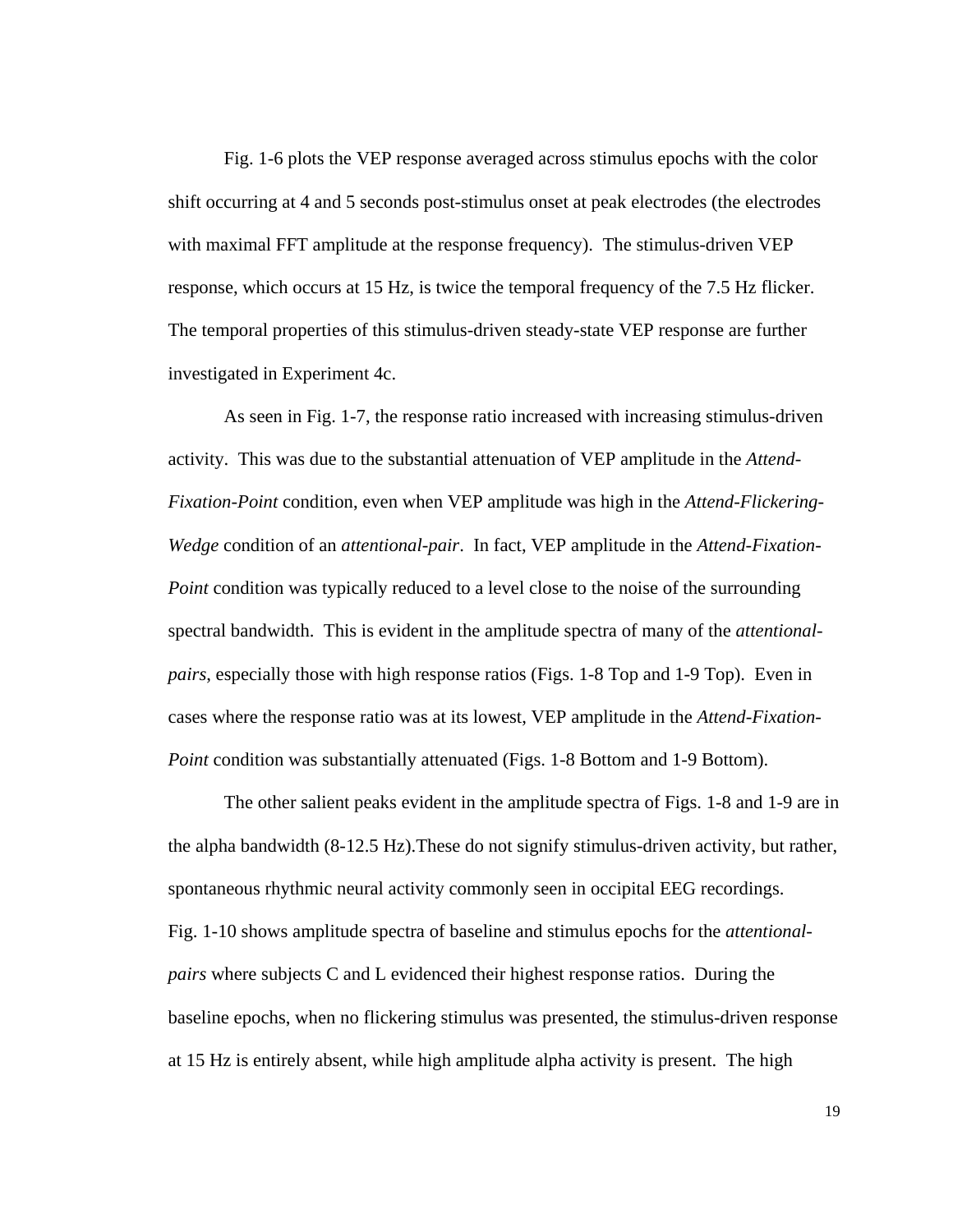

**Fig. 1-6:** *VEP response with 95% confidence intervals at peak electrodes for each attentional-pair in Experiment 1.* The difference in mean amplitudes for every *attentional-pair* was statistically reliable at p < .001.

**Fig. 1-7:** *Peak VEP response of each attentional-pair in the opposing attentional conditions.* Points above the diagonal show a response with greater VEP amplitude in the *Attend-Flickering-Wedge* condition than in the *Attend-Fixation-Point* condition. Note that with increased amplitude, distance from the diagonal tended to increase as well. This is due to the fact that amplitude in the *Attend-Fixation-Point* condition was always substantially attenuated in every *attentional-pair*, even when amplitude in the *Attend-Flickering-Wedge* condition was high.

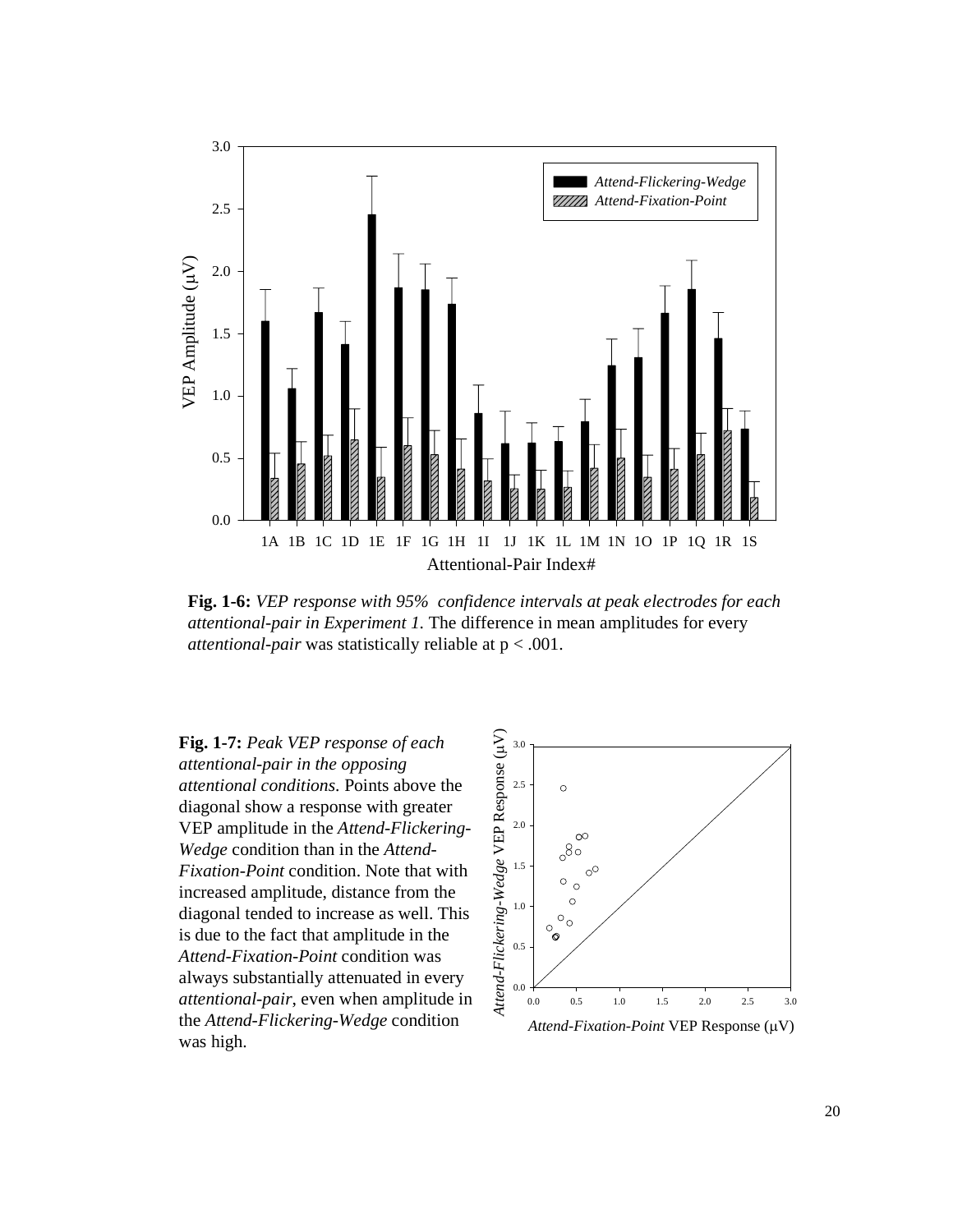amplitude alpha activity of the baseline epochs is seen to be diminished after stimulus onset in Fig. 1-10. This is a typical phenomenon know as "alpha suppression". (Note: because only one second preceding stimulus-onset was analyzed, the baseline spectra in these figures have a resolution of 1 Hz and are, thus, less articulated than the corresponding stimulus epoch amplitude spectra at 0.25 Hz resolution.) The function of such endogenous alpha-band activity (as well as alpha suppression) is, at present, not thoroughly understood, nor is its relationship to stimulus-driven VEP responses perfectly straightforward.

The alpha peaks seen in the averaged spectra do not completely average-out through the law of large numbers because spontaneous neural activity in the alpha band is in many cases so naturally high, that it would take a great many more trials than were recorded to eliminate it through averaging. In one of our typical experiments with four experimental conditions, less than 100 trials per condition could be conducted before subject performance deteriorated due to fatigue. The magnitude of baseline alpha activity for a given subject on a given day varied considerably, and, as is demonstrated in Fig. 1 (D), when baseline alpha is high, it does not average-out even across 160 trials. In Fig. 1-11, the great magnitude of this endogenous alpha rhythm can be seen without its being reduced in the average because of its random phase.

When the amplitude and phase of 10 Hz activity in each trial are simultaneously represented in a polar plot, the random distribution of alpha phases among individual trials is apparent as well as the great FFT alpha magnitude of individual trials (Fig. 1-12). In single trial polar plots of the 15 Hz VEP response, a similar random phase distribution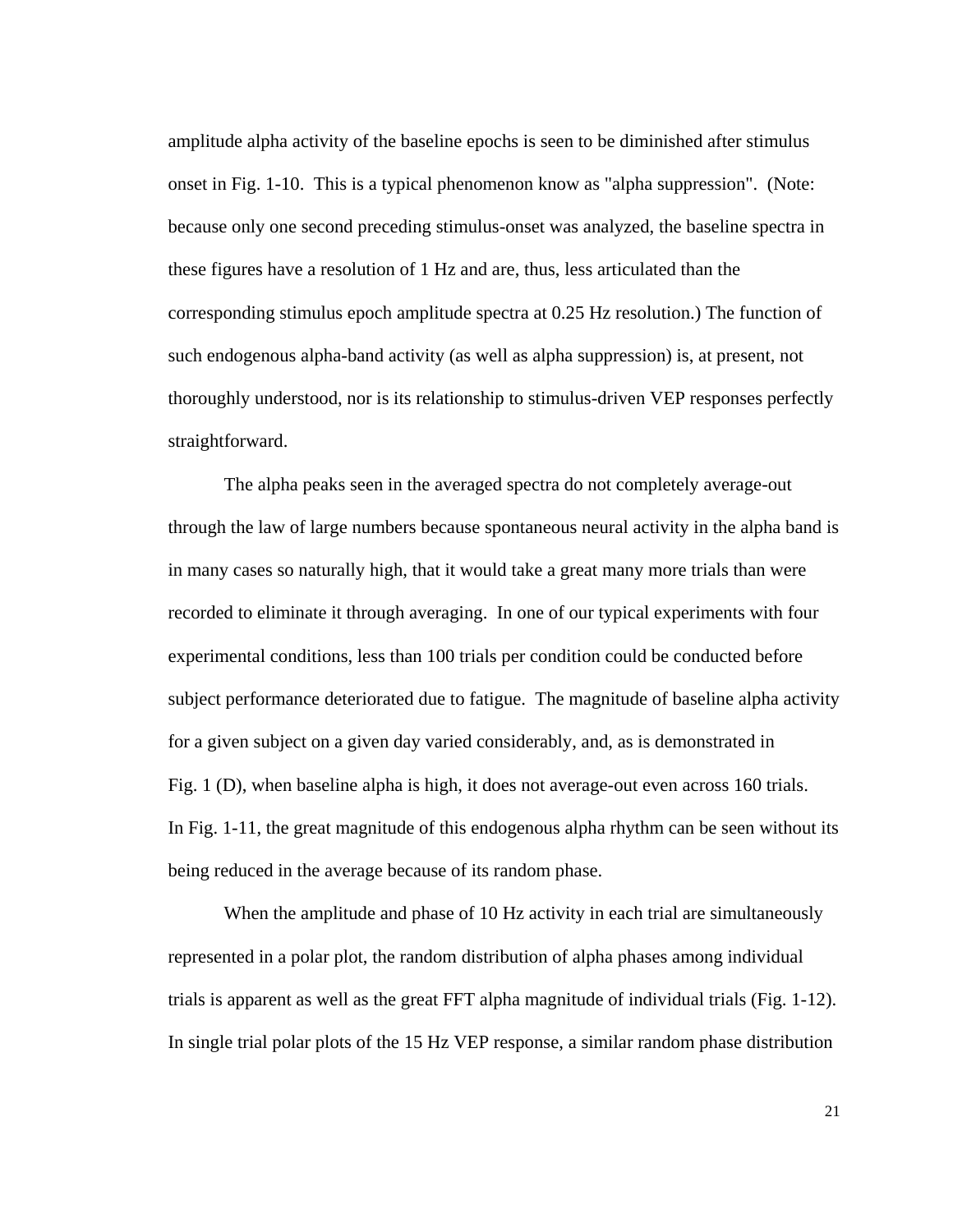

**Fig. 1-8:** *Amplitude spectra averaged across 5 s epochs at peak electrodes (N=48).* (Top) *Attentional-pair* #1H, where subject C evidenced the highest response ratio. (Bottom) *Attentional-pair* #1M, where subject C evidenced the lowest response ratio.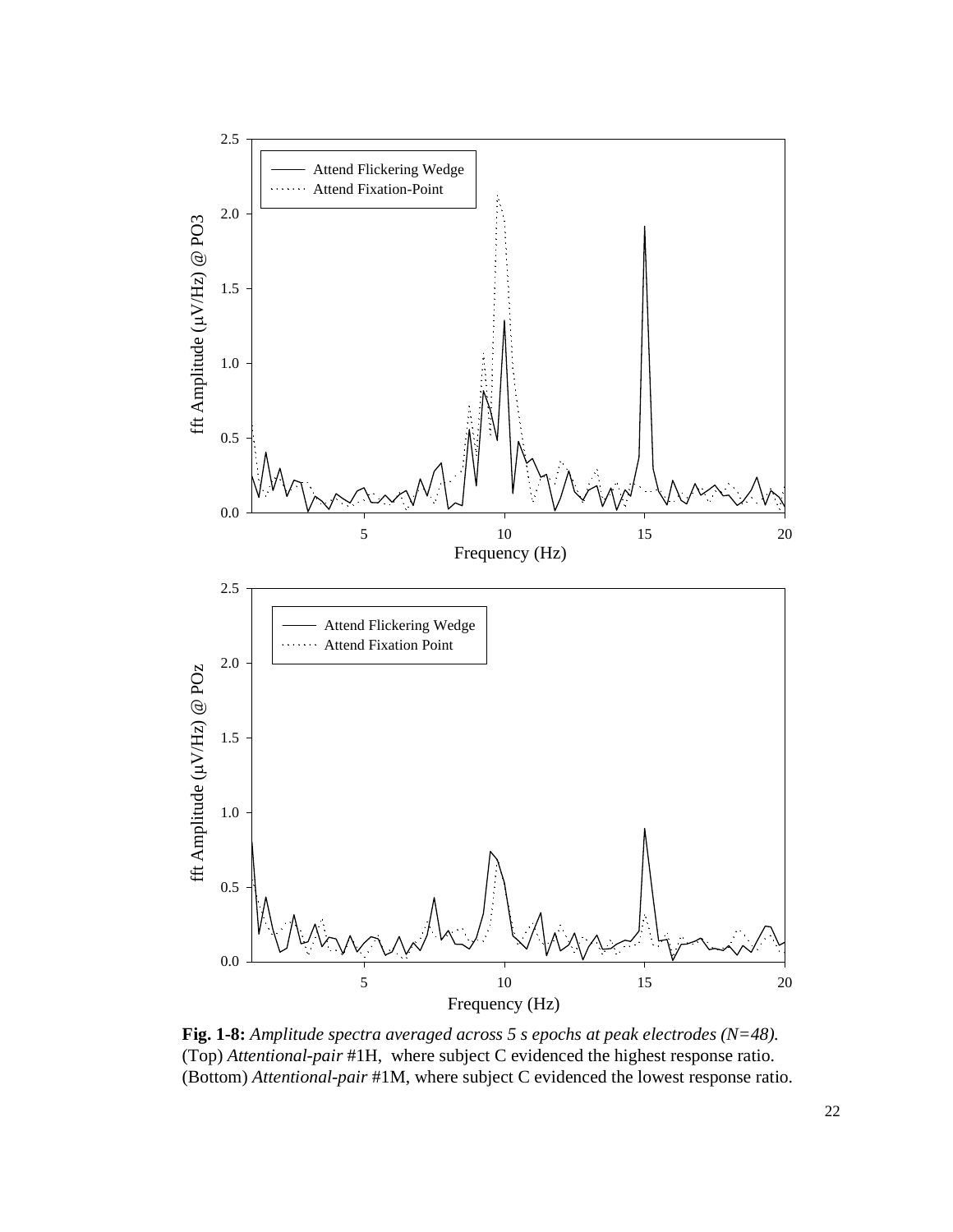

**Fig. 1-9:** *Amplitude spectra averaged across 5 s epochs at peak electrodes (N=48).*  (Top) A*ttentional-pair* #1E, where subject L evidenced the highest response ratio. (Bottom) *Attentional-pair* #1B, where subject L evidenced the lowest response ratio.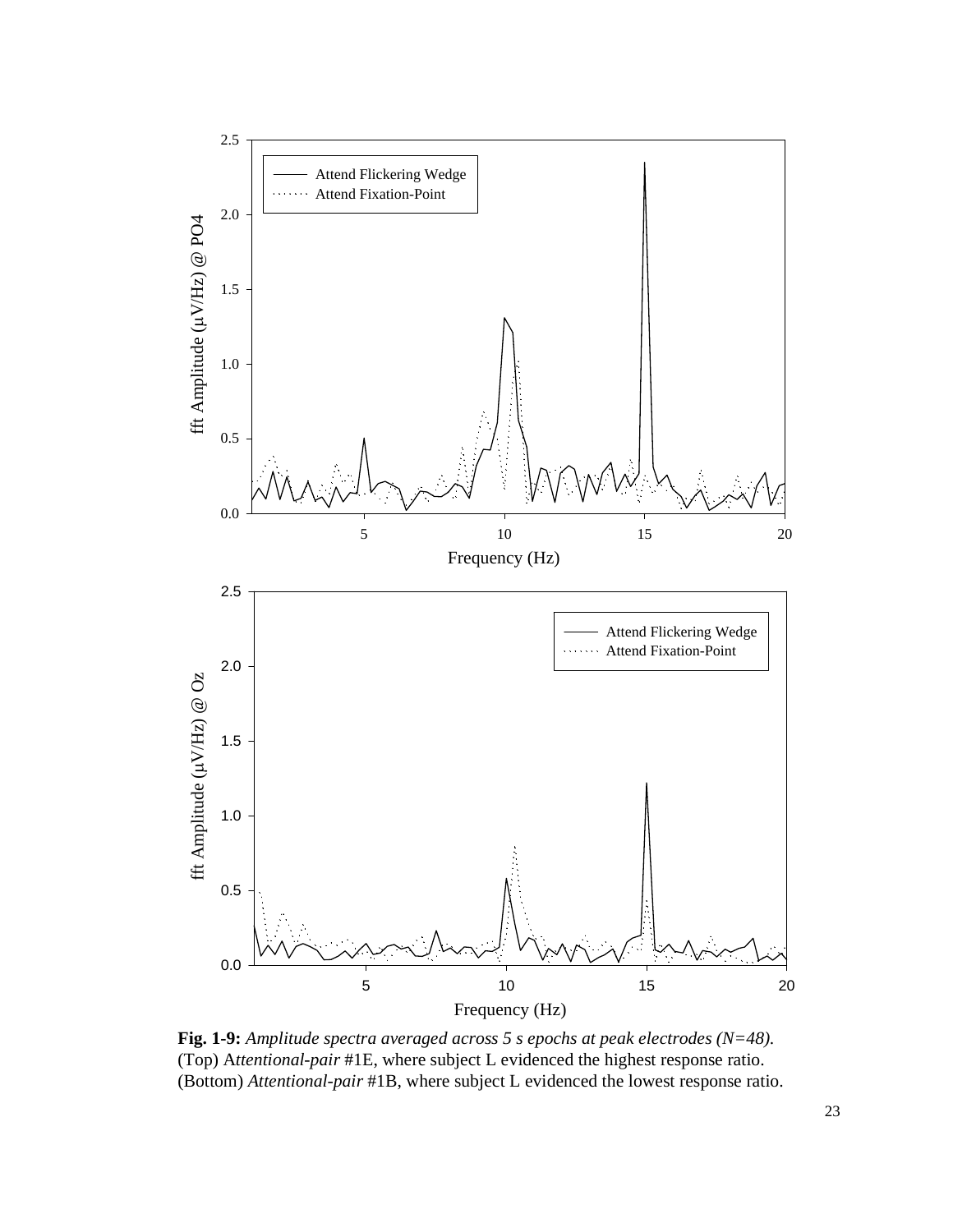

**Fig. 1-10:** *Amplitude spectra of 1 second baseline and 5 s stimulus epochs (N=48)* in the *Attend-Flickering-Wedge* condition for *attenitonal-pairs* with the highest response ratios. (Top) *Attentional-pair* #1H, Subject C. (Bottom) *Attentional-pair* #1E, Subject L .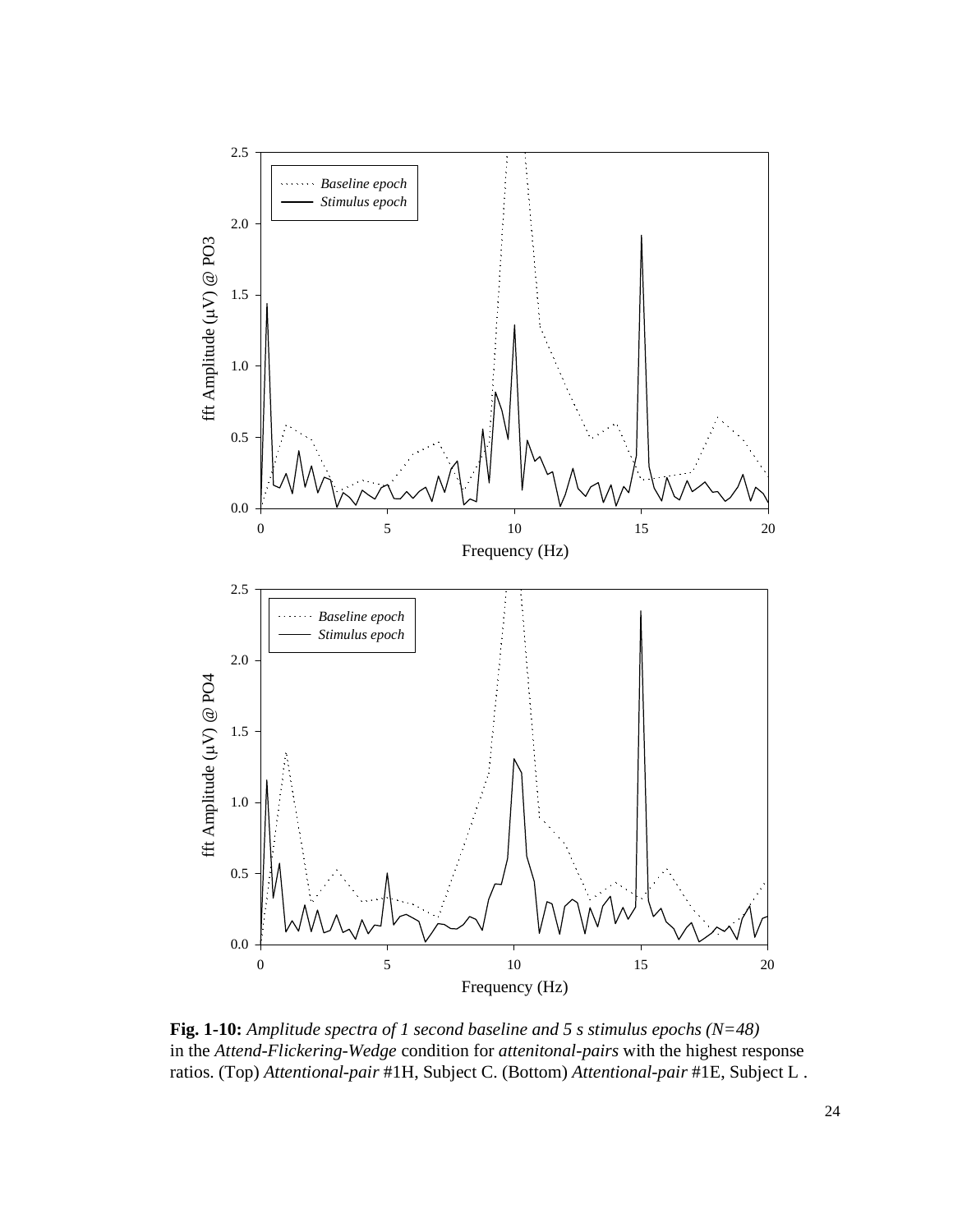

**Fig. 1-11:** *Spectra derived from real fft magnitude averaged across 5 s epochs (N=48).* (Top) *Attentional-pair* #1H; (Bottom) *Attentional-pair* #1E. Note the ordinate scale here as compared to the complex averages of Figs. 1-8 and 1-9. Also note that the real fft magnitude at 15 Hz in the *Attend-Fixation-Point* condition is clearly equivalent to the high basal level of noise.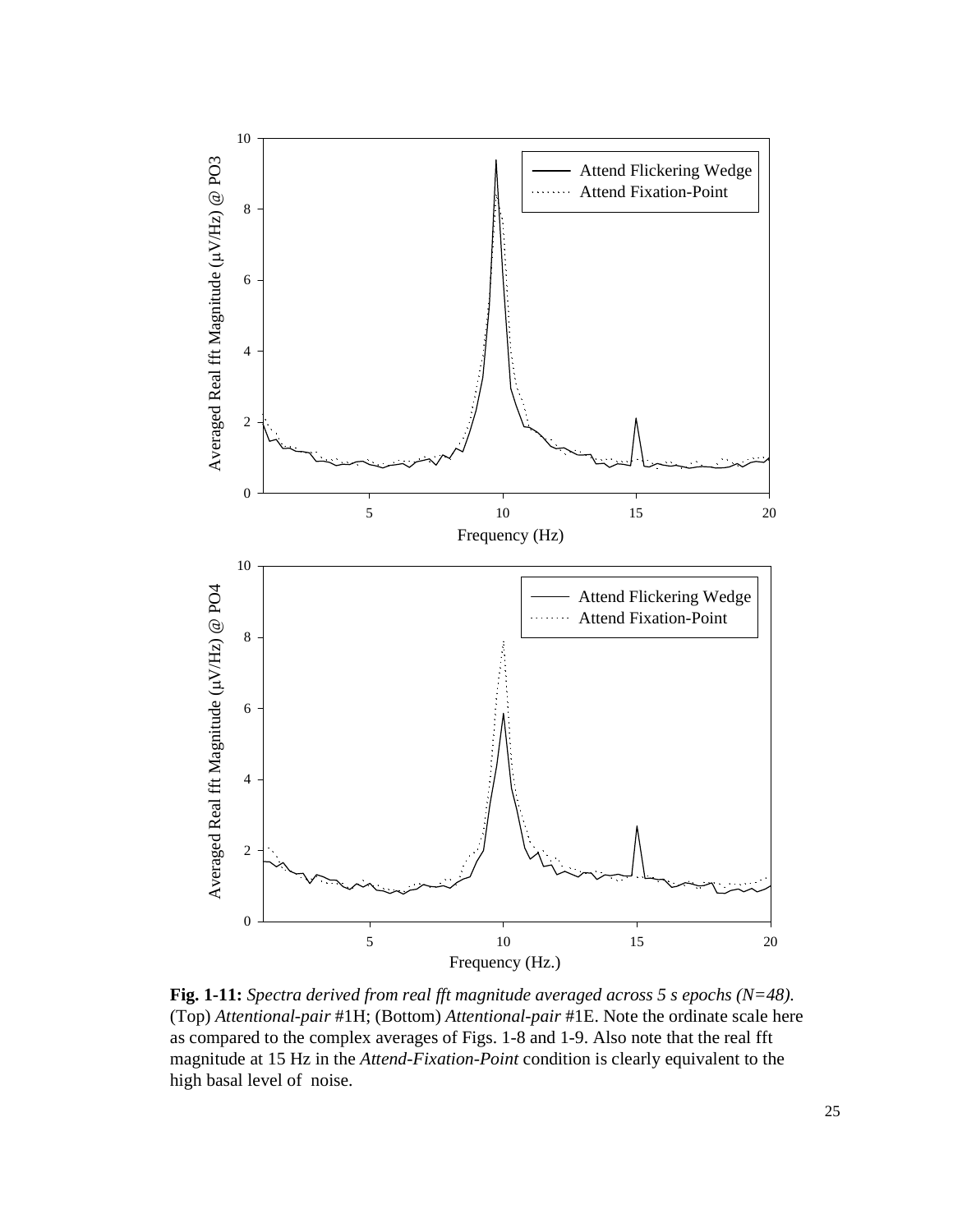

**Fig. 1-12:** *Amplitude and phase of 10 Hz alpha activity* for each trial is represented by a dot for which amplitude  $(\mu V)$  corresponds to eccentricity and phase corresponds to radial position. (Top) *Attend-Flickering-Wedge* condition of *attentional-pair* #1H at VEP peak electrode PO3; (Bottom) *Attend-Flickering-Wedge* condition of *attentional-pair* #1E at VEP peak electrode PO4. Note: the phase of alpha activity in both plots is randomly distributed and the amplitude is far higher for the 10 Hz. activity plotted here than for the 15 Hz. stimulus-driven VEP activity plotted in Fig. 1-13.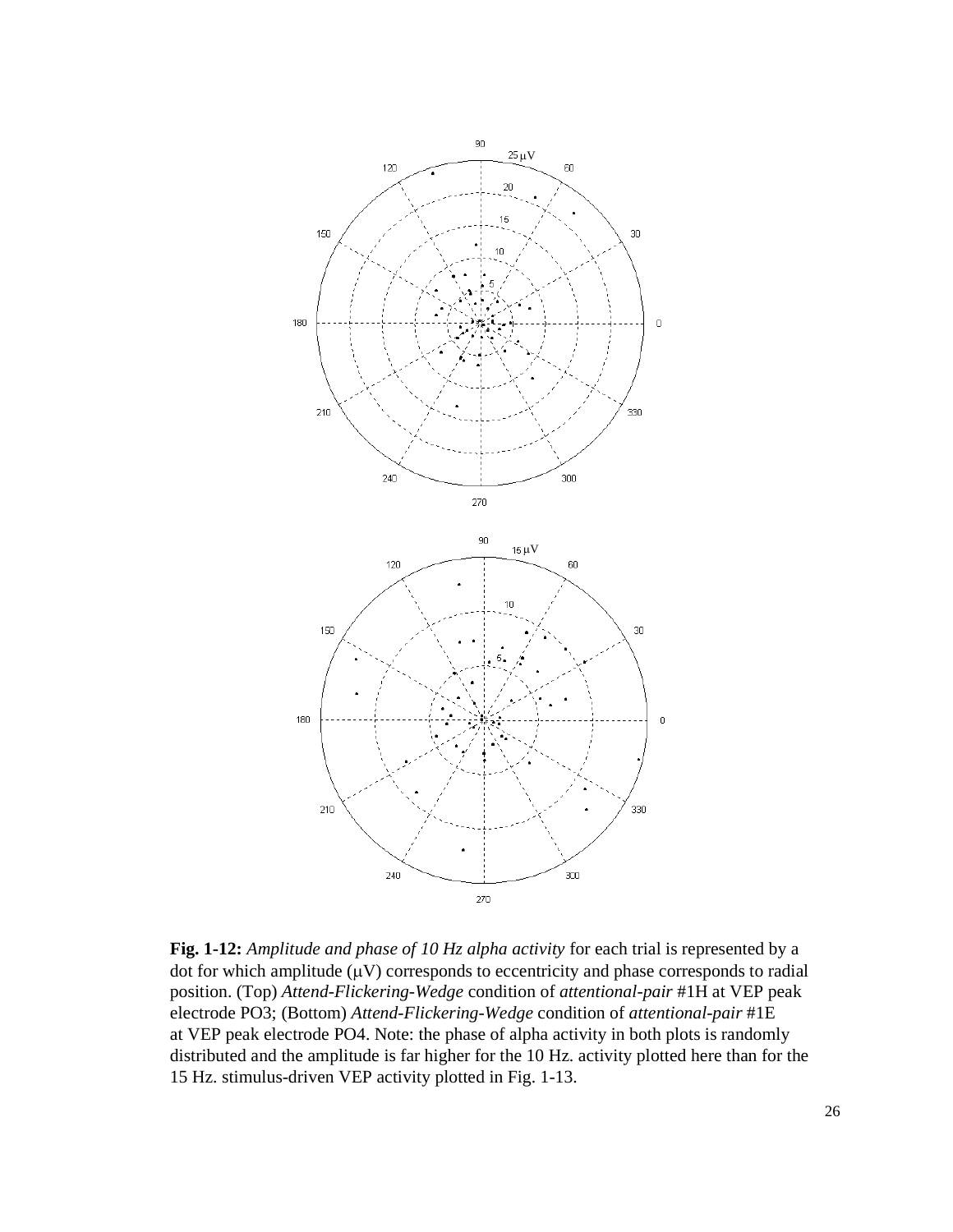is seen in the *Attend-Fixation-Point* condition (Fig. 1-13 Left), which contrasts with the clearly non-random phases of the *Attend-Flickering-Wedge* conditions (Fig. 1-13 Right). Thus, it is apparent that greater phase coherence tied to stimulus flicker in the *Attend-Flickering-Wedge* condition is responsible, in part, for the greater amplitude evident in the average of the complex FFT components for that condition. Greater VEP amplitude in the individual trials, however, is also a factor in the average amplitude differential between attentional conditions. This is evident in the single trial polar plots (Fig. 1-13) and can be seen even more clearly in plots of the individual trial VEP amplitude distributions in opposing attentional conditions (Fig. 1-14).

All electrode amplitude and phase polar plots of the VEP response (Fig. 1-15) show phase relationships among the individual electrodes. In other experiments we have conducted, these relationships have been investigated to provide insights into VEP source localization. In the context of Experiment 1, suffice it to say that invariably, most electrodes in the *Attend-Flickering-Wedge* condition displayed greater amplitude than the peak electrode in the *Attend-Fixation-Point* condition; this was true even for *attentionalpairs* with the lowest response ratios. Also, one sees further evidence that the electrode phases were definitely non-random in the *Attend-Flickering-Wedge* condition. The close alignment in phase among electrodes is thought to indicate a compact cortical source for these VEP signals (Pugh et al., 1999). To provide a qualitative sense of the VEP response distribution among electrodes, in the bottom left polar plot of Fig. 1-15, the peak electrode (PO4) is labeled, as well as the electrode closest to it in both VEP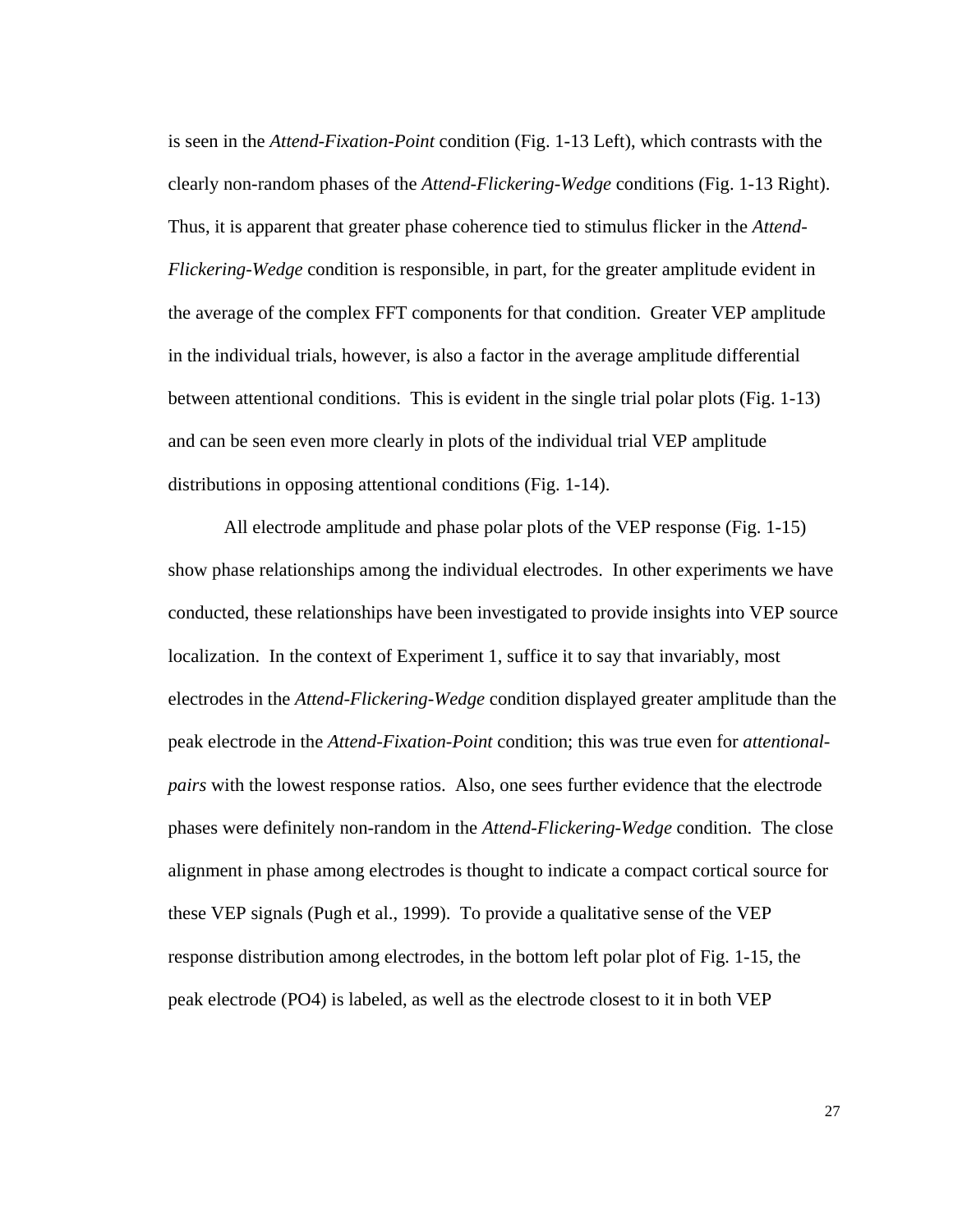

**Fig. 1-13:** *Single-trial amplitude and phase polar plots of 15 Hz. VEP response at peak electrodes.* (Top) *Attentional-pair* #1H, subject C. (Bottom) *Attentional-pair* #1E, subject L. (Left) A*ttend-Flickering-Wedge* condition; (Right) *Attend-Fixation-Point* condition. Note the qualitative difference in phase distribution between conditions (left Vs. right side plots).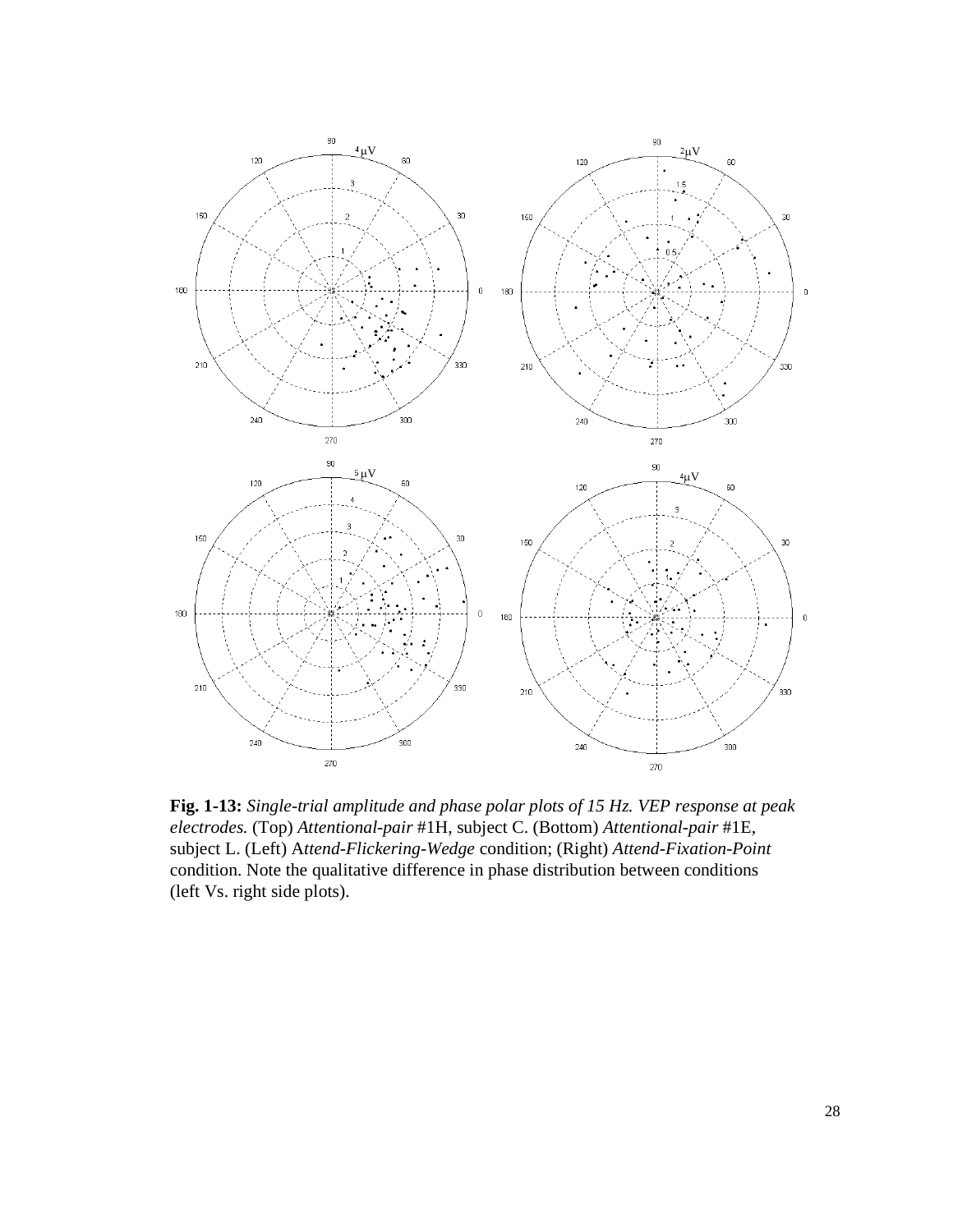

**Fig. 1-14:** *Single trial peak VEP amplitude distribution curves of attentional-pairs with the highest response ratios:* (Top) #1E, subject L; (Bottom) #1H, subject C.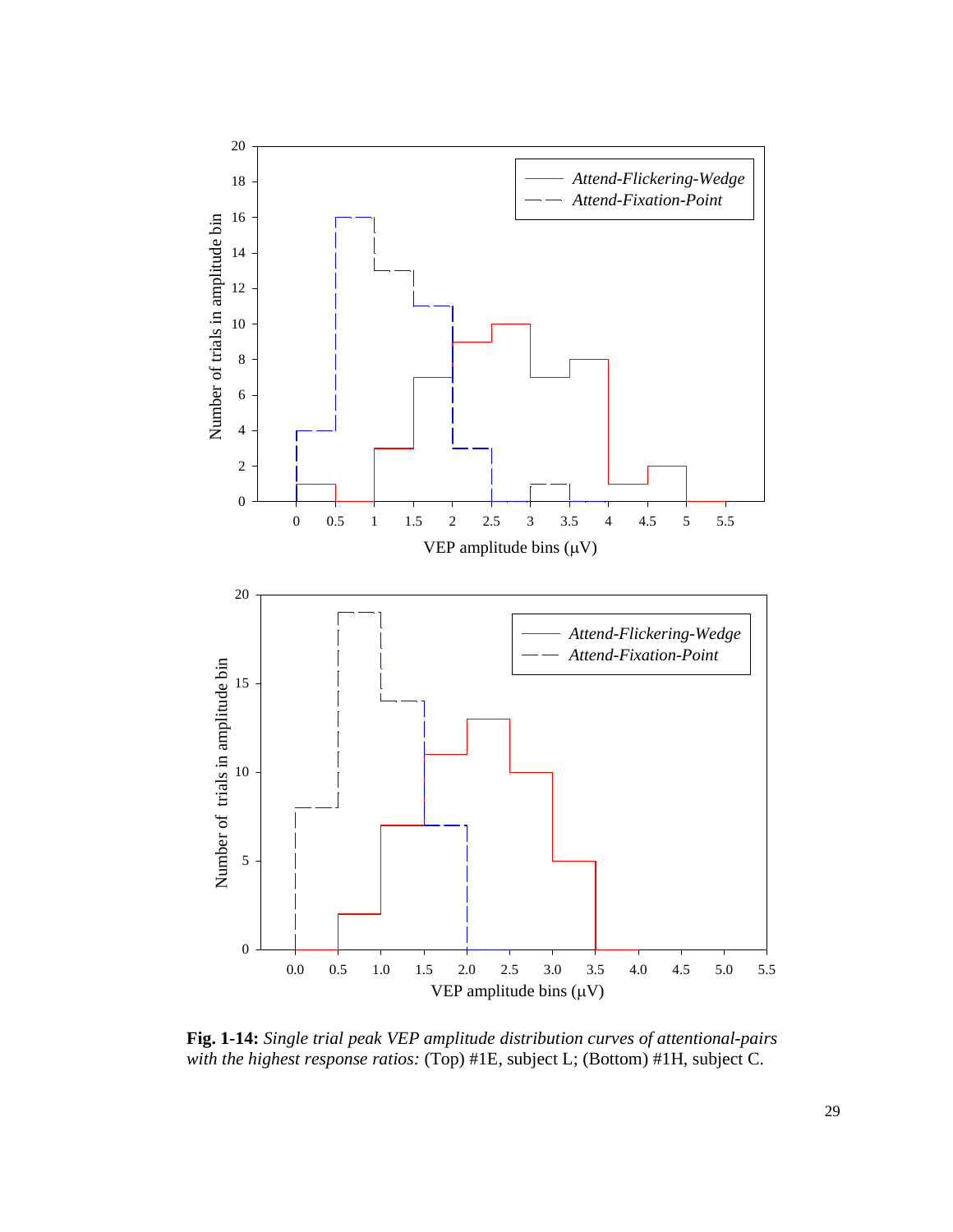

**Fig. 1-15:** *All electrode amplitude and phase polar plots of VEP response (N=48).* (Top Left) *Attentional-Pair* #1H − Subject C's highest response ratio; (Top Right) *Attentional-Pair* #1M − Subject C's lowest response ratio. (Bottom Left) *Attentional-Pair* #1E − Subject L's highest response ratio. (BottomRight) *Attentional-Pair* #1B − Subject L's lowest response ratio. Amplitude and phase of VEP response for each electrode is represented by a circle (*Attend-Flickering-Wedge* condition) or a dot (*Attend-Fixation-Point* condition). Amplitude  $(\mu V)$  corresponds to eccentricity and phase (radians) corresponds to radial position. Note that most electrodes in the *Attend-Flickering-Wedge* condition have greater amplitude than the peak electrode in the *Attend-Fixation-Point* condition.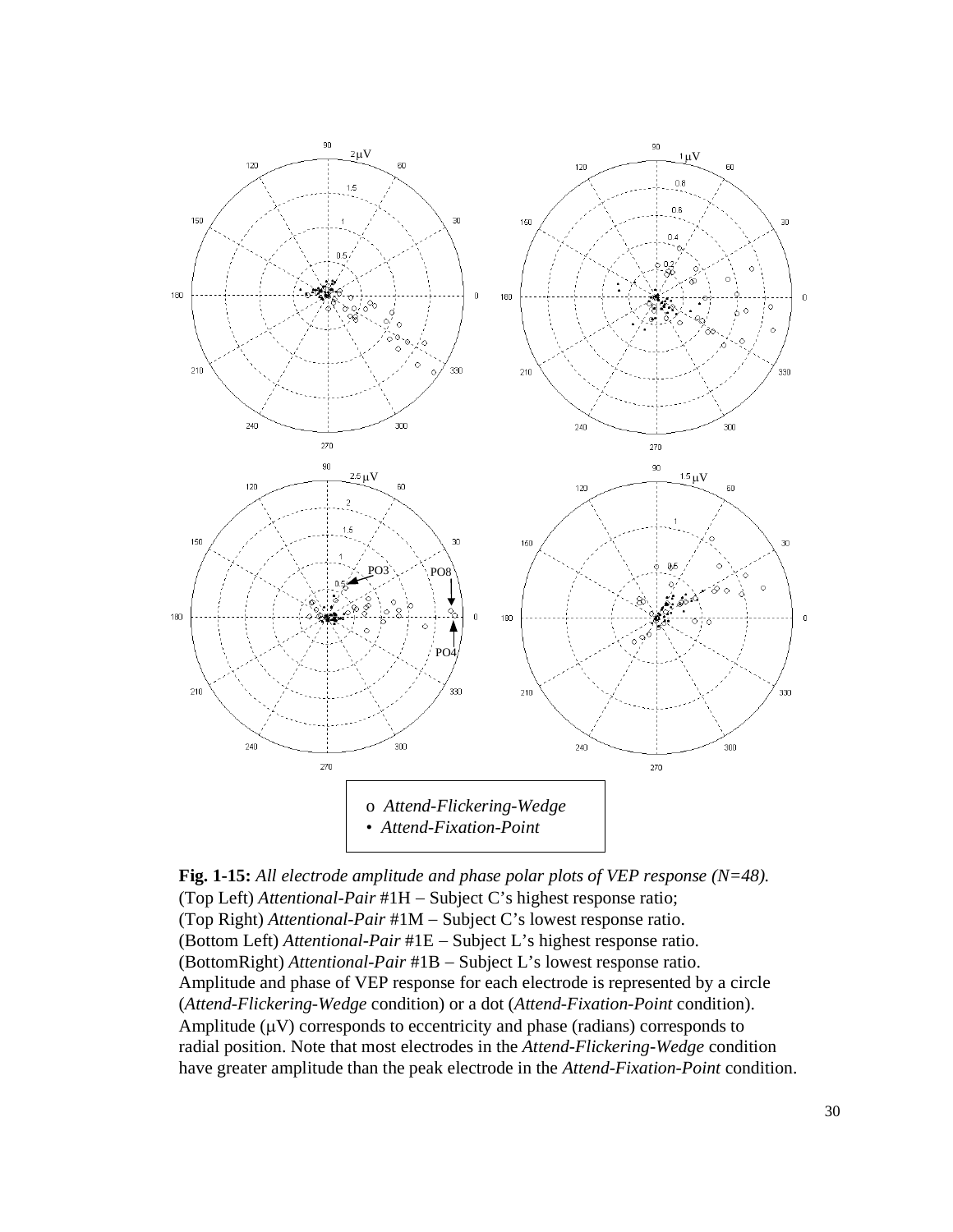amplitude and physical proximity on the scalp (PO8). The other electrode that is labeled (PO3) is located on the opposite side of the head from the peak electrode, and is far removed from it in VEP amplitude as well.

## **CONCLUSIONS**

Selective attention can produce substantial, robust modulation of cortical responses to steady-state contrast-modulated flicker from stimuli in a variety of positions across the visual field. In many cases, VEP amplitude elicited by such stimuli can be attenuated to the level of noise solely through the manipulation of selective attention. The attentional effects observed are manifestations, in part, of stimulus-tied phase coherence on the averages, and, in part, of greater VEP amplitude on individual trials.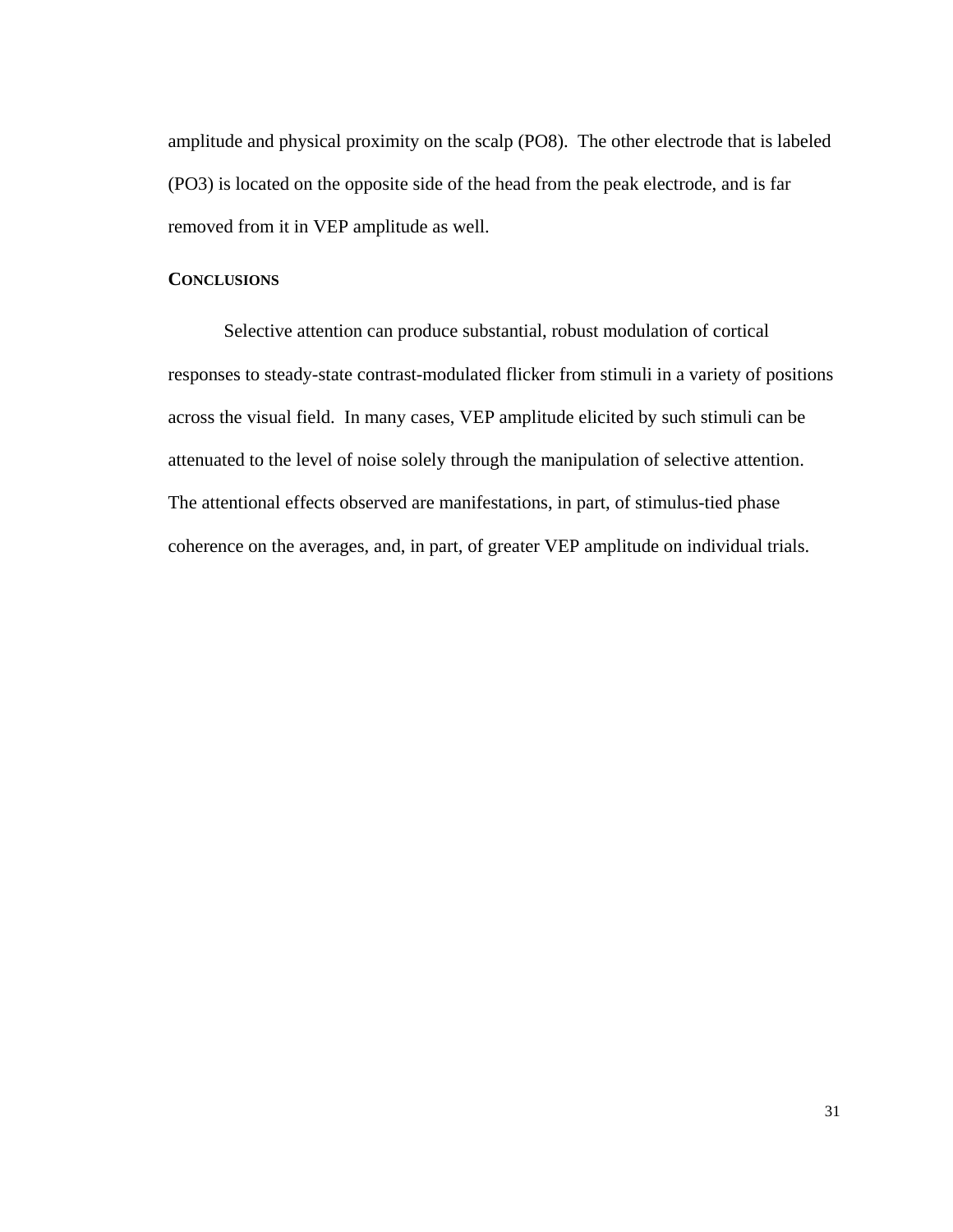# **EXPERIMENT 2a**

## **PURPOSE**

EEG data were collected in order to determine whether the effects of visual selective attention evident in Experiment 1 with foveal (*Attend-Fixation-Point*) vs. eccentric (*Attend-Flickering-Wedge*) attentional targets could be obtained with eccentric targets only (*Attend-Flickering-Wedge* vs. *Attend-Nonflickering-Wedge*). Also, the spatial properties of non-foveal attentional effects were preliminarily investigated.

## **METHODS**

As in Experiment 1, while the subject maintained visual fixation on the center point of a CRT monitor, a wedge flickering sinusoidally around mean gray at 7.5 Hz and 25% contrast was displayed at an eccentric location on the monitor for 5.6 seconds. In the *Attend-Flickering-Wedge* condition, 1 to 5 seconds after stimulus onset, the flickering wedge became colored red or green (at any of three tint levels). After a shift to color, the subject indicated with a button-push whether she believed the color was red or green. In a departure from Experiment 1, instead of the *Attend-Fixation-Point* condition, the alternative attentional condition was *Attend-Nonflickering-Wedge,* where the subject responded to a shift to color in a nonflickering wedge of the same size and eccentricity as the flickering wedge, but at a different radial location (Fig. 2-1). Experiment 2a comprised four *attentional-pairs,* in all of which the flickering wedge remained at the same location; viz., 10 degrees clock angle (c.a.) right of the lower vertical meridian at an eccentricity of 2.9 to 4.5 degrees visual angle (v.a.) In each of the four *attentional-pairs*, the nonflickering wedge was located at the same eccentricity as the flickering wedge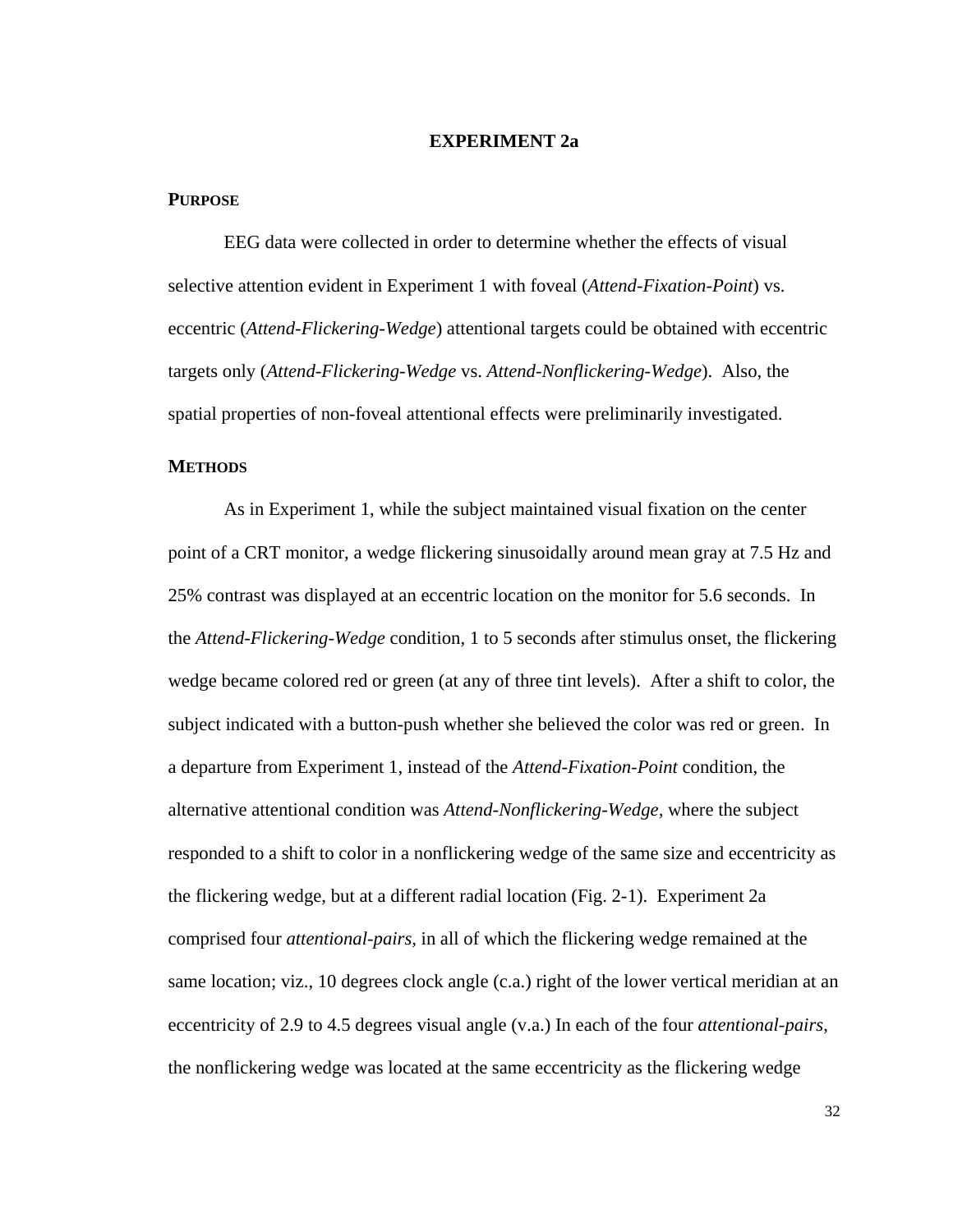

 *Each stimulus was viewed by the subject in two attentional conditions:*

**Fig. 2-1:** *Description of a single trial in Experiment 2.*

(2.9-4.5 degrees v.a.), but at a different radial position. Separation between the flickering and nonflickering wedges was 180 degrees c.a. in *attentional-pair* 2A, 90 degrees c.a. in 2B, 10 degrees c.a. in 2C, and the two wedges were adjacent in 2D. The exact position of the wedges and other specifics are listed for *attentional-pairs* 2A through 2D in the first four rows of Table 2-1.

As in Experiment 1, blocks of 32 trials in each condition were alternated and the subject was instructed before each block whether to train her attention on the flickering wedge or the nonflickering wedge (i.e., on the target where a shift to color would occur).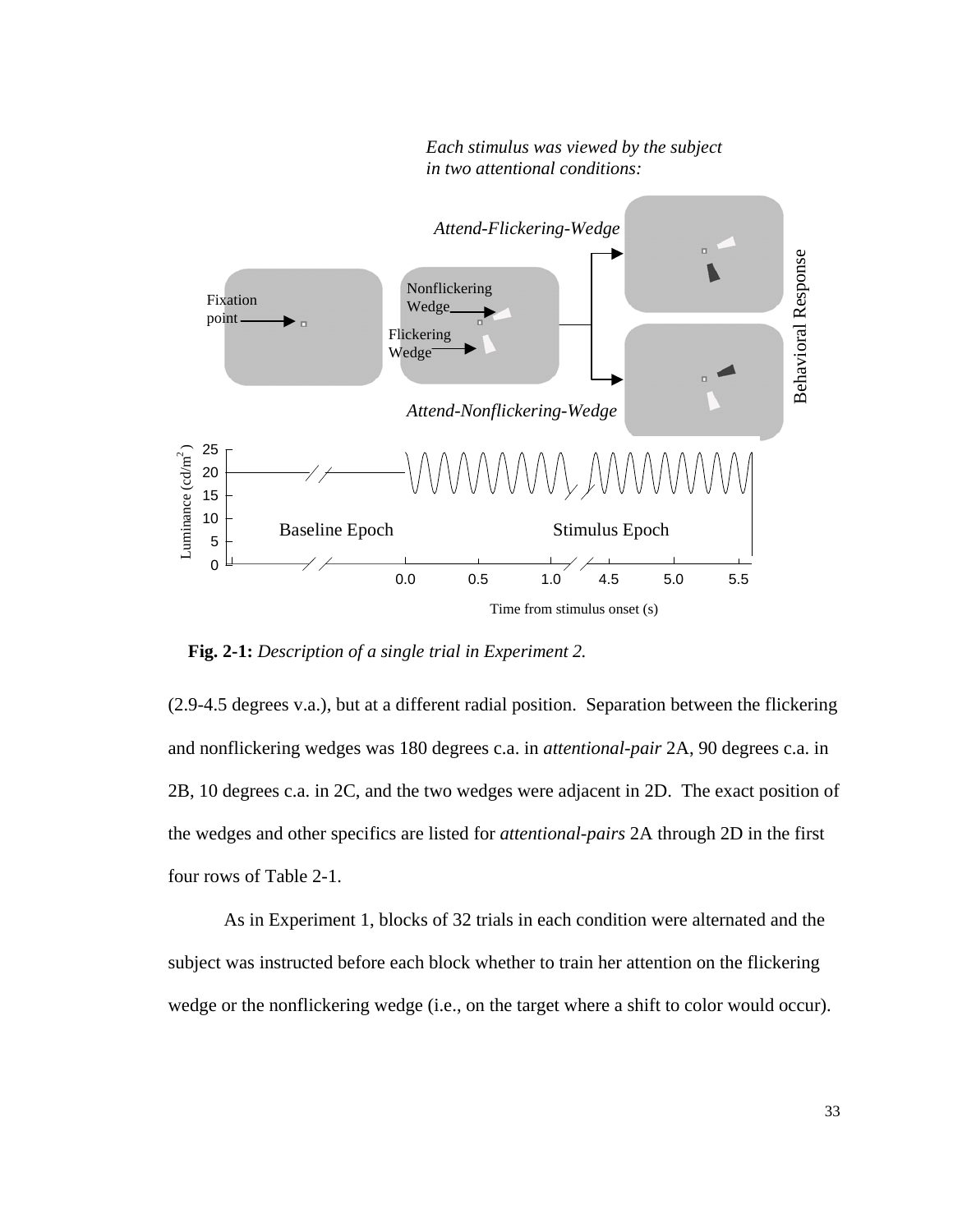| Index |   |                                   | Flickering Wedge Nonflickering |           | Attend  | Attend                                     | Attend  | Attend        |    |      |
|-------|---|-----------------------------------|--------------------------------|-----------|---------|--------------------------------------------|---------|---------------|----|------|
| #     | S | Visual Field                      | Wedge                          | <b>RR</b> | Flicker | Non-flick                                  | Flicker | Non-flick     | N  | p<   |
|       |   | (Eccentricity))                   | Position                       |           |         | Amp $(\mu V)$ Amp $(\mu V)$ S.D. $(\mu V)$ |         | $S.D.(\mu V)$ |    |      |
| 2A    | L | $RIGHT(2.9-4.5)$                  | Sep 180 deg                    | 3.5       | 1.32    | 0.38                                       | 1.19    | 1.18          | 88 | .001 |
| 2B    |   | L RIGHT $(2.9-4.5)$               | Sep 90 deg R                   | 5.8       | 1.61    | 0.28                                       | 1.08    | 0.90          | 88 | .001 |
| 2C    | C | RIGHT(2.9-4.5)                    | Sep 10 deg R                   | 6.8       | 1.74    | 0.26                                       | 0.98    | 1.17          | 88 | .001 |
| 2D    |   | C RIGHT $(2.9-4.5)$               | Adj Right                      | 5.4       | 1.75    | 0.33                                       | 0.95    | 0.89          | 88 | .001 |
| 2E    |   | L RIGHT $(4.14-4.5)$ Adj Right    |                                | 0.7       | 0.21    | 0.30                                       | 0.77    | 1.22          | 44 | ns   |
| 2F    |   | L RIGHT $(4.14-4.5)$ Sep 1unit R  |                                | 2.4       | 0.75    | 0.31                                       | 1.11    | 1.26          | 44 | .001 |
| 2G    | L | RIGHT(4.14-4.5)                   | Adi Center                     | 1.1       | 0.47    | 0.41                                       | 1.14    | 1.37          | 44 | ns   |
| 2H    |   | L RIGHT $(4.14-4.5)$ Sep 1 unit C |                                | 1.5       | 0.82    | 0.54                                       | 1.30    | 1.49          | 44 | .05  |
| 2I    |   | C RIGHT $(4.14-4.5)$ Adj Right    |                                | 1.6       | 0.83    | 0.53                                       | 0.77    | 0.94          | 44 | .001 |
| 2J    |   | $RIGHT(4.14-4.5)$ Sep 1 unit R    |                                | 2.2       | 0.80    | 0.36                                       | 0.69    | 0.88          | 44 | .001 |
| 2K    |   | C RIGHT $(4.14-4.5)$              | Adj Center                     | 1.2       | 0.47    | 0.39                                       | 0.96    | 0.90          | 44 | ns   |
| 2L    | C | RIGHT(4.14-4.5)                   | Sep 1 unit C                   | 2.2       | 0.77    | 0.35                                       | 0.92    | 0.95          | 44 | .001 |
| 2M    |   | C RIGHT $(4.14-4.5)$              | Not present                    | na        | 1.42    | na                                         | 1.02    | na            | 44 |      |
| 2N    |   | L LEFT $(4.14-4.5)$               | Adi Left                       | 0.7       | 0.34    | 0.47                                       | 1.12    | 1.15          | 44 | ns   |
| 20    |   | L LEFT $(4.14-4.5)$               | Sep 1 unit L                   | 1.1       | 0.56    | 0.52                                       | 1.11    | 0.99          | 44 | ns.  |
| 2P    |   | L LEFT $(4.14-4.5)$               | Adj Center                     | 1.4       | 0.48    | 0.35                                       | 1.08    | 1.04          | 44 | ns   |
| 2Q    |   | L LEFT $(4.14-4.5)$               | Sep 1 unit C                   | 1.8       | 0.60    | 0.32                                       | 0.92    | 0.95          | 44 | .001 |
| 2R    |   | L LEFT $(4.14-4.5)$               | Not present                    | na        | 0.59    | na                                         | 1.05    | na            | 44 |      |
| 2S    |   | C LEFT $(4.14-4.5)$               | Adj Left                       | 0.8       | 0.37    | 0.43                                       | 0.93    | 0.71          | 44 | ns   |
| 2T    |   | C LEFT $(4.14-4.5)$               | Sep 1 unit L                   | 2.1       | 0.52    | 0.25                                       | 1.04    | 0.72          | 44 | .001 |
| 2U    |   | C LEFT $(4.14-4.5)$               | Adj Center                     | 1.1       | 0.37    | 0.33                                       | 0.75    | 0.88          | 44 | ns   |
| 2V    |   | C LEFT $(4.14-4.5)$               | Sep 1 unit C                   | 1.1       | 0.39    | 0.35                                       | 0.91    | 1.07          | 44 | ns   |
| 2W    |   | C $LEFT(4.14-4.5)$                | Not present                    | na        | 0.76    | na                                         | 0.75    | na            | 44 |      |

**Table 2-1:** *Summary information for eccentric vs. eccentric attentional-pairs and controls (Experiments 2a & 2b).* 

The first column lists an index number for each *attentional-pair* or control in Experiment 2. The "Flickering Wedge Visual Field" location begins either 10 degrees c.a. right or left of the lower vertical meridian and extends the width of the flickering wedge; eccentricity is given in degrees v.a. In the four attentional-pairs of Experiment 2a (four rows above the double line) the size of the flickering and nonflickering wedges is 0.75 x 1.5 degrees v.a. The size of the flickering and nonflickering wedges in Experiment 2b (rows below the double line) is  $0.36 \times 0.36$  degree v.a. The nonflickering wedge was positioned either right or left of the flickering wedge, adjacent to it or separated by "1 unit"−an area nominally corresponding to a 1mm<sup>2</sup> field of activation in the primary visual cortex. "Attend Flicker" refers to the *Attend-Flickering-Wedge* condition; "Attend Non-flick" to the *Attend-Nonflickering-Wedge* condition. "Amp" and "S. D." refer to the amplitude and standard deviation of the 15 Hz VEP response at the peak electrodes, averaged across 4 and 5 s stimulus epochs. "N' refers to the number of trials averaged. "RR" gives the response ratio of VEP amplitude in the *Attend-Flickering-Wedge* condition (the numerator) vs. the *Attend-Nonflickering-Wedge* condition (the denominator). "p<" gives the statistical reliability of the response ratios.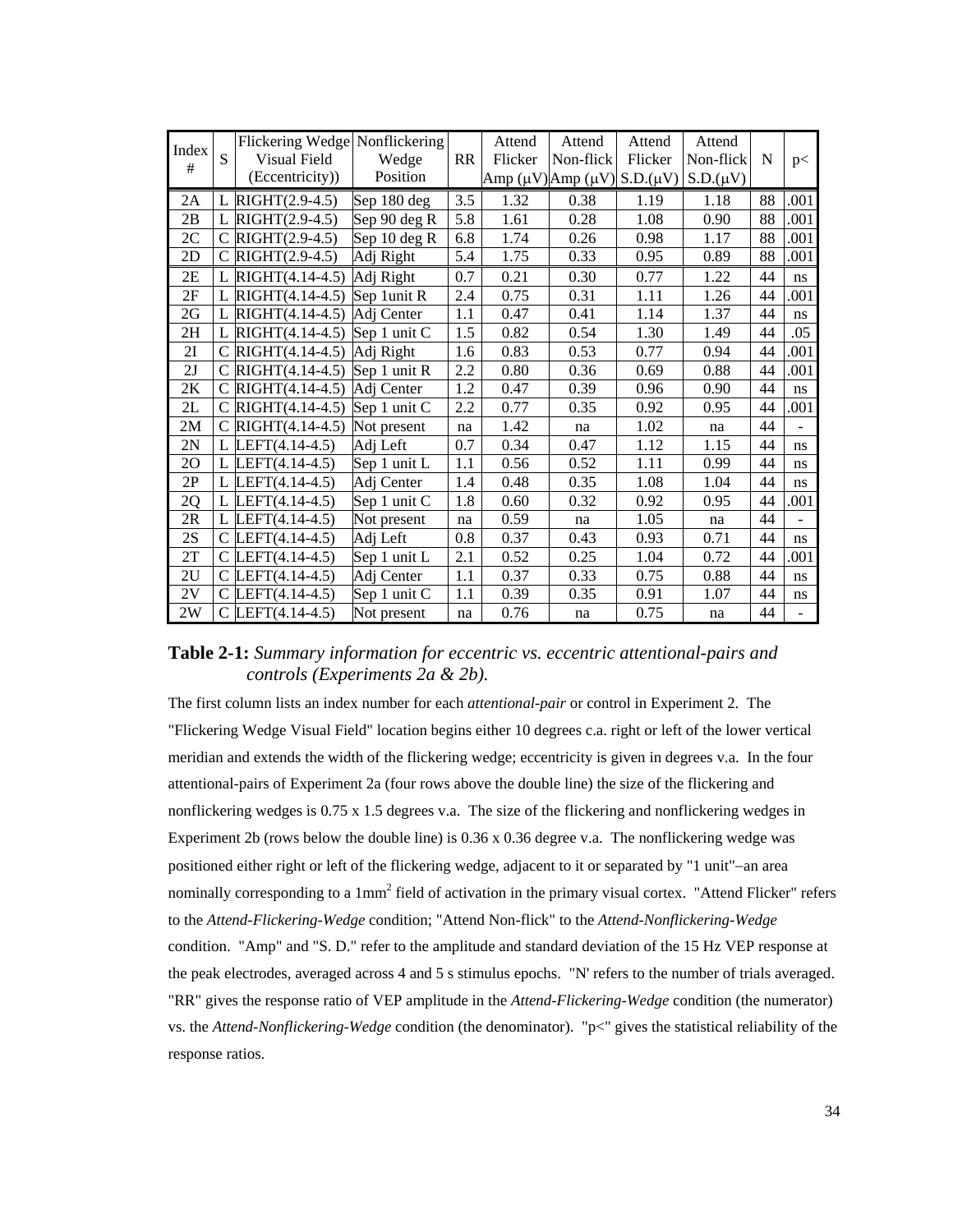The same two subjects as in Experiment 1 were tested. Again, stimulus epochs preceding the shift to color in each trial were analyzed, excluding the first second following stimulus onset, and the complex FFT coefficients were averaged across all trials within each condition. Percent correct of behavioral responses to the psychophysical task were tabulated and performance dependence on tint level was again evident, signifying that attention was required by the psychophysical task as intended. Other methodological details and technical specifications were the same as in Experiment 1.

#### **RESULTS**

In all four *attentional-pairs* of Experiment 2a, the VEP response in the *Attend-Flickering-Wedge* condition was substantially greater than in the *Attend-Nonflickering-Wedge* condition. Fig. 2-2 shows a schematic of the stimulus presentation for each *attentional-pair* together with a bar graph of the 15 Hz VEP response at peak electrodes averaged across the epochs with color-shift at 4 and 5 seconds post stimulus-onset. Fig. 2-3 shows all-electrode polar plots of amplitude and phase at the response frequency averaged across the 5 s epochs. Note that in every polar plot, not only is the peak electrode of the *Attend-Flickering-Wedge* condition greater than that of the *Attend-Nonflickering-Wedge* condition, but most electrodes in the *Attend-Flickering-Wedge* condition are much greater in amplitude than the peak electrode in the *Attend-Nonflickering-Wedge* condition. Phase coherence between electrodes in the *Attend-Flickering-Wedge* condition is also clearly evident. Figs. 2-4 and 2-5 show the FFT amplitude spectra of each *attentional-pair* averaged across the 5 s epochs at peak electrodes. In these spectra, a sharp spike of stimulus-driven VEP activity is evident at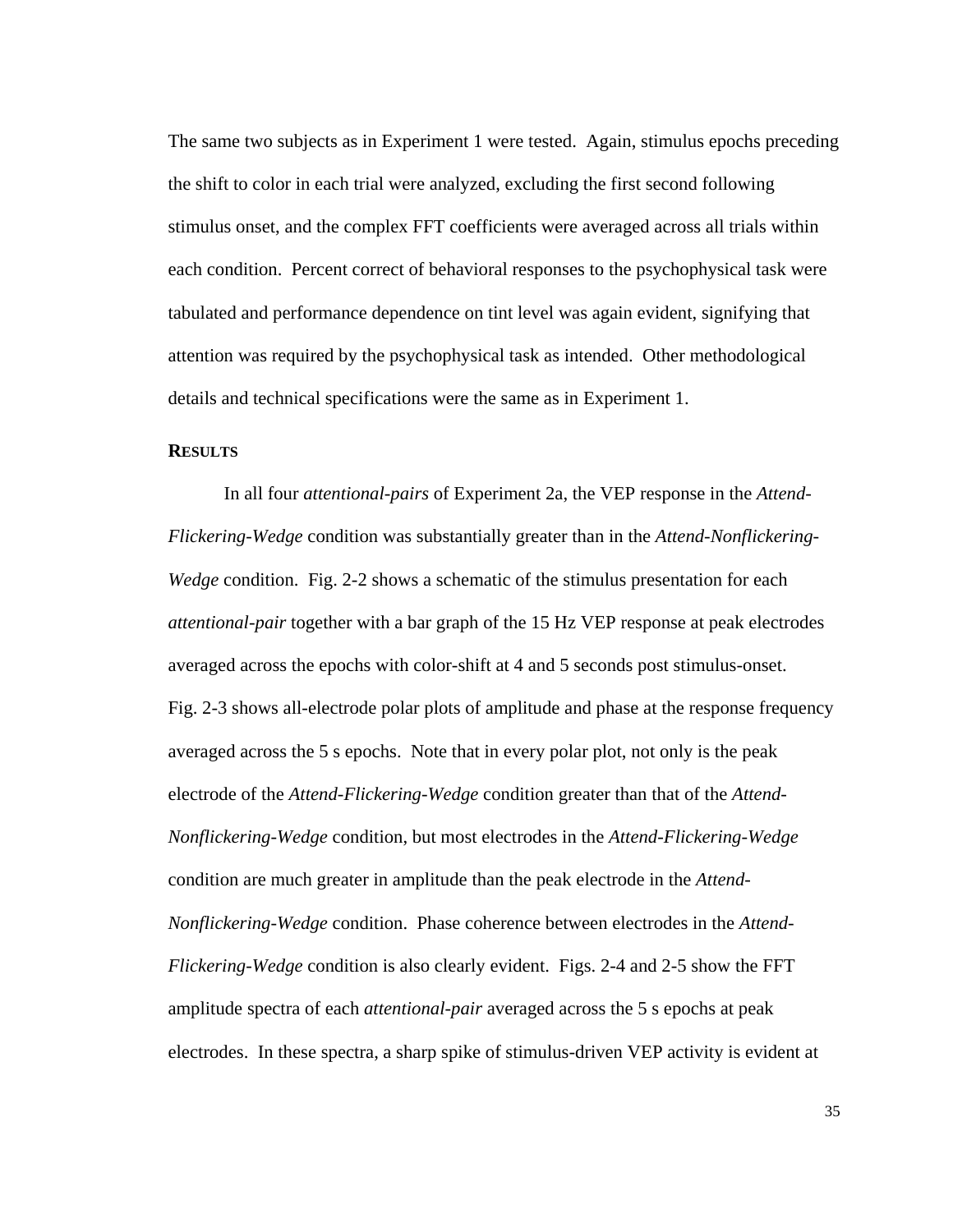

**Fig. 2-2:** *VEP response with 95% confidence intervals* averaged across 4 and 5 s epochs (N = 88) at peak electrodes for the *attentional-pairs* in Experiment 2a. The difference in mean amplitudes for every *attentional-pair* was statistically reliable at p < .001.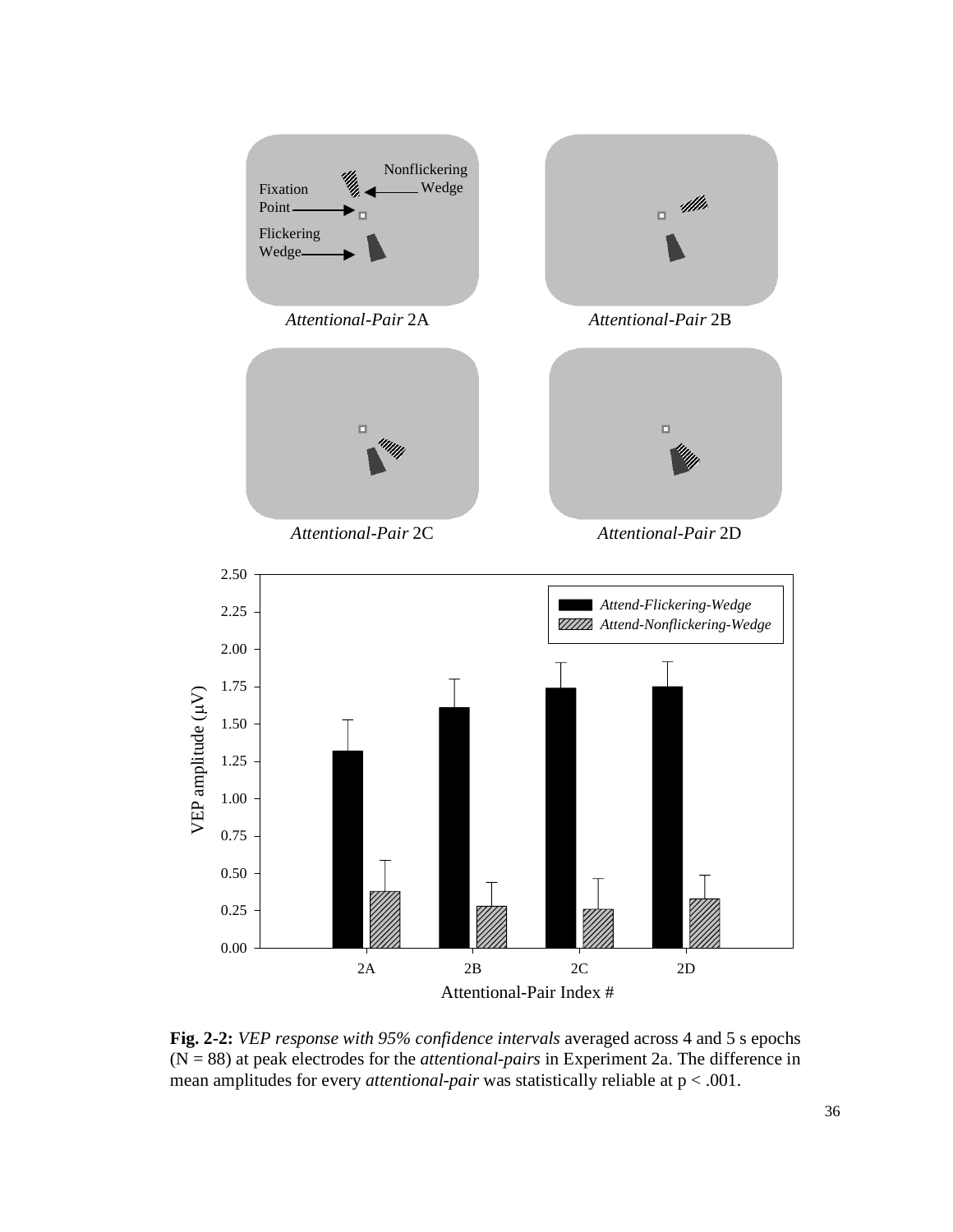

**Fig. 2-3:** *All electrode amplitude and phase polar plots of VEP response averaged across the 5 s epochs of each attentional-pair in Experiment 2a (N=48).*  Amplitude and phase of the VEP response for each electrode is represented by a circle (*Attend-Flickering-Wedge* condition) or a dot (*Attend-Nonflickering-Wedge* condition). Amplitude  $(\mu V)$  corresponds to eccentricity and phase (radians) corresponds to radial position.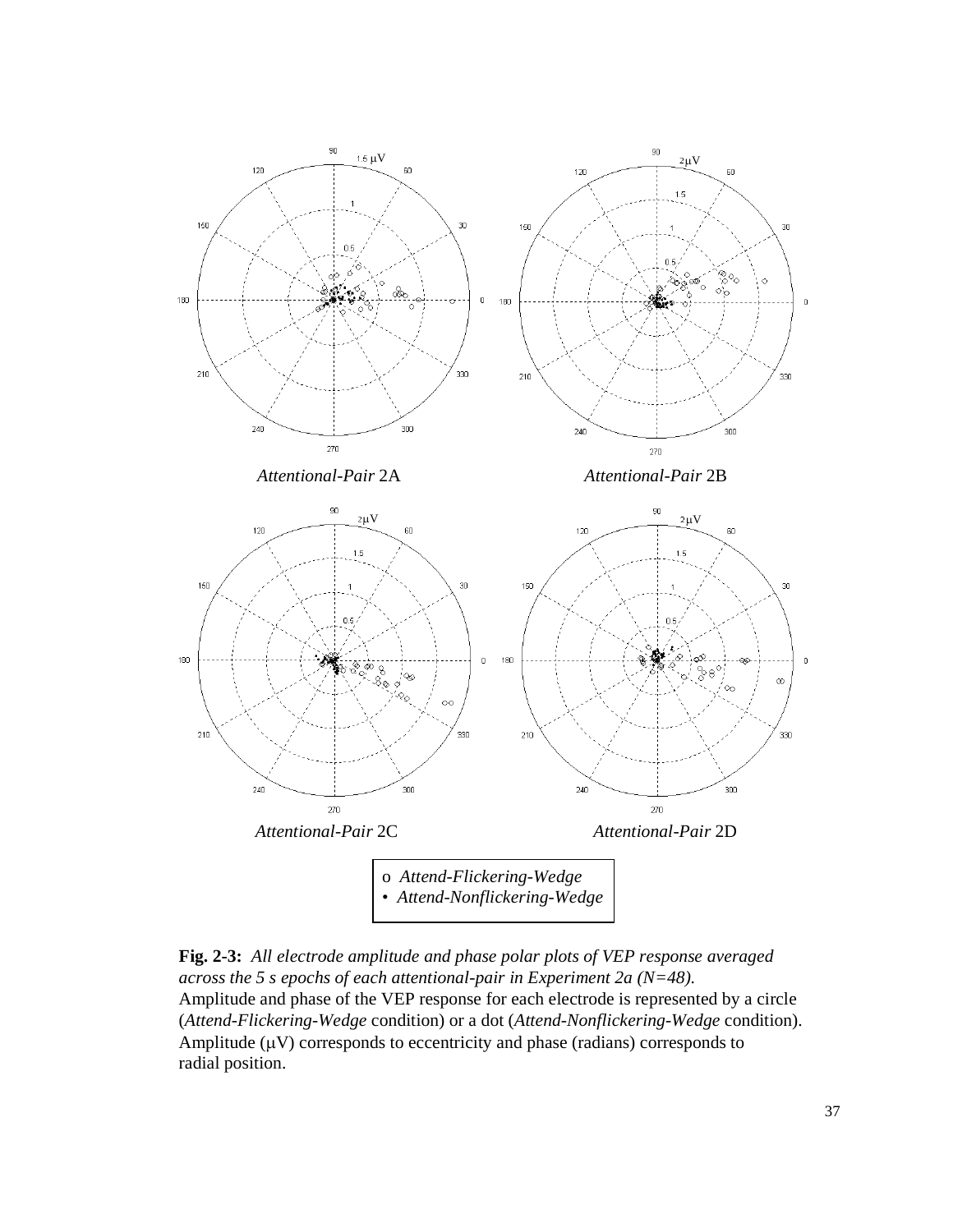

**Fig. 2-4:** *Amplitude spectra averaged across 5 s epochs at peak electrodes (N=48).* (Top) *Attentional-pair* #2A - 180 degree separation between flickering wedge and nonflickering wedge. (Bottom) *Attentional-pair* #2B - 90 degree separation between flickering wedge and nonflickering wedge.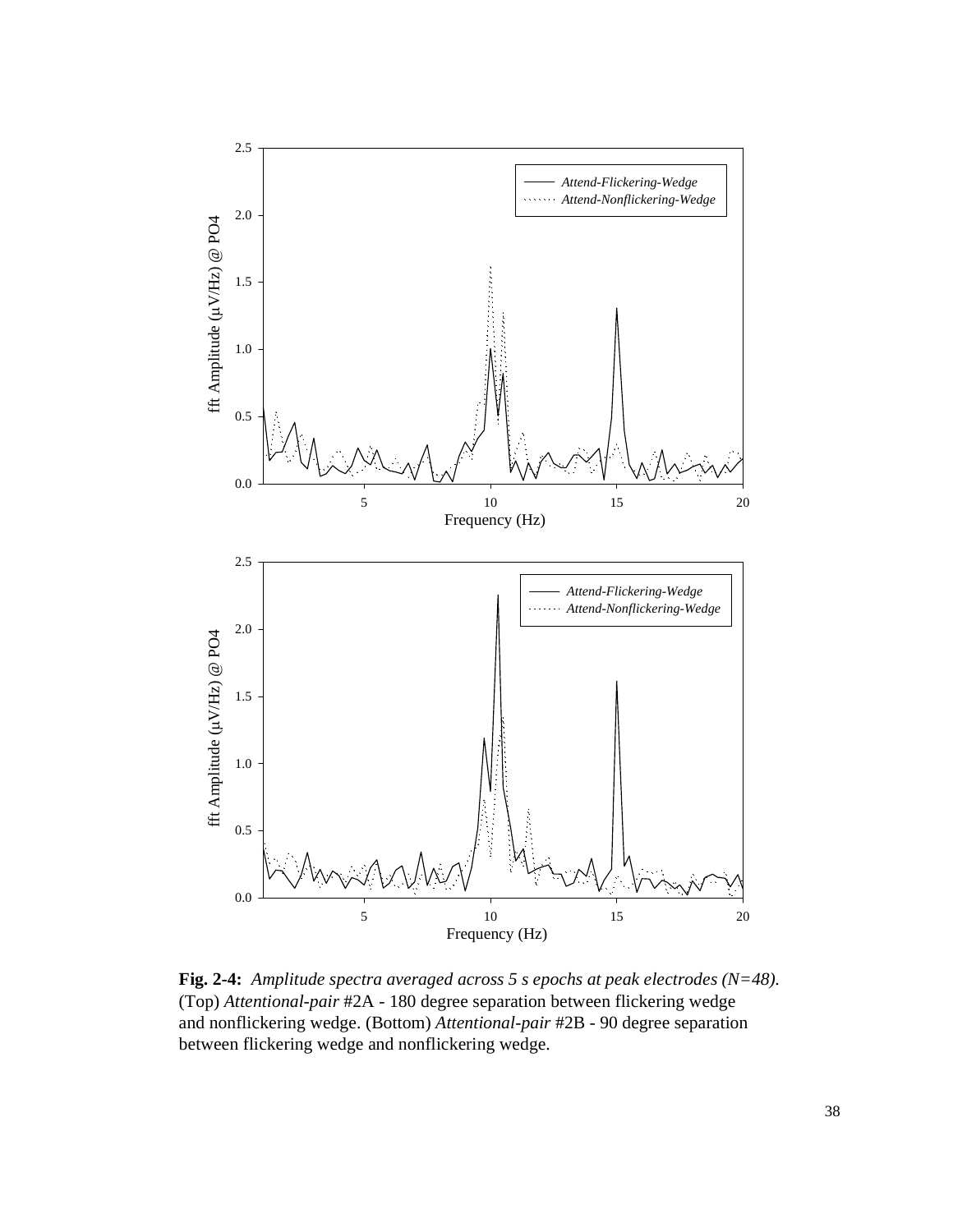

**Fig. 2-5:** *Amplitude spectra averaged across 5 s epochs at peak electrodes (N=48).* (Top) *Attentional-pair* #2C - 10 degree separation between flickering wedge and nonflickering wedge. (Bottom) *Attentional-pair* #2D - adjacent flickering and nonflickering wedges.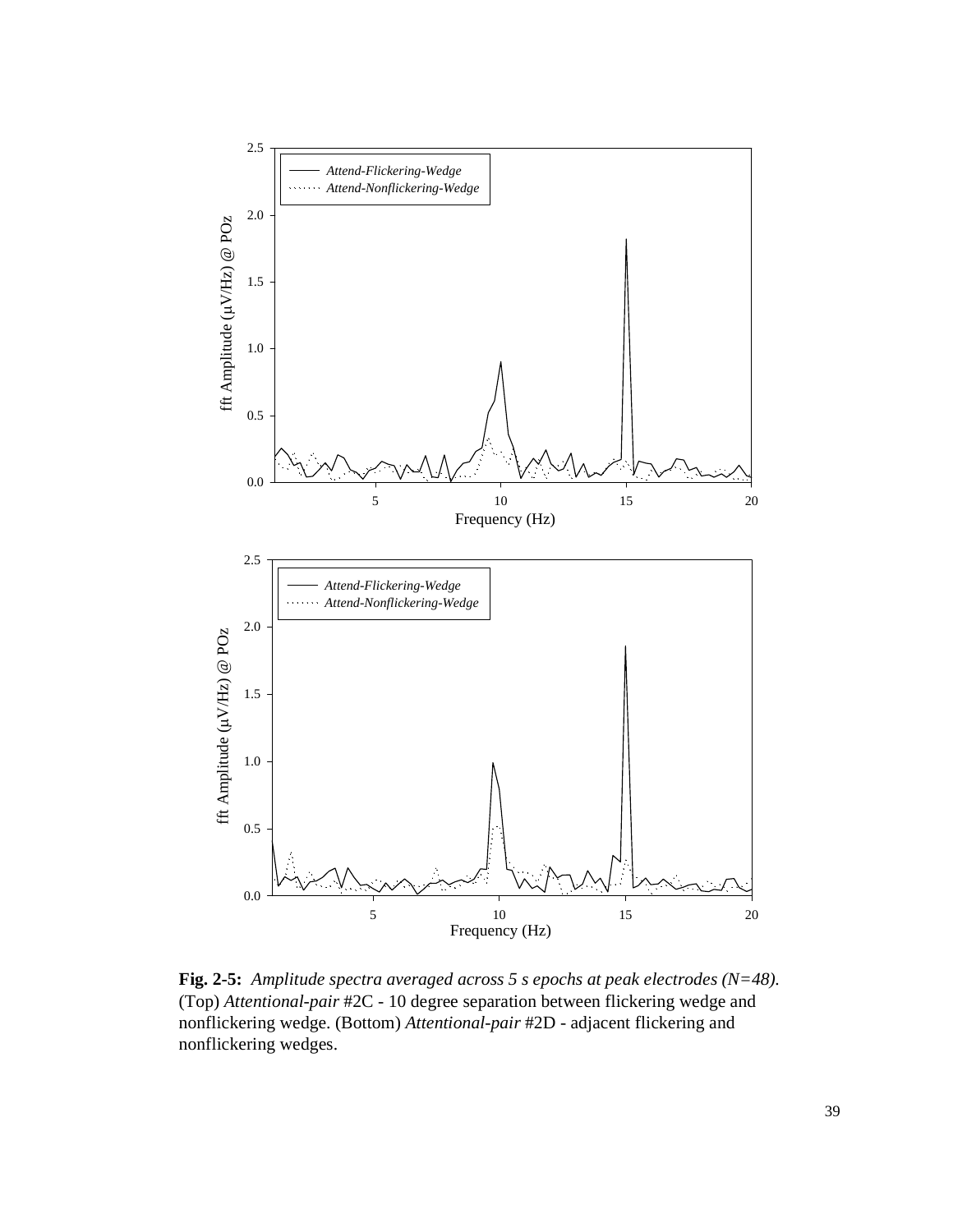15 Hz in the *Attend-Flickering-Wedge* condition, whereas in the *Attend-Nonflickering-Wedge* condition, little, if any, stimulus-driven VEP response is evident above the noise level in neighboring bandwidths of the frequency spectrum. Regarding spatial properties of the attentional effects seen in Experiment 2a, it should be noted that the magnitude of attentional gain was not diminished by proximity of the nonflickering wedge to the flickering wedge, even when the two attentional targets were adjacent; i.e., in *attentional-pair* #2D.

#### **CONCLUSIONS**

Substantial effects of visual selective attention were evident for attentional targets positioned peripherally, at a common eccentricity in the visual field. Thus, the attentional effects observed in Experiment 2a were not due to variation in attention directed to the fovea vs. the periphery, as might have been the case in Experiment 1. Furthermore, attentional gain was unaffected by the degree of separation between the attentional targets employed in Experiment 2a, indicating the need for smaller visual targets to further investigate the spatial properties and neural substrate of these attentional effects.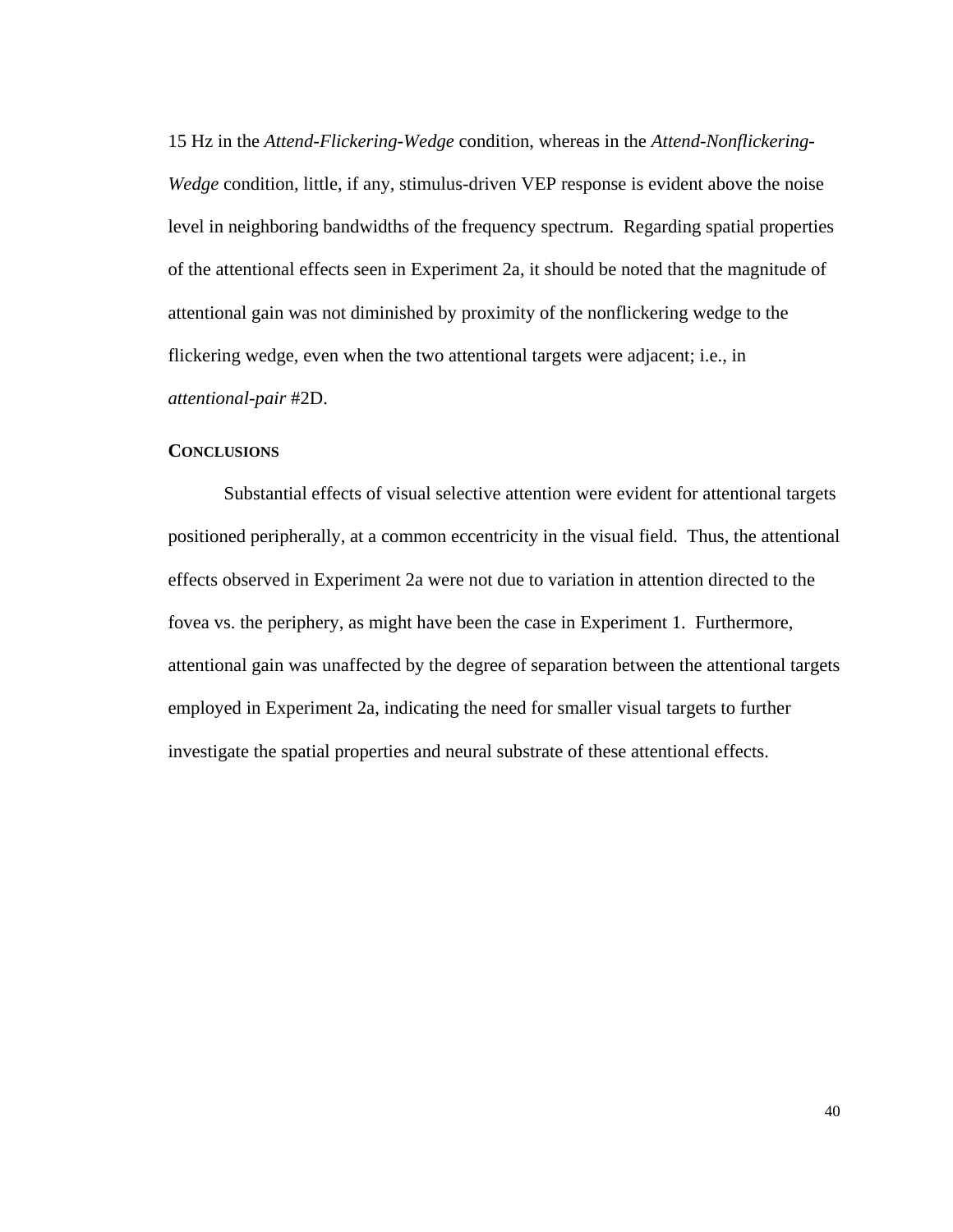## **EXPERIMENT 2b**

## **PURPOSE**

EEG data were collected from very small eccentric visual targets in Experiment 2b to further investigate the spatial properties and neural substrate of the attentional effects observed in Experiment 2a.

### **METHODS**

In Experiment 2b, as in Experiment 2a, the subjects were tested in two attentional conditions: *Attend-Flickering-Wedge* vs. *Attend-Nonflickering-Wedge* (see Fig. 2-1 for a review of the experimental paradigm employed here). In Experiment 2b, however, the wedges were much smaller (0.36 x 0.36 degree v.a.) than in previous experiments. The V1 neuronal activity field of flickering wedges with spatial characteristics such as those in Experiments 1 and 2a was  $\sim$ 11 mm<sup>2</sup>, whereas the area of primary visual cortex corresponding to the neuronal activity field of wedges in Experiment 2b was  $\sim$ 1 mm<sup>2</sup>, an area that will hereafter be referred to as "1 unit". This is roughly the area subtended by a single cortical hypercolumn in V1. Preliminary experiments had demonstrated that these were the smallest visual targets upon which our subjects were able to sustain their attention with adequate psychophysical performance. Furthermore, in preliminary experiments with these small stimuli, our subjects found that the nonflickering wedge would often fade from perceptual view by the end of the 5.6 second stimulus epoch. In order to eliminate such perceptual fading, the nonflickering wedges were made to slowly oscillate at 0.5 Hz around mean gray at 25% contrast.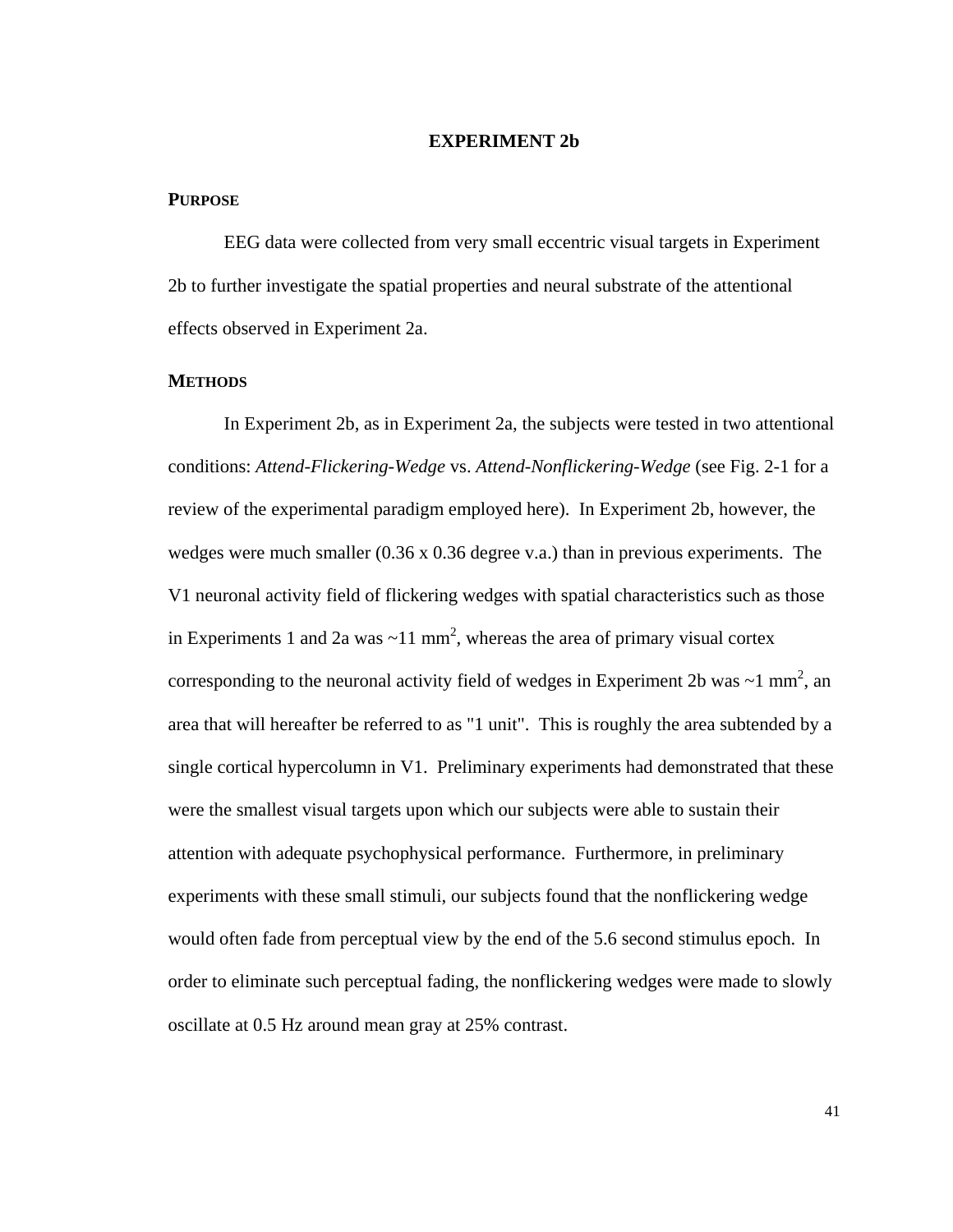The flickering wedge was located at 4.14 to 4.5 degrees eccentricity in two different radial positions for Experiment 2b: 10 degrees c.a. right of the lower vertical meridian (*attentional-pairs* 2E through 2M) or 10 degrees c.a. left of the lower vertical meridian (*attentional-pairs* 2N through 2W). The nonflickering wedges in Experiment 2b were either adjacent to the flickering wedges or separated by "1 unit" to the left or to the right at the same eccentricity, or toward the center (see Table 2-1 for specifics). Apart from the differences delineated above, all other experimental details of Experiment 2b were the same as in Experiment 2a.

#### **RESULTS**

For all *attentional-pairs* with wedges separated by 1 unit, VEP response in the *Attend-Flickering-Wedge* condition was greater than in the *Attend-Nonflickering-Wedge* condition (Table 2-1). For wedges in the right visual hemifield, where the highest amplitude VEP responses were routinely obtained, the response ratio was substantial for all the *attentional-pairs* with separated wedges. Fig. 2-6 shows a schematic of the stimulus presentation for each *attentional-pair* with separated attentional targets in the right visual hemifield together with a bar graph of the 15 Hz VEP response at peak electrodes averaged across the epochs with color-shift at 4 and 5 seconds post stimulusonset. Fig. 2-7 shows all-electrode polar plots of amplitude and phase at the VEP response frequency averaged across 5 s epochs and, again, most electrodes in the *Attend-Flickering-Wedge* condition have much greater amplitude than the peak electrode of the *Attend-Nonflickering-Wedge* condition. Figs. 2-8 and 2-9 show FFT amplitude spectra averaged across the same 5 s epochs at the peak electrodes for subjects C and L. Again,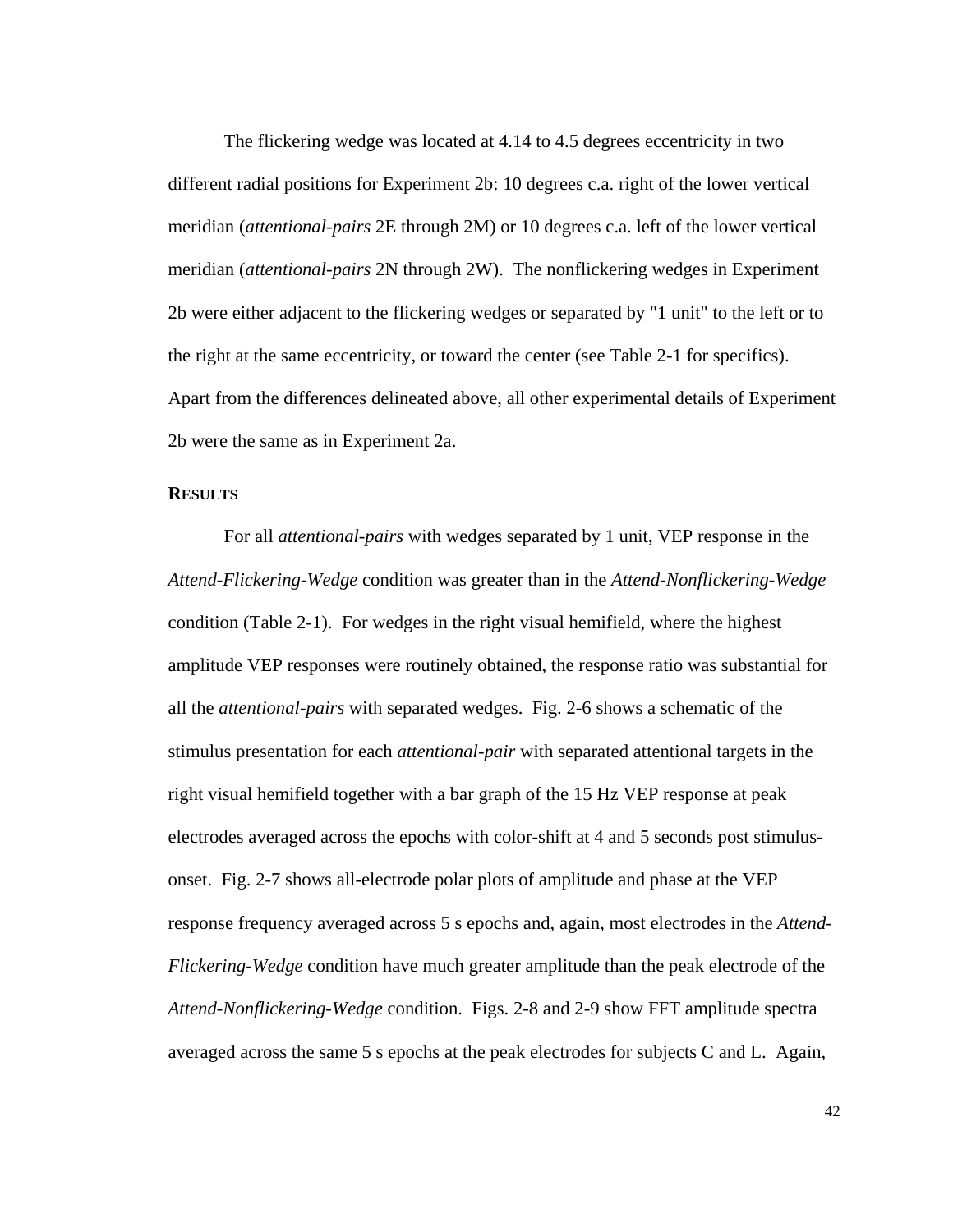

**Fig. 2-6:** *VEP response with 95% confidence intervals* averaged across 4 and 5 s epochs (N = 44) at peak electrodes for *attentional-pairs* with right visual field flickering and nonflickering wedges separated by 1 unit. \*  $p<.001$  \*\*  $p<.05$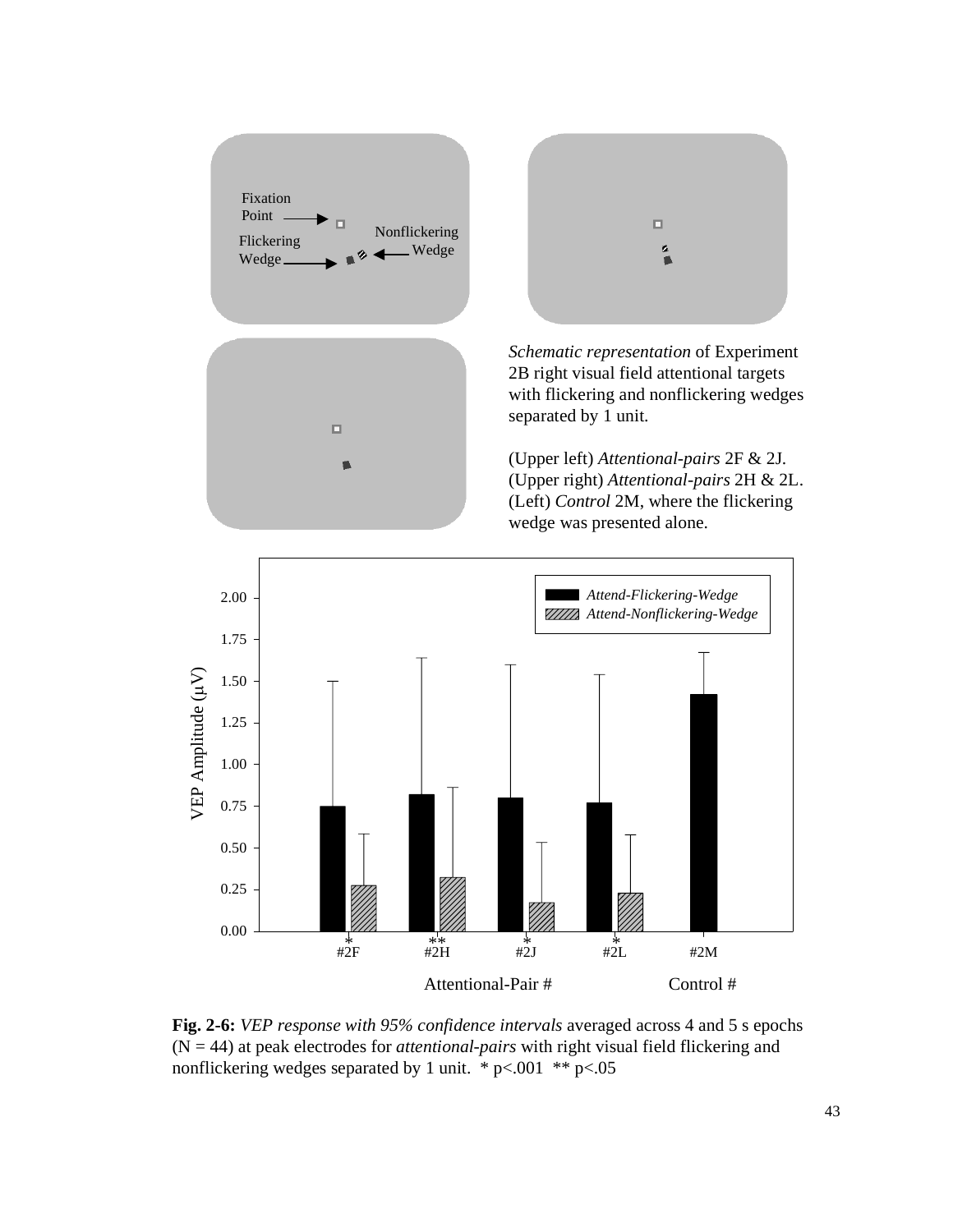

**Fig. 2-7:** *All electrode amplitude and phase polar plots of VEP response averaged across 5 s epochs (N=24) for Experiment 2b attentional-pairs with right visual field flickering and nonflickering targets separated by 1 unit.* Amplitude and phase of VEP response for each electrode is represented by a circle (*Attend-Flickering-Wedge* condition) or a dot (*Attend-Nonflickering-Wedge* condition). Amplitude ( $\mu$ V) corresponds to eccentricity and phase (radians) corresponds to radial position.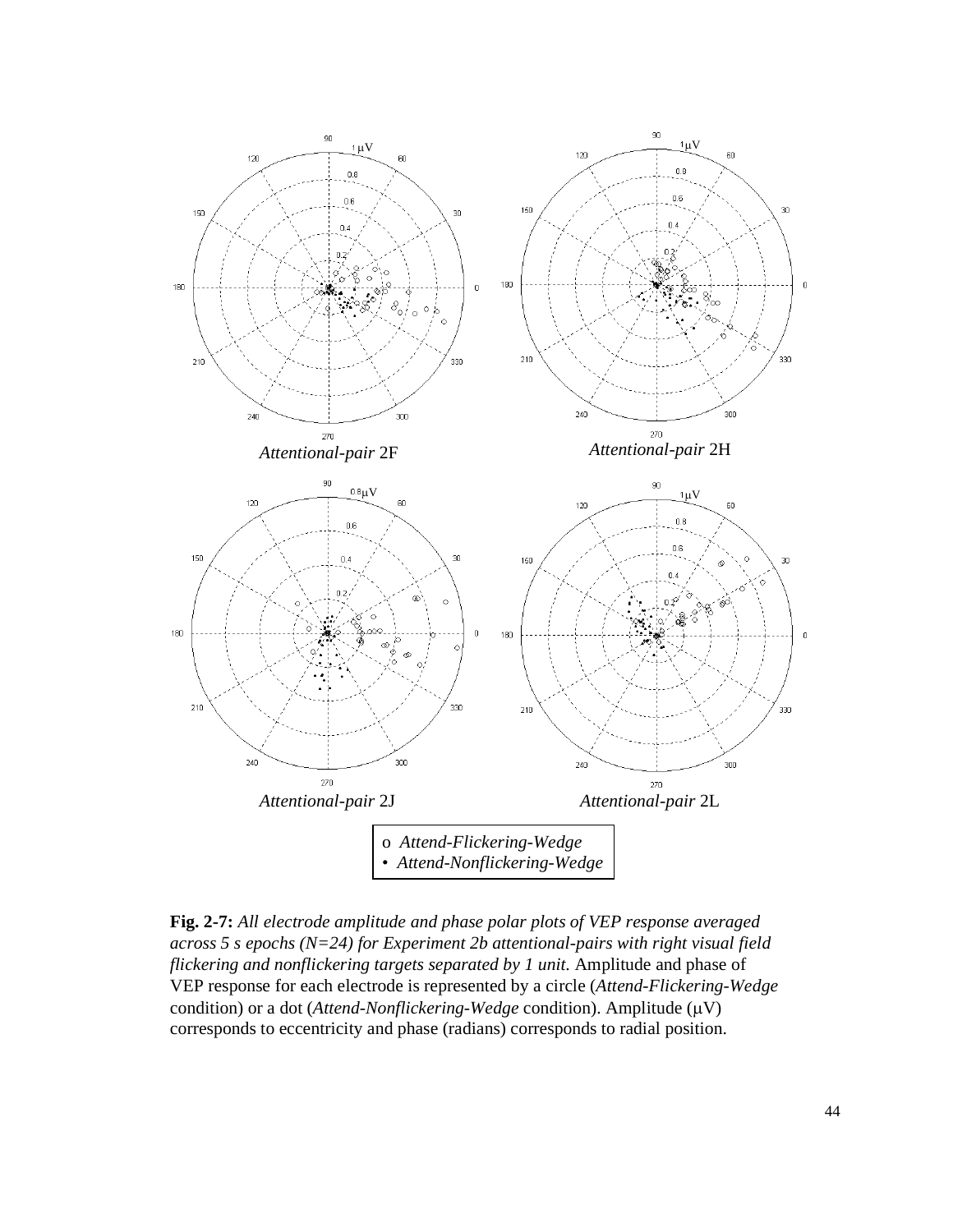

**Fig. 2-8:** *Amplitude spectra averaged across 5 s epochs at peak electrodes for subject C (N=24).* (Top) *Attentional-pair* #2J - flickering wedge in right visual field with nonflickering wedge separated 1 unit to the right. (Bottom) *Attentional-pair* #2L flickering wedge in right visual field with nonflickering wedge separated 1 unit toward the center.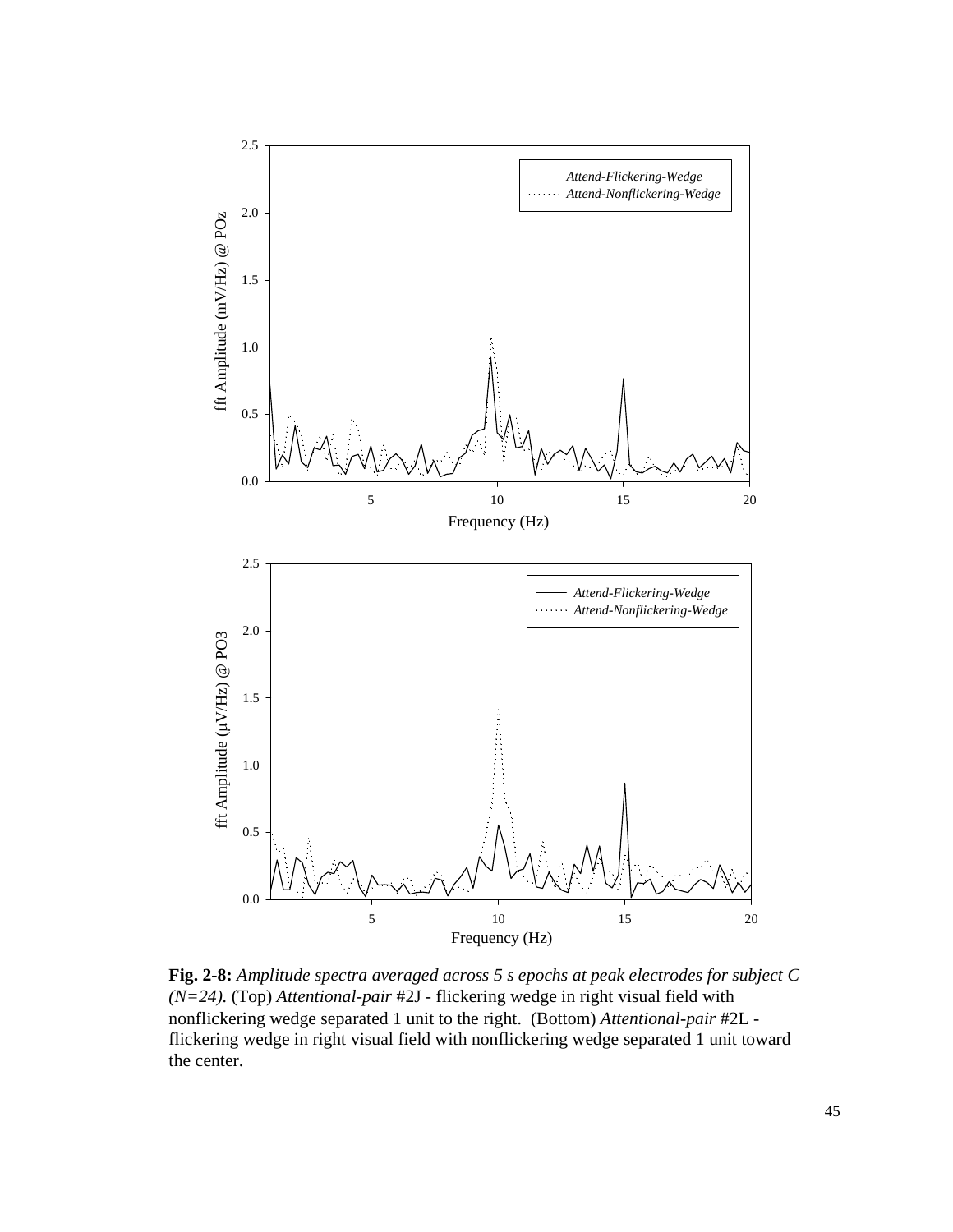

**Fig. 2-9:** *Amplitude spectra averaged across 5 s epochs at peak electrodes for subject L (N=24).* (Top) *Attentional-pair* #2F - flickering wedge in right visual field with nonflickering wedge separated 1 unit to the right. (Bottom) *Attentional-pair* #2H flickering wedge in right visual field with nonflickering wedge separated 1 unit toward the center.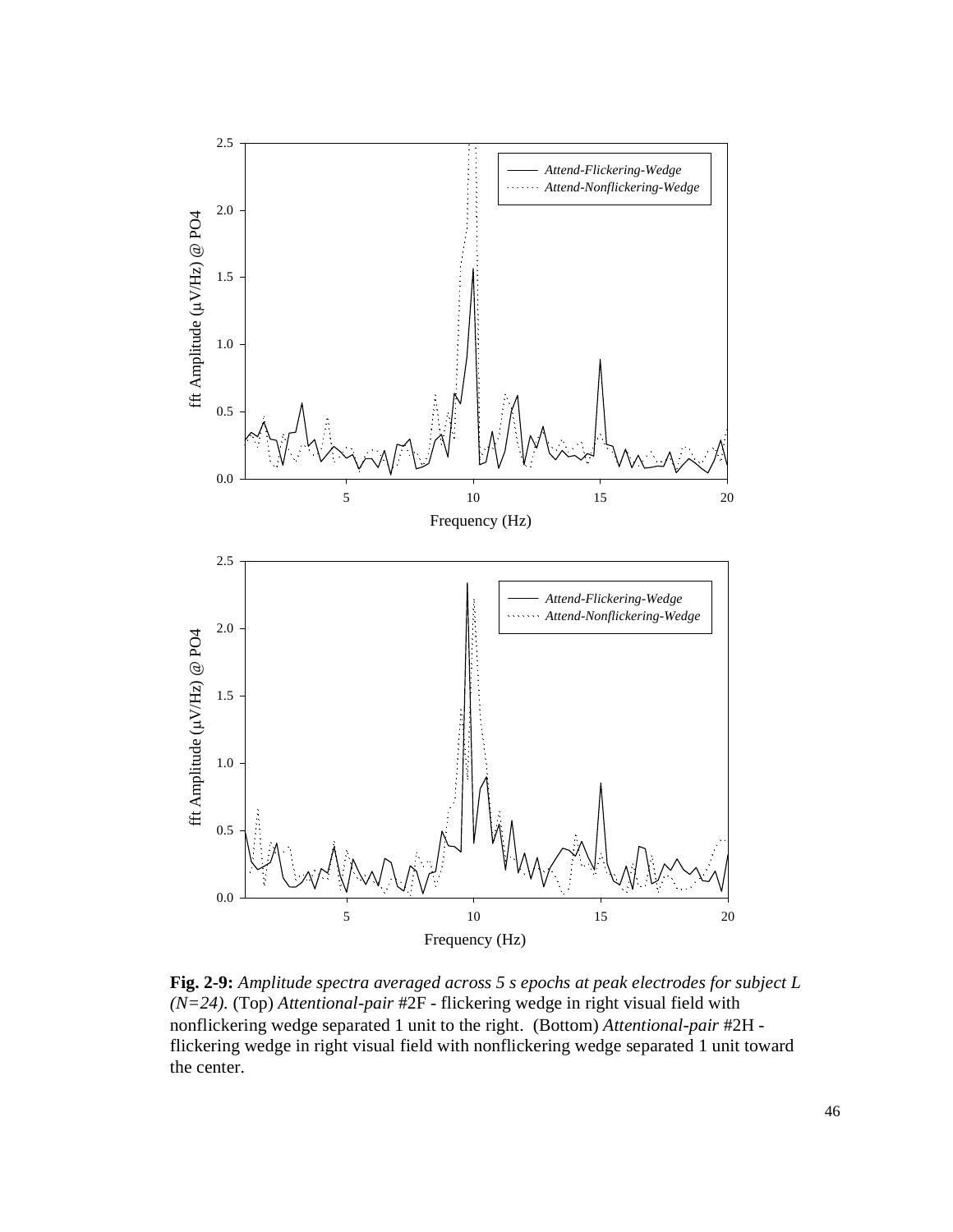little, if any, 15 Hz activity above spectral noise is evident in the *Attend-Nonflickering-Wedge* condition, while a 15 Hz VEP response is clearly evident in the *Attend-Flickering-Wedge* condition.

In the left visual hemifield, where stimulus-driven signals were approximately half the amplitude of those generated in the right visual field and, thus, where the signalto-noise ratio was much lower (Fig. 2-10), the attentional gain for separated targets was not always significant (Fig. 2-11). When the attentional targets were adjacent, there was no consistent attentional gain (Fig. 2-12). Both subjects reported that in that situation, when the small attentional targets were adjacent, the two visual stimuli would sometimes perceptually merge, such that the flickering wedge could not be distinguished from the nonflickering wedge or vica versa. It should be noted that the amplitude of the VEP response from flickering wedges presented alone, without alternative attentional targets, was consistently higher than the VEP response in the *Attend-Flickering-Wedge* condition,



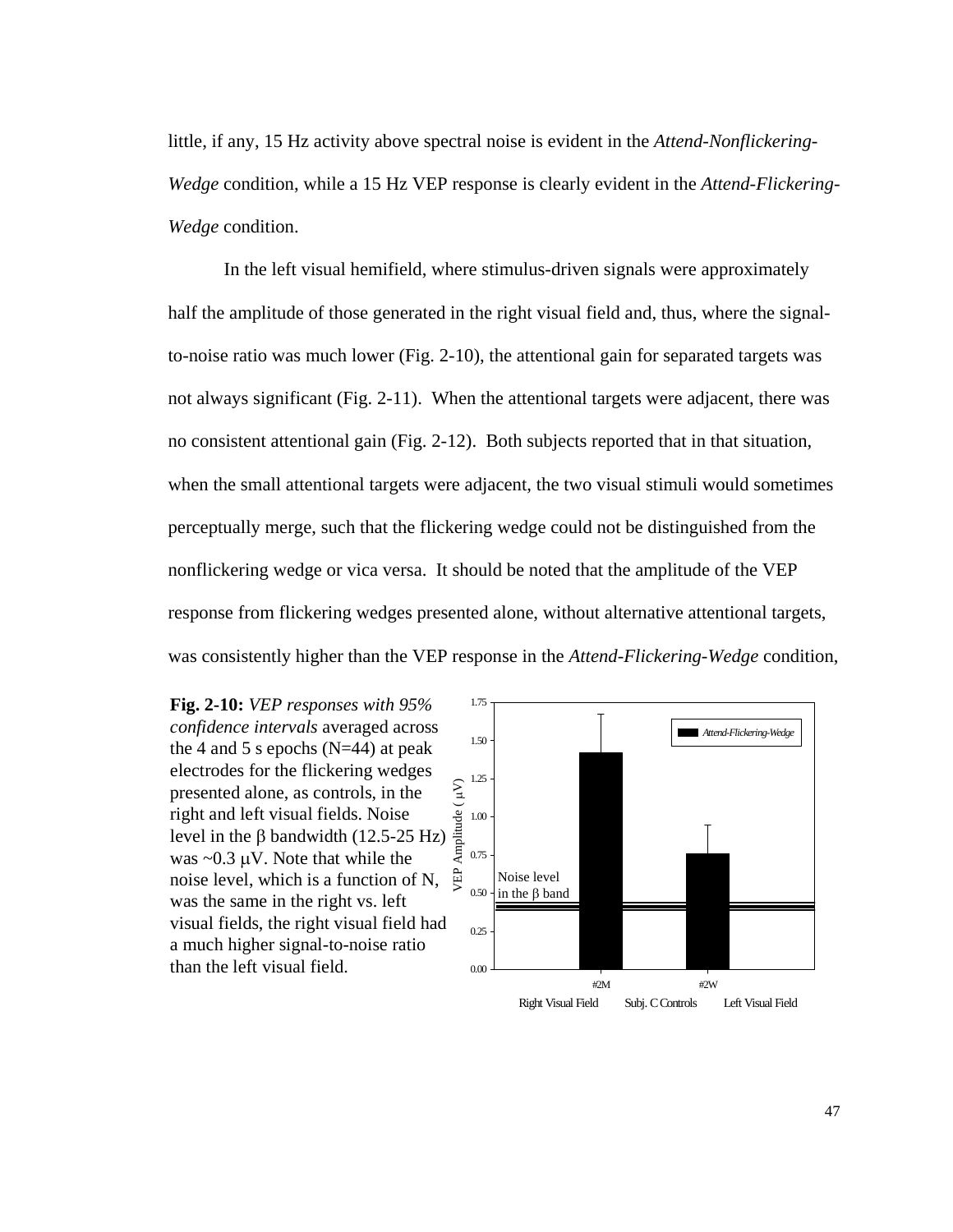

**Fig. 2-11:** *VEP response with 95% confidence intervals averaged across 4 and 5 s epochs (N = 44) at peak electrodes for attentional-pairs with left visual field flickering and nonflickering wedges separated by 1 unit.* \* p<.001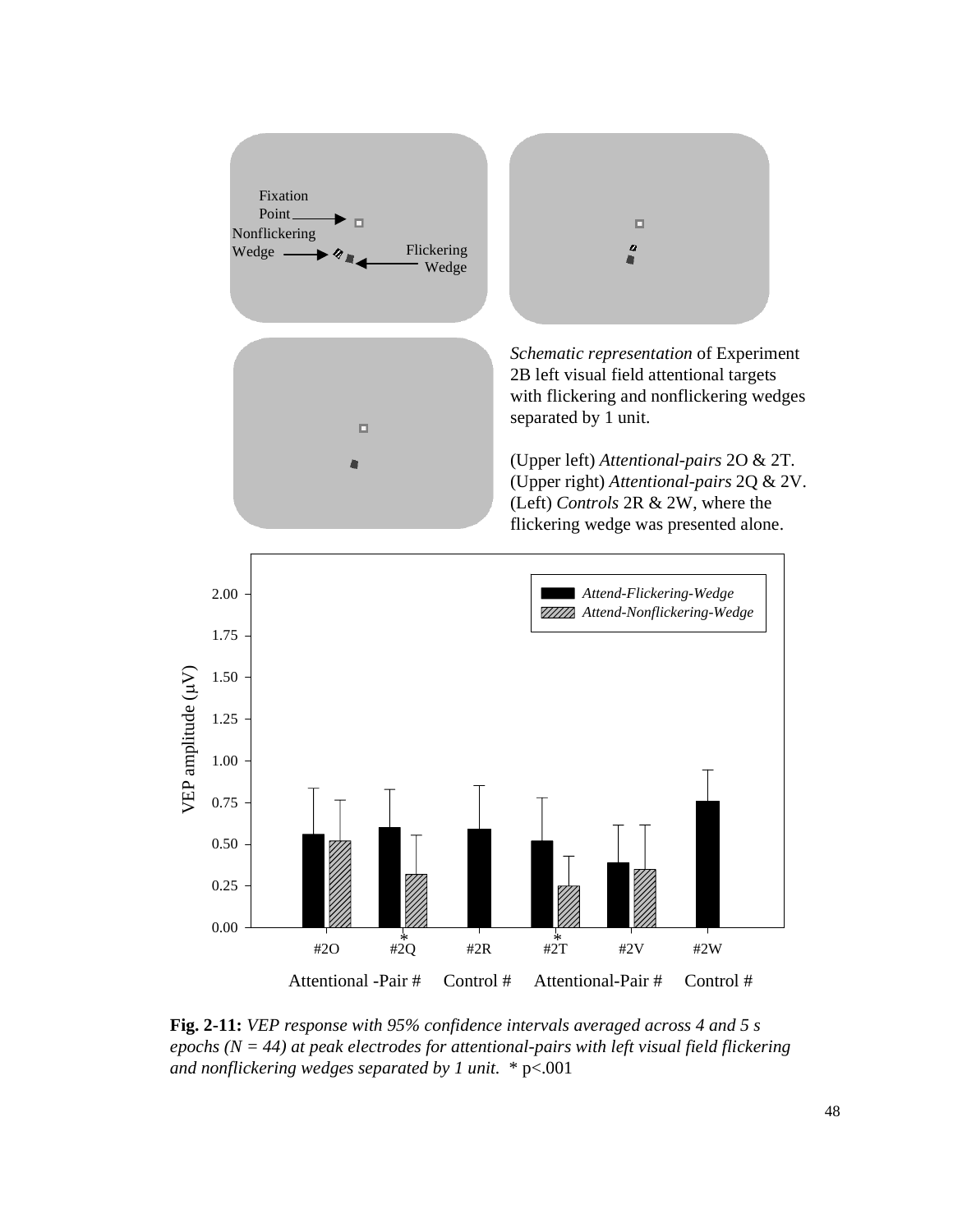

**Fig. 2-12:** *VEP response with 95% confidence intervals averaged across 4 and 5 s epochs (N = 44) at peak electrodes for attentional-pairs with adjacent flickering and nonflickering wedges in both right and left visual fields.* \* p<.001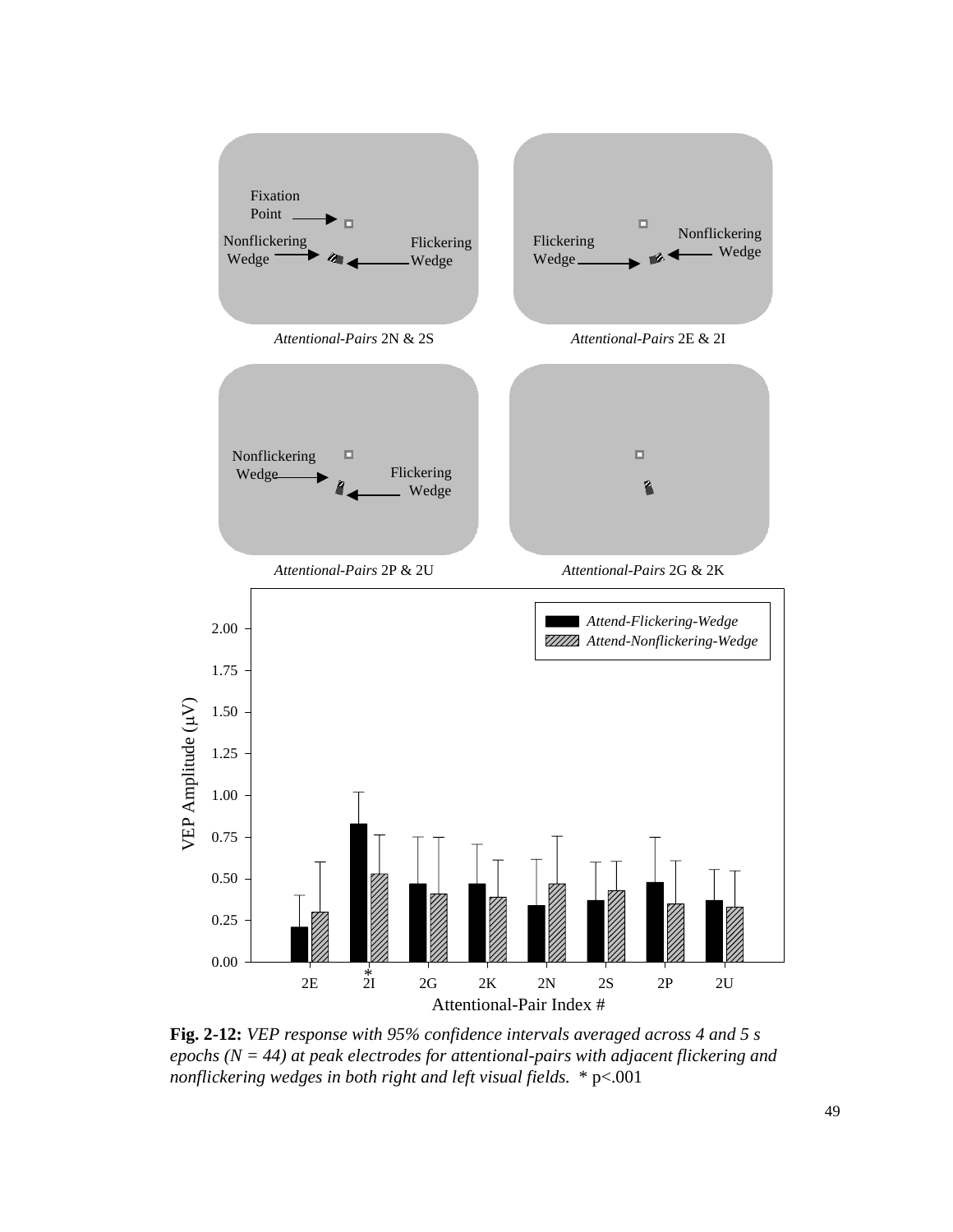even though the alternative visual target was supposed to be ignored in that condition. It should also be noted that no systematic differences were observed between eccentrically vs. laterally offset attentional targets.

## **CONCLUSIONS**

Consistent, substantial attentional gain was obtained with very small visual stimuli, 0.36 x 0.36 degree v.a. in size, separated from each other by 0.36 degree v.a., when these stimuli were presented in the right visual field, where the signal-to-noise ratio was highest. Some attentional effects were also seen in the left visual field for small separated stimuli. When the small attentional targets were adjacent, subjects reported difficulty maintaining them as perceptually distinct and no consistent attentional effects were observed.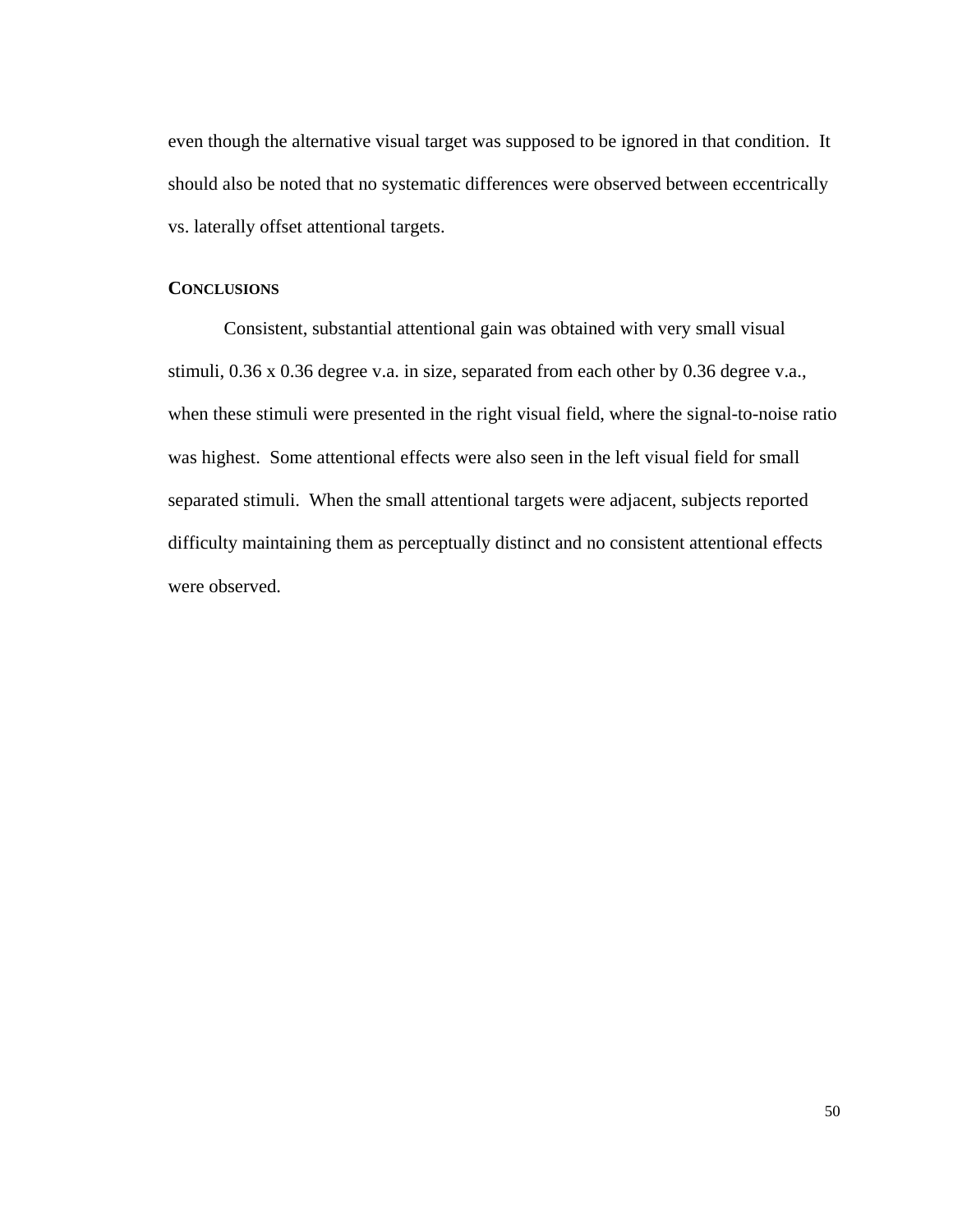## **EXPERIMENT 3**

## **PURPOSE**

EEG and eye-tracking data were simultaneously collected from attentional target sets employed in Experiments 1 and 2 to insure that the effects seen previously were due to attentional gain rather than to inadvertent, systematic variations in visual fixation between attentional conditions.

#### **METHODS**

In Experiment 3, an ISCAN ETL-500 High Resolution Pupil/Corneal Reflection Eye-Tracking System was linked with the stimulus presentation and EEG data collection systems previously described in Experiments 1 and 2. The eye-tracking system employs a CPU containing an on-line digital image processor that automatically measures and tracks the center of a subject's dark pupil through a visor-mounted camera focused on the subject's eye. The processor simultaneously tracks a reflection from the subject's corneal surface generated by an infrared (IR) light source also located in the visor worn on the subject's head, over the electrode cap. The relative positions of pupil and IR corneal reflection, obtained in real-time with 12 bit resolution, are used to determine the subject's eye position. A second visor-mounted camera points at a dichroic mirror angled away from the subject's eye, toward the scene which the subject is viewing. By integrating scene-camera data with the subject's eye position, the subject's point-of-regard is determined with an accuracy of better than 0.3 degree v.a. Such point-of-regard data, expressed in scene-camera pixel coordinates, was recorded 60 times per second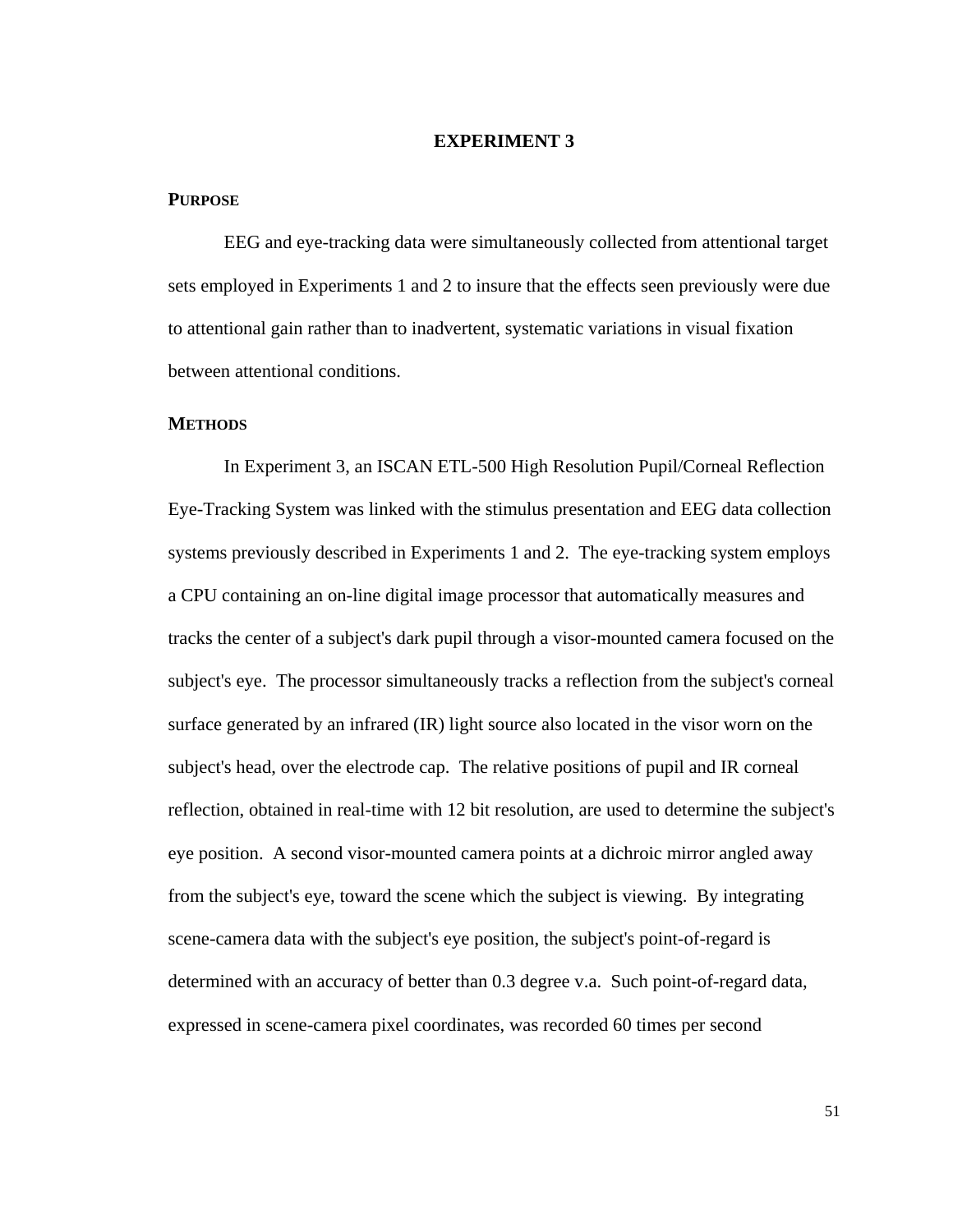beginning with the TTL trigger at the start of every trial, and stored on the CPU hard disk for later analysis.

Attentional target sets from Experiments 1 and 2b were again employed in Experiment 3 (Fig. 3-1) with the same two subjects. The experimental paradigm, however, was slightly altered in order to accommodate the eye-tracking system. Each trial, as before, began with a brief, baseline rest period during which the CRT monitor was uniformly mean gray, except for the central fixation-point. An alerting tone then sounded and the subject began visually fixating on the center point of the screen. After one second, while the subject maintained visual fixation on the center point, a flickering wedge was presented for four seconds (along with a nonflickering wedge in some conditions). Following this stimulus epoch, as in Experiments 1 and 2, either the flickering wedge or the alternative attentional target (i.e., fixation-point or nonflickering wedge) became tinted and the subject responded with a button-push to indicate whether the shift to color was red or green. EEG data was analyzed from the 4 second stimulus epoch, excluding the first second post stimulus-onset (Fig. 3-2).

Eye-tracking data were collected and analyzed as follows. Every time the eyetracking visor was placed on the subject's head (either at the beginning of a session, or after extended rest periods between blocks of trials), computerized calibration was performed to insure that the eye-position and scene-camera data were correctly integrated. Point-of-regard accuracy was then verified by having the subject individually fixate a grid of nine registration points displayed on the monitor. Whenever the point-ofregard data failed to match a registration point, the system was recalibrated. Before the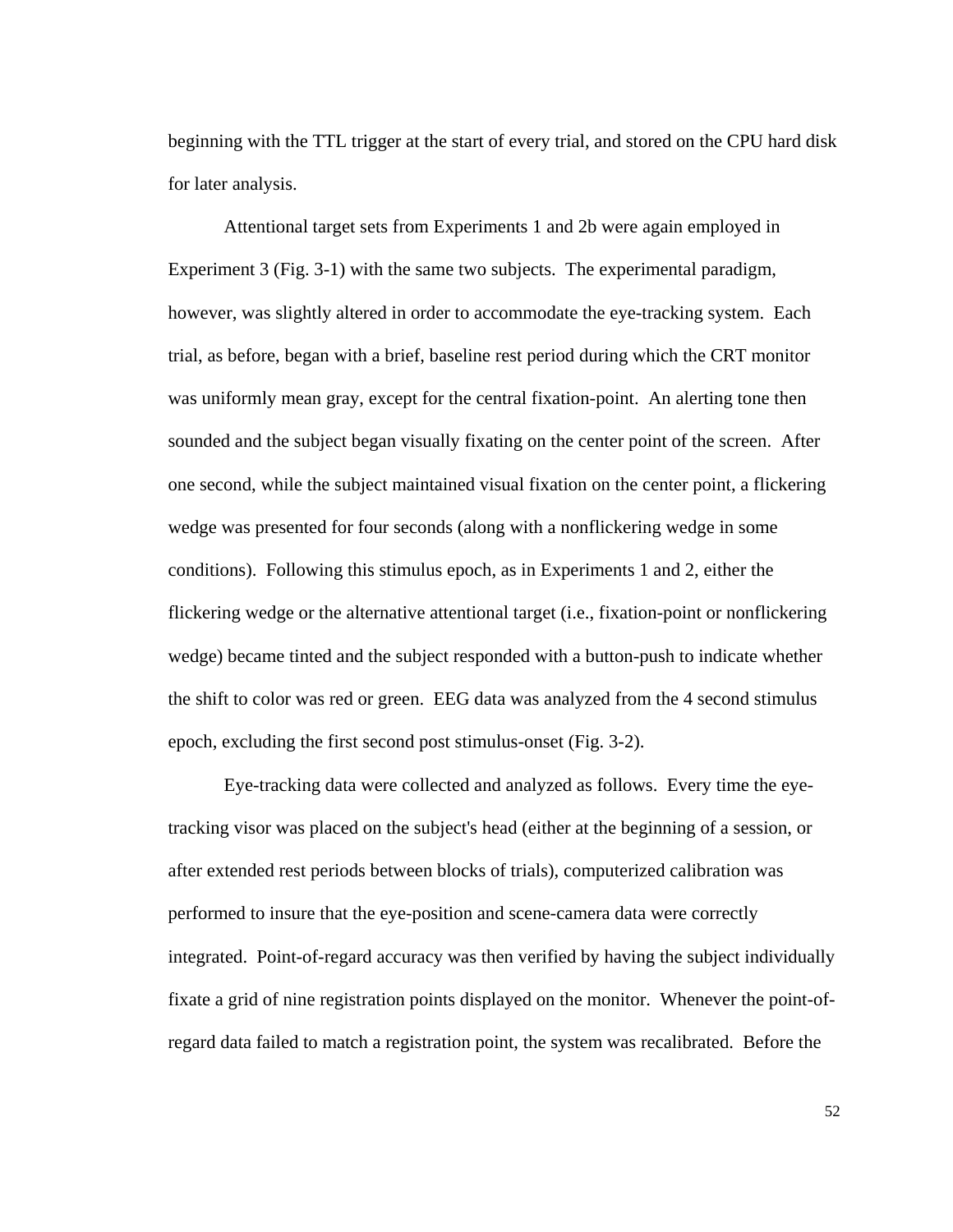





**Fig. 3-1:** *Schematic of attentional target sets for the five conditions of Experiement 3.* (Top Right) *Attentional-pairs* 3A and 3B, corresponding to *attentional-pairs* 1A, 1C, 1E, and 1G in Experiment 1. (Top Left) *Attentional-pairs* 3C and 3D, corresponding to *attentional-pairs* 2F and 2J in Experiment 2b. (Bottom Left) *Controls* 3E and 3F, corresponding to *control* 2M in Experiment 2b.





Each stimulus was viewed by the subject in two attentional conditions. The attentional target set shown above (large flickering wedge Vs. fixation-point) is from Experiment 1; the other set (small flickering wedge Vs. small nonflickering wedge) as well as a control (small flickering wedge alone) were from Experiment 2b.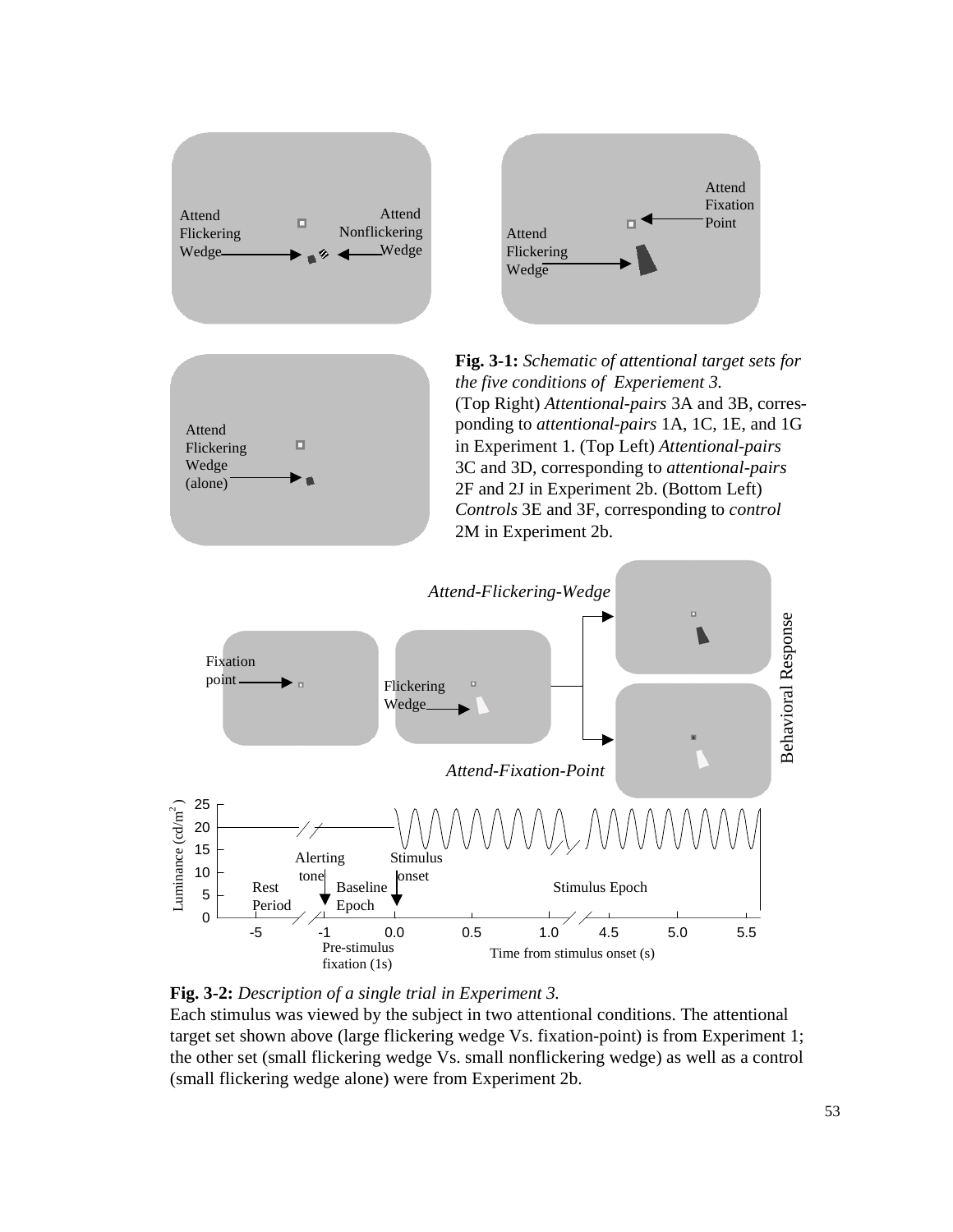start of each block of 32 trials, point-of-regard accuracy was again verified and recalibration performed if necessary.

Because point-of-regard data were generated in scene-camera pixel coordinates, the raw point-of-regard x/y coordinates corresponding to fixation on the central point of the monitor changed slightly from trial to trial, depending upon the visor position on the subject's head as well as the precise orientation of the subject's head in the chin-rest. So, for each separate trial, point-of-regard coordinates were averaged for the half-second before stimulus-onset, after the subject had been alerted to fixate on the central-point which was being presented alone. These average  $x/y$  fixation coordinates at baseline for each individual trial were later subtracted from each of the 275 point-of-regard x/y coordinates sampled during the corresponding four-second stimulus epoch to produce "deviation from central fixation" values. These deviation values could thus be averaged and plotted across trials without regard to variations between trials in visor and head position. This was both the most accurate and conservative procedure for analyzing the eye-tracking data, since fixation coordinates could thus be independently determined for each trial, and any random distortion that might occur in the baseline fixation average for a given trial would introduce noise into that trial alone; i.e., would translate into higher deviation values for the corresponding stimulus epoch only. Analysis of the absolute baseline fixation coordinates showed no systematic differences between attentional conditions. Noise was further reduced from the deviation values by excising the position coordinates sampled during eye-blinks, when pixel values precipitously drop to and then rise again from 0.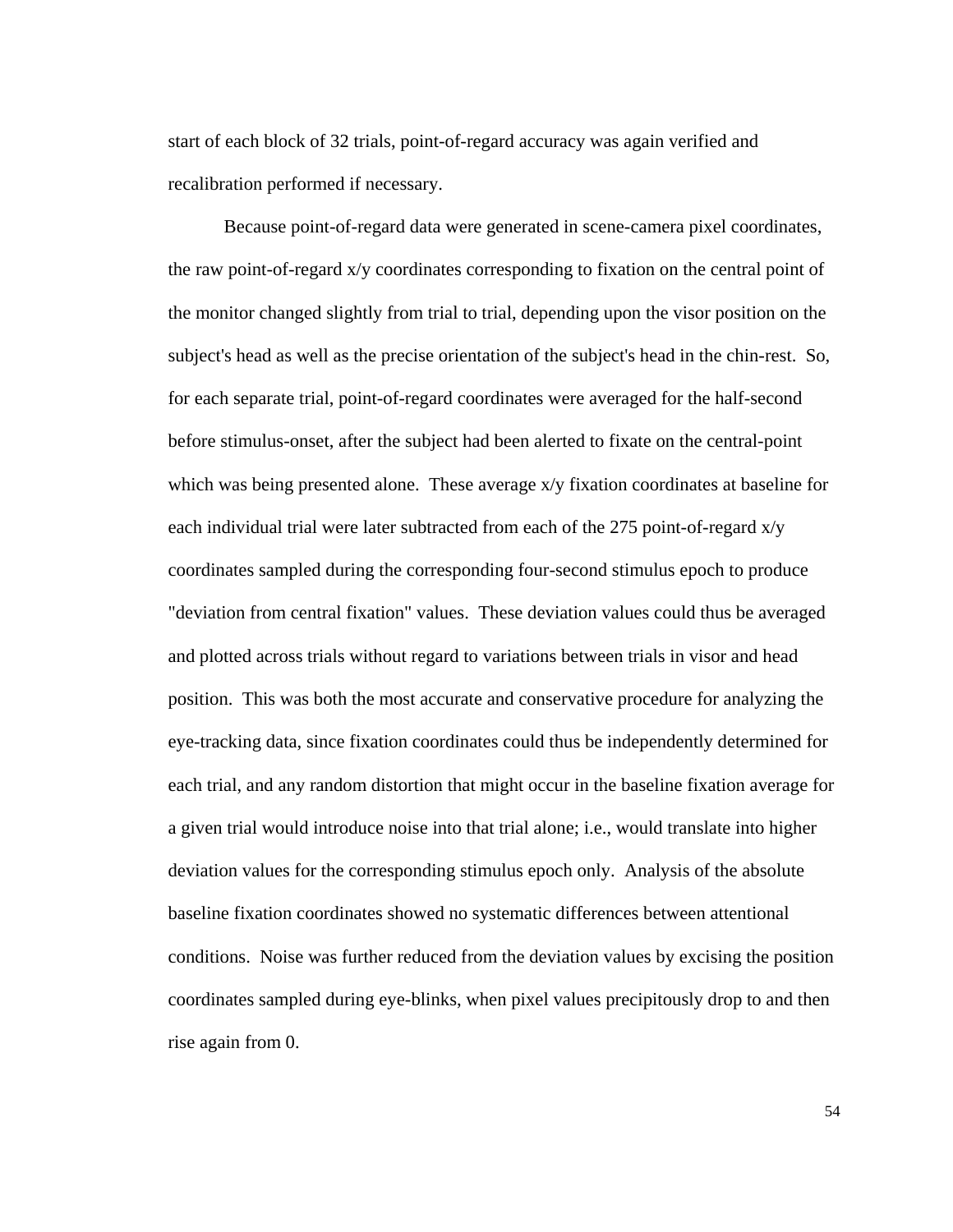# **RESULTS**

For all *attentional-pairs* in Experiment 3, the amplitude of the VEP response in the *Attend-Flickering-Wedge* condition was substantially greater than in the *Attend-Nonflickering-Target* condition; in fact, response ratios were all greater than 2:1 (see Table 3-1 below).

| Index<br># | Sub | Attentional<br>Conditions | Resp<br>Ratio | Attend<br>Flicker<br>$Amp (\mu V)$ | Attend<br>Non-flick<br>$Amp (\mu V)$ | Attend<br>Flicker<br>$S.D. (\mu V)$ | Attend<br>Non-flick<br>$S.D. (\mu V)$ | N  |
|------------|-----|---------------------------|---------------|------------------------------------|--------------------------------------|-------------------------------------|---------------------------------------|----|
| 3A         | L   | LgFW/FxPt                 | 3.9           | 1.10                               | 0.28                                 | 1.11                                | 1.04                                  | 56 |
| 3B         | C   | LgFW/FxPt                 | 2.8           | 2.43                               | 0.86                                 | 1.61                                | 1.08                                  | 56 |
| 3C         | L   | SmFW/NW                   | 2.4           | 0.46                               | 0.19                                 | 1.12                                | 0.94                                  | 56 |
| 3D         | C   | SmFW/NW                   | 3.0           | 1.26                               | 0.42                                 | 1.21                                | 0.96                                  | 56 |
| 3E         | L   | SmFW(cont)                | n.a.          | 0.65                               | n.a.                                 | 1.28                                | n.a.                                  | 56 |
| 3F         | C   | SmFW(cont)                | n.a.          | 1.96                               | n.a.                                 | 1.55                                | n.a.                                  | 56 |

### **Table 3-1:** *EEG summary information for eye-tracking (Experiment 3).*

The opposing attentional conditions were "LgFW/FxPt"−large flickering wedge vs. fixation-point; "SmFW/NW"−1 unit flickering wedge vs. 1 unit nonflickering wedge separated by 1 unit; and "SmFW(cont)"−small flickering wedge presented alone. "Attend Flicker" refers to the *Attend-Flickering-Wedge* condition; "Attend Non-flick" to the *Attend-Nonflickering-Target* condition. "Amp" and "S.D." refer to the averaged amplitude and standard deviation of the 15 Hz VEP response at peak electrodes. "N' refers to the number of trials averaged. "Resp Ratio" compares VEP amplitude in the *Attend-Flickering-Wedge* condition (the numerator) with the *Attend-Nonflickering-Target* condition (the denominator).

The attentional effects observed in Experiment 3 were comparable in every way to the EEG gain observed in Experiments 1 and 2b. This is evidenced by the pattern of response to different target sets seen in the VEP amplitudes plotted in the bar graph of Fig. 3-3 as well as by the replication of attentional effects seen in the amplitude spectra for Subjects C and L (Figs. 3-4 and 3-5) and the all electrode amplitude and phase polar plots (Fig. 3-6). These graphs match their counterparts from Experiments 1 and 2b well.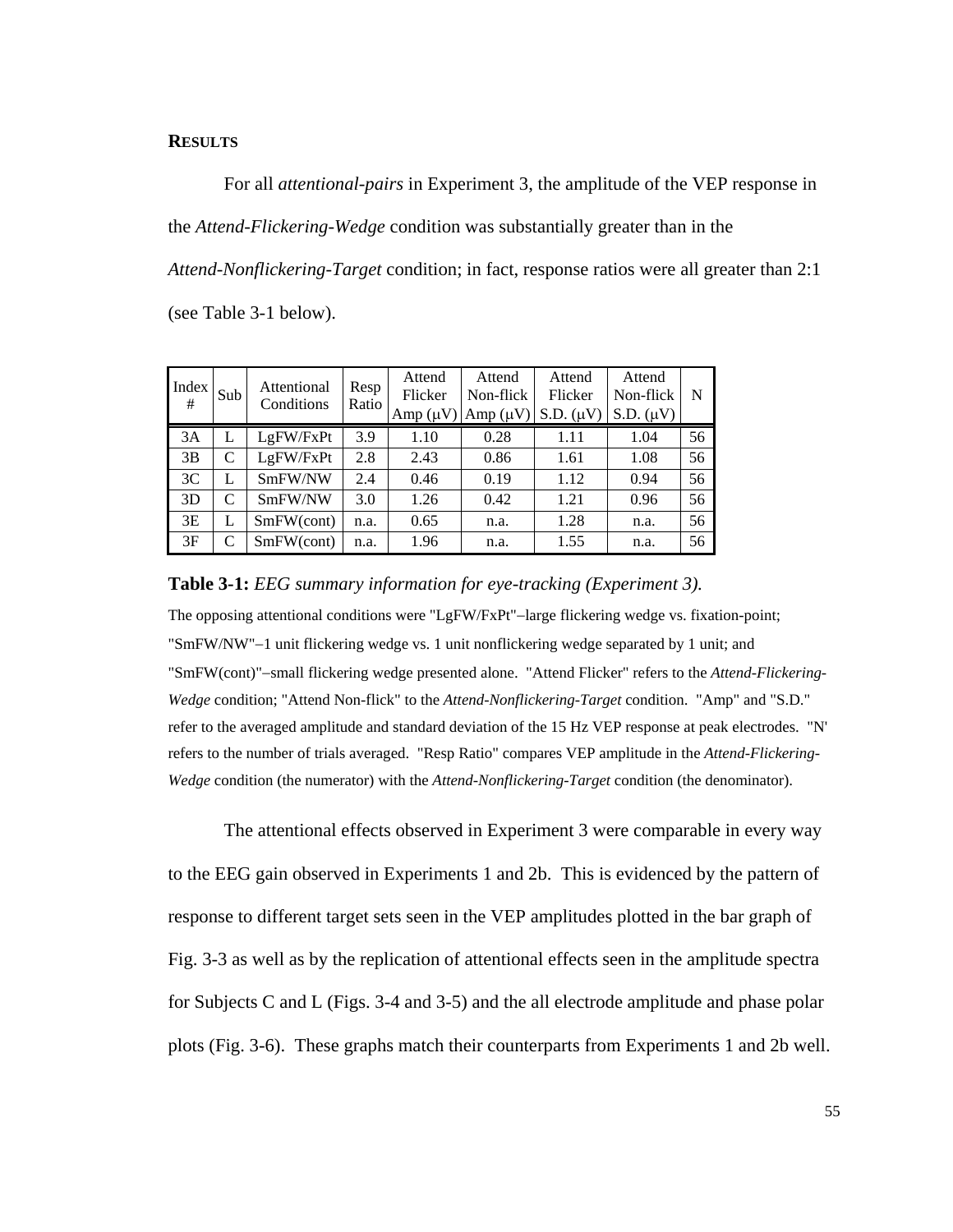

**Fig. 3-3:** *VEP response with 95% confidence intervals averaged across trials (N = 56) at peak electrodes for each attentional-pair in Experiment 3.*

(Top) Subect L. (Bottom) Subject C. The opposing attentional conditions represented by the group of bars on the left side of each graph (*attentional-pairs* 3A & 3B) consist of attending the large flickering wedge Vs. attending the fixation-point. The attentional conditions represented in the center (*attentional-pairs* 3C & 3D) consist of attending the small (1 unit) flickering wedge Vs. attending the small nonflickering wedge. The *control* condition at right consists of attending the small flickering wedge presented alone.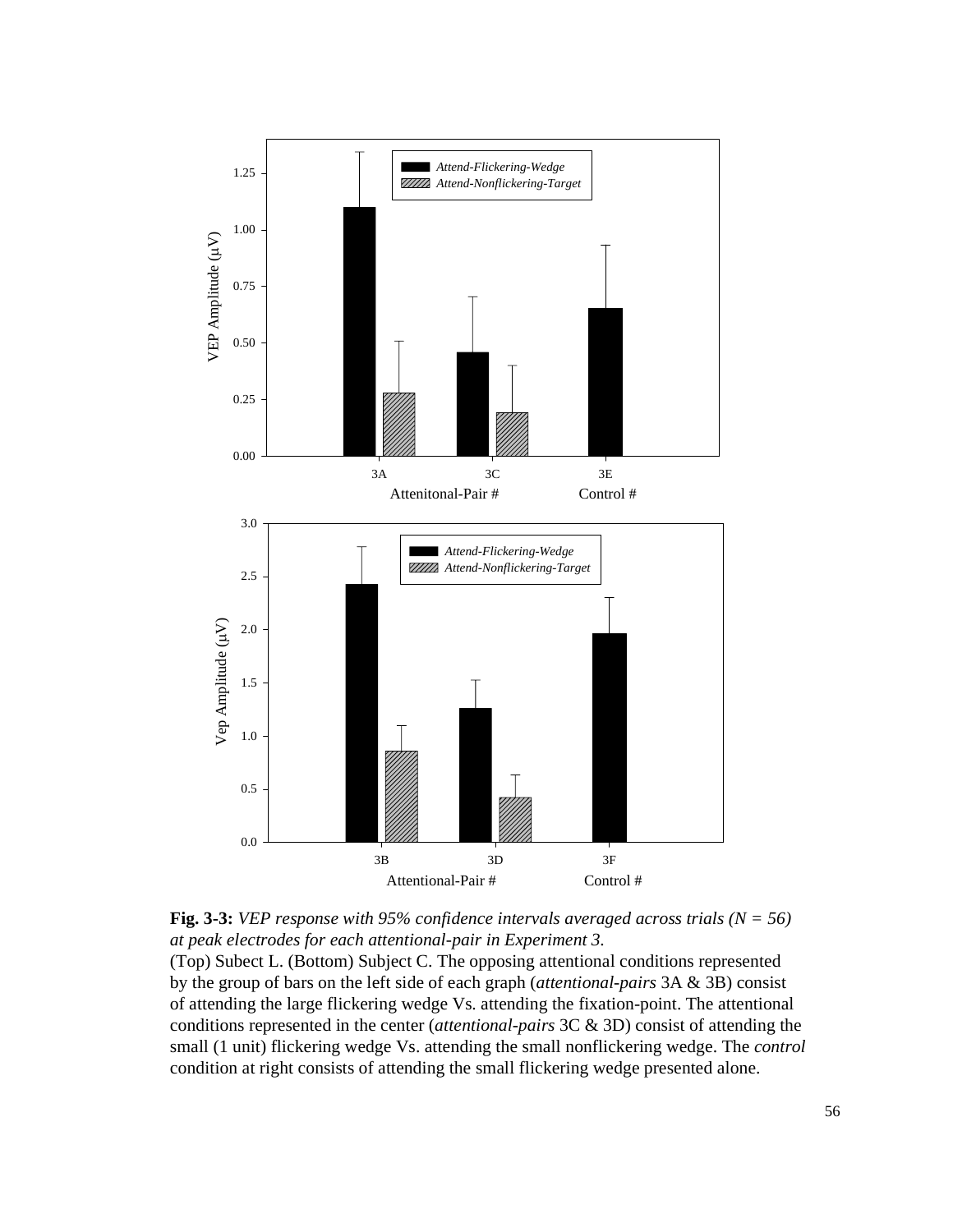

**Fig. 3-4:** *Amplitude spectra averaged across trials at peak electrode for subject C (N=56)*. (Top) *Attentional-pair* 3B. (Bottom) *Attentional-pair* 3D.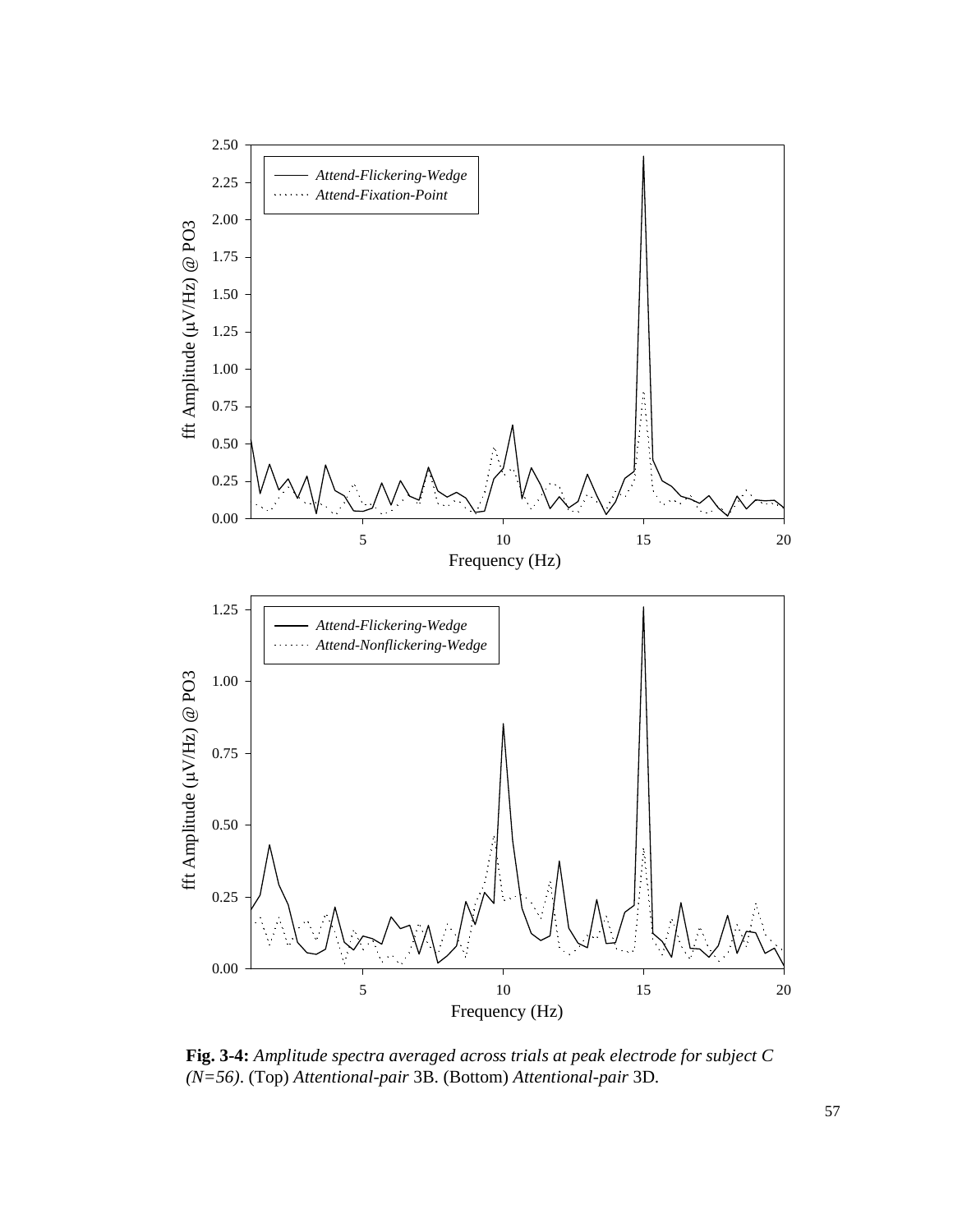

**Fig. 3-5:** *Amplitude spectra averaged across trials at peak electrode for subject L (N=56)*. (Top) *Attentional-pair* 3A. (Bottom) *Attentional-pair* 3C.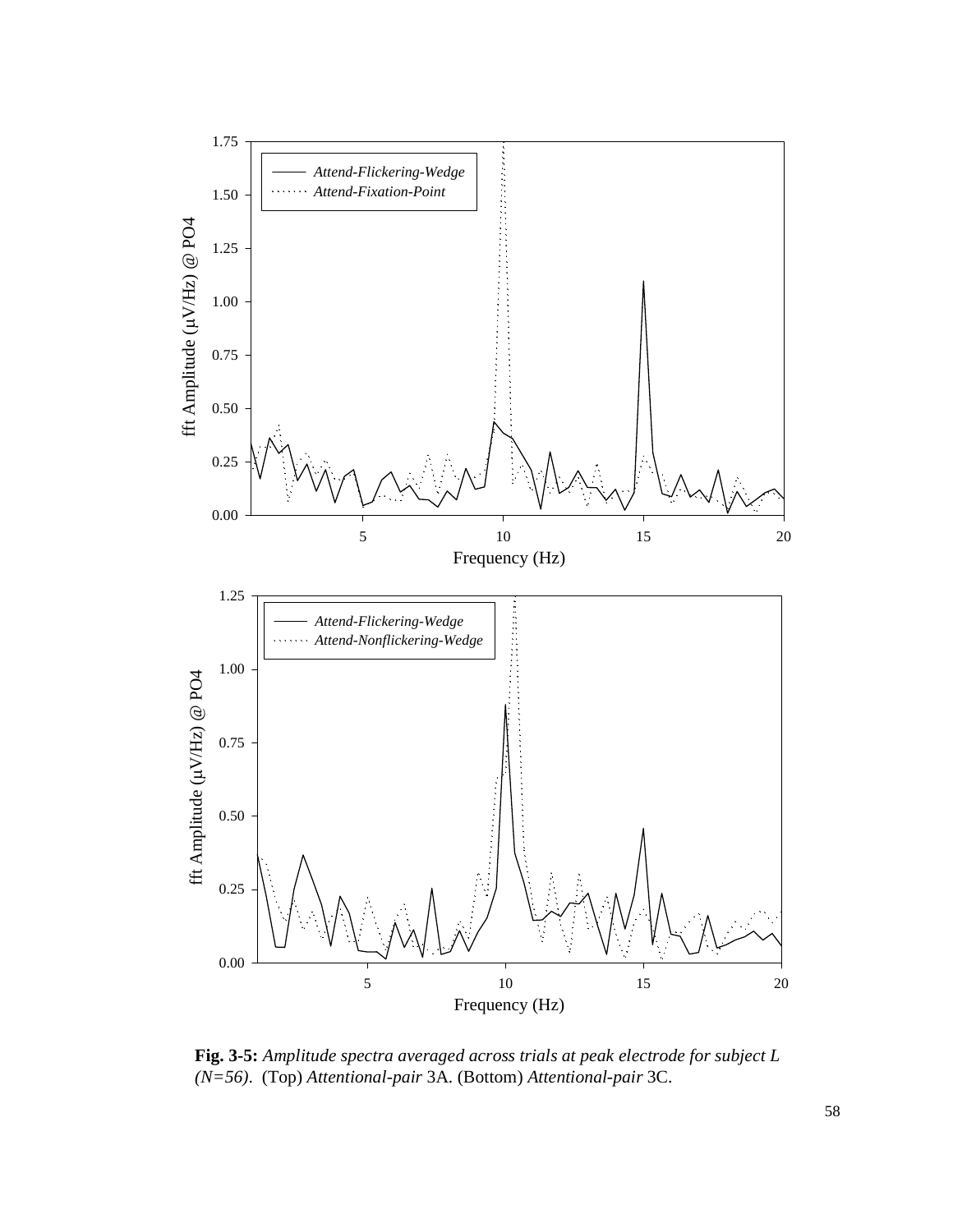

**Fig. 3-6:** *All-electrode amplitude and phase polar plots of VEP response averaged across trials (N=56).* (Top Left) *Attentional-pair* 3A. (Top Right) *Attentional-pair* 3C. (Bottom Left) *Attentional-pair* 3B. (Bottom Right) *Attentional-pair* 3D.

Note: These polar plots show fewer than the usual number of 32 electrodes in each attentional condition because in Experiment 3, some of the temporal electrodes (far from the occipital area of peak VEP response) were eliminated in order to accommodate the eye-tracking visor.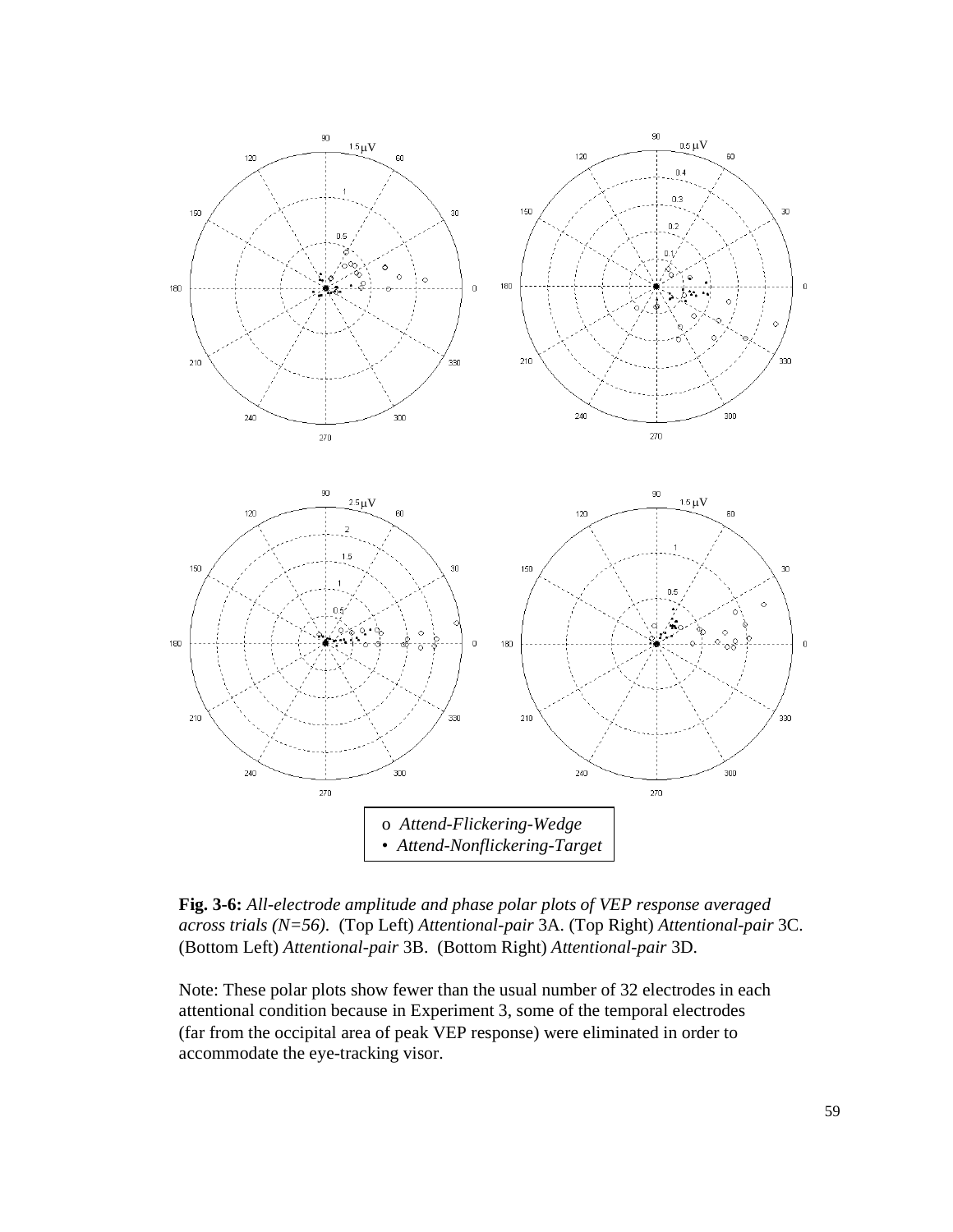Regarding visual fixation, no significant differences whatever were observed between conditions. Table 3-2 shows the average vertical and horizontal deviation from central fixation for each attentional condition, given in fractions of a degree v.a. Note that even the highest of these deviation values (0.21 degree v.a.) is less than the resolution of the eye-tracking system itself (~0.3 degree v.a.). Furthermore, there was no systematic bias toward or away from the fixation-point across opposing attentional conditions and, in any case, the average deviations were so miniscule as to be entirely irrelevant to the VEP responses (Experiment 4a provides data demonstrating that a large degree of deviation from central fixation would be necessary to account for the observed differences in VEP amplitude between conditions).

| Index |               |            | <b>FW</b> | <b>NT</b>      | FW    | <b>NT</b> | <b>FW</b> | NT       | <b>FW</b> | <b>NT</b>      |
|-------|---------------|------------|-----------|----------------|-------|-----------|-----------|----------|-----------|----------------|
| #     | Sub           | Condition  | V-mu      | V-mu           | H-mu  | $H$ -mu   | $V-s.d.$  | $V-s.d.$ | $H-s.d$   | $H-s.d$        |
|       |               |            | (deg)     | $(\text{deg})$ | (deg) | (deg)     | (deg)     | (deg)    | (deg)     | $(\text{deg})$ |
| 3A    |               | LgFW/FxPt  | 0.06      | 0.03           | 0.01  | 0.00      | 0.34      | 0.46     | 0.29      | 0.45           |
| 3B    | $\mathcal{C}$ | LgFW/FxPt  | 0.05      | 0.06           | 0.08  | 0.14      | 0.45      | 0.46     | 0.29      | 0.33           |
| 3C    |               | SmFW/NW    | 0.06      | 0.05           | 0.15  | 0.07      | 0.36      | 0.41     | 0.30      | 0.25           |
| 3D    | C             | SmFW/NW    | 0.21      | 0.10           | 0.05  | 0.12      | 0.48      | 0.43     | 0.36      | 0.37           |
| 3E    |               | SmFW(cont) | 0.07      | n.a.           | 0.09  | n.a.      | 0.44      | n.a.     | 0.36      | n.a.           |
| 3F    | C             | SmFW(cont) | 0.15      | n.a.           | 0.08  | n.a.      | 0.50      | n.a.     | 0.38      | n.a.           |

**Table 3-2:** *Deviation from fixation summary information for eye-tracking experiment* The first column lists the index number of each *attentional-pair* or control in Experiment 3. The opposing attentional conditions are "LgFW/FxPt"−large flickering wedge in the right visual field vs. fixation-point (as in Experiment 1), "SmFW/NW"−small (1 unit) flickering wedge vs. small (1 unit) non-flickering wedge separated by 1 unit in the right visual field (as in Experiment 2b), and "SmFW(cont)"–small (1 unit) flickering wedge presented alone as a control (as in Experiment 2b). "FW" refers to the *Attend-Flickering-Wedge* condition; "NT" to the *Attend-Nonflickering-Target* condition (i.e., either *Attend-Fixation-Point* or *Attend-Nonflickering-Wedge)*. "V-mu" and "V-s.d." refer to the average vertical deviation from central fixation and standard deviation in fractions of a degree v.a.; H refers to the horizontal deviation. N is 17,600 x/y position coordinates sampled during the stimulus epochs of each experimental condition (minus excised points corresponding to eye-blinks).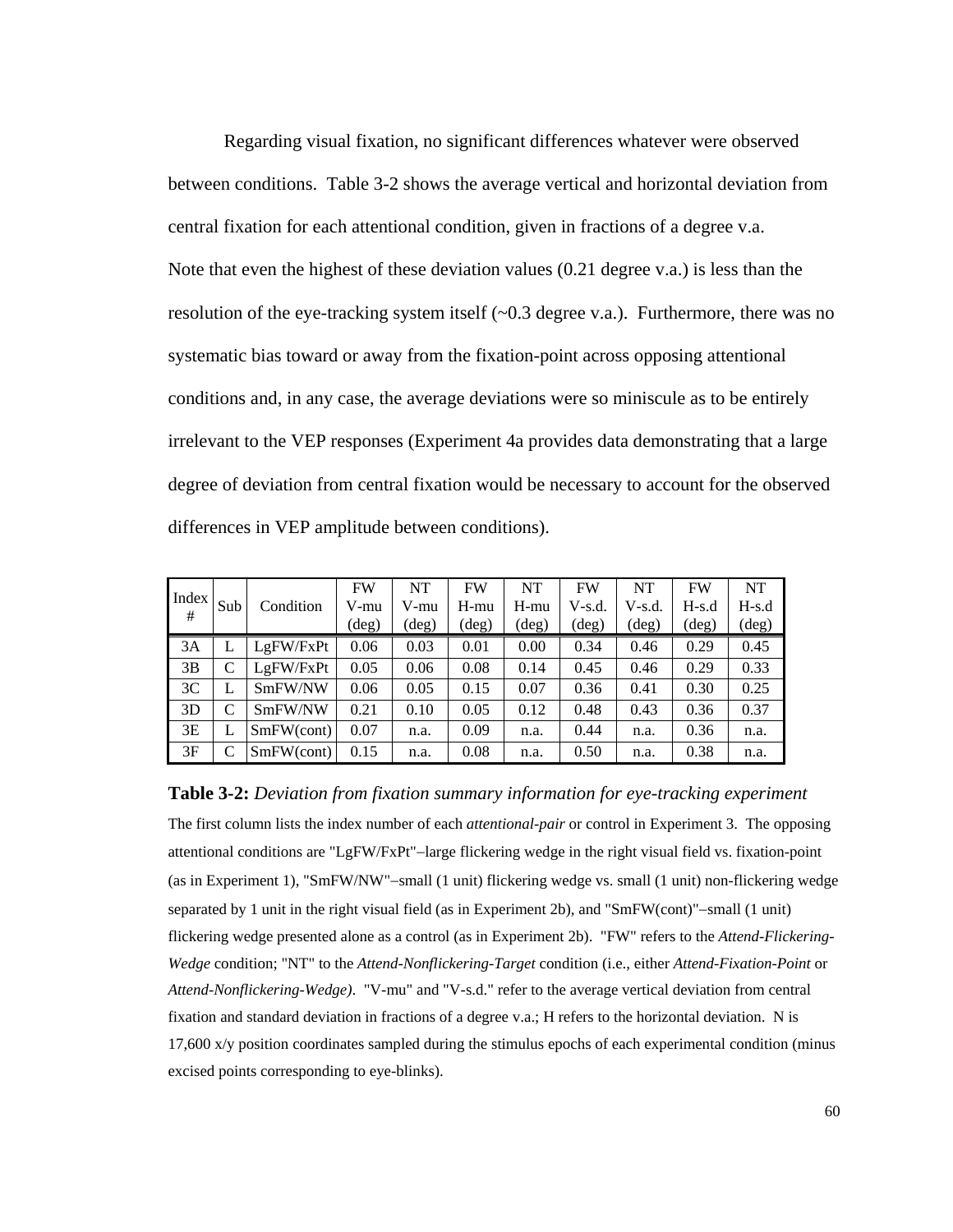The four scatter plots on the left side of Fig. 3-7 provide a graphic sense of the average trial by trial deviation values (given in pixel coordinates--14 pixels per degree v.a.) relative to the position and size of the atttentional targets. The four scatter plots on the right zoom in to give a clear view of the random distribution of these deviation values, closely ranged, within several pixels, around the central fixation-point, which subtended an area just inside the rectangle at the center of the graphs. The single trial deviation values plotted with dots (*Attend-Nonflickering-Target* condition trials) and circles (*Attend-Flickering-Wedge* condition trials) were averaged from 275 position coordinates sampled during the 4 second stimulus epoch of each trial, minus the points recorded during eye-blinks. Note the random, overlapping distributions between attentional conditions (i.e., dots vs. circles).

In all data sets that were recorded, the eye-position coordinates fall-off in a radially symmetric distribution around their peak. This can be seen in a 3D histogram of the 8,800 eye-position deviation values sampled during one block of 32 trials (Fig. 3-8). The block that has been plotted in Fig. 3-8 is from the *Attend-Flickering-Wedge* condition of *attentional-pair* 3A, which had both the highest response ratio (3.9 to 1) as well as the lowest deviation values (only hundredths of a degree of visual angle) for both of the opposing attentional conditions (Table 3-2). 3D histograms of the other data sets in Experiment 3 are all strikingly similar to the one shown here.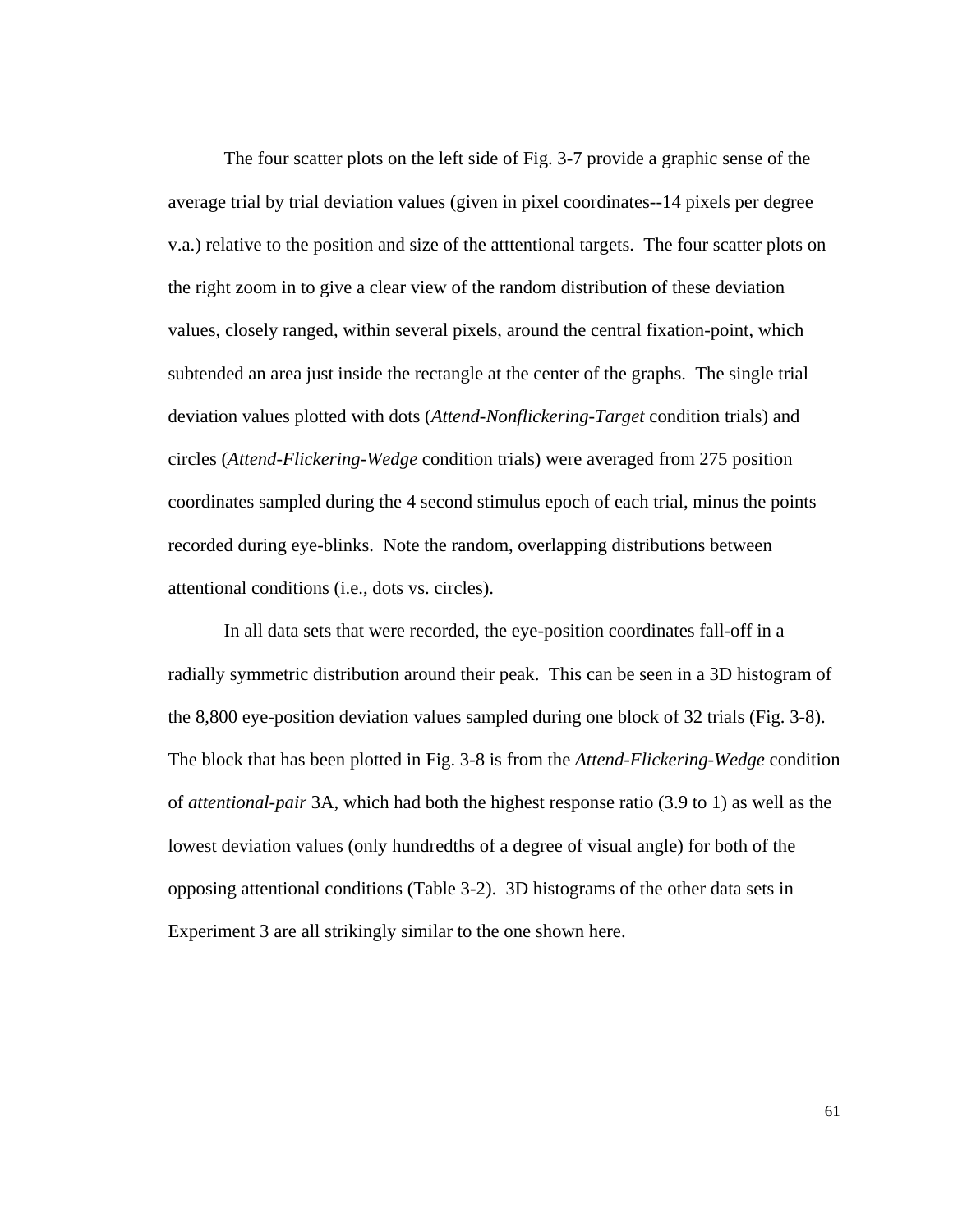

**Fig. 3-7:** *Trial by trial average deviation from central fixation values (N~275 per trial)* for *attentional-pairs* 3A, 3B, 3C, and 3D *(~14 pixels per degree visual angle).*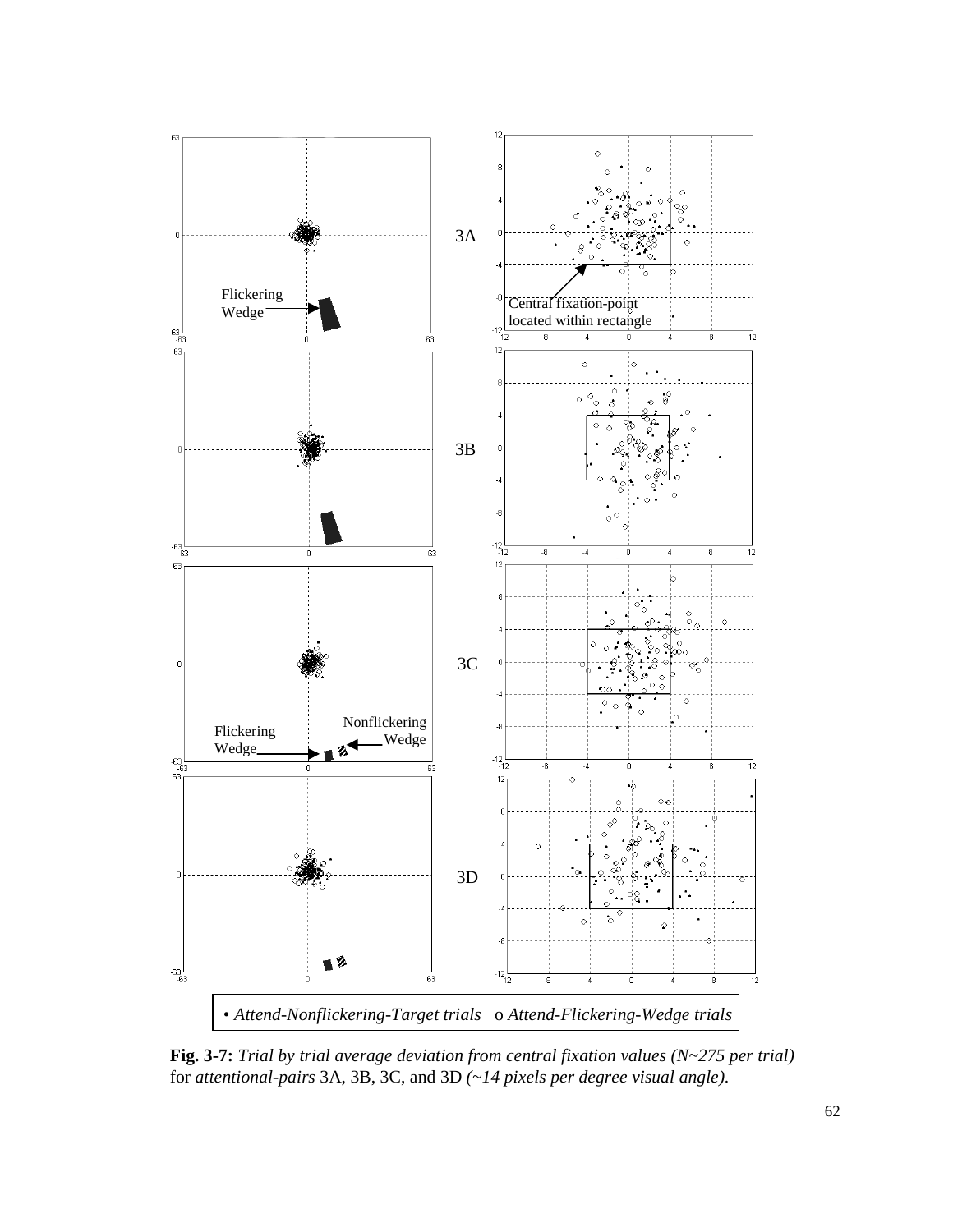

**Fig. 3-8:** *3D histogram of eye position deviations sampled during one block of 32 trials*  $(N=8,800)$ . The central fixation point of the monitor is represented by the horizontal  $(x)$ and vertical (y) coordinates 0/0. The tall spike centered at 0/0 comprises the 8,800 eye position deviation values sampled during one block of the *Attend-Flickering-Wedge* condition of *attentional pair* 3A. The flared base of the spike comprises the deviation values recorded during eye blinks. The distribution of deviation values for all other trial blocks in all the conditions of Experiment 3 were strikingly similar to the one plotted here.

### **CONCLUSIONS**

In Experiment 3, virtually identical visual fixation between opposing attentional conditions was observed with high resolution eye-tracking equipment during the collection of EEG data that replicated the attentional effects obtained in Experiments 1 and 2. Thus, high levels of gain in VEP amplitude can be confidently attributed solely to the effect of selective attention.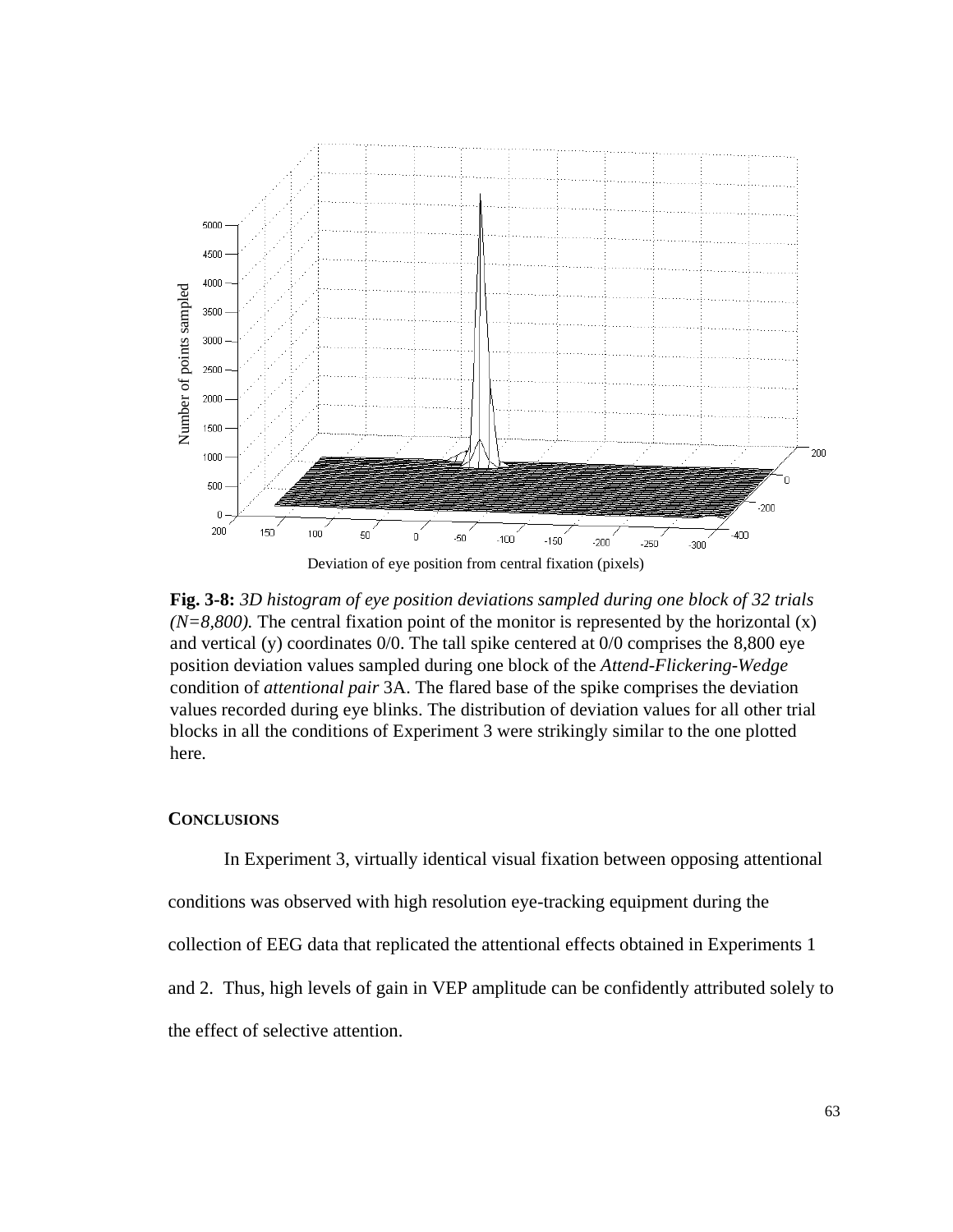## **EXPERIMENT 4a**

### **PURPOSE**

The robust attentional effects observed in Experiments 1 and 2b were obtained from flickering stimuli whose size and location in the visual field corresponded, respectively, to neuronal activity fields in the primary visual cortex of  $\sim$ 11 vs 1 mm<sup>2</sup>, a range in area of >100:1. To whatever extent extrastriate cortical areas were activated by those stimuli, they would have ranged widely in the nominal area of activation as well, though to a somewhat lesser extent (Lennie, 1998). The VEP amplitudes generated in Experiment 2b, however, were in many cases almost as great as they were in Experiment1. Therefore, in Experiment 4a, EEG data was collected from flickering stimuli with differently sized neuronal activity fields occupying areas as nearly contiguous on subject L's cortex as possible while all other parameters, including attention, were held constant. This was done so as to accurately measure any effects of superposition with minimal distortion from uncontrolled attentional states or differential volume conductance beneath the skull.

#### **METHODS**

The four experimental conditions of Experiment 4a consisted of subject L attending, in blocks of 32 trials, to each of four flickering wedges with differently sized neuronal activity fields. Only the spatial parameters of the stimuli were varied, while attention was held constant with the psychophysical task corresponding to "*Attend-Flickering-Wedge*" in previous experiments. All stimuli subtended the same "clock angle" location; viz., from 10 to 19 degrees c.a. right of the lower vertical meridian. The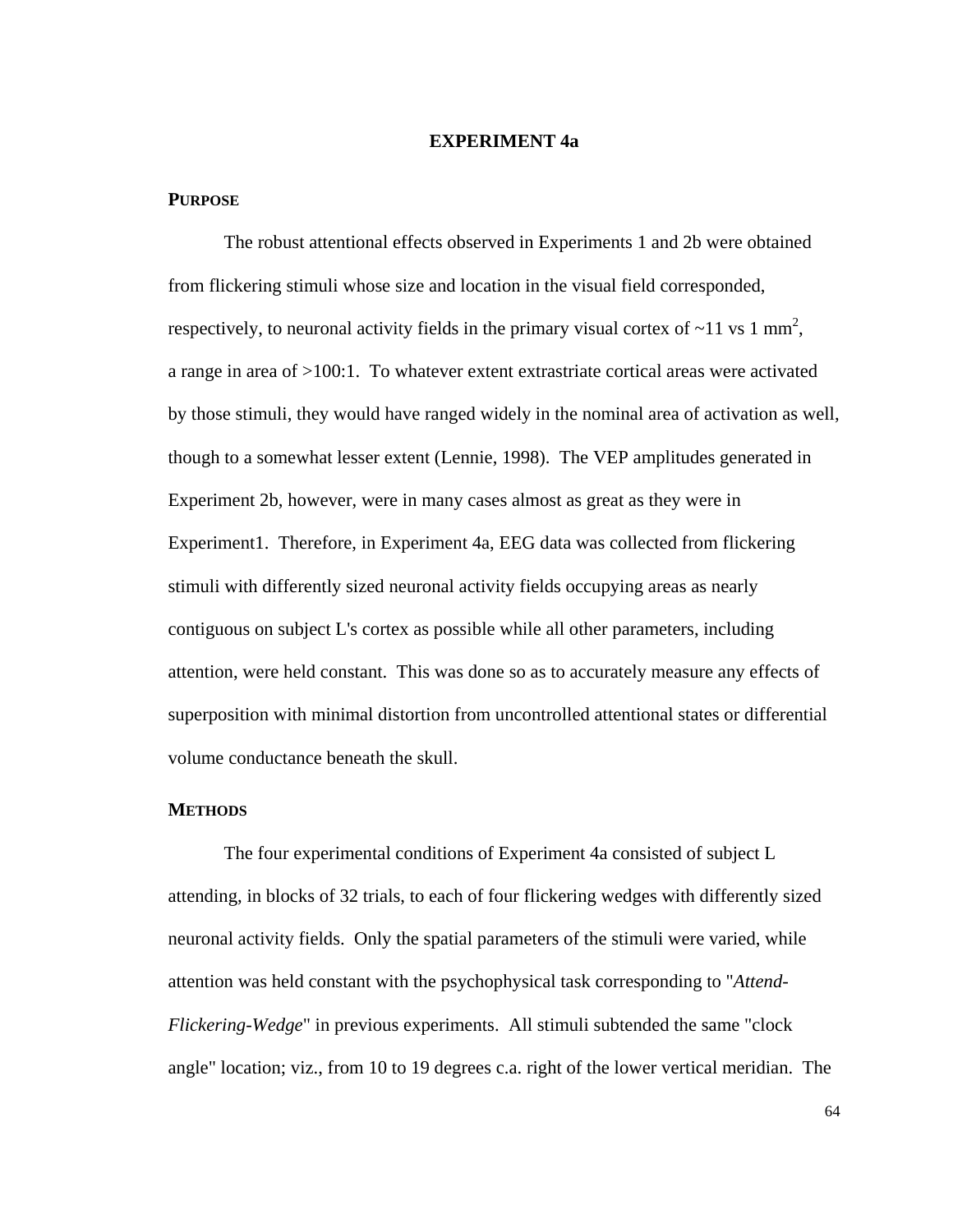outer eccentricity for all stimuli was 4.5 degrees v.a. while the inner eccentricity ranged from 2.9 degrees for the largest stimulus to 4.14 degrees for the smallest stimulus; the inner eccentricities of the other two stimuli were set at intermediate positions (Fig. 4-1). The spatial parameters of these stimuli were such that any areas of V1 or V2 activated would lie in close proximity to one another within the sagittal fissure, well outside the calcarine sulcus. This was determined through detailed fMRI mapping of Subject L's visual cortical areas. The mapping was performed at Stanford University with the methods of Engel, Glover & Wandell (1997), using software available at http://white.stanford.edu:80/~brian/. All other details of the experimental paradigm for Experiment 4a were the same as in Experiments 1, 2, and 3.



**Fig. 4-1:** *Graphic representation of flickering stimulus wedges in Experiment 4a.* (Top Left) Stimulus 4a1. (Top Right) Stimulus 4a2. (Bottom Left) Stimulus 4a3. (Bottom Right) Stimulus 4a4.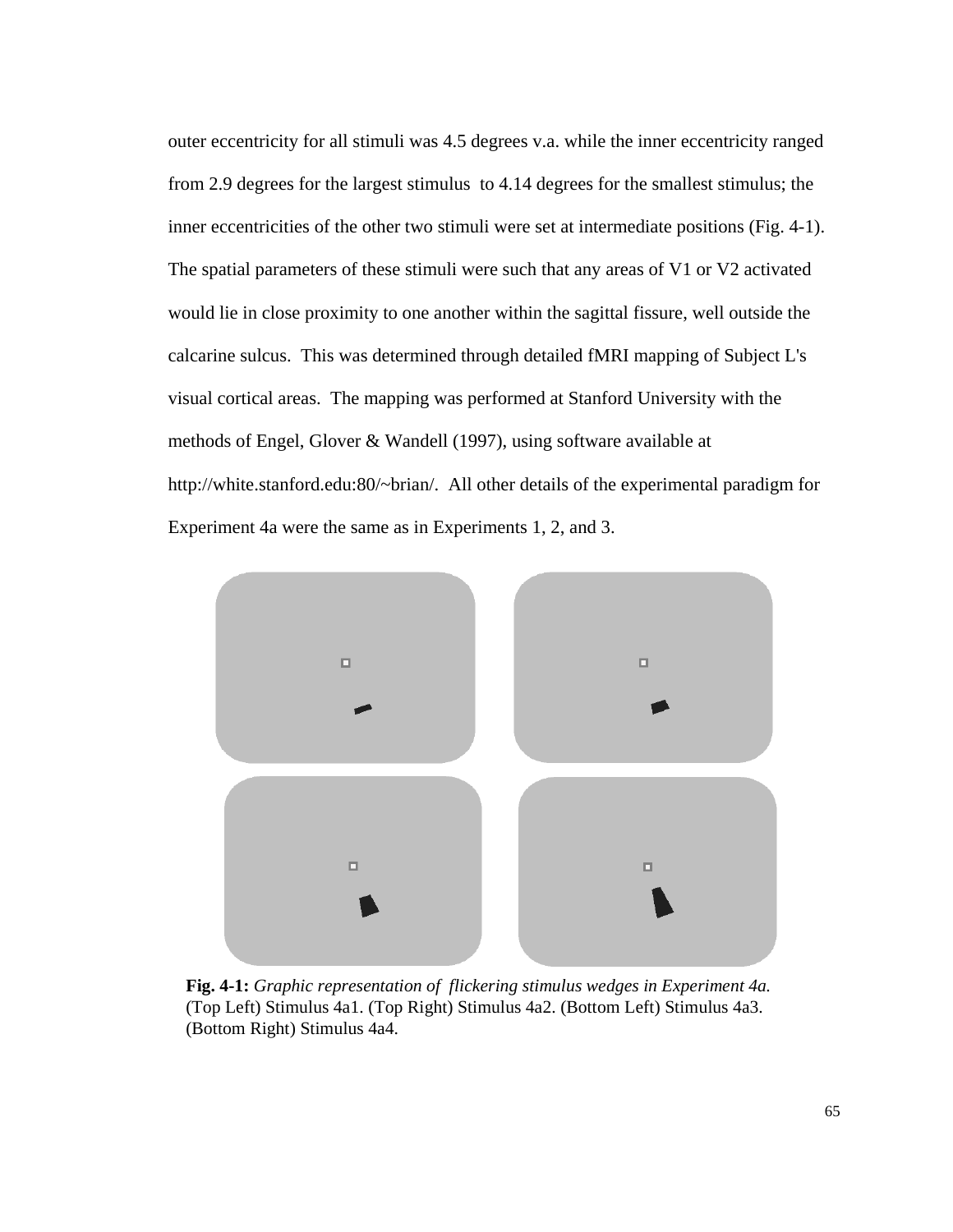# **RESULTS**

Although the V1 neuronal activity fields corresponding to the four stimuli of Experiment 4a ranged in area from smallest to largest by a factor of 25, there were no significant differences in the VEP amplitude generated by these stimuli (Table 4-1). Fig. 4-2 shows the broadly overlapping confidence intervals of the tightly ranged VEP mean amplitudes for these four stimuli, while Fig. 4-3 plots these observed amplitudes in the context of a projection highlighting the spectacular failure of VEP superposition relative to the areas of primary visual cortex nominally subject to activation by these stimuli.

| Index $#$ | Eccentricity<br>(deg.rees v.a.) | V1 Area<br>$\text{(mm)}^2$ | <b>VEP</b><br>Amplitude<br>(uV | <b>VEP</b><br>Std. Dev.<br>$(\mu v)$ |
|-----------|---------------------------------|----------------------------|--------------------------------|--------------------------------------|
| 4a1       | $4.14 - 4.5$                    | 2.00                       | 1.12                           | 1.25                                 |
| 4a2       | $3.9 - 4.5$                     | 3.4                        | 1.45                           | 1.37                                 |
| 4a3       | $3.52 - 4.5$                    | 5.8                        | 1.33                           | 1.33                                 |
| 4a4       | $2.9 - 4.5$                     | 10.1                       | 1.59                           | 1.27                                 |

### **Table 4-1:** *Summary information for superposition experiment*

At left are the index numbers for each stimulus followed by the eccentricity subtended by that stimulus. The position and width of all the stimuli were constant, beginning 10 degrees c.a. right of the lower vertical meridian and extending 9 degrees c.a. further to the right. The area of primary visual cortex nominally corresponding to the activity field of each stimulus is given in square millimeters, while VEP amplitude and standard deviation, averaged across trials (N=56) at the peak electrodes, is given in microvolts. The *Attend-Flickering-Wedge* psychophysical task was employed for all stimuli without an alternative attentional condition in order to control for possible differences that might occur from random attentional effects across stimulus conditions.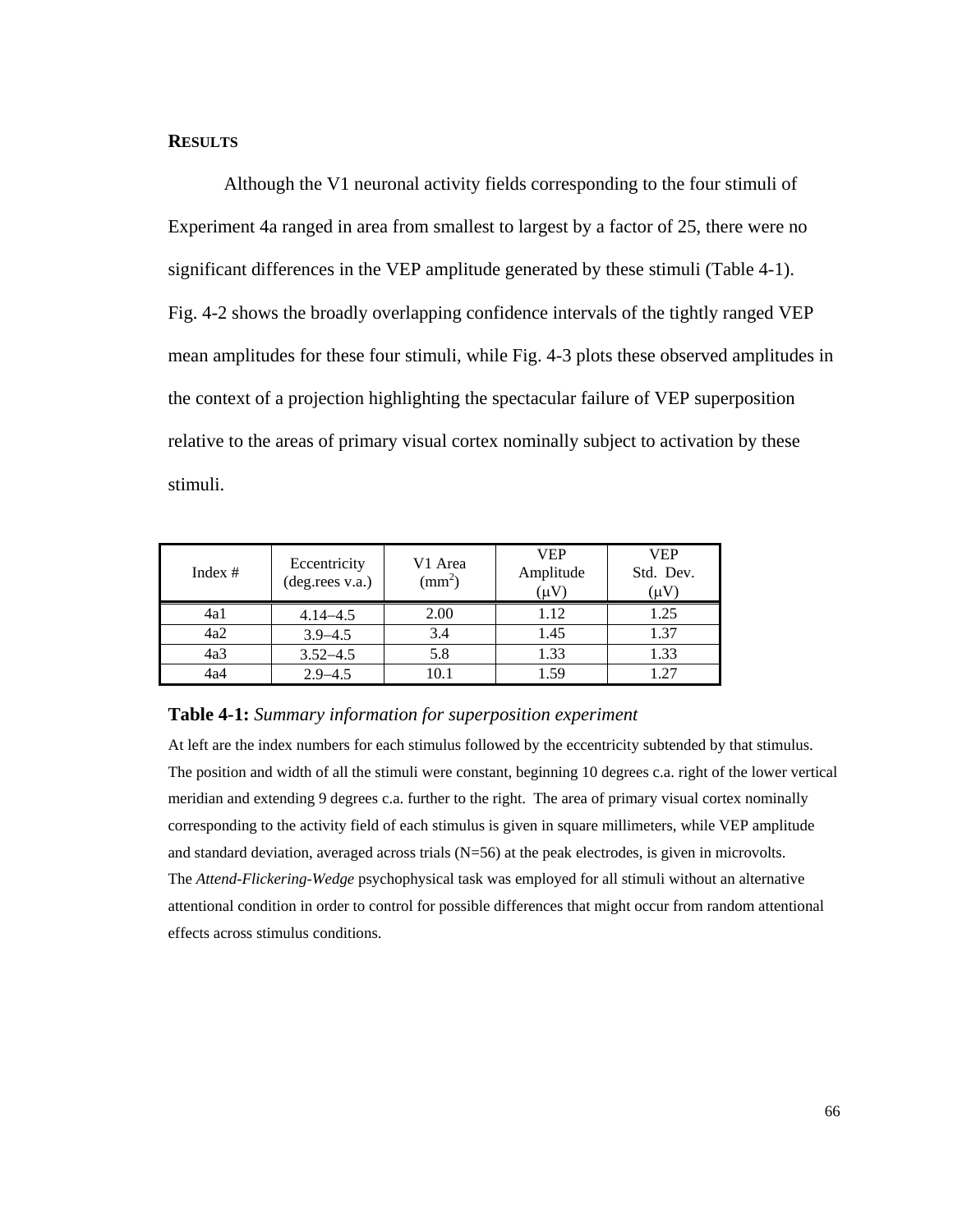

**Fig. 4-2:** *VEP amplitude with 95% confidence intervals averaged across trials (N=56)* for each of the stimuli in Experiment 4a. Note that there is no significant increase in VEP amplitude for stimulus 4a4, which has a V1 activity field  $\sim$ 25x the cortical area of 4a1. The other two stimuli (4a2 and 4a3) have activity fields of intermediate area.



**Fig. 4-3:** *VEP amplitude (observed and projected) Vs. nominal area of V1 activity field.* The solid line and black dots plot the actual VEP amplitudes recorded in Experiment 4a for the four flickering wedges with different size cortical activity fields. The dashed line and open circles plot projected VEP amplitude based on actual VEP response to the smallest stimulus multiplied by factors corresponding to the increased V1 activity field area of larger stimuli. Note the spectacular failure of superposition; i.e., the amplitude of the observed VEP response does not increase for stimuli corresponding to larger areas of V1, as would be projected if current densities were subject to linear superposition.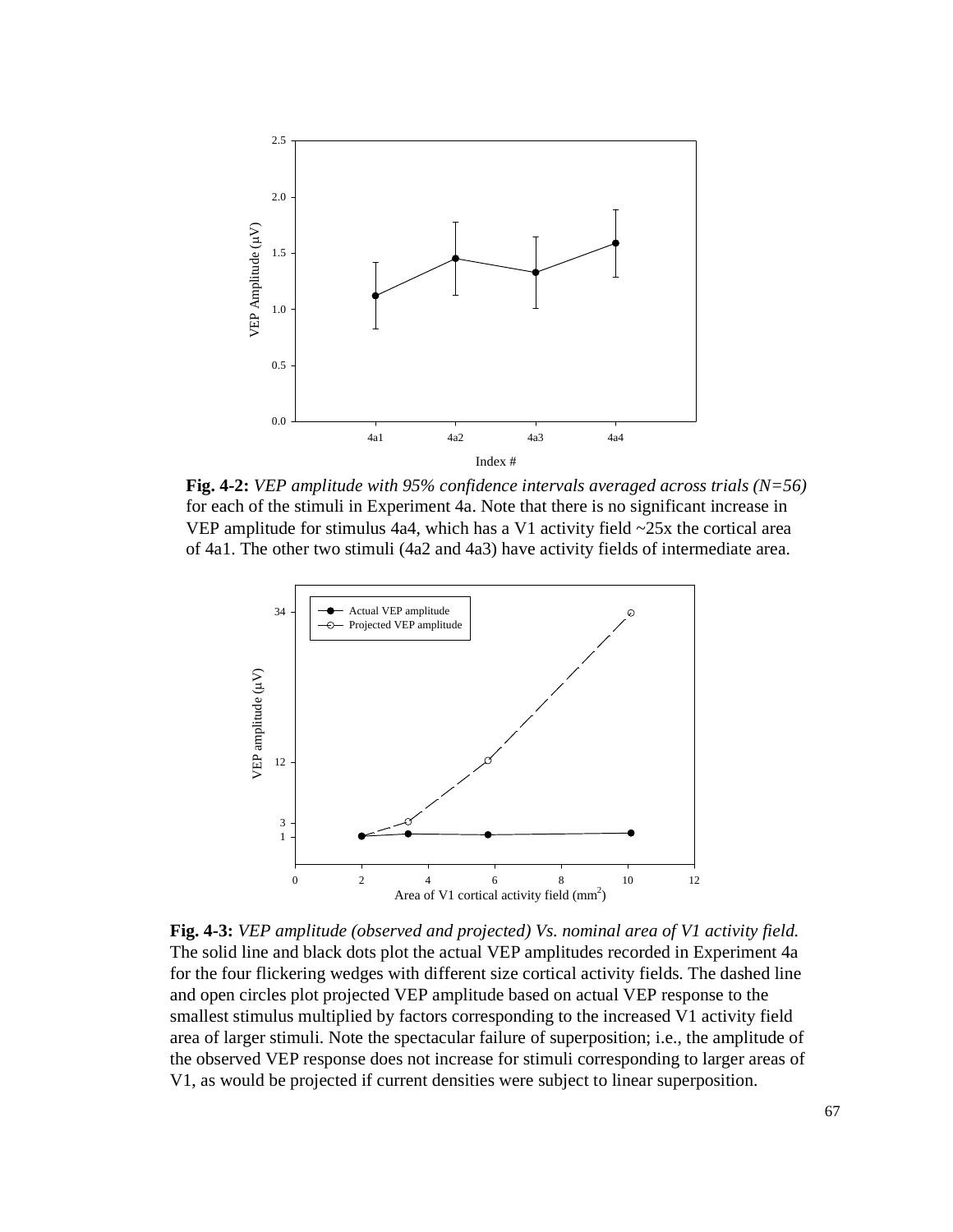## **CONCLUSIONS**

VEP amplitude was not affected by the size of the mapped cortical areas corresponding to flickering stimuli for which all other factors were held constant. Since this result obtained for stimuli with cortical activity fields in close physical proximity, it is possible that, within the limits of this experiment, lateral inhibition may have been a contributory factor to the complete failure of superposition. However, in other superposition experiments that we have conducted, visual stimuli subtending activity fields in opposite hemispheres were employed, and in those experiments as well, a failure of linear superposition was observed. Since lateral inhibition would not have been a factor in those results, we suspect that those failures of superposition may owe, at least in part, to limitations imposed by attention. In any case, these findings certainly bear further investigation.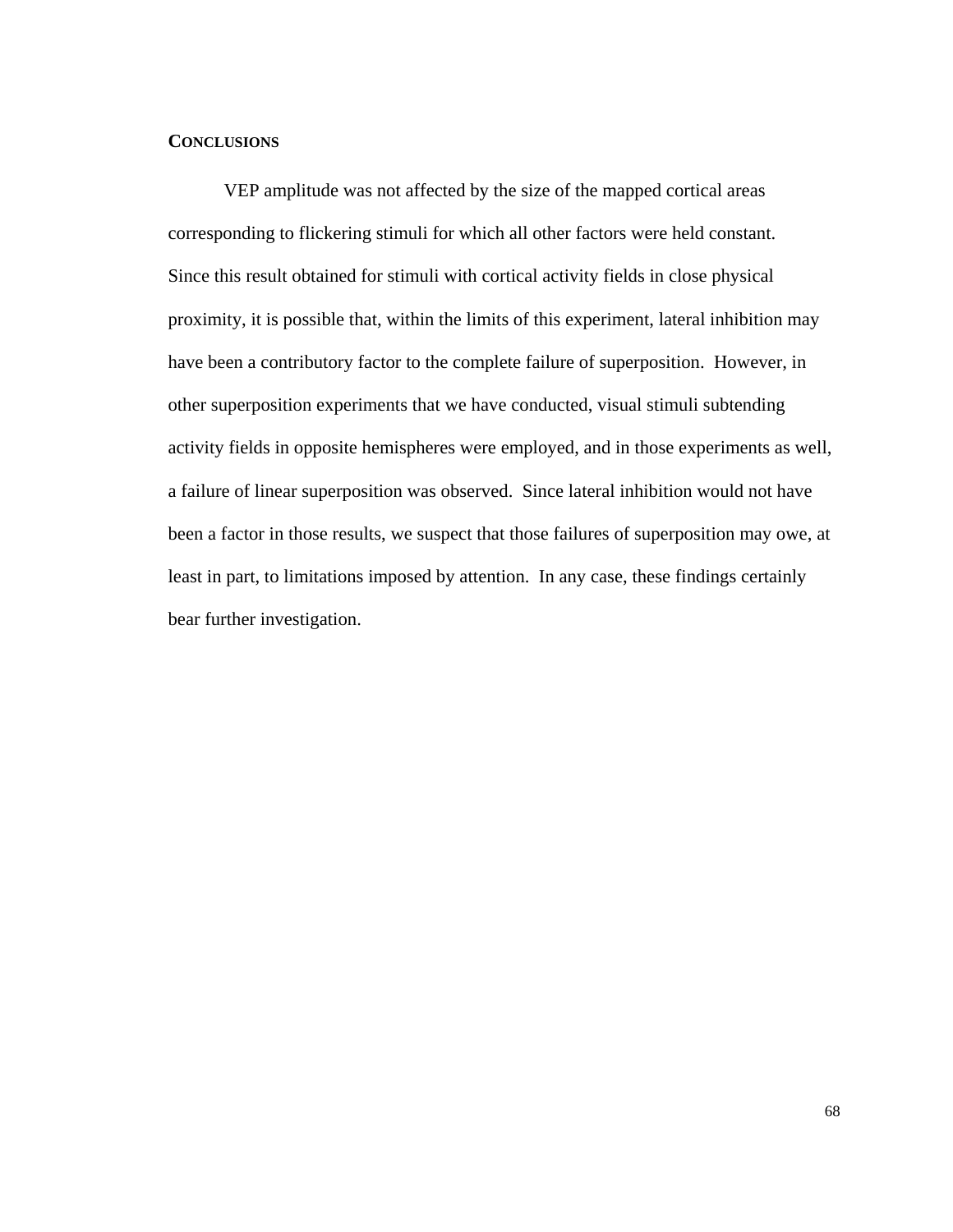## **EXPERIMENT 4b**

## **PURPOSE**

In Experiment 4b, the contrast of a flickering wedge was systematically varied between conditions in order to determine how attentional effects observed in earlier experiments might be altered in response to such modifications of physical properties of the stimulus. Contrast response functions were obtained in order to further elucidate the neurophysiological substrates of the VEP response to steady-state flicker.

### **METHODS**

Subjects C and L were each tested across seven conditions in which flickering wedges were presented with identical physical properties, except for varying contrast as given by the formula Lmax - Lmin / Lmax + Lmin where "L" is luminance. The flicker contrasts were 6.25%, 12.5%, 25% (the standard contrast of previous experiments), 50%, and 90%. The 25% and 90% contrast stimuli were each presented in two attentional conditions, *Attend-Flickering-Wedge* and *Attend-Nonflickering-Wedge*, while all other stimuli were presented in only the *Attend-Flickering-Wedge* attentional condition. In all five *Attend-Flickering-Wedge* conditions, the small (1 unit) flickering wedge was presented alone, 10 degrees c.a. right of the lower vertical meridian at an eccentricity of 4.15 to 4.5 degrees v.a. In the two *Attend-Nonflickering-Wedge* conditions, a small (1 unit) nonflickering wedge was also presented 18 degrees c.a. (4 units) right of the flickering wedge at the same eccentricity (Fig. 4-4). All other experimental parameters were the same as in Experiment 2b.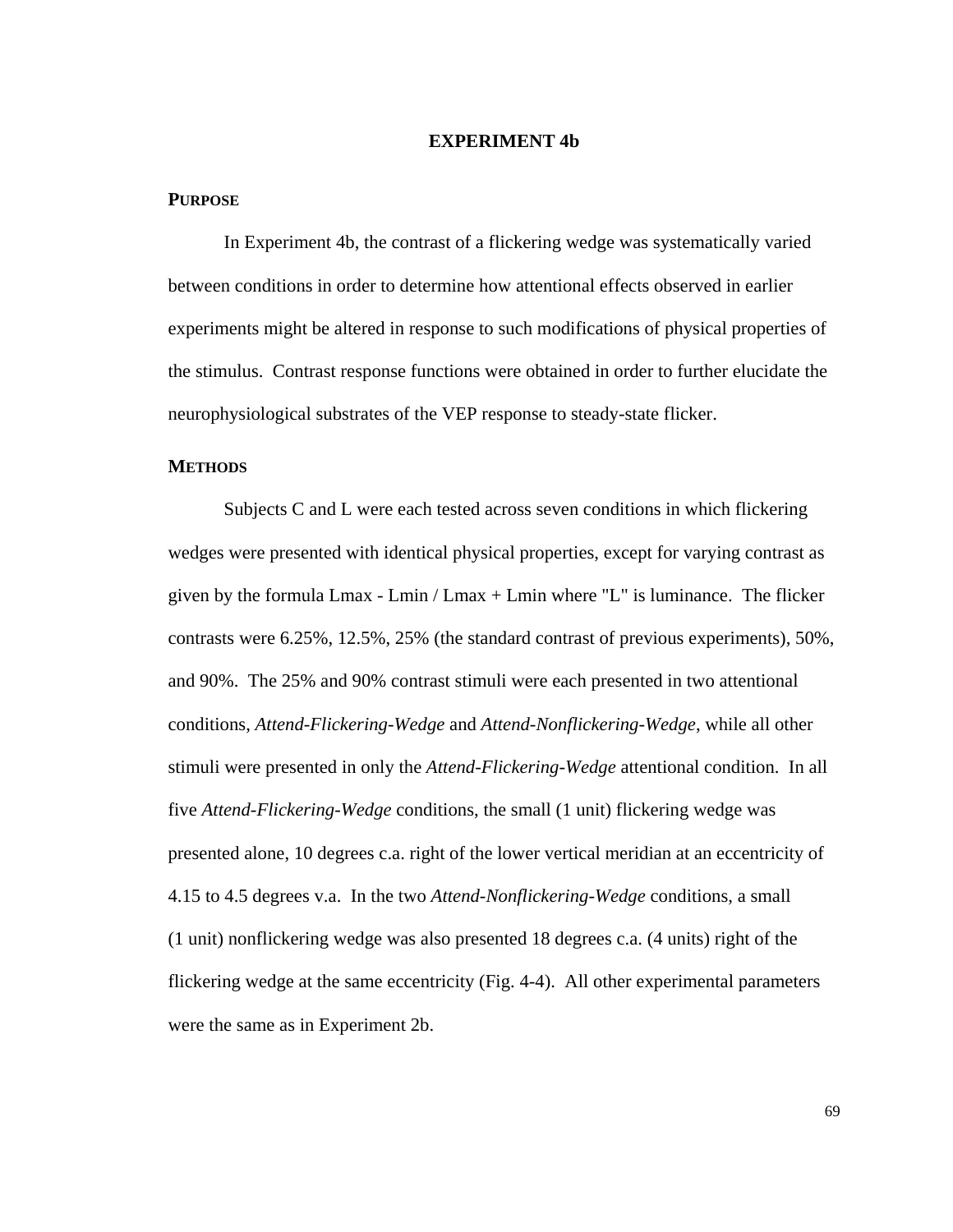

## **RESULTS**

The main findings of Experiment 4b were the same for both subjects (Table 4-2). For both subjects, in the *Attend-Flickering-Wedge* condition, systematic variation in the contrast of a flickering wedge presented alone produced a nearly linear increase in VEP amplitude from 6.25% to 25% contrast, and saturation at contrasts higher than 25%.

### **Table 4-2:** *Summary information for*

 *contrast response.* The first column lists index numbers for data collected in the seven conditions experienced by each subject. In the third column, "F" stands for the *Attend-Flickering-Wedge* condition, while "N" refers to the *Attend-Nonflickering-Wedge* condition. Peak VEP amplitude is averaged across trials (N=56).

| Index $#$ | Subject      | Attend | Contrast<br>(% ) | Amplitude<br>$(\mu V)$ |
|-----------|--------------|--------|------------------|------------------------|
| 4b1       | C            | F      | 6.25             | 0.17                   |
| 4b2       | C            | F      | 12.5             | 0.56                   |
| 4b3       | C            | F      | 25               | 1.74                   |
| 4b4       | $\mathsf{C}$ | F      | 50               | 1.81                   |
| 4b5       | $\mathsf{C}$ | F      | 90               | 1.85                   |
| 4b6       | $\mathsf{C}$ | N      | 25               | 0.09                   |
| 4b7       | $\mathsf{C}$ | N      | 90               | 0.44                   |
| 4b8       | L            | F      | 6.25             | 0.30                   |
| 4b9       | L            | F      | 12.5             | 0.38                   |
| 4b10      | L            | F      | 25               | 1.27                   |
| 4b11      | L            | F      | 50               | 1.68                   |
| 4h12      | L            | F      | 90               | 1.33                   |
| 4b13      | L            | N      | 25               | 0.10                   |
| 4b14      | L            | N      | 90               | 0.44                   |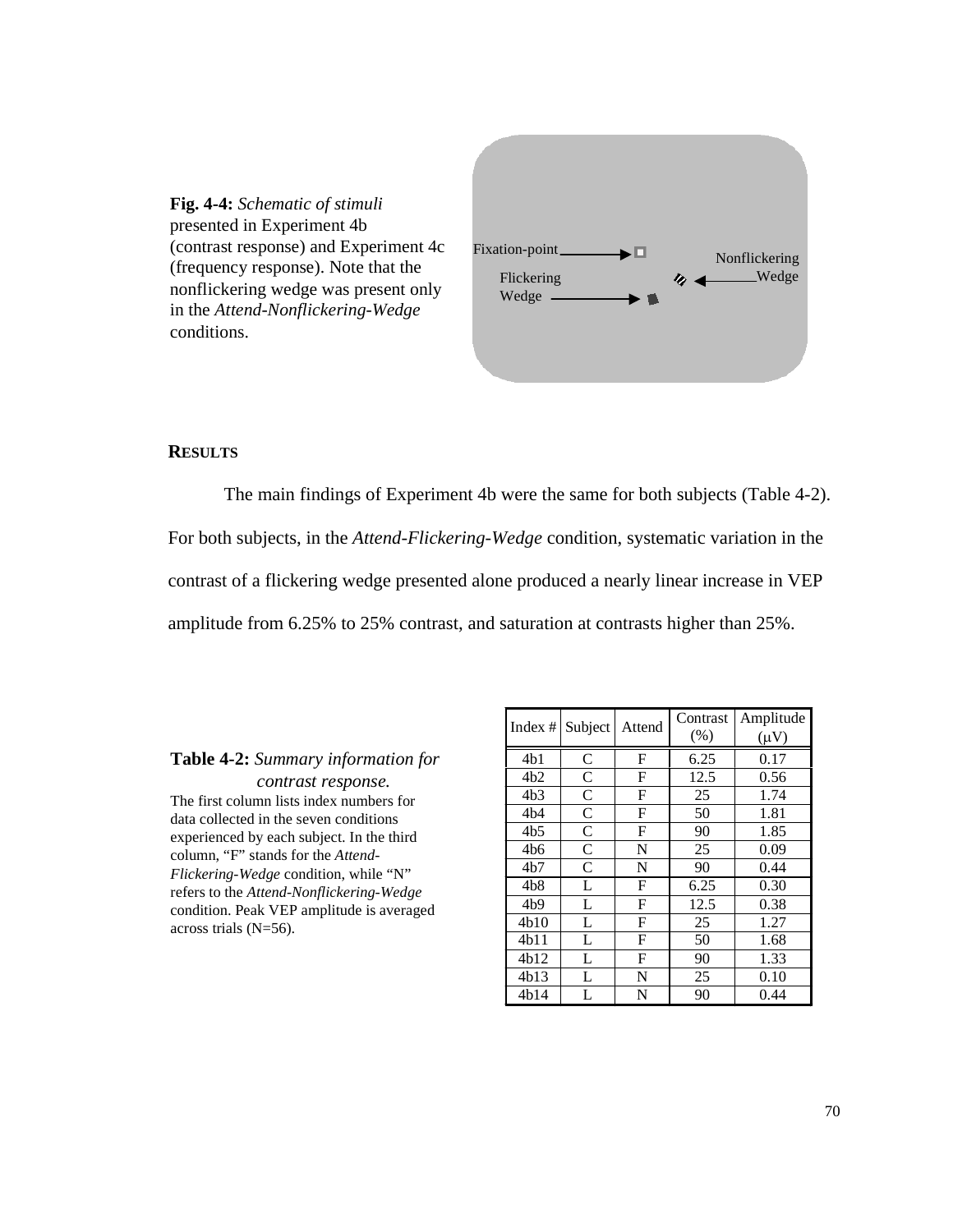This result replicated several contrast response experiments which had been previously conducted with much larger flickering wedges and no attentional control; i.e., no psychophysical task, as in the present experiment, to focus the subject's mental attention on the flickering wedge and, thus, control for attentional factors between stimulus conditions. In the *Attend-Nonflickering-Wedge* condition (when the flickering wedge was presented together with a nonflickering wedge separated by 18 degrees c.a. and attention was directed toward the nonflickering wedge), FFT amplitude at the response frequency did not rise above noise when the flickering wedge was at 25% contrast. This replicated the findings of previous experiments. When attention was directed to the nonflickering wedge with the flickering wedge at 90% contrast, VEP amplitude was substantially attenuated, but not reduced to the level of noise. Subjects reported that in the *Attend-Nonflickering-Wedge* condition, the flickering wedge was difficult to ignore at 90% contrast. The findings of Experiment 4b are plotted on a log/log scale in Fig. 4-5.

### **CONCLUSIONS**

VEP amplitude generated by small flickering stimuli, such as those employed in previous experiments, was subject to systematic modulation through variation of flicker contrast. The contrast response curve manifested a nearly linear increase at lower contrasts with saturation at higher contrasts. This corresponds to the contrast response function of the magnocellular pathway (Kaplan and Shaply, 1986). The exponent value of the contrast response slope in Experiment 4b was ~2.2, corresponding to the contrast gain of V1/V2 neurons (Lennie, 1988). At 25% contrast, attentional effects were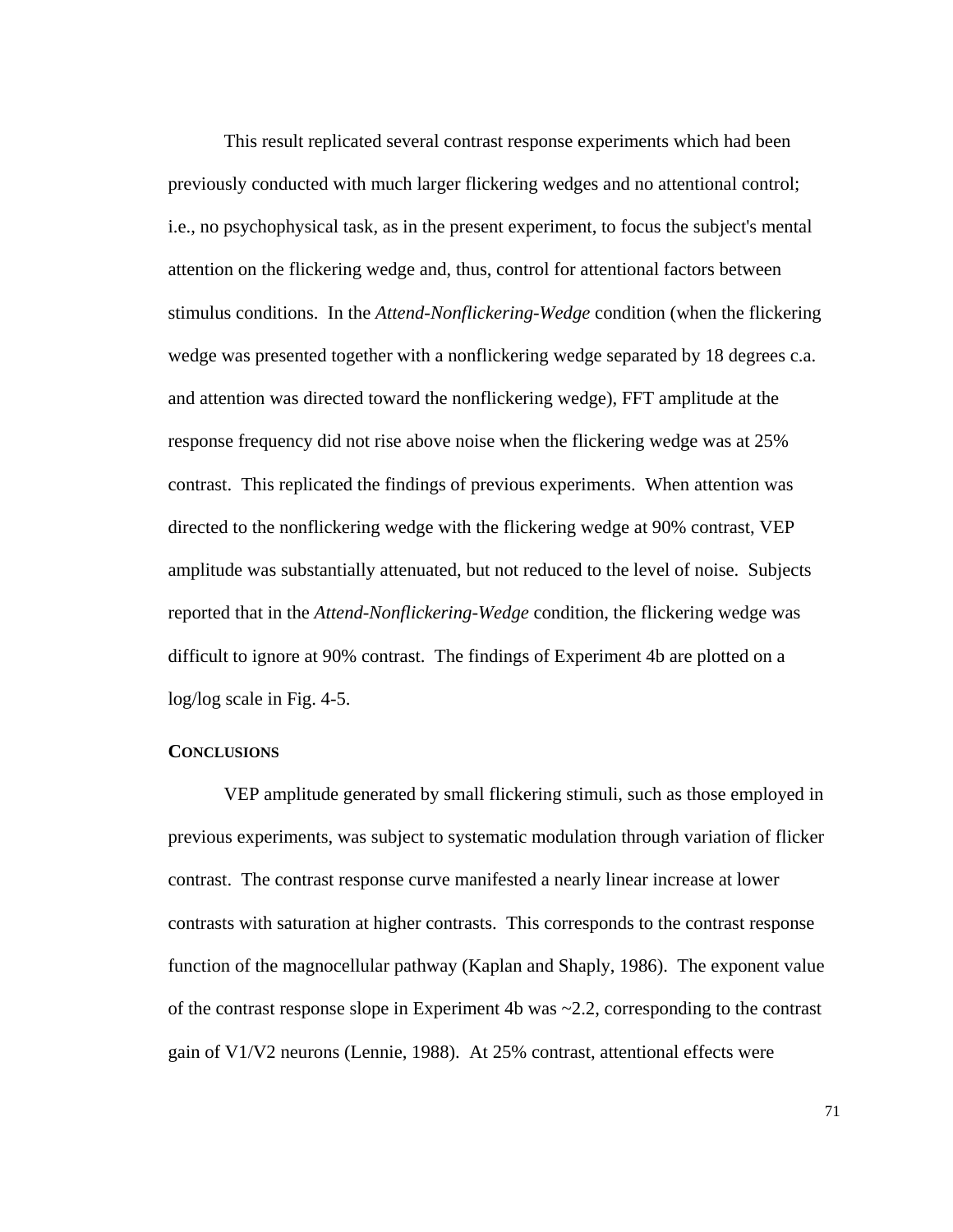replicated. At 90% contrast, attentional effects were present but attenuated while subjects reported difficulty ignoring the flickering stimulus in the *Attend-Nonflickering-Wedge* condition.



**Fig. 4-5:** *Contrast response of subjects C and L .* VEP amplitude at peak electrodes was averaged across trials (N=56) in the five stimulus-only conditions of varying contrasts (filled symbols) and the two conditions with attention directed to an alternative visual target (open symbols). Note the classic magnocellular contrast response function of the stimuli presented alone (filled symbols), as well as the replication of previous attentional effects at 25% contrast (long arrow) and the partial VEP attenuation at 90% contrast (short arrow).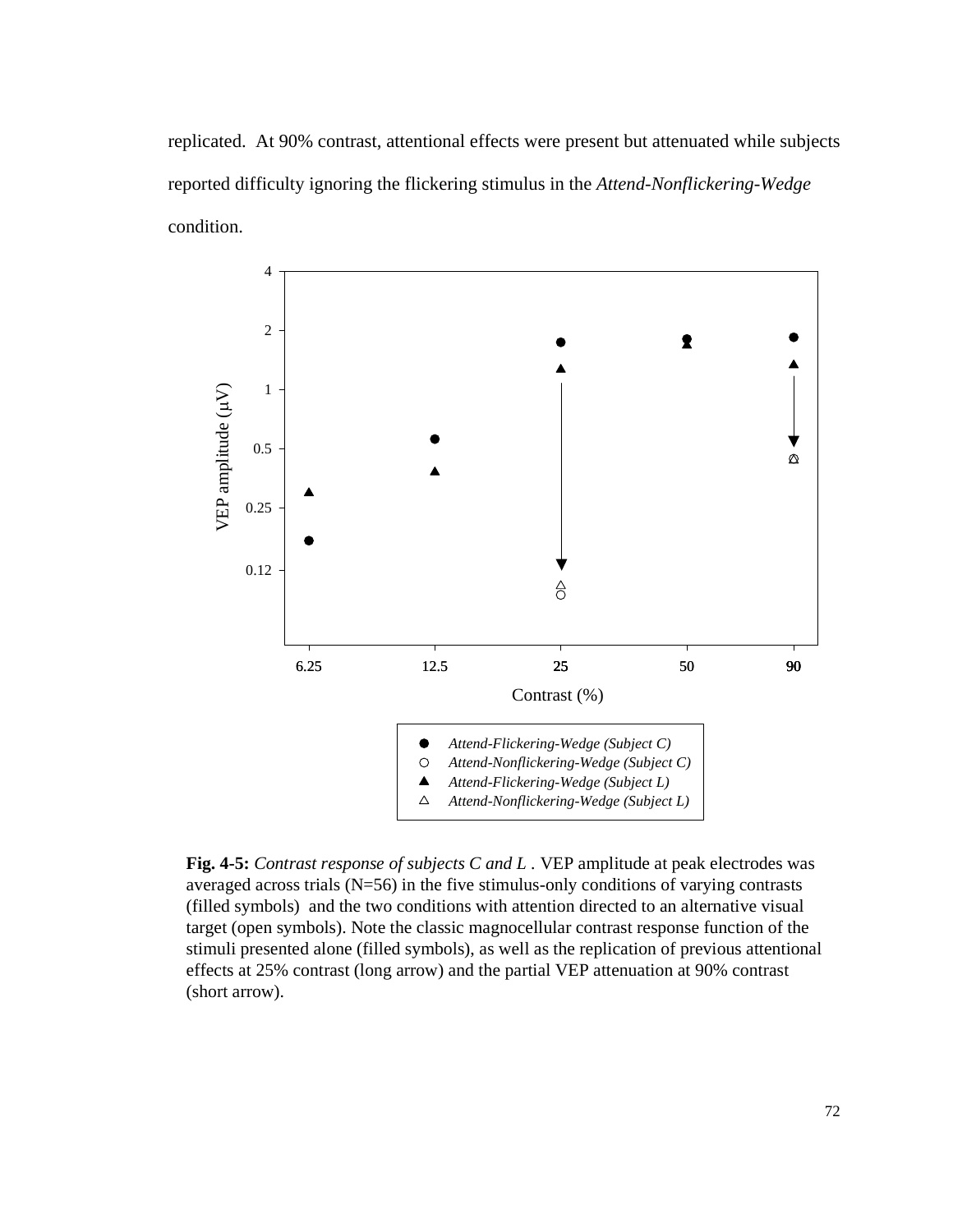## **EXPERIMENT 4c**

## **PURPOSE**

In Experiment 4c, the temporal frequency of a flickering wedge was systematically varied between conditions in order to acquire further information concerning neurophysiological characteristics of VEP response to steady-state flicker. Two attentional conditions and two contrasts were employed at each temporal frequency tested in order to investigate possible interactions between physical and psychological parameters.

#### **METHODS**

Spatial parameters of the flickering wedge in Experiment 4c were constant; viz., the flickering stimulus was a 1 unit wedge, such as those employed in Experiment 4b, positioned at 4.14 to 4.5 degrees v.a. eccentricity, 10 degrees c.a. right of the lower vertical meridian. In the *Attend-Nonflickering-Wedge* condition, the flickering wedge was displayed simultaneously with a nonflickering wedge of the same size and eccentricity, separated 18 degrees c.a. (4 units) to the right of the flickering wedge (Fig. 4-4); in the *Attend-Flickering-Wedge* condition, it was displayed alone. The flickering wedge was presented at six temporal frequencies: 3.0, 4.2, 4.7, 9.38, 12.5, and 18.75 Hz. At 3, 4.2 and 4.7 Hz, the flicker was modulated sinusoidally, while at 9.38, 12.5, and 18.75 Hz it was modulated in a square wave. There were three experimental conditions at each temporal frequency: (1) *Attend-Flickering-Wedge* at 25% contrast, (2) *Attend-Nonflickering-Wedge* at 25% contrast, and (3) *Attend-Flickering-Wedge* at 90% contrast. Other methodological specifics in Experiment 4c were the same as in Experiment 2b.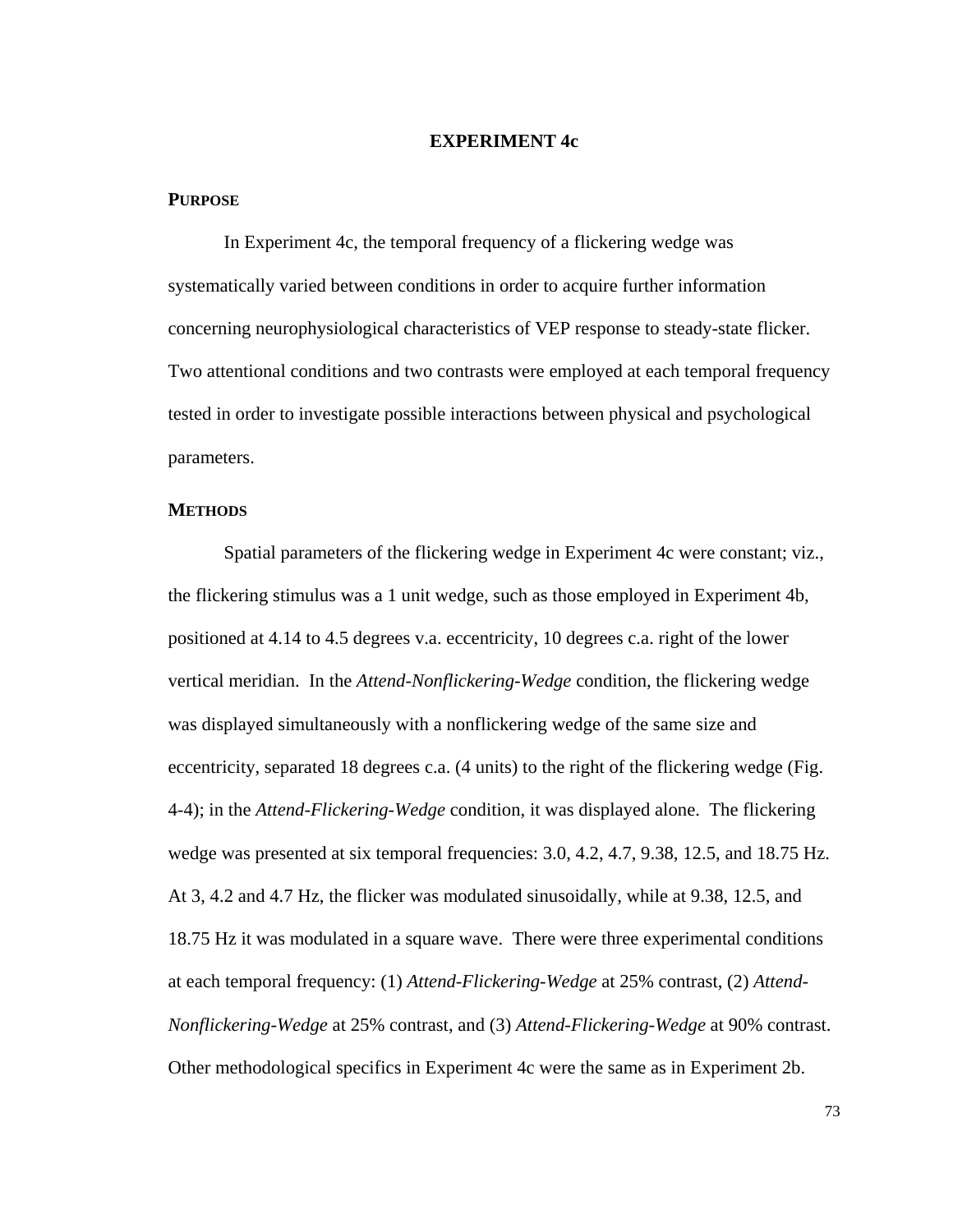## **RESULTS**

At all flicker frequencies for which a VEP response was apparent in Experiment 4c, the VEP response occurred within the beta bandwidth (12.5 to 25 Hz). The 4.2 Hz flicker, at 25% and 90% contrast, generated a VEP response at its third harmonic--12.5 Hz (Fig. 4-6), while the 12.5 Hz flicker, at 25% and 90% contrast, generated a VEP response at its own fundamental frequency--12.5 Hz (Fig. 4-7). Similarly, the 9.38 Hz flicker, at 25% and 90% contrast, generated a VEP response at its second harmonic-- 18.75 Hz (Fig. 4-8), while the 18.75 Hz flicker, at 90% contrast only, generated a VEP response at its own fundamental frequency--18.75 Hz (Fig. 4-9). In the *Attend-Nonflickering-Wedge* condition of all flicker frequencies evidencing a VEP response, FFT amplitude at the response frequency was at or close to the level of noise. The 3 and 4.7 Hz flicker frequencies did not generate any observable VEP response. These results are summarized in Table 4-3.

Because of the high level of spontaneous neural activity in the alpha bandwidth (8 to 12.5 Hz), some stimulus driven activity might well have been masked, whether occurring in the harmonic response to a lower flicker frequency, or in the fundamental frequency of the 9.38 Hz flicker. The usual 10 Hz peak of alpha activity may have been entrained to a slightly lower frequency in such cases, but this could not be definitively determined or ruled-out in the present circumstances.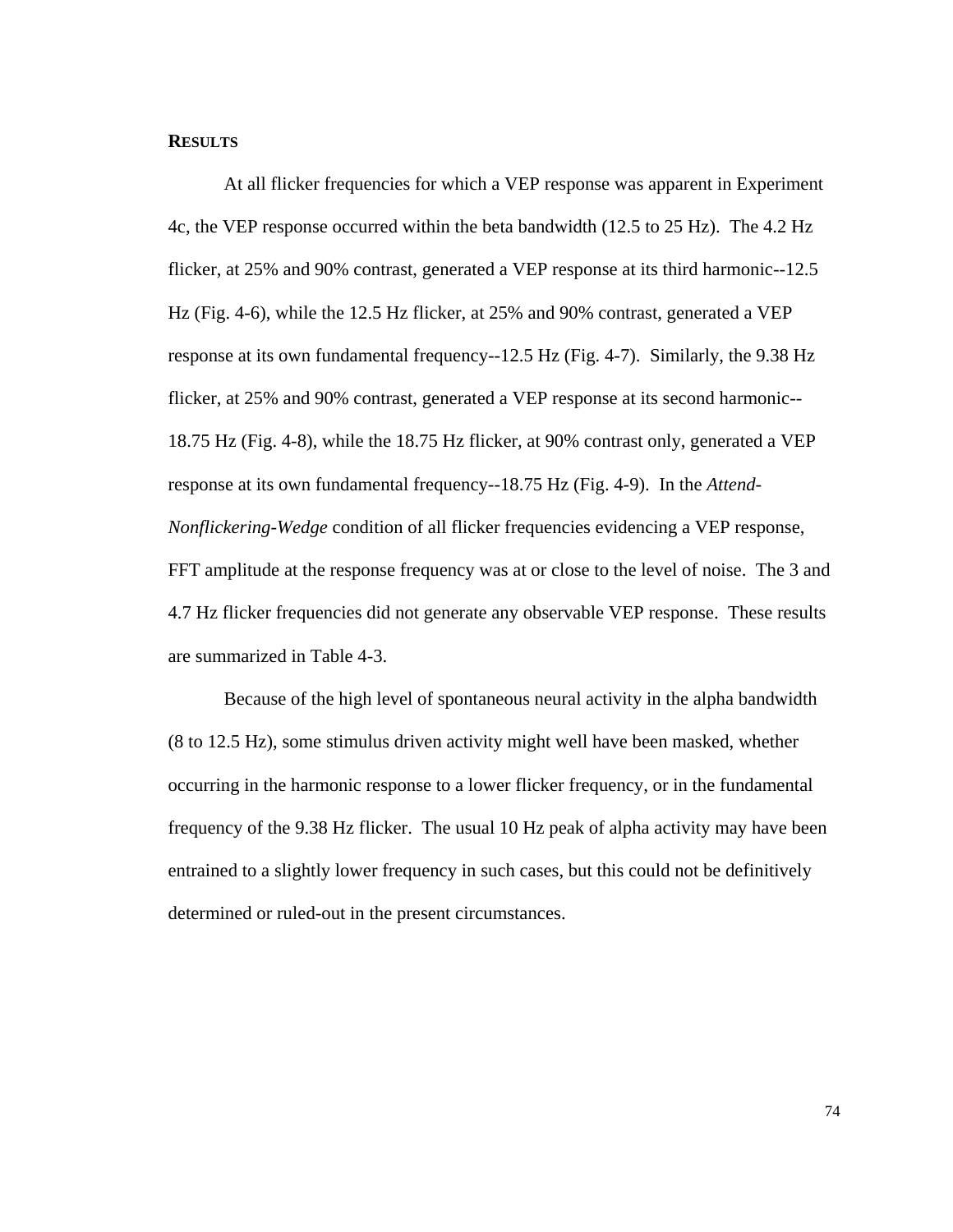

**Fig. 4-6:** *fft amplitude spectra for stimuli flickering at 4.2 Hz.* (index#s 4c4, 4c5, & 4c6). Note the VEP response at 12.5 Hz., which is the third harmonic of the flicker frequency.







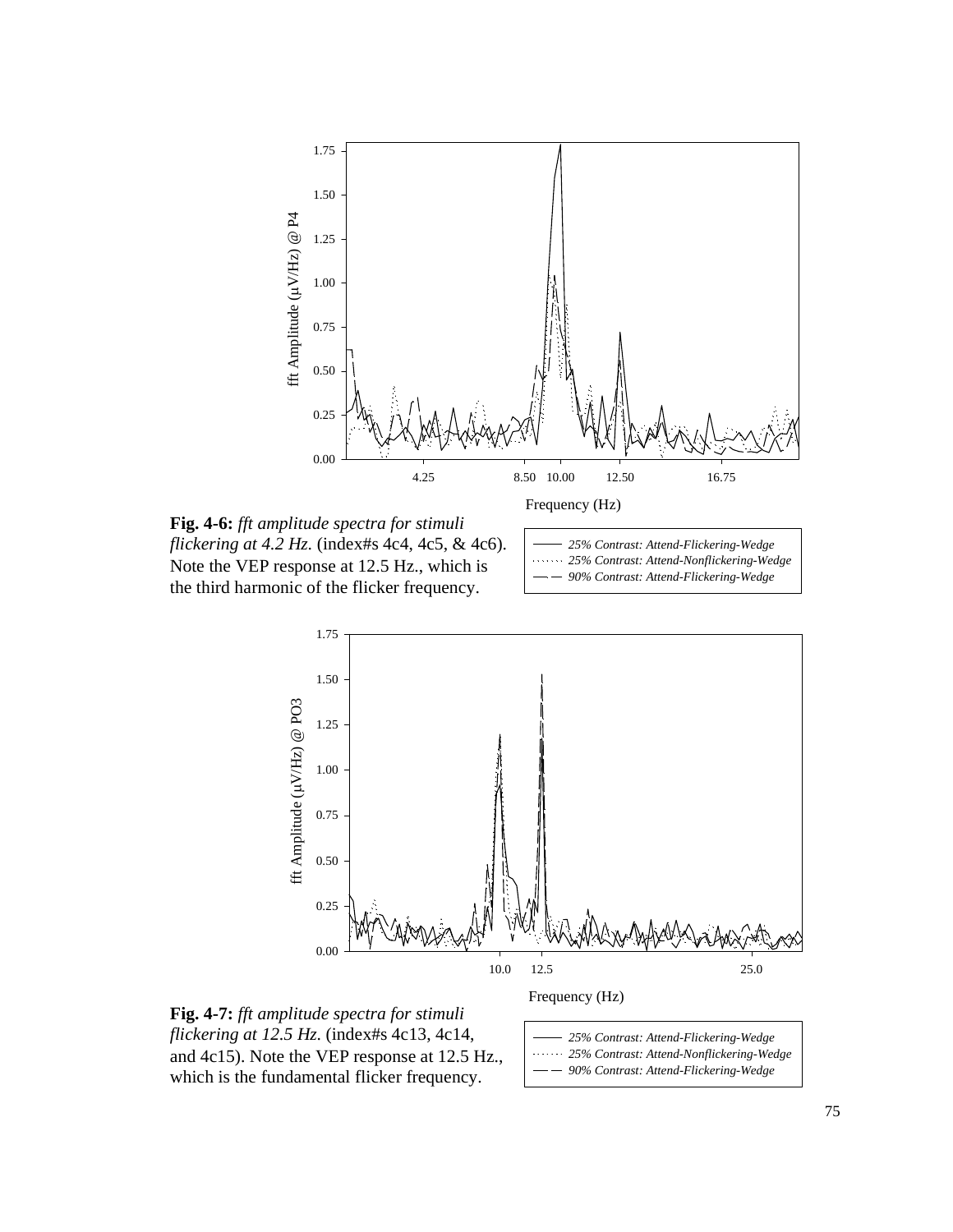

**Fig. 4-8:** *fft amplitude spectra for stimuli flickering at 9.38 Hz.* (#s 4c10, 4c11, & 4c12). Note the VEP response at 18.75 Hz., which is the second harmonic of the flicker frequency.







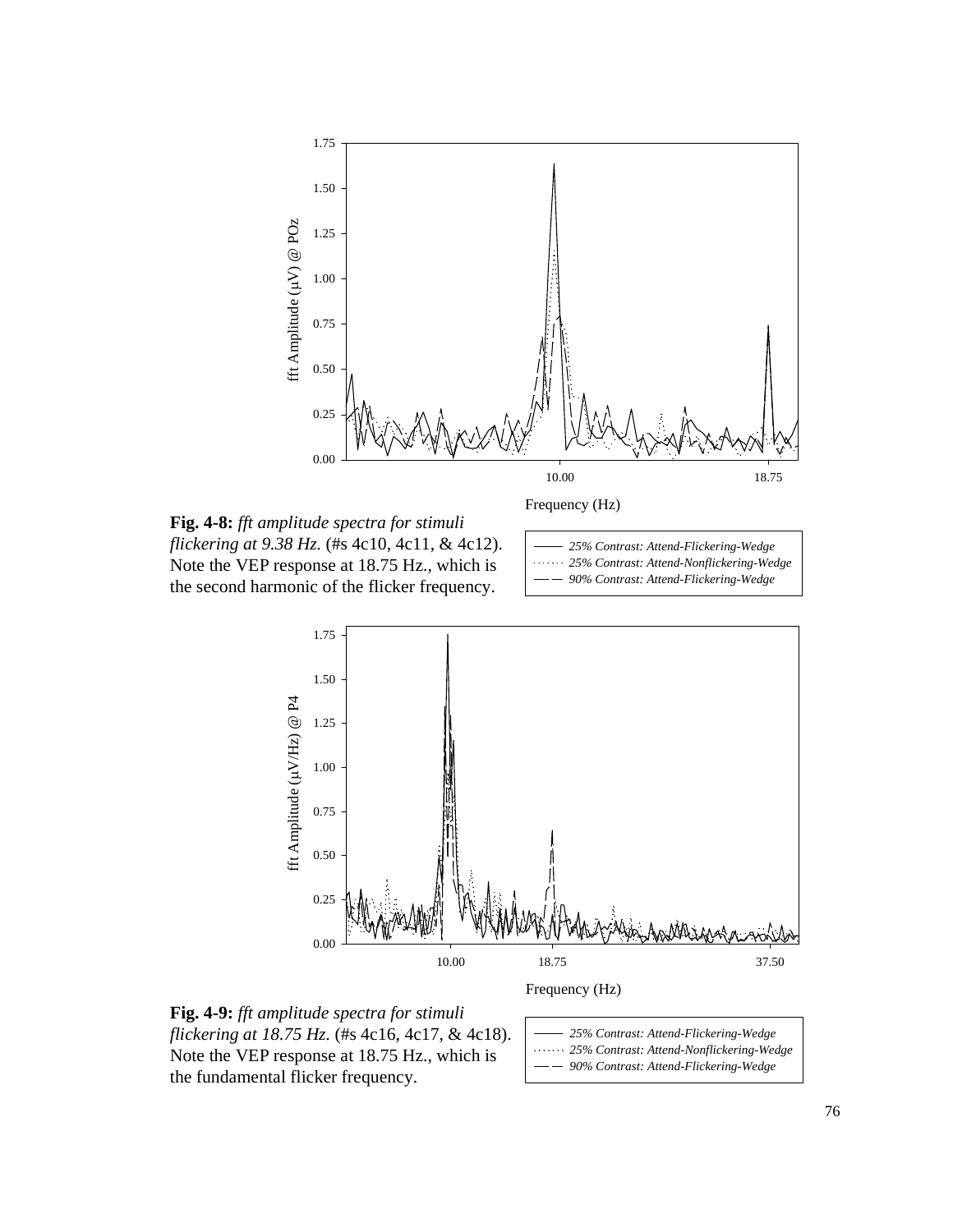| Index $#$       | Sub           | Attend | $(\% )$ | Contrast Flicker Freq<br>(Hz) | VEP Resp<br>Freq (Hz)<br>[Harmonic] | <b>VEP</b> Resp<br>Ampl $(\mu V)$ |
|-----------------|---------------|--------|---------|-------------------------------|-------------------------------------|-----------------------------------|
| 4c1             | $\mathcal{C}$ | F      | 25      | 3                             | n.a.                                | n.a.                              |
| 4c2             | C             | N      | 25      | 3                             | n.a.                                | n.a.                              |
| 4c <sub>3</sub> | $\mathcal{C}$ | F      | 90      | 3                             | n.a.                                | n.a.                              |
| 4c4             | L             | F      | 25      | 4.2                           | 12.5 [3F]                           | 0.72                              |
| 4c <sub>5</sub> | L             | N      | 25      | 4.2                           | 12.5 [3F]                           | 0.36                              |
| 4c6             | L             | F      | 90      | 4.2                           | $12.5$ [3F]                         | 0.56                              |
| 4c7             | L             | F      | 25      | 4.7                           | n.a.                                | n.a.                              |
| 4c8             | L             | N      | 25      | 4.7                           | n.a.                                | n.a.                              |
| 4c9             | L             | F      | 90      | 4.7                           | n.a.                                | n.a.                              |
| 4c10            | $\mathcal{C}$ | F      | 25      | 9.38                          | 18.75 [2F]                          | 0.73                              |
| 4c11            | $\mathsf{C}$  | N      | 25      | 9.38                          | n.a.                                | n.a.                              |
| 4c12            | $\mathsf{C}$  | F      | 90      | 9.38                          | 18.75 [2F]                          | 0.74                              |
| 4c13            | $\mathsf{C}$  | F      | 25      | 12.5                          | $12.5$ [F]                          | 1.18                              |
| 4c14            | C             | N      | 25      | 12.5                          | n.a.                                | n.a.                              |
| 4c15            | $\mathsf{C}$  | F      | 90      | 12.5                          | $12.5$ [F]                          | 1.53                              |
| 4c16            | L             | F      | 25      | 18.75                         | n.a.                                | n.a.                              |
| 4c17            | L             | N      | 25      | 18.75                         | n.a.                                | n.a.                              |
| 4c18            | L             | F      | 90      | 18.75                         | 18.75 [F]                           | 0.65                              |

### **Table 4-3:** *Summary information for frequency response (Experiment 4c).*

Information concerning the three conditions (*Attend-Flickering-Wedge* at 25% contrast,

*Attend-Nonflickering-Wedge* at 25% contrast, and *Attend-Flickering-Wedge* at 90% contrast) employed at each of the six flicker frequencies tested in Experiment 4c is displayed between double lines in the above table. When no FFT amplitude spike clearly above the level of spectral noise was observed at the flicker frequency or at any harmonic of that frequency, this is indicated with "n.a.".

# **CONCLUSIONS**

VEP responses were generated by a variety of flicker frequencies. These VEP responses all occurred in the beta bandwidth, whether at the fundamental flicker frequency, the second, or the third harmonic of that frequency. Saturation of the VEP response above 25% contrast was observed and attentional effects, such as those obtained in earlier experiments, were again evident for every frequency at which a VEP response occurred.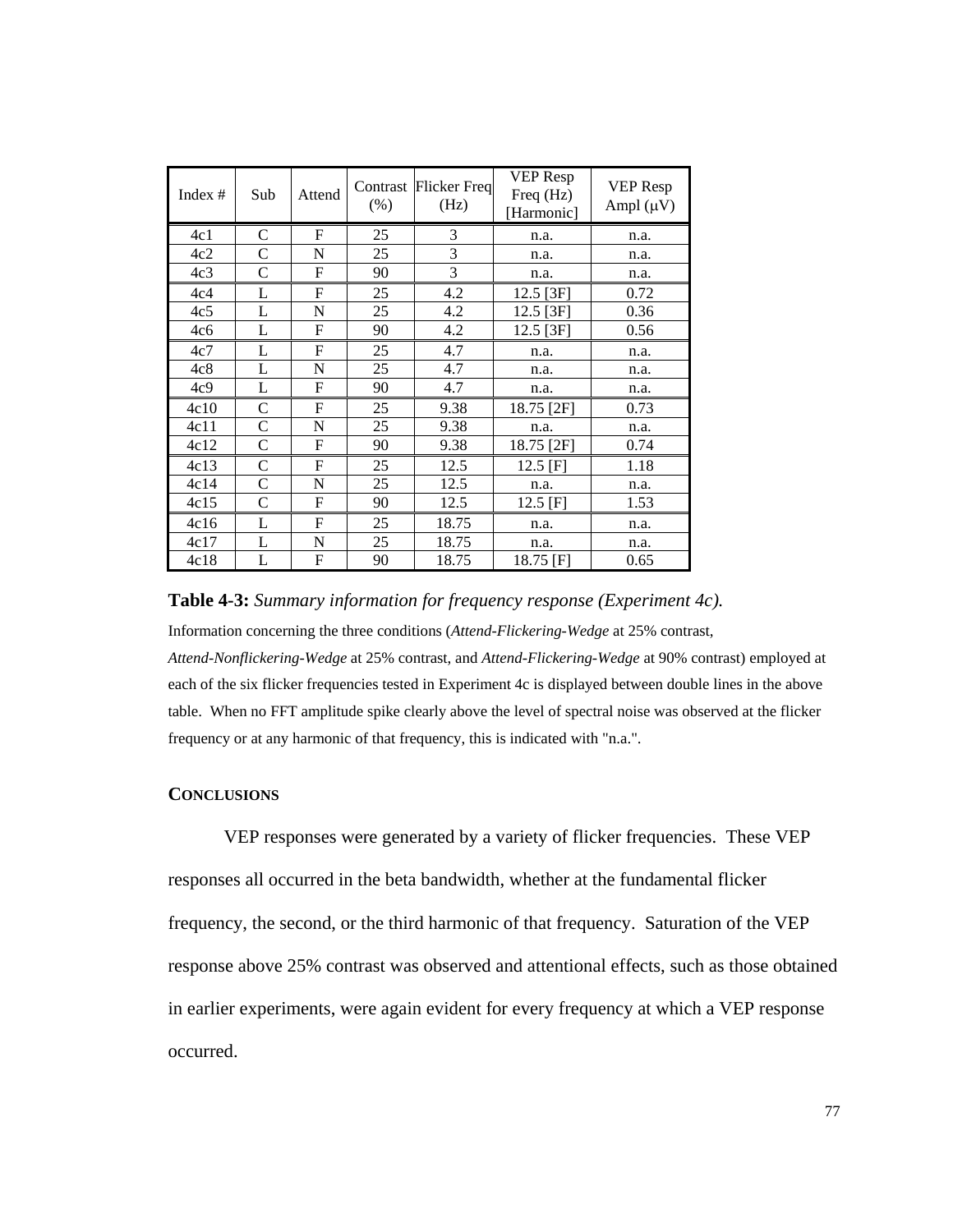## **DISCUSSION**

The evidence we have gathered is only as good as the fidelity with which we have been able to assure visual fixation. After all, if subjects were shifting their gaze in different attentional conditions, then any inferences concerning neural bases of these effects would be rendered meaningless. In fact, strong assurance of visual fixation was attained through simultaneous recording of EEG and high resolution eye-tracking in Experiment 3. Thus, we are able to confidently assert that the effect of volition on neuronal responses to physical stimuli can not only be significant, it can be overriding. In Experiments 1 and 2, selective attention was solely responsible for the complete elimination or substantial attenuation of robust VEP activity driven by steady-state contrast-modulated flicker. In many cases, VEP amplitude exceeding  $2 \mu V$  was reduced to the level of noise in the neighboring spectral bandwidth, a more than ten-fold diminution (Tables 1-1 and 2-1). In recent years, electrophysiological and neuroimaging studies in humans as well as extracellular recordings in primates have shown that selective attention can alter the response of neurons to visual stimuli in the striate as well as the extrastriate cortex (Gandhi, Heeger, & Boynton, 1999; Gilbert & Posner, 1999; Somers, Anders, Seiffert, & Tootell, 1999), and such effects have never been more strongly demonstrated than in the present series of experiments. These findings argue, at the very least, for the necessity of attentional controls in all experiments where VEP amplitude and phase as well as signal-to-noise ratio might be of importance.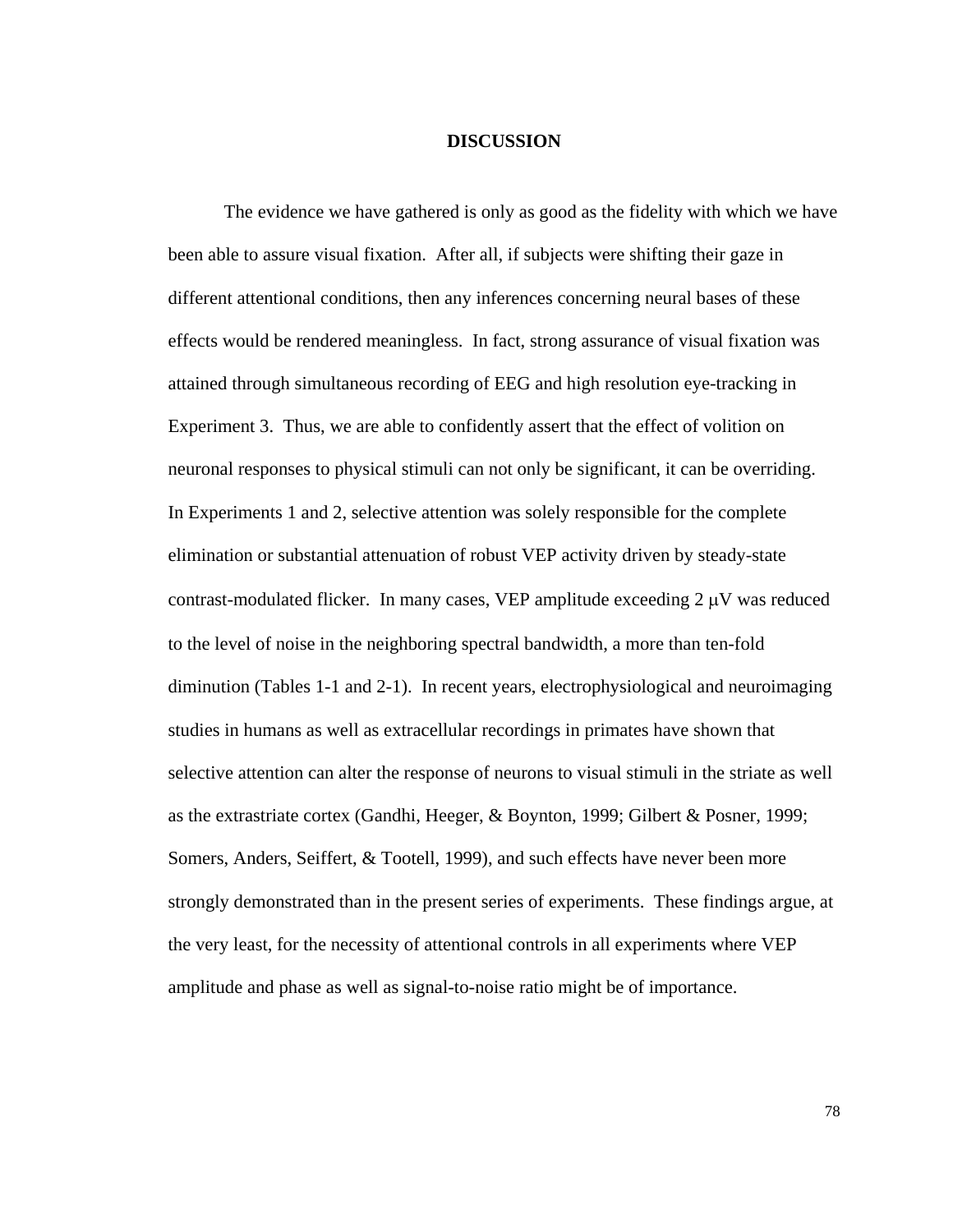When the attention of subjects was directed to contrast-modulated flicker, the VEP signals that were generated were phase-locked with the temporal modulation of the stimulus. Conversely, when attention was directed to an alternative, non-flickering visual target, there was little or no phase-locked electrophysiological activity at the flicker response frequency (Figs.  $1-13$ ,  $1-15$ ,  $2-3$ ,  $2-7$ , and  $3-6$ ; also see Figs.  $2(B)$  and 3). Thus, stimulus driven coherence of neuronal activity was responsible for the generation of higher average VEP amplitudes when subjects selectively attended to the flickering stimulus. Additionally, the VEP responses on individual trials were themselves of greater magnitude when subjects selectively attended to the flickering stimulus (Fig. 1-14), and this trial-by-trial gain in amplitude, as well as increased coherence between trials, contributed to the large average VEP amplitude differential between attentional conditions. It appears, therefore, that selective attention promotes both greater synchrony and greater neural response to visual stimulation.

The "greater neural response" referred to above manifests as greater VEP amplitude at the response frequency when subjects attend to the flicker vs. when they attend to the alternative, non-flickering visual target. This corresponds to findings in primate extracellular studies which have shown differential firing rates due to selective attention for individual neurons in both striate and extrastriate cortex (Desimone & Duncan, 1995; Duncan, Humphreys, & Ward 1997; Motter, 1993). The attentional gain observed, however, might be due as much to dampening of neural activity when subjects are not attending to the visual stimulus as to enhanced neural activity when they are attending. This is a meaningful distinction for "filter" theories, where the function of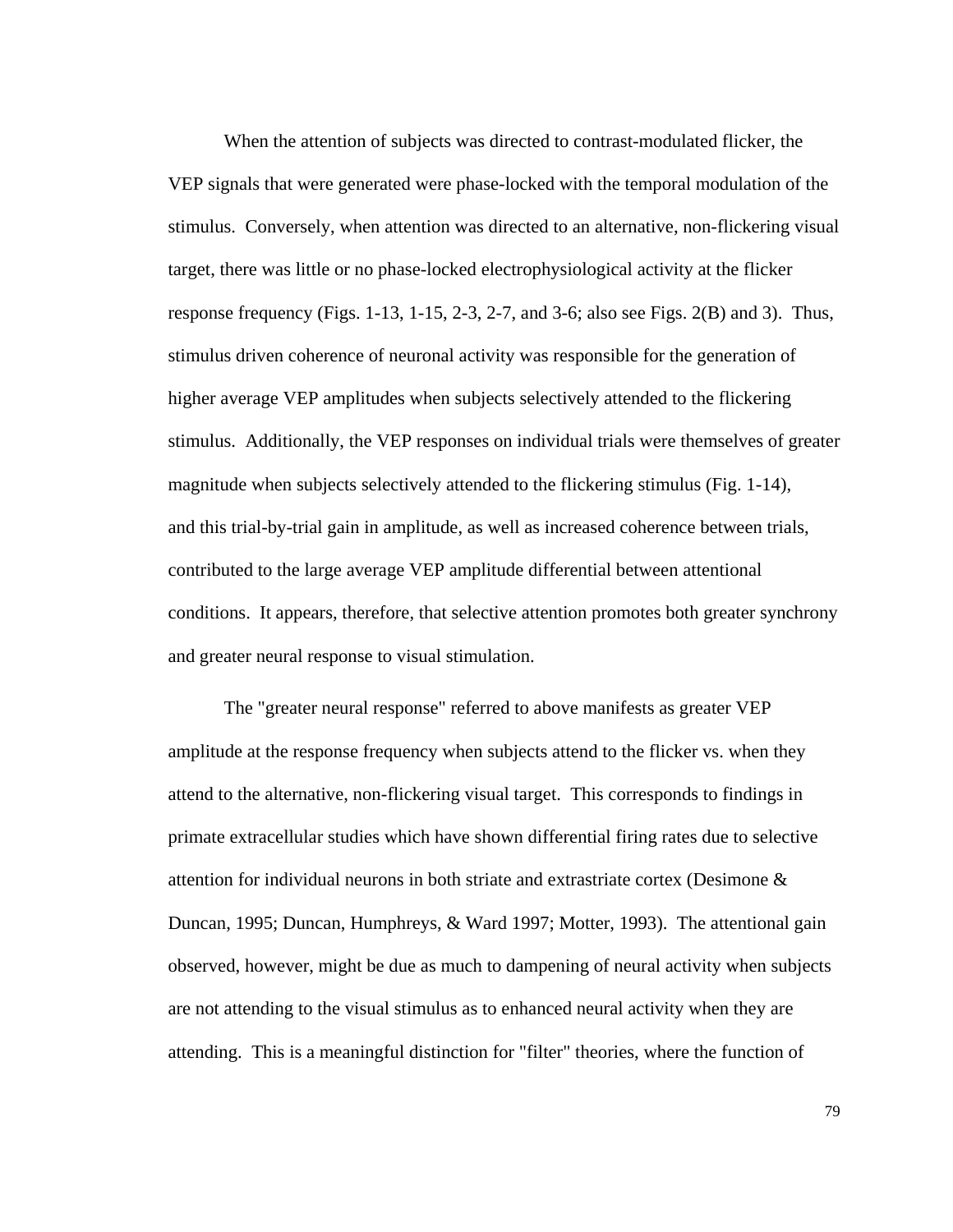attention is thought to be the capacity to disregard, or gate, irrelevant information (Broadbent, 1958; Deutsch & Deutsch, 1963; Kahneman, 1973; Moray, 1959; Treisman, 1969; Yantis, 1990) and, likewise, for "spotlight" theories, where attention is thought to enhance relevant perceptual processing (Eriksen & Yeh, 1985; LaBerge, 1995; Posner, 1980). Our own data showed that inattention to the flickering stimulus often caused FFT amplitudes at the VEP response frequency to drop to the level of noise (Figs. 1-6, 2-2, 2- 6, 2-10, 3-3, and 4-5) and this would seem to be consistent with filter theories of attention. On the other hand, in numerous pilot experiments we have conducted, VEP amplitude is consistently lower when psychophysical tasks are not employed to entrain the subject's attention than when they are so employed and this would seem to be consistent with spotlight theories of attention. Many of the studies referred in this thesis have found evidence of both enhancement and attenuation of neural activity due to attentional factors. From a perspective outside the mold of traditional filter and spotlight models, this is not surprising since there is no necessity for these two aspects of attentional gain to be mutually exclusive.

At what level do the volitional, top-down processes of attention affect automatic, bottom-up processes of visual perception? At what point(s) does attention interact with neural processing? This question, in one form or another, has long been of central interest to researchers. One traditional avenue of inquiry has been concerned with "spatial gradients" which might underlie visual processing. Our results demonstrated that for visual stimuli subtending an area of 0.75 x 1.5 degrees v.a., no spatial fall-off of attentional effects was evident whatever; i.e., with targets such as these adjacent to each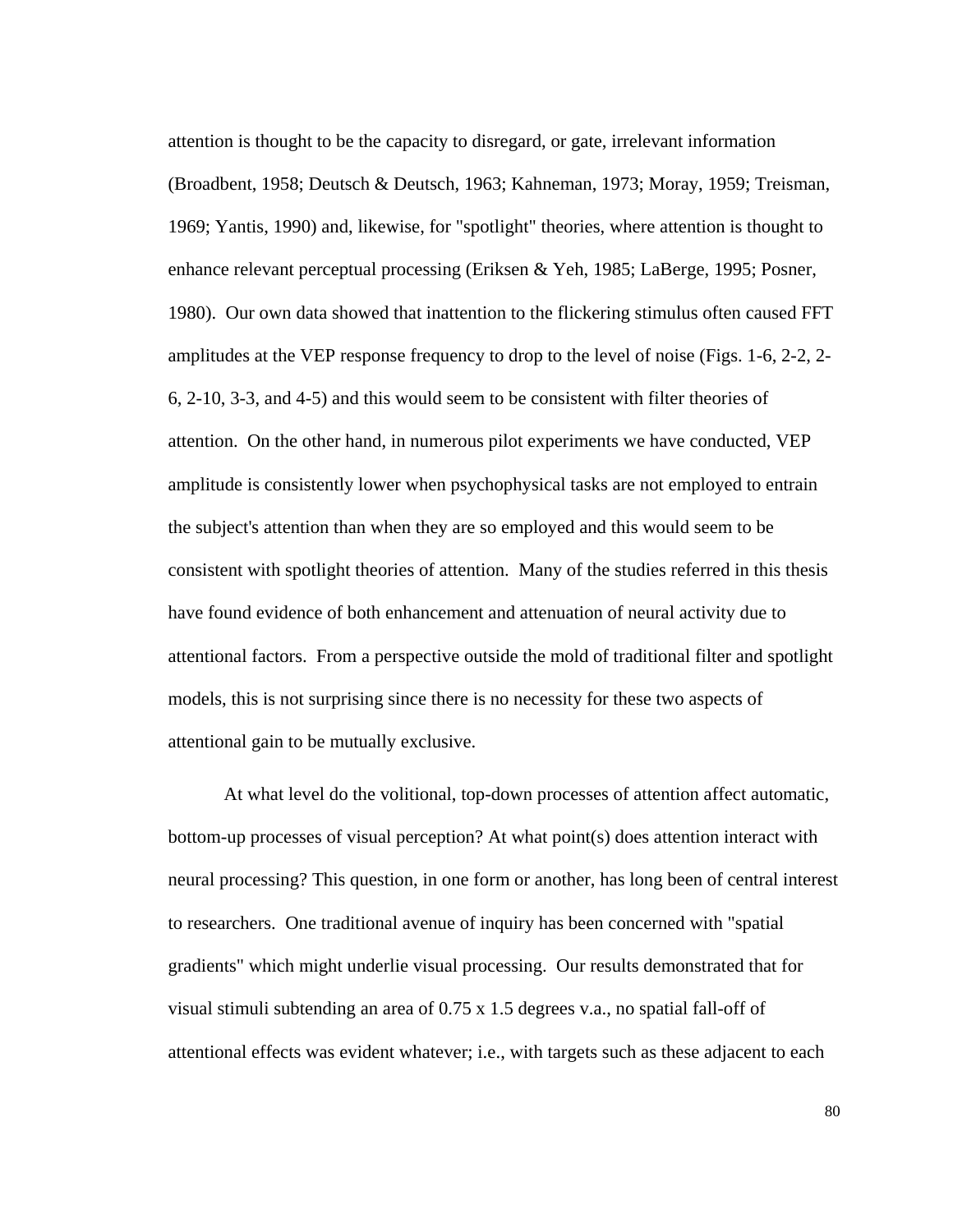other, VEP activity was reduced to the level of spectral noise when attention was paid to the non-flickering rather than to the flickering stimulus (Fig. 2-2). This finding is consistent with object-oriented theories of visual attention, in which spatial gradients do not hold a privileged position in the processing of visual information. ERP studies reporting evidence ostensibly in direct support of spatial gradients of attention (Mangun and Hillyard, 1987; Mangun and Hillyard, 1988) have relied upon experimental paradigms which require the subject to focus attention on areas of space where a visual target will transiently appear. Our paradigm, on the other hand, requires the subject to attend to a visual target present in space. Perhaps this accounts for the discrepancy between Mangun and Hillyard's finding of differential attentional gain between 5 and 10 degrees v.a. and our findings of no fall-off of attentional gain down to 0.36 degree v.a. (Figs. 3-3 and 4-5).

The visual targets we employed to investigate whether an extremely fine spatial gradient might underlie visual attention were of very small size, 0.36 x 0.36 degree v.a. These stimuli were calculated to subtend an area of the visual field corresponding to a 1mm<sup>2</sup> field of activity in the primary visual cortex. In order to appreciate how such stimuli help elucidate the neural substrate of observed attentional effects, certain features of functional neuroanatomy in the human visual system should be considered. Visual information processed in the human eye is transmitted through retinal ganglion cells primary to the lateral geniculate nucleus (LGN) of the thalamus, and hence to the primary visual cortex (V1), with the retinotopic organization of this information preserved throughout. Cells in V1 that receive, process, and relay this information have a columnar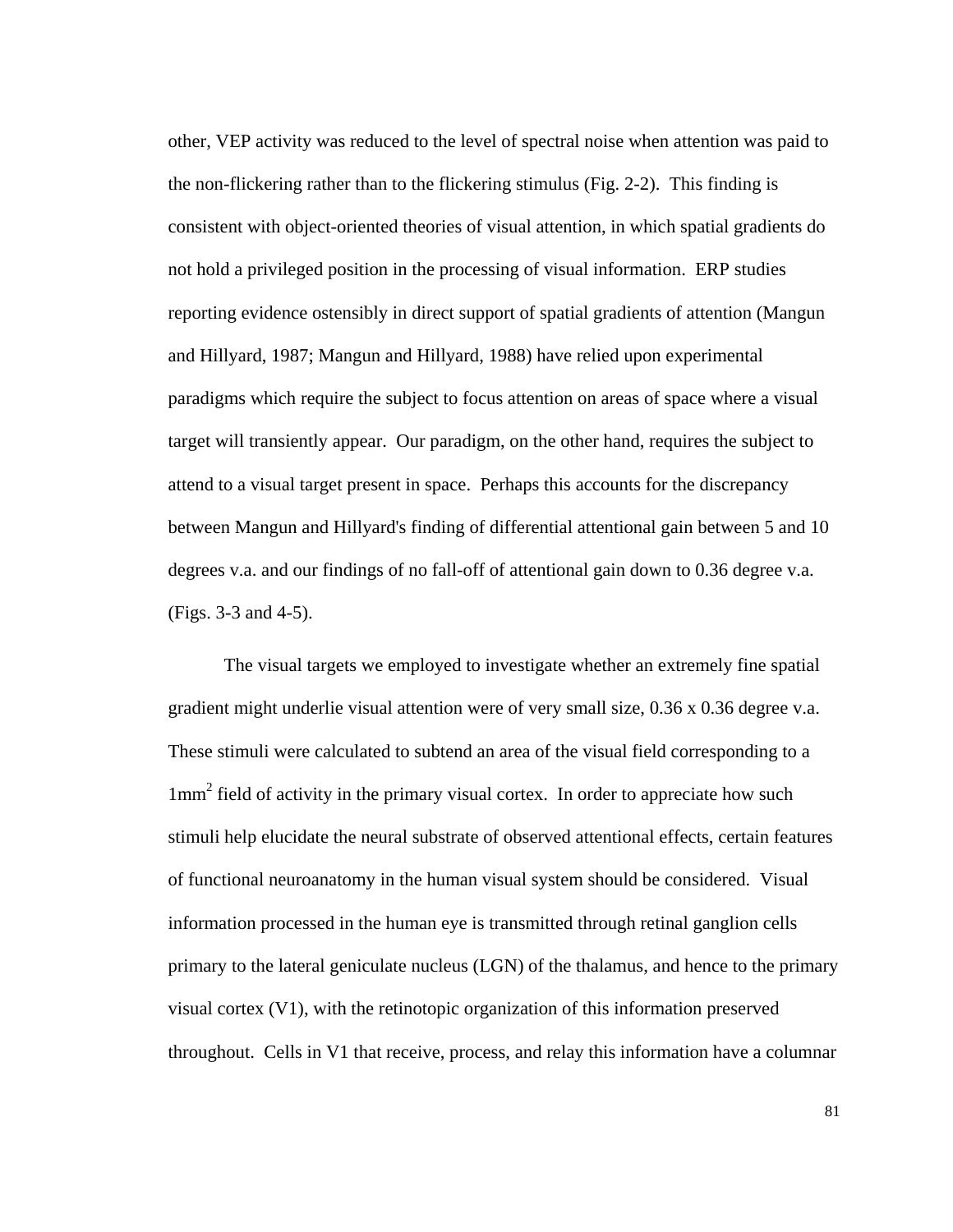organization. Each column comprises layers of cells, with each of the laminae in the column having specific afferent and efferent connections. Individual columns are specialized for processing visual stimuli with specific orientations in the visual field ("orientation columns") from one or the other eye ("occular dominance columns"). The entire visual field is systematically represented by "hypercolumns," each of which is made up of a full set of orientation x occular dominance columns (Kandel, Schwartz & Jessell, 1991; Martin, 1996; Nolte, 1993). The V1 hypercolumns have a cortical area of  $\sim$ 1mm<sup>2</sup>, an area we have designated as "1 unit." As mentioned above, this is also the area of primary visual cortex nominally activated by our small visual stimuli.

Results of experiments performed with these small stimuli demonstrated that VEP activity could be consistently reduced to the level of noise when attention was paid to a 1 unit non-flickering visual target separated by 1 unit from a 1 unit flickering target (Fig. 2-6). When two such visual targets were adjacent, however, VEP activity was not consistently attenuated through selective attention (Fig. 2-12). Interestingly, subjects reported that they were often unable to perceptually distinguish the small visual targets when they were not separated. In sum, it seems that spatial gradients were a factor in our results only insofar as they affected perceptual acuity.

Whereas object oriented theories of attention have traditionally been concerned with objects displaying higher order visual properties (Rock & Gutman, 1981; Weber, Kramer, & Miller, 1997), our tiny achromatic stimuli presented in the parafoveal region were not visual "objects" in that sense. A different theoretical approach consistent with our null findings concerning spatial gradients of attention as well as the primitive nature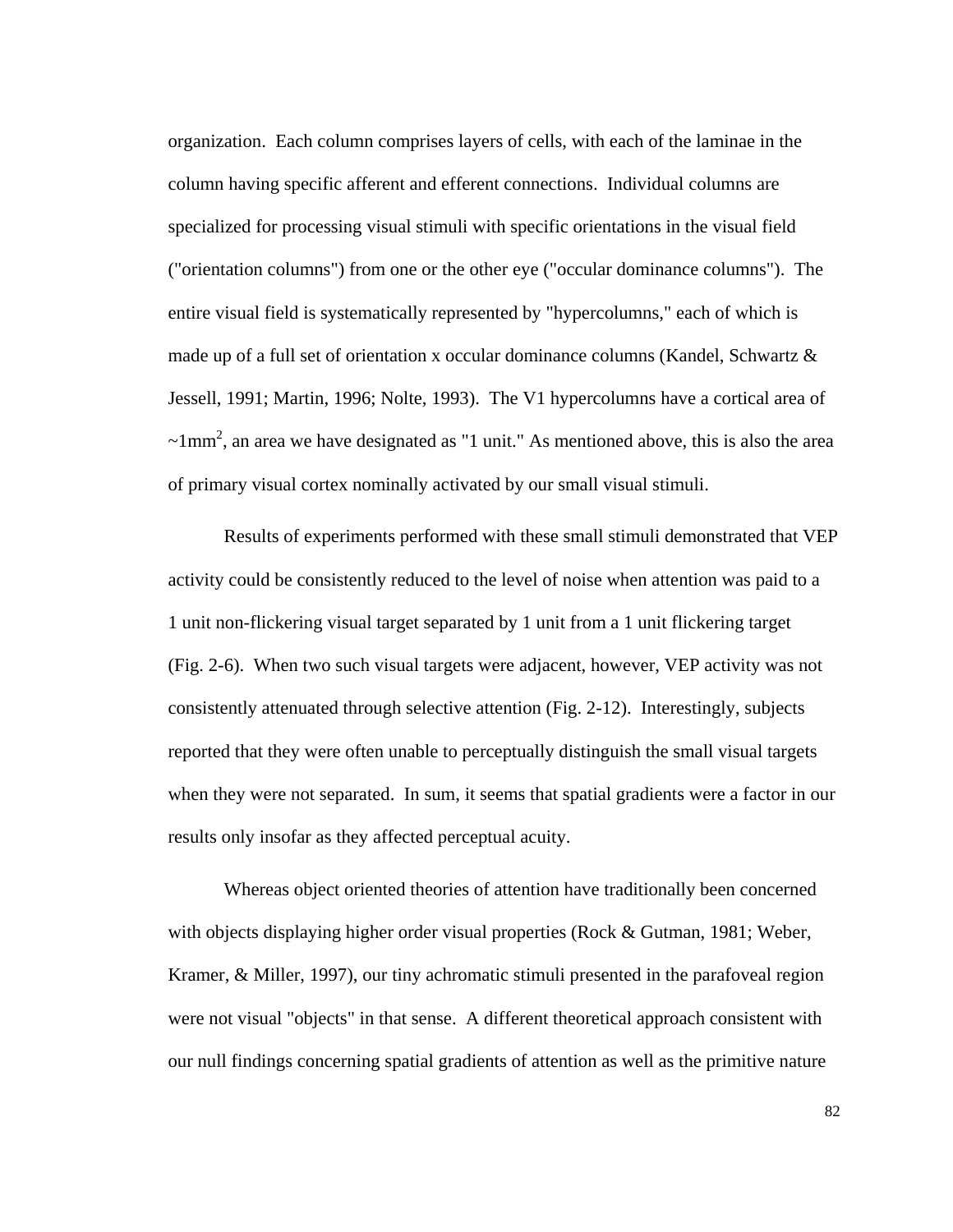of our stimuli is represented by biased and integrated competition models (Desimone & Duncan, 1995; Duncan, Humphreys & Ward, 1997; Motter, 1993). In these theories, spatial and other types of featural information may be of more or less importance in discriminating a visual perception, depending upon the context. Attention is not seen as a spotlight that scans sensory information in a serial process of object recognition, but, rather, as an emergent property of parallel, competitive interactions in the construction of object features, biased by top-down as well as bottom-up processes.

Investigating the neural processes affected by visual attention can be informative in probing theories such as the competition models. Our experiments with variations in the contrast level of flickering stimuli evidenced non-linear contrast response functions such as those which have been associated with magnocellular pathways through primate extracellular and human VEP recordings (Baseler & Sutter, 1997; Derrington & Lennie, 1984; Kaplan & Shapley, 1986; Purpura, Kaplan & Shapley, 1988). The classic magnocellular contrast response curve begins in a linear manner at low contrasts and then saturates at higher contrasts (Fig. 4A), just as was the case with our results (Fig 4C). The parvocellular contrast response function, on the other hand, has been shown to be entirely linear throughout the mesopic range of mean illumination up to 4000 photopic trolands (td), and insensitive in the scotopic range <0.43 td in macaque monkeys (Purpura, Kaplan & Shapley, 1988). The half-saturation contrast  $(C1/2)$  has been calculated to be 0.13 for magnocellular-projecting retinal ganglion cells and 1.74 for parvocellular-projecting cells in macaque monkeys (Kaplan & Shapley, 1986). The gap in contrast response between these two pathways is qualitatively distinct, and the C1/2 of our two subjects, 0.17, was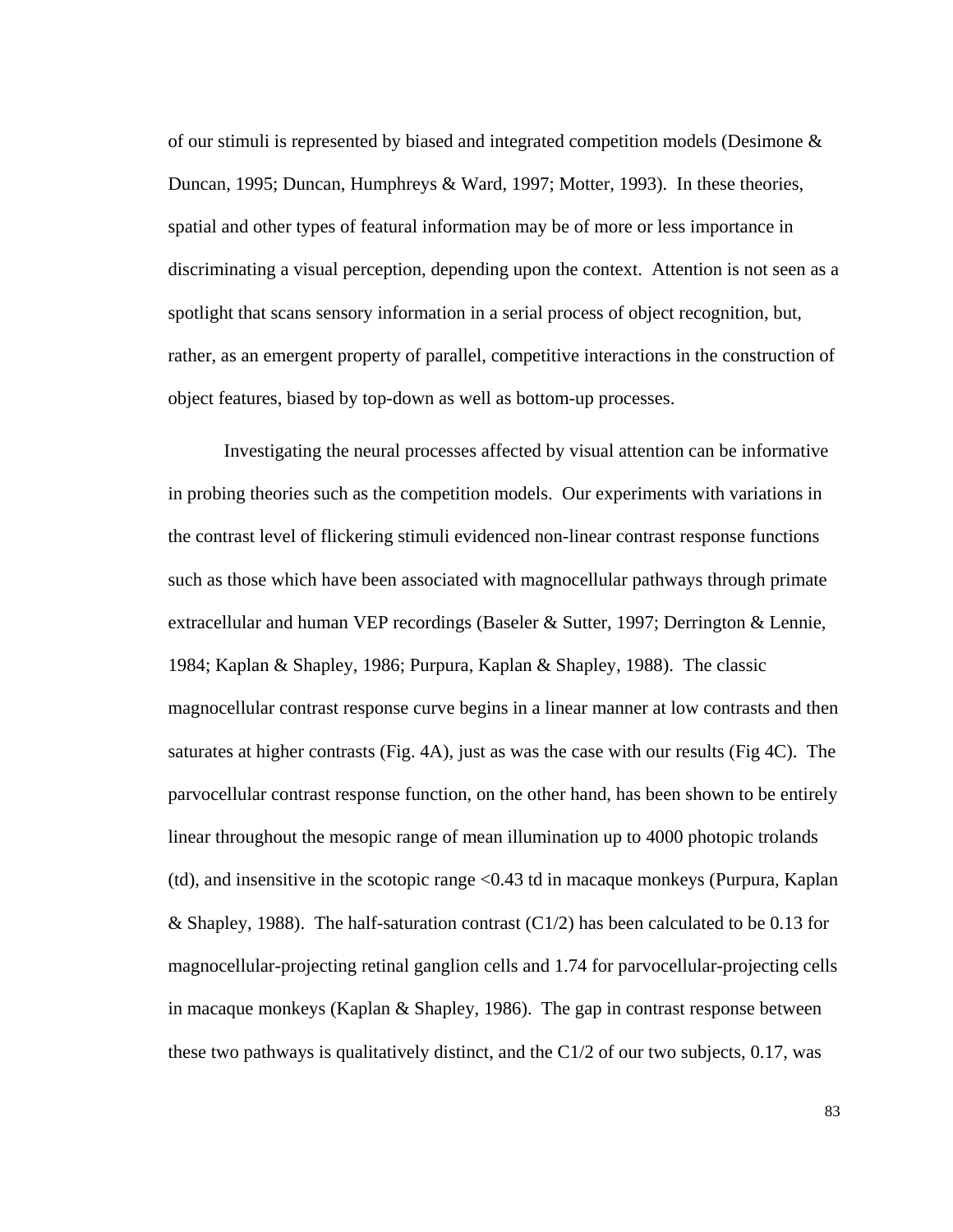clearly within the magnocellular range (Fig. 4C). The exponent value of our contrast response slope was 2.2, very close to the values reported by Lennie (1998) for the contrast response gain of V1/V2 neurons in Macaque monkeys (Fig. 4B). Although these findings do not rule out the possibility of some parvocellular and/or higher order extrastiate involvement in the VEP response to our flickering stimuli, they do indicate that primarily magnocellular V1 and V2 neurons are involved in generating the VEP responses we have recorded and modulated through selective attention.

What then can be said about the neural substrate of the VEP responses we have measured in our experiments? First, the cells primarily responsible for generating scalp potentials recorded with steady-state flickering stimuli such as we have employed are most likely cortical pyramidal neurons (Lennie, 1998; Regan, 1989). The wide range of stimulus loci and size−controlled for cortical magnification−from which we have obtained our results (Figs. 1-3 and 4-1, Tables 1-1 and 2-1) lend empirical support to this assertion in the context of EEG source localization (Alterman et al., 1999; Pugh et al., 1999). Second, in the case of our 1 unit flickering stimuli (which display contrast variance but no overall line segment orientation, chromaticity, or movement), areas V1 and V2 are primarily activated. Extrastriate areas involved in higher-order visual processing are only peripherally activated, if at all, by such lower-order visual stimulation. This assertion is consistent with what is known about the functional neuroanatomy of the various visual processing areas (Kandel, Schwartz & Jessell, 1991; Lennie, 1998; Martin, 1996; Nolte, 1993), and it is empirically supported by extensive mapping and source localization experiments (Alterman et al., 1999; Pugh et al., 1999).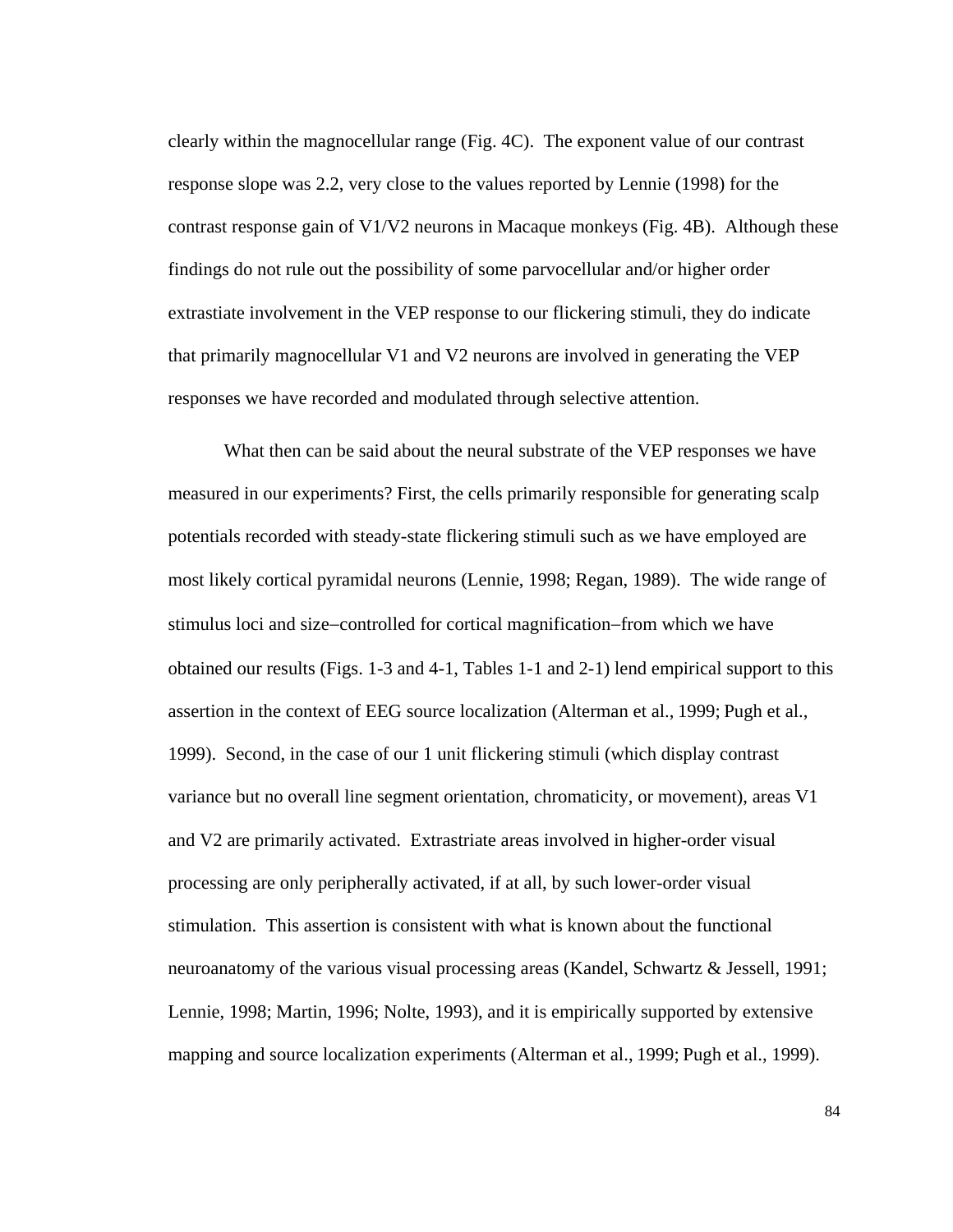Furthermore, the exponent value of our contrast response slope matches the contrast gain of V1 and V2 neurons (Lennie, 1998). Third, the neural pathway underlying the effects of visual selective attention we have observed with steady-state flicker is primarily magnocellular (Fig. 4A, B, and C).

The above insights are germane to the competition models in light of the following. We have obtained substantial attentional effects from visual target sets spanning areas of the visual field well outside the receptive fields of V1 and V2 neurons in the magnocellular pathway and, for that matter, outside the receptive fields of V3 and V4 neurons. These findings, therefore, support the hypothesis that competitive interactions in the emergence of object properties can occur far beyond the receptive field of individual cells. The way in which competition models are structured may, thus, be informed by this neurophysiological evidence.

The psychophysical task we employed to elicit attention involved perceptual judgements of color, and parvocellular pathways are chiefly involved in color perception. Why then might such an attentional paradigm so strongly have affected magnocellular processing? The answer to this question may lie in the level at which perceptual binding occurs. It may be that integral to the process of determining the color of a stimulus such as ours with the parvocellular system, the stimulus itself is resolved through figure/ground separation with the magnocellular system. In other words, attention was paid to the object itself in the process of attending to a property of the object.

This supposition gains empirical support from the striking fact that many of the attentional effects we observed evidenced amplitude at VEP response frequencies below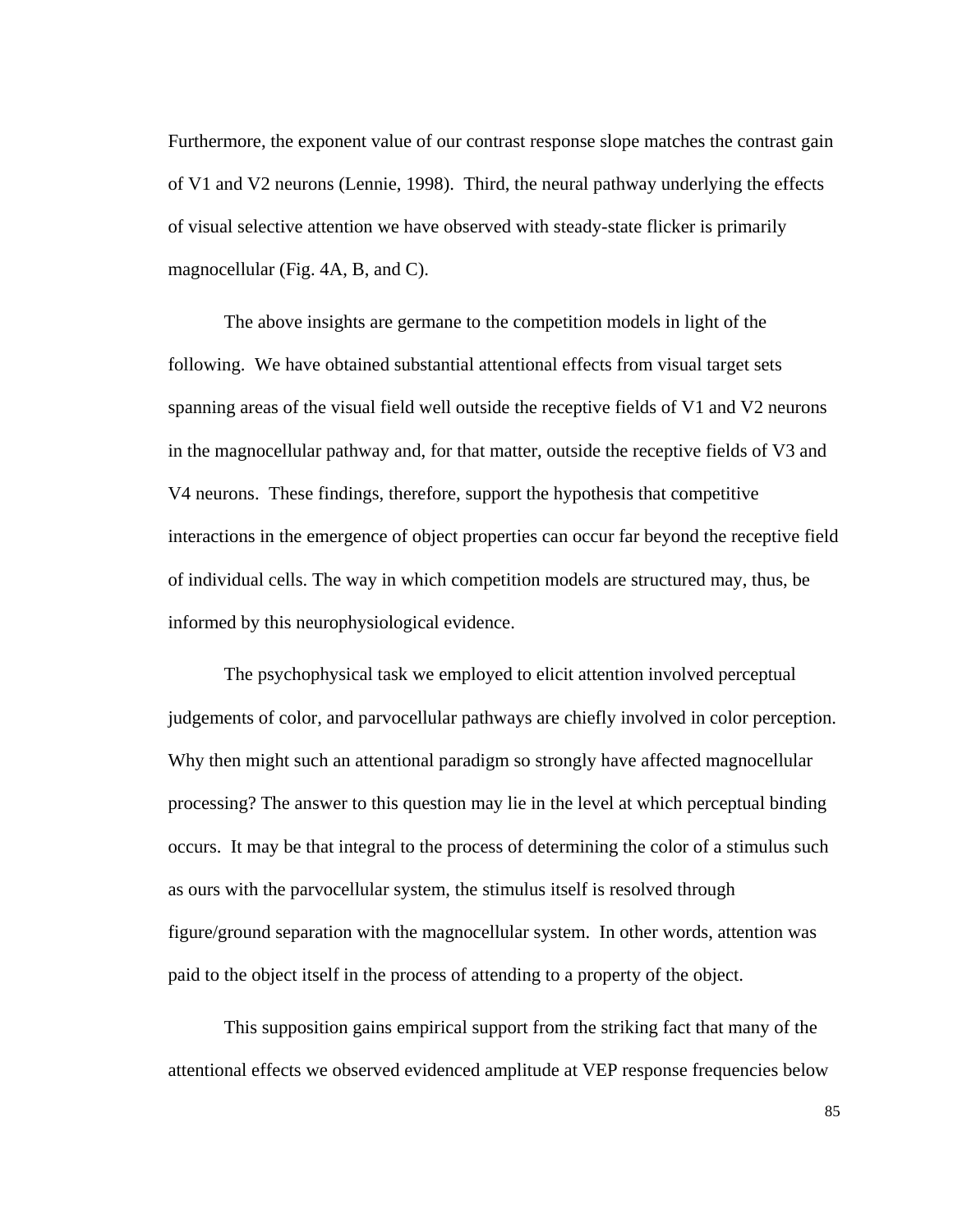

**Fig. 4:** (A) Contrast response functions for magnocellular and parvocellular projecting retinal ganglion cells in Macaque monkeys (Kaplan and Shapley, 1986). (B) Relationship between stimulus contrast and response amplitude for neurons in different visual processing areas (Lennie, 1998). (C) Log/linear contrast response function from Experiment 4b with half-saturation values.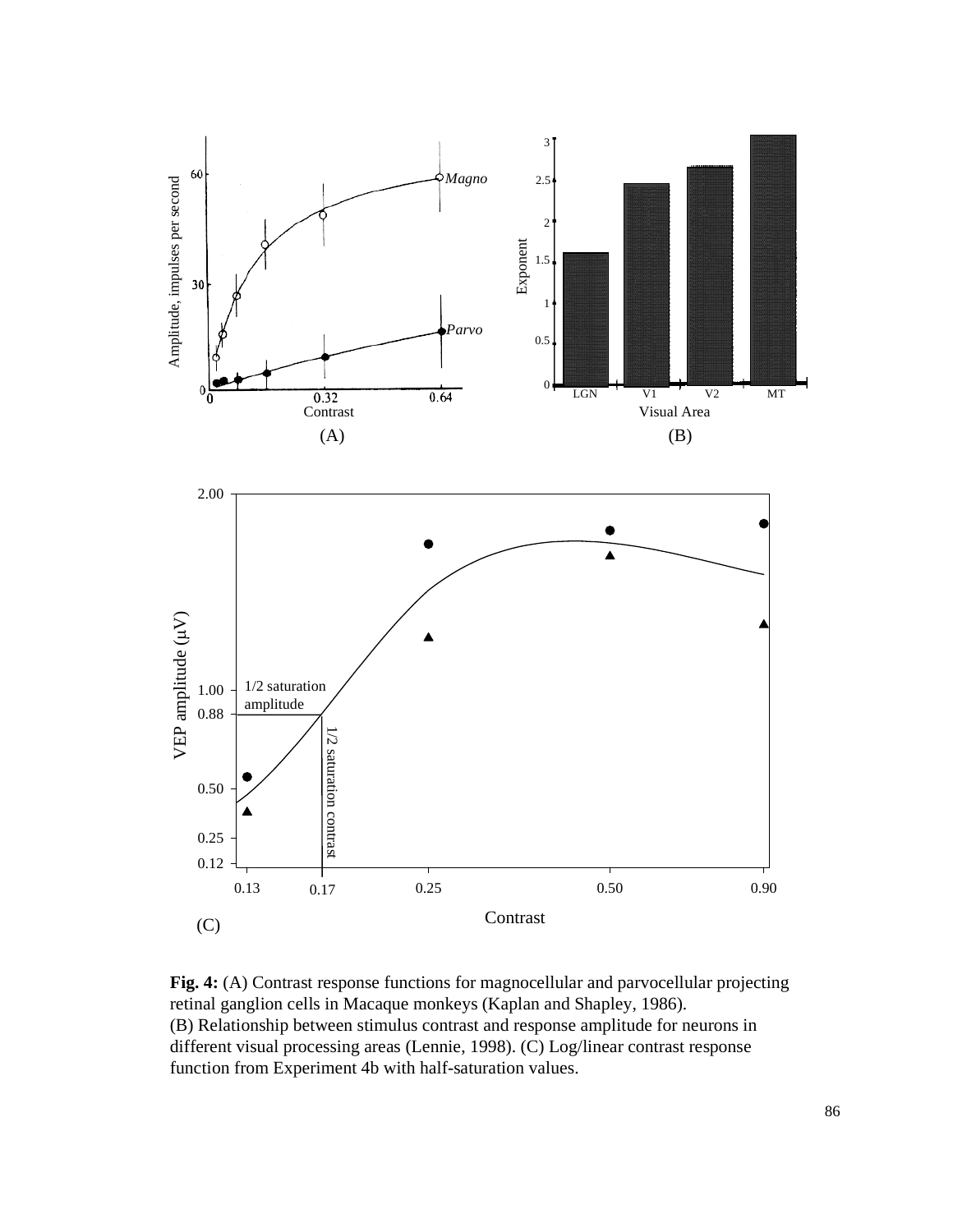the baseline noise level; i.e., many of the results of our attentional experiments demonstrated *the complete elimination of VEP responses due solely to selective attention*. This finding suggests that gating of these VEP signals occurred at or before the primary visual cortex, since in these cases, contributions to the VEP response from the input laminae of V1 as well as downstream processing areas were silenced. While massive cortical inhibition of V1 and downstream processing areas may have been responsible for eliminating the VEP response, this seems less likely than thalamic gating, when one entertains considerations of functional neuroanatomy and parsimony. In other words, the processing of irrelevant visual stimuli may not have progressed beyond the LGN, in our experiments, for the reasons argued below.

Contrast variation across the visual field is processed first in the retina then further in the LGN, and this provides the visual system with information which contributes to the basic figure/ground separation needed to distinguish objects. The first point in the primary visual processing stream where there are radical changes in the character of receptive fields is at the imput laminae of V1. Receptive fields remain discrete and relatively constant from the retinal ganglion cells through the LGN. Then, in the case of the magnocellular pathways, individual LGN outputs synapse with scores of orientation specific and ocular dominance columns in V1 (Kandel, Schwartz & Jessell, 1991; Lennie, 1998; Martin, 1996; Nolte, 1993). Thus it would be far more efficient to gate irrelevant signals in the visual stream at the LGN, where they remain discrete, than after they diffuse, 200 to 400 times (Lennie, 1998), in the input laminae of V1.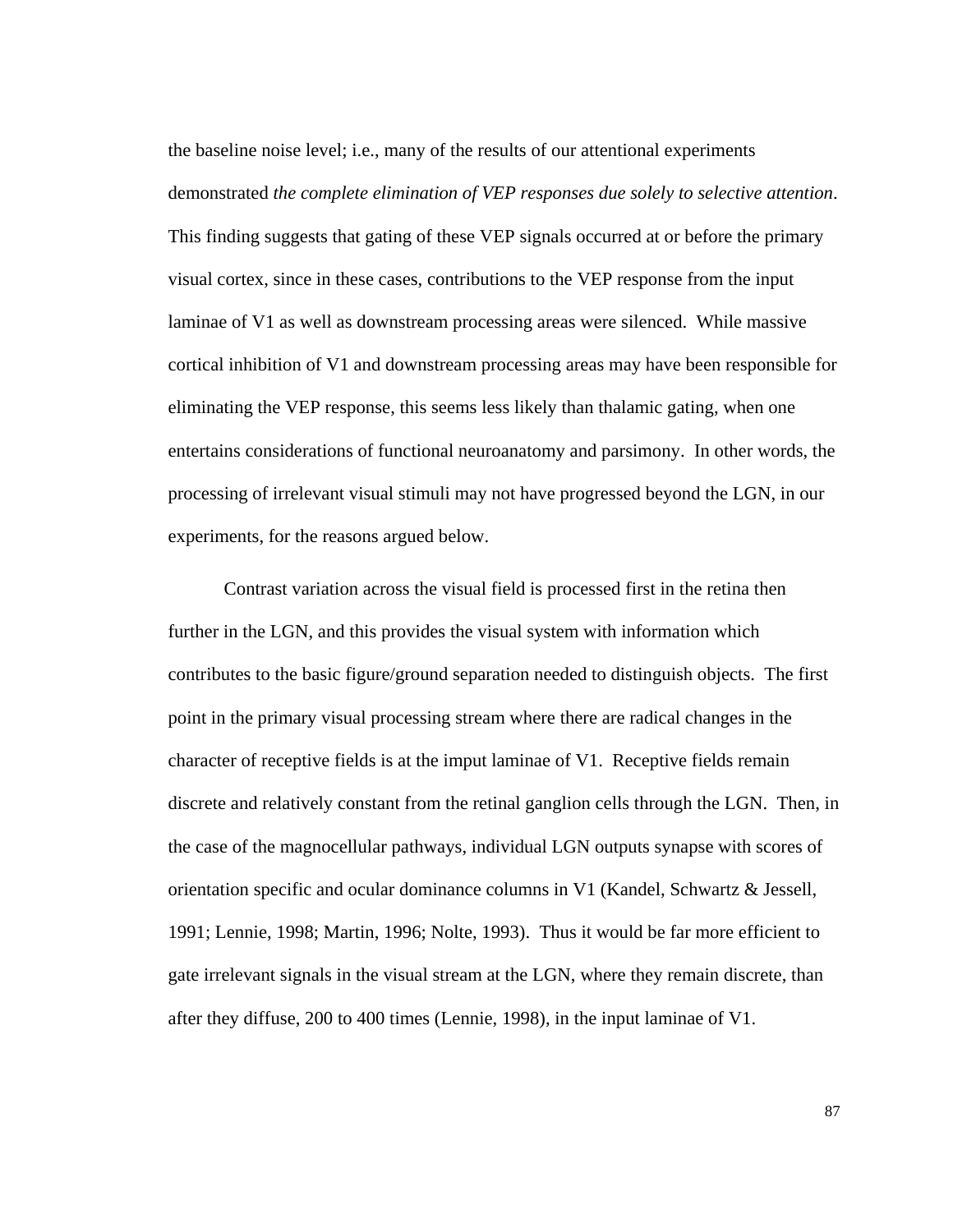Furthermore, the number of presynaptic connections from the retina to LGN relay cells is roughly one-tenth the number of presynaptic geniculate connections from V1 and the other downstream cortical and subcortical areas that feed information back to the LGN (Kandel, Schwartz & Jessell, 1991). Neither V1 nor any of the other cortical processing areas receive such extensive feedback from all areas of the visual processing stream and far fewer feedback connections go to the retina itself from downstream visual areas (Kandel, Schwartz & Jessell, 1991; Lennie, P., 1998; Martin, 1996; Nolte, 1993). Since cortical processing is highly specialized and distributed while the receptive field properties of LGN neurons are compact and close to those of their retinal inputs, parsimony prompts consideration of the thalamus as the most efficient and able site to gate "irrelevant" afferent signals in the visual stream by passing on for further processing mainly those afferent signals relevant to the perception of attended objects.

The thalamus, unlike any other processing area in the visual stream, is equidistant in terms of synaptic connectivity from the numerous areas of parallel processing in the visual system and it receives inputs from other sensory modalities in a similar manner to those it receives from visual areas. For instance, locations represented by tonotopic maps in the inferior colliculous have corresponding locations represented by retinotopic maps directly above in the superior colliculous. Moreover, spontaneous rhythmic activity originating in the thalamus is cortically entrained (Contreras et al., 1996; Contreras et al., 1997; Kirkland & Gerstein, 1998). This rhythmic activity and cortical entrainment could provide a mechanism for binding various discrete streams of processing that contribute to the unitary perception of an object. Perhaps the "alpha suppression" evident in our data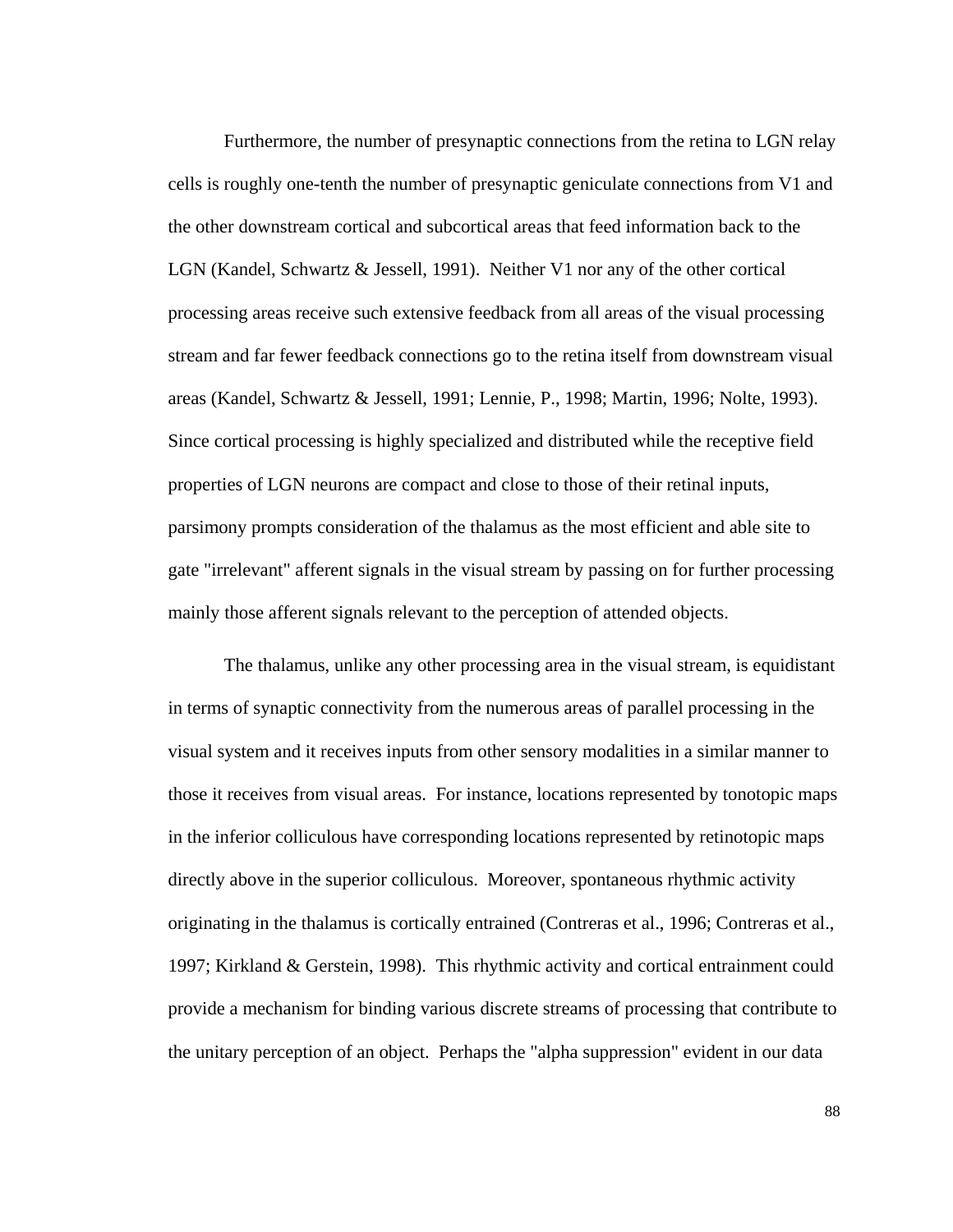reflects the processing of discrete visual perceptions through the enlistment of cell populations stochastically oscillating at the alpha frequency (Arieli et al., 1996; Kamiya, Callaway & Yeager, 1969; Trimble & Potts, 1975). Some researchers have hypothesized that other endogenous, cortically entrained oscillatory rhythms (e.g., gamma) originating in the thalamus are instrumental in perceptual binding (Tiitinen et al., 1993). In any case, converging evidence suggests that the binding of parallel streams of sensory processing into emergent objects of perception may occur within networks of rhythmic cellular interactions, brought into coherence and, perhaps, gated or fed forward at the thalamus (Lennie, 1988; Mahoney, 1991). As discussed above, additional empirical support for this theory is contributed by our finding that robust VEP responses generated by  $V1/V2$ magnocellular neurons can be sensitively modulated through manipulation of the physical properties of visual stimuli and that these stimulus-driven responses can be entirely quelled through the operation of selective attention.

Our experiments with variations in the temporal frequency of stimulus flicker evidenced first, second, and third harmonic VEP responses, all within the beta bandwidth (Table 4-3). Regan (1989) speculates that second-order harmonic responses to steadystate flicker may arise in the retina, while third-order VEP responses might arise in V2, at the level of binocular convergence. These harmonic responses may, therefore, further inform our understanding of the neural pathways involved with VEP response to steadystate contrast-modulated flicker.

Of greater importance than the harmonic distortions is our finding that the cellular substrate of this steady-state VEP activity is responsive only within the beta bandwidth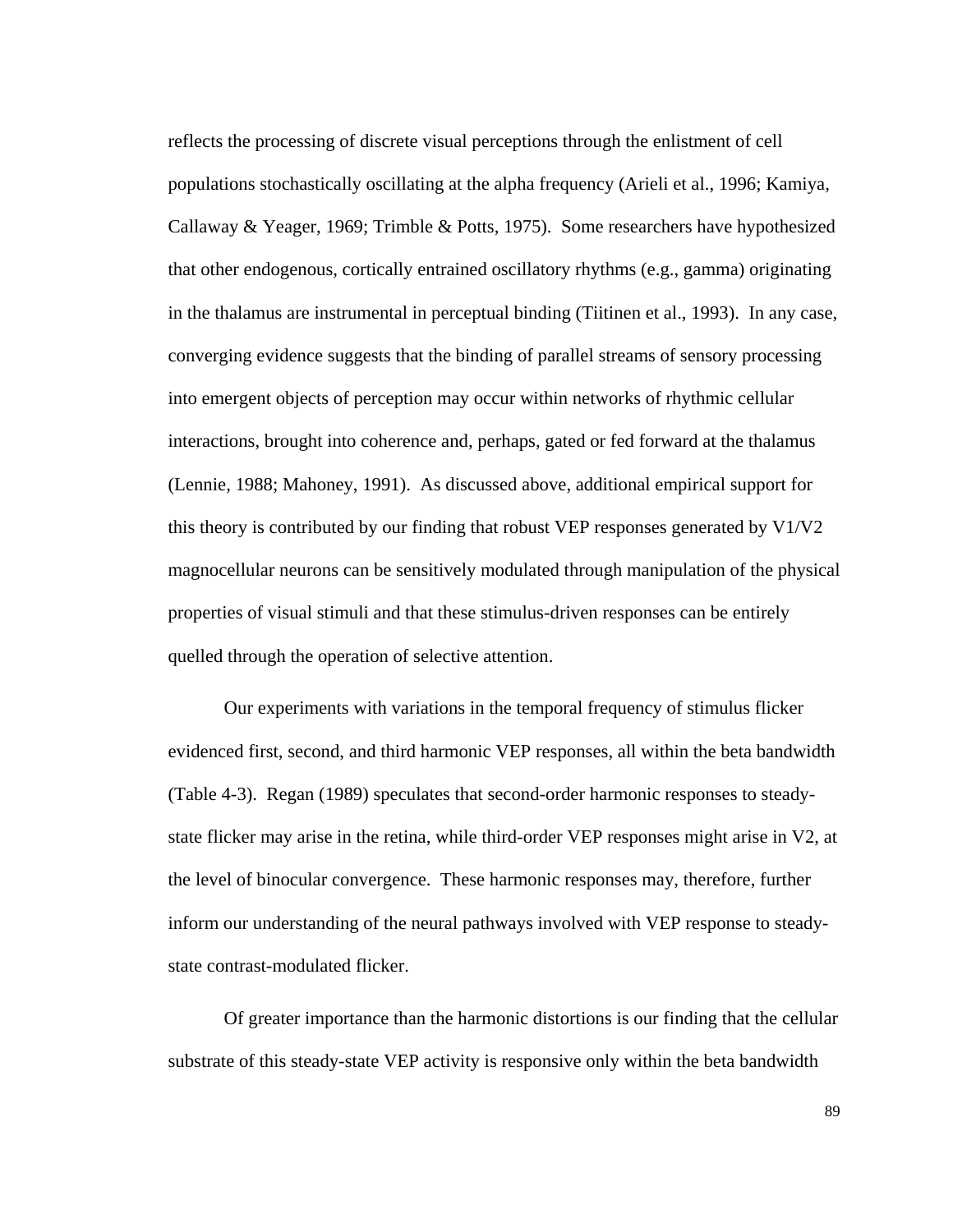(Table 4-3 and Figs. 4-6, 4-7, 4-8, and 4-9). Consistent with our other findings, magnocellular neurons are said to show preferential response in the beta bandwidth (Derrington & Lennie, 1984; Kaplan & Shapley, 1986). Furthermore, photosensitive epileptic seizures are focally driven by cells in the visual cortex which respond to flicker frequencies primarily in the beta bandwidth (Harding & Jeavons, 1994). Thus, our finding that selective attention is capable of dampening and even eliminating stimulusdriven cortical responses of this type could have great clinical significance. This author has successfully employed attentional training in the treatment of a variety of clinical disorders and has begun to develop an attentional training program for the control of photo-epileptic seizures. In this regard, the documented effectiveness of behavioral treatments for the control of other types of refractory epileptic seizures is encouraging (Cataldo, Russo, and Freeman, 1979; Cott, Pavloski, and Black, 1979; Dahl et al., 1985; Dahl, Brorson and Melin, 1992; Dahl, Lennart, and Lars, 1987; Goldstein, 1990; Kaplan, 1975; Kuhlman, 1978; Lubar et al., 1981; Mostofsky and Balaschak, 1977; Mostofsky and Loyning, 1993; Pritchard, Holmstrom, and Giacinto, 1985; Sterman and Macdonald, 1978; Williams et al., 1979; Wyler, Robbins, and Dodrill, 1979).

Experimental paradigms such as we have employed make possible the measurement of effects which, in the future, may help us better meet the challenge of EEG source localization. Careful attentional controls may allow us to answer questions about the intriguing failures of superposition we have uncovered. Attentional training may well have profound clinical importance, not just for the treatment of photosensitive epilepsy, but for more pervasive pathologies such as chronic pain, anxiety, mood, and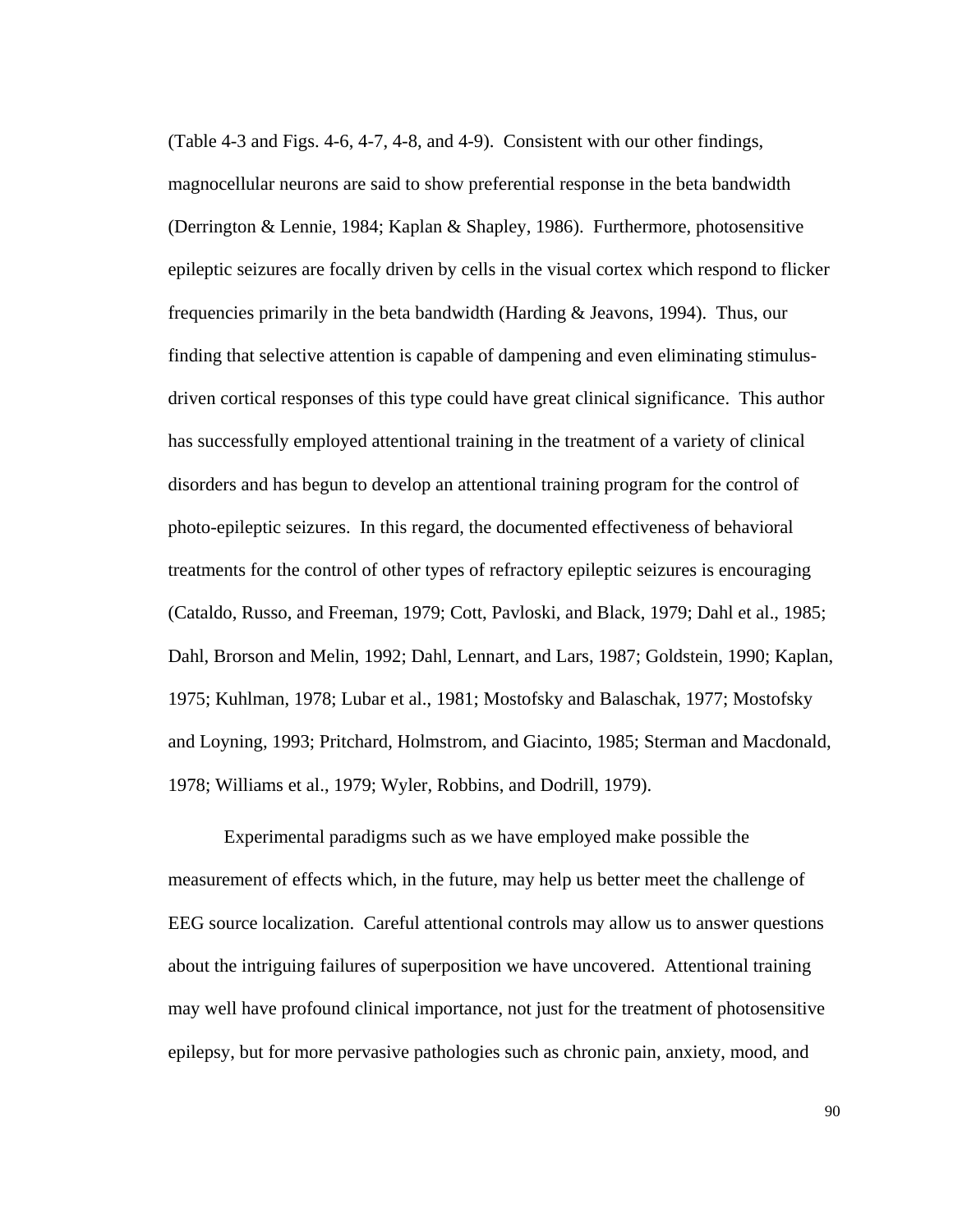developmental disorders. With attention to attention, we may also someday be able to further elucidate not only the role that the thalamus and spontaneous neural rhythms play in perceptual binding, but the neural substrates underlying consciousness itself.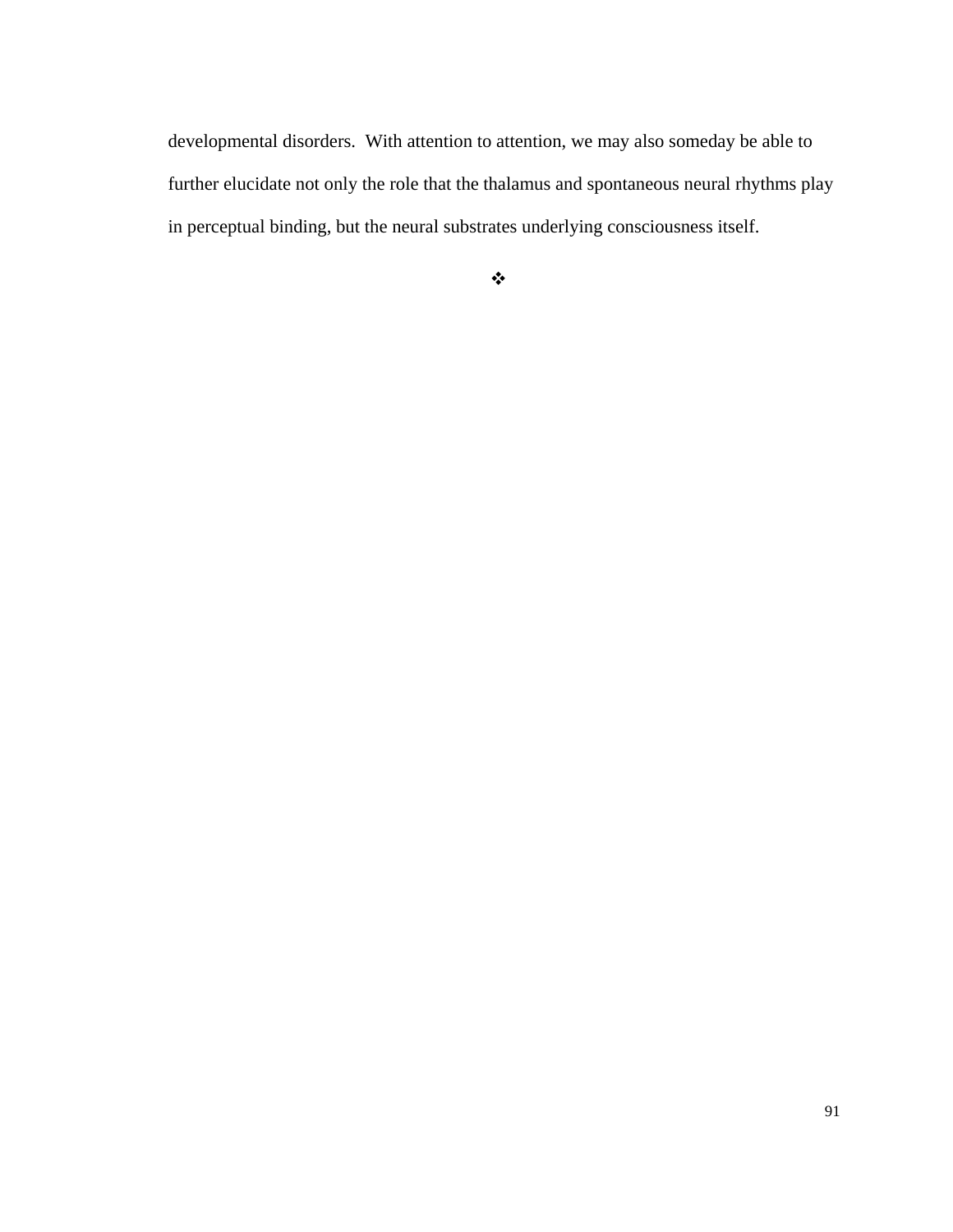## **REFERENCES**

- Alterman, B., Daniele, L., Daniele, C., Demb, J. B., Engheta, N., Wandell, B., and Pugh, E. N., Jr. (1999) Attention Modulates Up To 10-Fold The Amplitude Of Scalp Potentials Evoked By Small Flickering Stimuli (Abstract and Poster). *Society For Neuroscience, Volume 25*.
- Annlo-Vento, L. and Hillyard, S.A. (1996) Selective attention to the color and direction of moving stimuli: electrophysiological correlates of hierarchical feature selection. *Perception and Psychophysics*, 58(2): 191-206.
- Arieli, A., Sterkin, A., Grinvald, A., and Aertsen, A. (1996) Dynamics of ongoing activity: explanation of the large variability in evoked cortical responses. *Science*, 273: 1869-1872.
- Baseler, H. A. and Sutter, E. E. (1997) M and P components of the VEP and their visual field distribution. *Vision Research*, 37: 675-690.
- Belmonte, M. (1998) Shifts of visual spatial attention modulate a steady-state visual evoked potential. *Cognitive Brain Research*, 6: 295-307.
- Brandt, M. E. (1989) "The relationship between prestimulus EEG and visual evoked potentials." Doctoral dissertation: University of Houston.
- Brandt, M. E. and Jansen, B. H. (1991) The relationship between prestimulus alpha amplitude and visual evoked potential amplitude. *International Journal of Neuroscience*, 61: 261-268.
- Brandt, M. E., Jansen, B. H., and Carbonari, J. P. (1991) Pre-stimulus spectral EEG patterns and the visual evoked response. *Electroencehpalography and clinical Neurophysiology*, 80: 16-20.

Broadbent, D. (1958) *Perception and communication.* New York: Pergamon.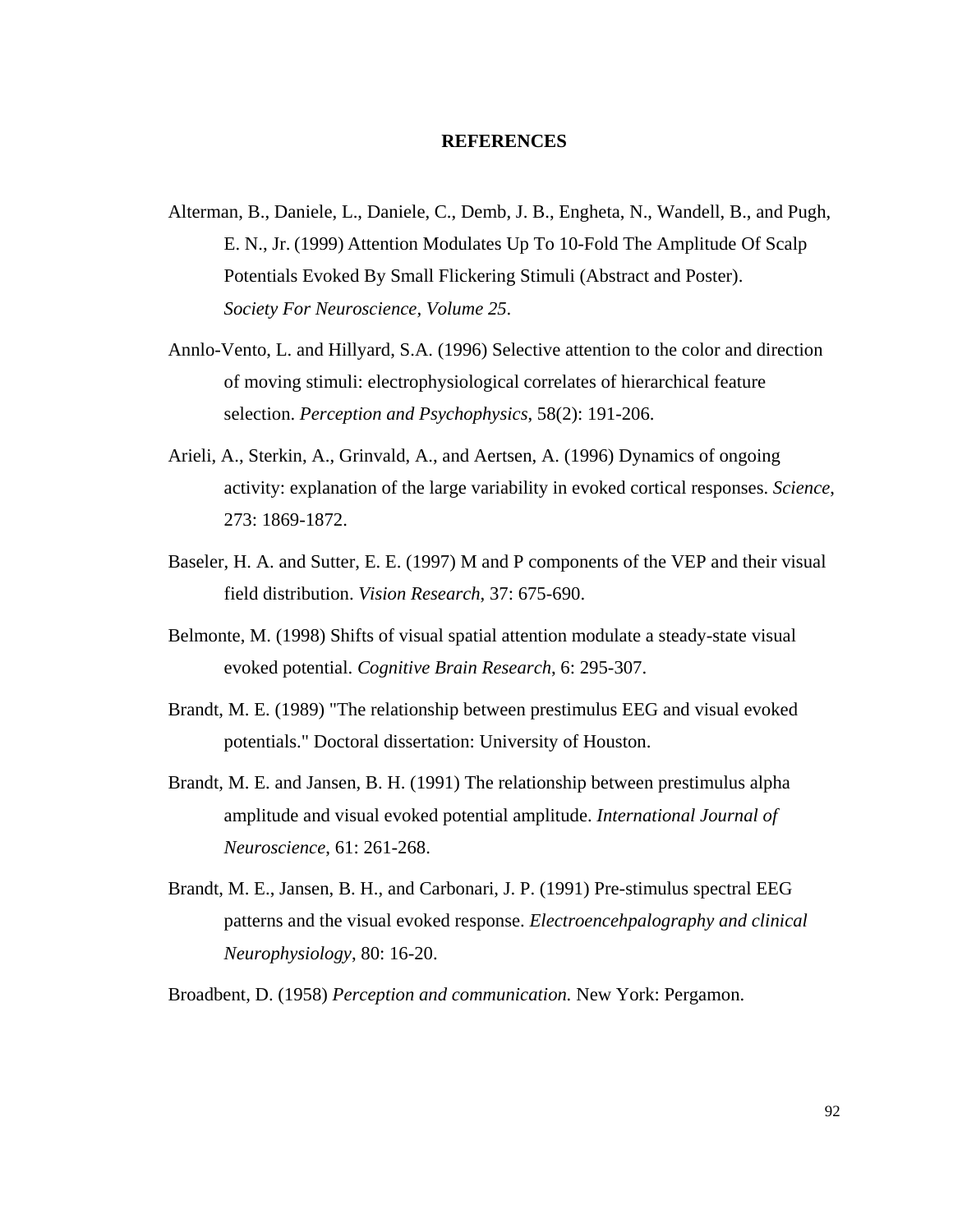- Cataldo, M. F., Russo, D. C., and Freeman, J. M. (1979) A behavior analysis approach to high-rate myoclonic seizures. *Journal of Autism and Developmental Disorders*, 9(4): 412-427.
- Clark, V. P. and Hillyard, S. A. (1996) Spatial selective attention affects early extrastriate but not striate components of the visual evoked potential. *Journal of Cognitive Neuroscience*, 8(5): 387-402.
- Contreras, D., Destexhe, A., Sejnowski, T. J., and Steriade, M. (1997) Spatiotemporal patterns of spindle oscillations in the cortex and thalamus. *The Journal of Neuroscience*, 17(3): 1179-1196.
- Contreras, D., Destexhe, A., Sejnowski, T. J., and Steriade, M. (1996) Control of spatiotemporal coherence of a thalamic oscillation by corticothalamic feedback. *Science*, 274: 771-778.
- Cott, A., Pavloski, R. P., and Black, A. H. (1979) Reducing epileptic seizures through operant conditioning of central nervous system activity: procedural variables. *Science*, 203: 73-75.
- Dahl, J., Brorson, L., and Melin, L. (1992) Effects of a broad-spectrum behavioral medicine treatment program on children with refractory epileptic seizures: an 8 year follow-up. *Epilepsia*, 33(1): 98-102.
- Dahl, J., Lennart, M., and Lars, L. (1987) Effects of a contingent relaxation treatment program on adults with refractory epileptic seizures. *Epilepsia*, 28(2): 125-132.
- Dahl, J., Melin, L., Brorson, L., and Schollin, J. (1985) Effects of a broad-spectrum behavior modification treatment program on children with refractory epileptic seizures. *Epilepsia*, 26(4): 303-309.
- Derrington, A. M. and Lennie, P. (1984) Spatial and temporal contrast sensitivities of the neurones in lateral geniculate nucleus of Macaque. *Journal of Physiology*, 357: 219-240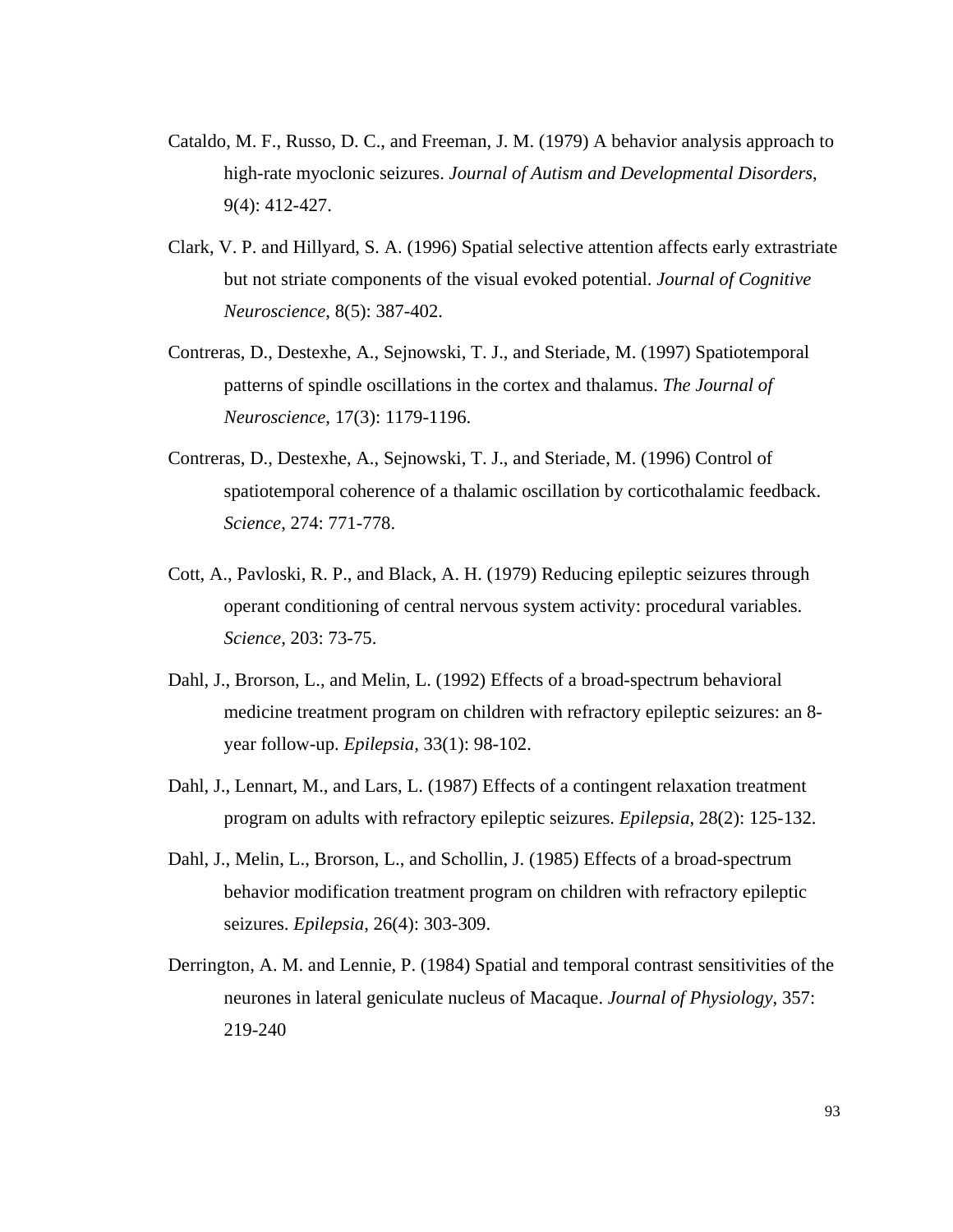- Desimone, R. and Duncan, J. (1995) Neural mechanisms of selective visual attention. *Annual Review of Neuroscience*, 18: 193-222.
- Deutsch, J. A. and Deutsch, D. (1963) Attention: some theoretical considerations. *Psychological Review*, 70: 80-90.
- Duncan, J. (1984) Selective attention and the organization of visual information. *Journal of Experimental Psychology: General*, 113(4): 501-517.
- Duncan, J., Humphreys, G., and Ward, R. (1997) Competitive brain activity in visual attention. *Current Opinion in Neurobiology*, 7: 255-261.
- Dustman, R. E. and Beck, E. C. (1965) Phase of alpha brain waves, reaction time and visually evoked potentials. *Electroencehpalography and clinical Neurophysiology*, 18: 433-440.
- Engel, S., Glover, G. and Wandell, B.A. (1997) *Cerebral Cortex*, 7:181-192.
- Eriksen, C. W. and Yeh, Y. Y. (1985) Allocation of attention in the visual field. *Journal of Experimental Psychology: Human Perception and Performance*, 11(5): 583-597.
- Fernandez-Duque, D. and Johnson, M. L. (1999) Attention metaphors: how metaphors guide the cognitive psychology of attention. *Cognitive Science*, 23(1): 83-116.
- Gandhi, S. P., Heeger, D. J., and Boynton, G. M. (1999) Spatial attention affects brain activity in human primary visual cortex. *Proceedings of the National Academy of Sciences*, 96: 3314-3319.
- Gilbert, C. D. and Posner, M. I. (1999) Attention and primary visual cortex. *Proceedings of the National Academy of Sciences*, 96: 2585-2587.
- Girelli, M. and Luck, S. (1997) Are the same attentional mechanisms used to detect visual search targets defined by color, orientation and motion? *Journal of Cognitive Neuroscience*, 9(2): 238-253.
- Goldstein, L. H. (1990) Behavioral and cognitive-behavioral treatments for epilepsy: a progress review. *British Journal Of Clinical Psychology*, 29: 257-269.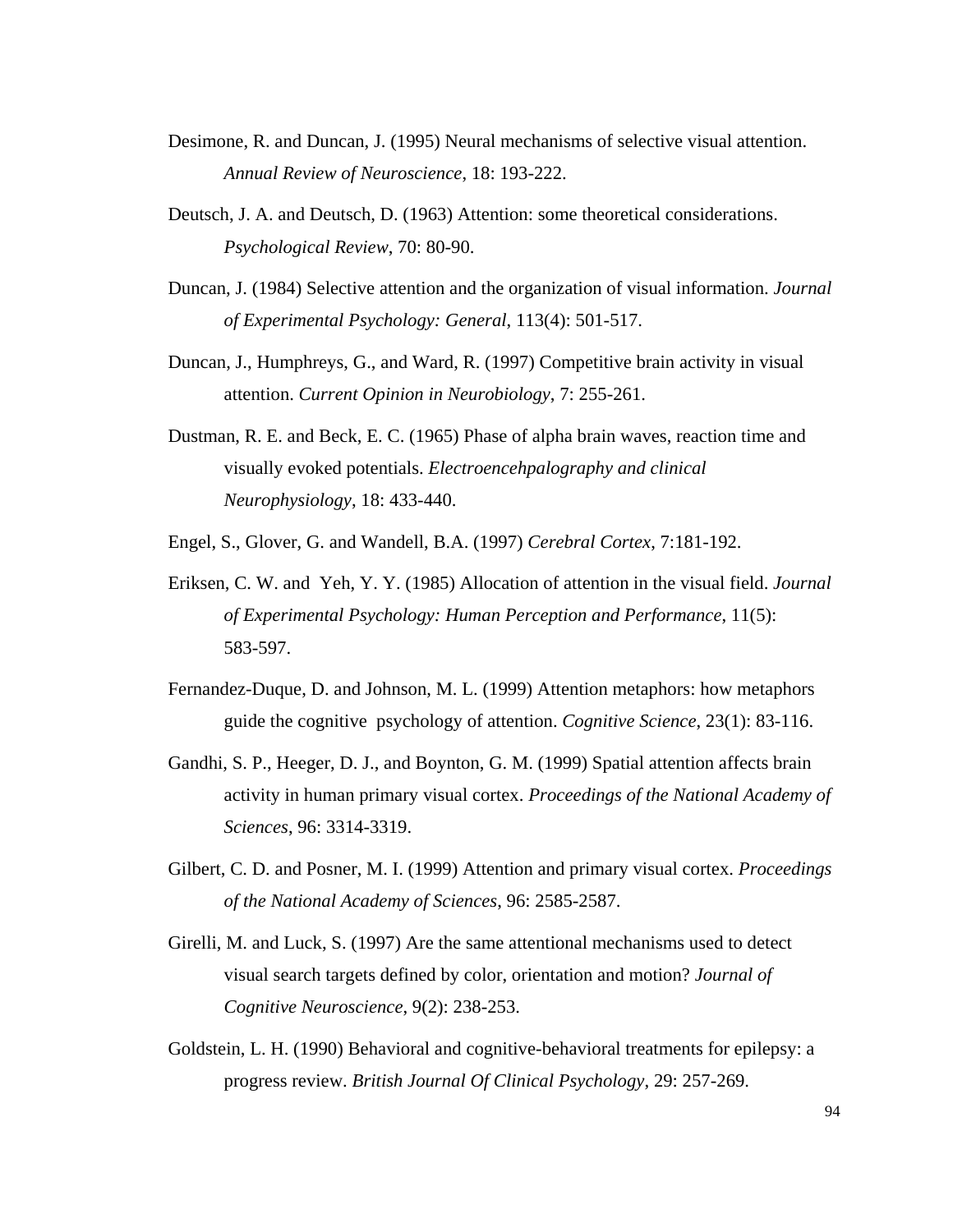- Harding, G. F. A. and Jeavons, P. M. (1994) *Photosensitive Epilepsy*. London: MacKeith Press.
- Hillyard, S.A. and Munte, T.F. (1984) Selective attention to color and location: An analysis with event-related brain potentials. *Perception and Psychophysic*s, 36(2): 185-198.
- Heinze, H., Luck, S. J., Munte, T. F., Gos, A., Mangun, G. R., and Hillyard, S. A. (1994) Attention to adjacent and separate positions in space: an electrophysiological analysis. *Perception and Psychophysics*, 56(1): 42-52.
- Jansen, B. H. and Brandt, M. E. (1991) The effect of the phase of prestimulus alpha activity on the averaged visual evoked response. *Electroencehpalography and clinical Neurophysiology*, 80: 241-250.
- Johannes, S., Munte, T. F., Heinze, H. J., and Mangun, G. R. (1995) Luminance and spatial attention effects on early visual processing. *Cognitive Brain Research*, 2: 189-205.
- Kahneman, D. (1973) *Attention and effort.* Englewood Cliffs, NJ: Prentice Hall.
- Kamiya, J., Callaway, E. and Yeager, C. L. (1969) Visual evoked responses in subjects trained to control alpha rhythms. *Psychophysiology*, 5(6): 683-695.
- Kandel, E. R., Schwartz, J. H., and Jessell, T. M. (1991) *Principles of Neural Science*, Third Edition. New York: Elsevier.
- Kaplan, B. J. (1975) Biofeedback in epileptics: equivocal relationship of reinforced EEG frequency to seizure reduction. *Epilepsia*, 16: 477-485.
- Kaplan, E. and Shapley, R. M. (1986) The primate retina contains two types of ganglion cells, with high and low contrast sensitivity. *Proceedings of the National Academy of Sciences*, 83: 2755-2757.
- Kirkland, K. L. and Gerstein, G. L. (1998) A model of cortically induced synchronization in the lateral geniculate nucleus of the cat: a role for lowthreshold calcium channels. *Vision Research*, 38: 2007-2022.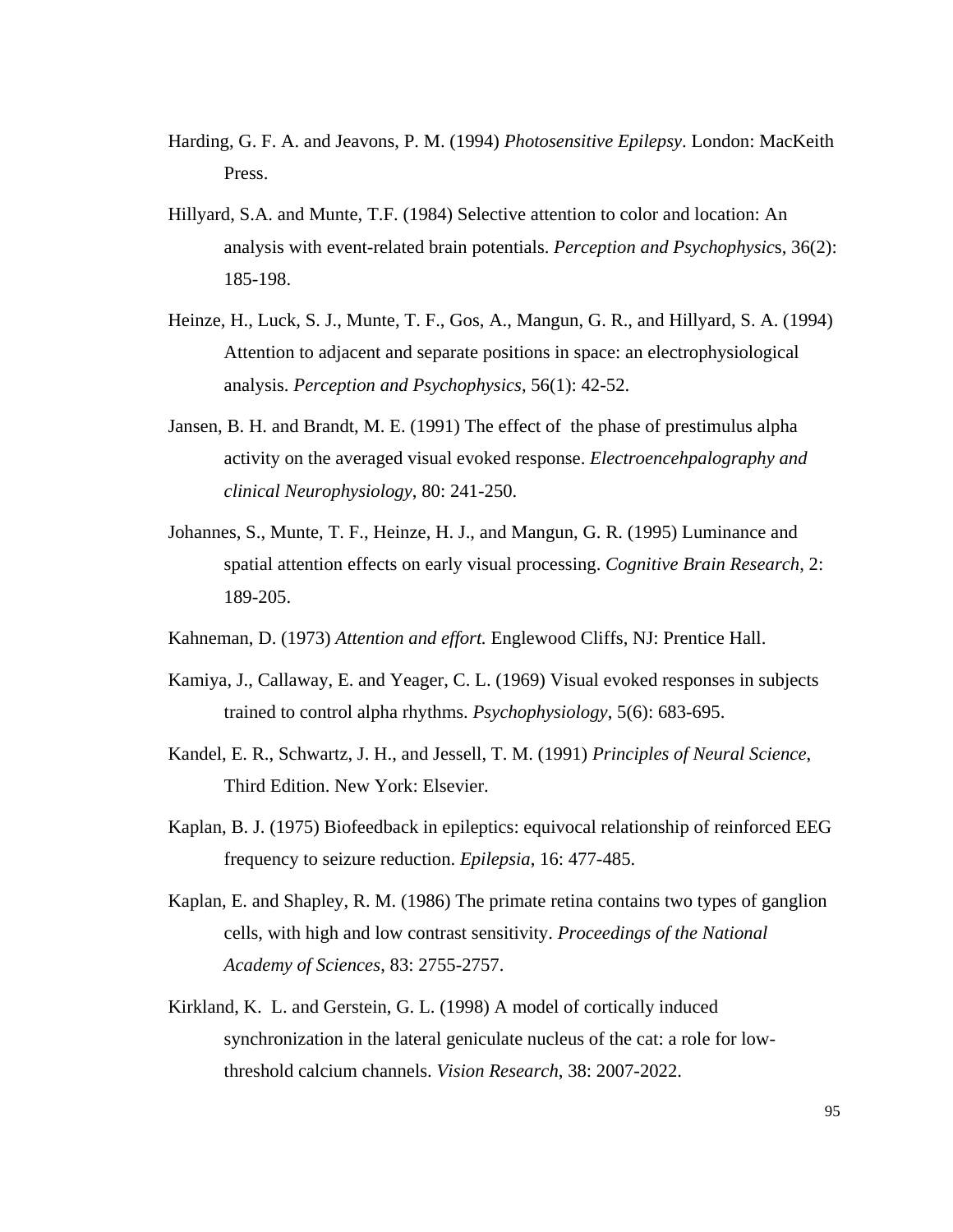- Kuhlman, W. N. (1978) EEG feedback training or epileptic patients: clinical and electroencephalographic analysis. *Electroencephalography and Clinical Neurophysiology*, 45:699-710.
- LaBerge, D. (1995) *Attentional processing: The brains art of mindfulness*. Cambridge MA: Harvard University Press.
- Lauwereyns, J. (1998) Exogenous/Endogenous control of space-based/object-based attention: four types of visual selection? *European Journal of Cognitive Psychology*, 10(1): 41-74.
- Lavie, N. and Driver, J. (1996) On the spatial extent of attention in object-based visual selection. *Perception & Psychophysics*, 58(8): 1239-1251.
- Lennie, P. (1998) Single units and visual cortical organization. *Perception*, 27: 889-935.
- Lubar, J. F., Shabsin, H. S., Natelson, S. E., Holder, G. S., Whitsett, S. F., Pamplin, W. E., and Krulikowski, D. I. (1981) EEG operant conditioning in intractable epileptics. *Archives of Neurology*, 38: 700-704.
- Luck, S. J., Fan, S., and Hillyard, S. A. (1993) Attention-related modulation of sensoryevoked brain activity in a visual search task. *Journal of Cognitive Neuroscience*, 5(2): 188-195.
- Mahoney, M. J. (1991) *Human Change Processes: The Scientific Foundations of Psychotherapy*. USA: Basic Books.
- Mangun, G.R. and Hillyard, S.A. (1990) Allocation of visual attention to spatial locations: tradeoff functions for event-related brain potentials and detection performance. *Perception & Psychophysics*, 47(6): 532-550.
- Mangun, G.R. and Hillyard, S.A. (1988) Spatial gradients of visual attention: behavioral and electrophysiological evidence. *Electroencehpalography and clinical Neurophysiology*, 70: 417-428.
- Mangun, G.R. and Hillyard, S.A. (1987) The spatial allocation of visual attention as indexed by event-related brain potentials. *Human Factors*, 29(2): 195-211.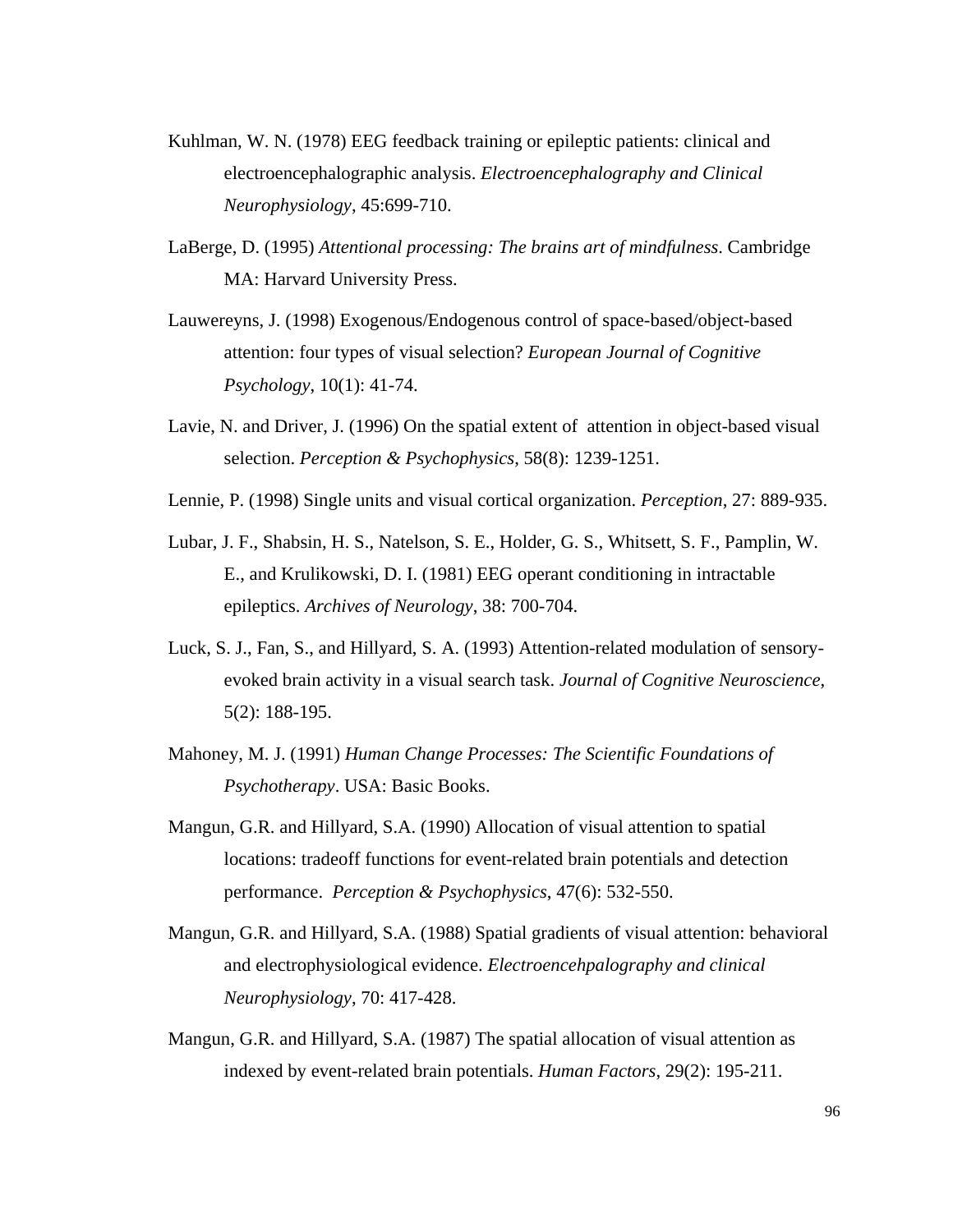- Martin, J. H. (1996) *Neuroanatomy Text and Atlas*, Second Edition. Stamford, CT: Appleton & Lange.
- Moray, N. (1959) Attention in dichotic listening; affective cues and the influence of instructions. *Quarterly Journal of Experimental Psychology*, 12: 214-222.
- Morgan, S. T., Hansen, J. C., and Hillyard, S. A. (1996) Selective attention to stimulus location modulates the steady-state visual evoked potential. *Proceedings of the National Academy of Sciences*, 93: 4770-4774.
- Mostofsky, D. I. and Balaschak, B. A. (1977) Psychobiological control or seizures. *Psychological Bulletin*, 84(4): 723-750.
- Mostofsky, D. I. and Loyning, Y., Eds. (1993) *The Neurobehavioral Treatment Of Epilepsy*. Hillsdale, NJ: Lawrence Erlbaum Associates, Publishers.
- Motter, B. C. (1993) Focal attention produces spatially selective processing in visual cortical areas V1, V2, and V4 in the presence of competing stimuli. *Journal of Neurophysiology*, 70(3): 909-919.
- Mounts, J. R. W. and Melara, R. D. (1999) Attentional selection of objects or features: evidence from a modified search task. *Perception & Psychophysics*, 61(2): 322-341.
- Muller, M. M., Picton, T. W., Valdes-Sosa, P., Riera, J., Teder-Salejarvi, W. A., and Hillyard, S. A. (1998) Effects of spatial attention on the steady-state visual evoked potential in the 20-28 Hz range. *Cognitive Brain Research*, 6: 249-261.
- Muller M. M., Teder-Salejarvi, W., and Hillyard S. A. (1998) The time course of cortical facilitation during cued shifts of spatial attention. *Nature Neuroscience*, 1(7):631-4.
- Nolte, J. (1993) *The Human Brain: An Introduction to its Functional Neuroanatomy*, Third Edition. Philadelphia: Mosby.
- Posner, M. I. (1980) Orienting of attention. *Quarterly Journal of Experimental Psychology*, 32: 3-25.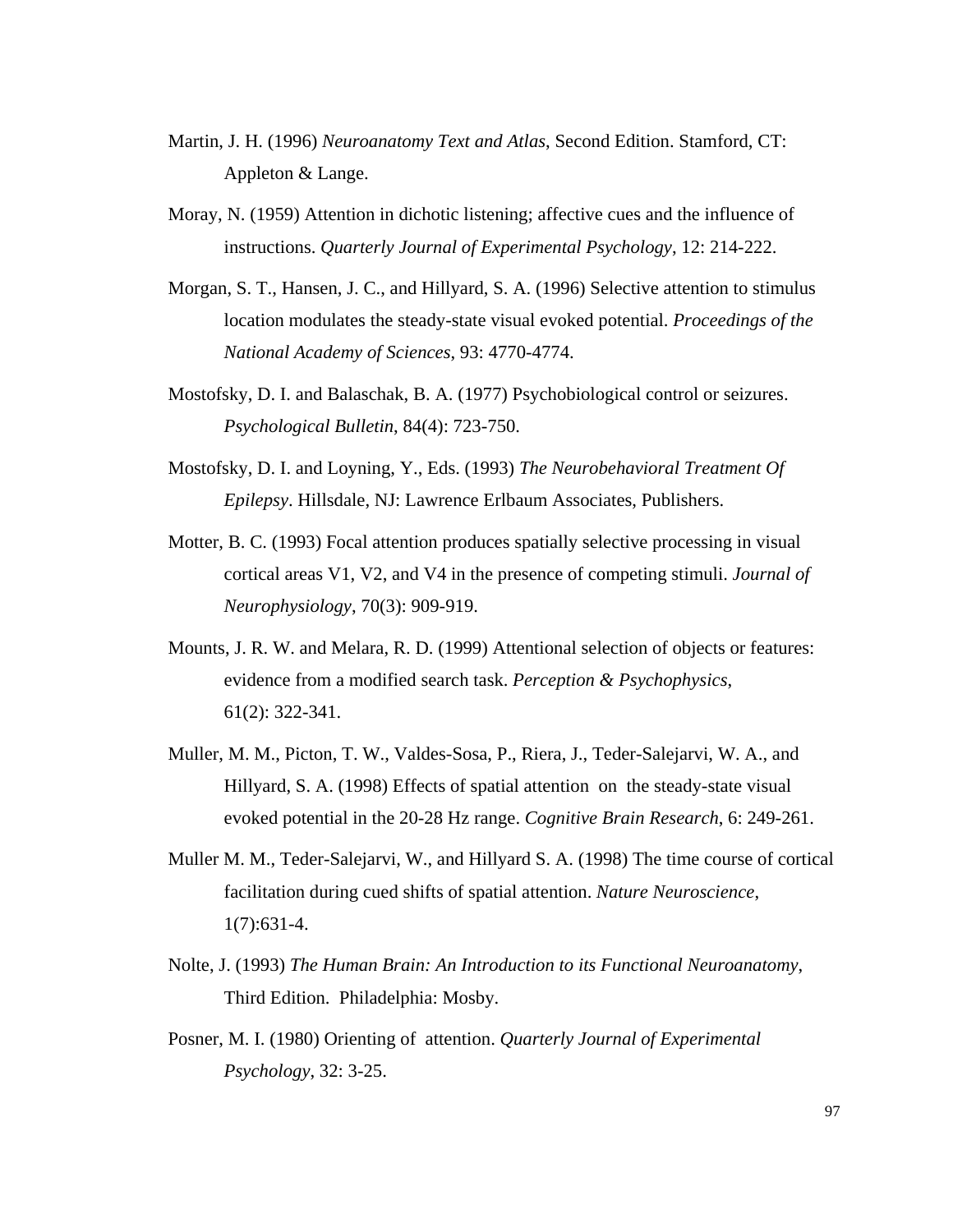- Pritchard, P. B., Holmstrom, V. L., and Giacinto, J. (1985) Self-abatement of complex partial seizures. *Annals of Neurology*, 18(2): 265-267.
- Pugh, E. N. Jr., Demb, J. B., Alterman, B., Daniele, C., Daniele, L., Baseler, H., Engheta, N., and Wandell, B. (1999) Visual Potentials Evoked By Small Oscillating Sources Located With fMRI: The Sagittal Fissure Is A Major Shunt (Abstract and Poster). *Society For Neuroscience, Volume 25*.
- Purpura, K., Kaplan, E. and Shapley, R. M. (1988) Background light and the contrast gain of primate P and M retinal ganglion cells. *Proceedings of the National Academy of Sciences*, 85: 4534-4537.
- Regan, D. (1989) *Human Brain Electrophysiology*. New York: Elsevier.
- Rock, I. and Gutman, D. (1981) The effect of inattention on form perception. *Journal of Experimental Psychology*, 7(2): 275-285.
- Rodin, E. A., Grisell, J. L., Gudobba, R. D., and Zachary, G. (1965) Relationship of EEG background rhythms to photic evoked responses. *Electroencehpalography and clinical Neurophysiology*, 19: 301-304.
- Silberstein, R. B., Schier, M. A., Pipingas, A., Ciorciari, J., Wood, S. R., and Simpson, D. G. (1990) Steady-state visually evoked potential topography associated with a visual vigilance task. *Brain Topography*, 3(2): 337-347.
- Somers, D. C., Anders, M. D., Seiffert, A. E., and Tootell, R. B. H. (1999) Functional MRI reveals spatially specific attentional modulation in human primary visual cortex. *Proceedings of the National Academy of Sciences*, 96: 1663-1668.
- Sterman, M. B. and Macdonald, L. R. (1978) Effects of central cortical EEG feedback training on incidence of poorly controlled seizures. *Epilepsia*, 19: 207-222.
- Tiitinen, H., Sinkkonen, J., Reinikainen, K., Alho, K., Lavikainen, J., and Naatanen, R. (1993) Selective attention enhances the auditory 40-Hz transient response in humans. *Nature*, 364: 59-60.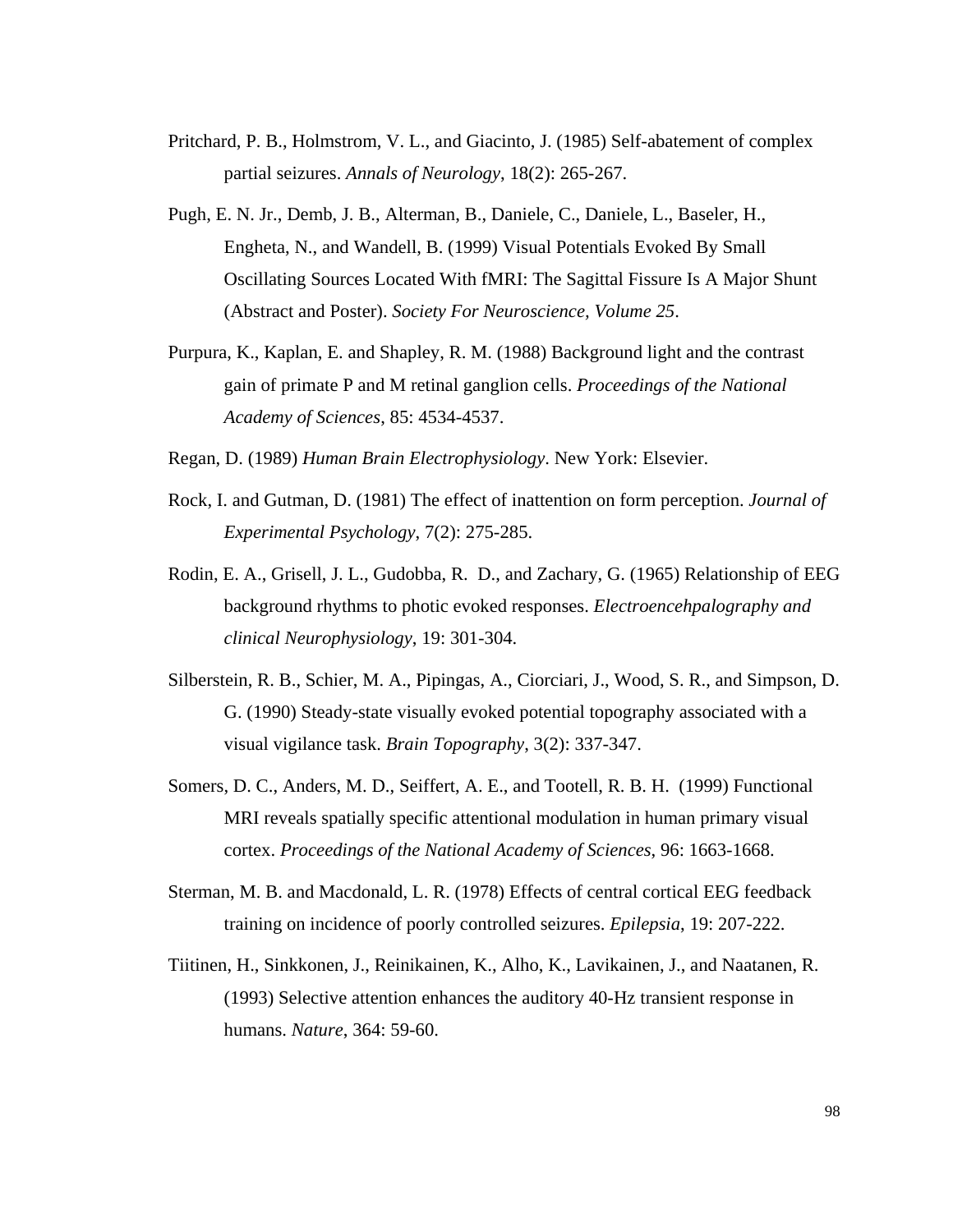- Treisman, A. (1969) Strategies and models of selective attention. *Psychological Review*, 76(3): 282-299.
- Trimble, J. L. and Potts, A. M. (1975) Ongoing occipital rhythms and the VER. I. Stimulation at peaks of the alpha-rhythm. *Investigative Ophthalmology*, 14(7): 537-546.
- Tsal, Y. and Lavie, N. (1993) Location dominance in attending to color and shape. *Journal of Experimental Psychology: Human Perception and Performance*, 19(1): 131-139.
- Tsal, Y. and Lavie, N. (1988) Attending to color and shape: the special role of location in selective visual processing. *Perception and Psychophysics*, 44(1): 15-21.
- Valdes-Sosa, M., Bobes, M. A., Rodriguez, V., and Pinilla, T. (1998) Switching attention without shifting the spotlight: object-based attentional modulation of brain potentials. *Journal of Cognitive Neuroscience*, 10(1): 137-151.
- Vecera, S. P. and Farah, M. J. (1994) Does visual attention select for objects or locations? *Journal of Experimental Psychology: General*, 123(2): 146-160.
- Weber, T. A., Kramer, A. F., and Miller, G. A. (1997) Selective processing of superimposed objects: an electrophysiological analysis of object-based attentional selection. *Biological Psychology*, 45: 159-182.
- Wijers, A. A., Mulder, G., Okita, T., Mulder, L. J. M., and Scheffers, M. K. (1989a) Attention to color: an analysis of selection, controlled search, and motor activation using event-related potentials. *Psychophysiology*, 26(1): 89-109.
- Wijers, A. A., Mulder, G., Okita, T., and Mulder, L. J. M. (1989b) Event-related potentials during memory search and selective attention to letter size and conjuctions of letter size and color. *Psychophysiology*, 26(5): 529-547.